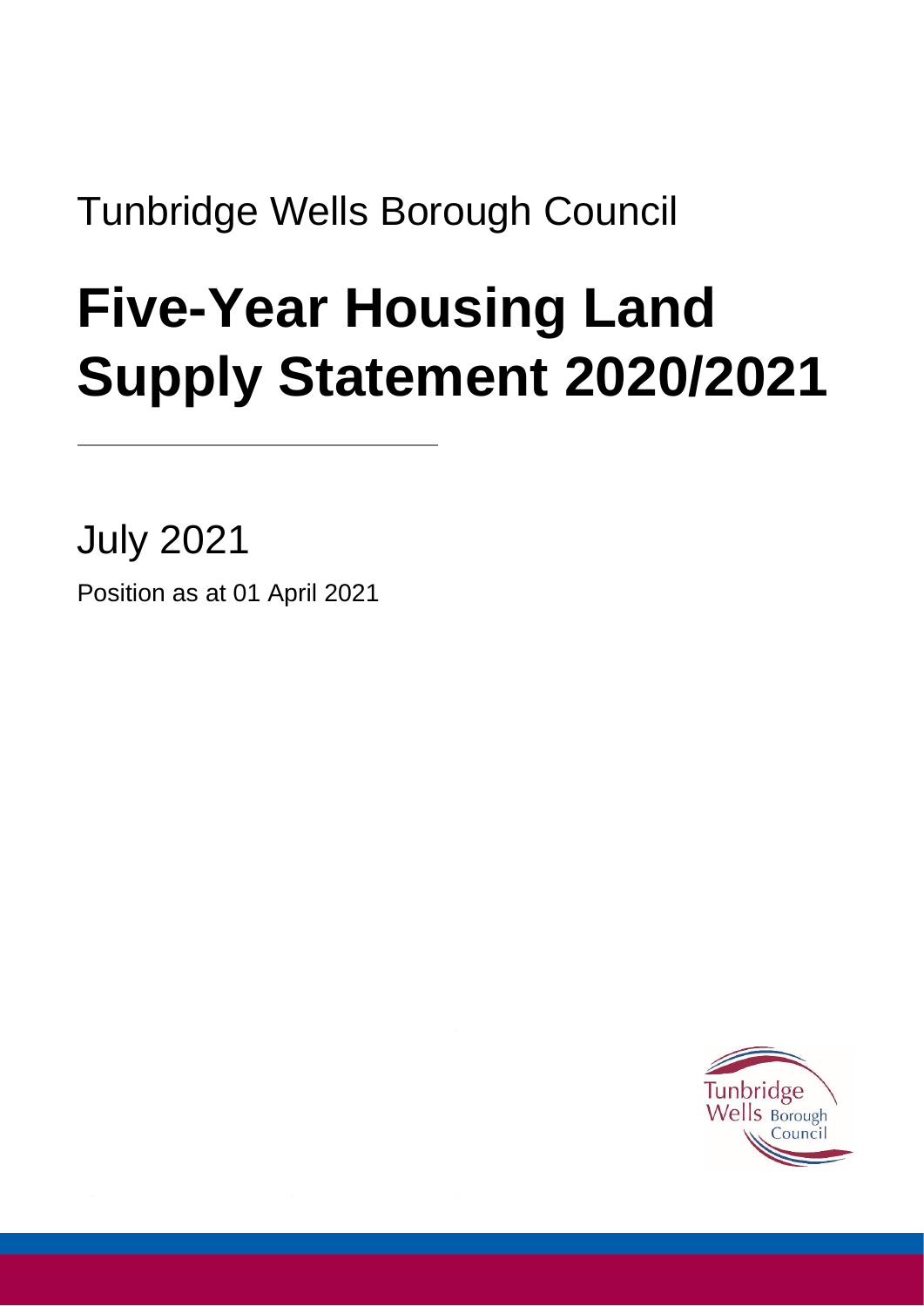### **Contents**

| What Counts as Housing Towards a Local Planning Authority's Housing Supply? 6         |  |
|---------------------------------------------------------------------------------------|--|
|                                                                                       |  |
|                                                                                       |  |
|                                                                                       |  |
| Sites with Outstanding Planning Permissions (Extant Consents) and Extant Prior        |  |
|                                                                                       |  |
|                                                                                       |  |
|                                                                                       |  |
| Appendix 2: Identified (non-Permitted) Site Allocations Local Plan (SALP; 2016) Sites |  |

### **List of Tables**

| Table 1 - How the Five-Year Housing Land Supply is Calculated for Five-Year Period 01 April |  |
|---------------------------------------------------------------------------------------------|--|
|                                                                                             |  |
| Table 2 – Five-Year Housing Land Supply Phasing Justifications for Identified (non-         |  |
|                                                                                             |  |
|                                                                                             |  |
| Table 4 – Phasing of Identified (non-Permitted) SALP Sites Allocated in the Emerging Local  |  |
|                                                                                             |  |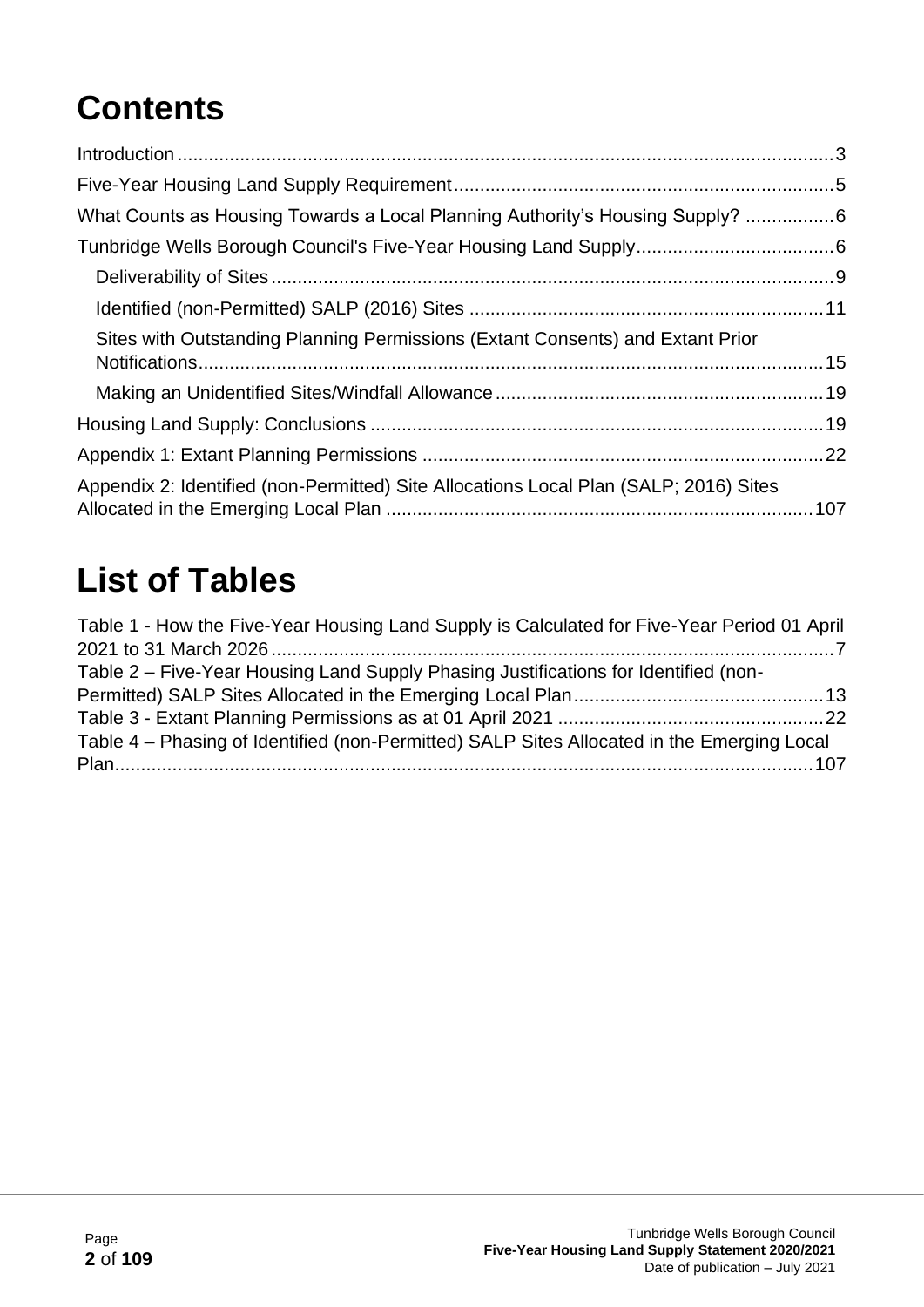## <span id="page-2-0"></span>**Introduction**

- 1. This document explains the approach being taken by Tunbridge Wells Borough Council (the Council) to calculate its five-year housing land supply. The calculation is a comparison between the anticipated supply of new homes against the number of new homes that are required to be built within the borough. It is expressed as the number of years' worth of supply, and to avoid being skewed by annual fluctuations in housing supply, it is calculated over a five-year period. For a Local Planning Authority (LPA) to be able to state that it has an adequate five-year housing land supply, the supply of housing should therefore equal or exceed five years plus any applicable buffers (as per the latest Housing Delivery Test (HDT) result which is usually published early each calendar year). In practice, the buffers are incorporated into the housing land supply calculations meaning that land supply statements made by the Council already include any applicable buffers.
- 2. The Planning Practice Guidance (PPG) and updates to the National Planning Policy Framework (NPPF; 2019) were published that changed the way that the Council must calculate housing figures to be used in the five-year housing land supply. This guidance advises that "*where strategic policies are more than 5 years old or have been reviewed and found in need of updating, local housing need calculated using the standard method should be used in place of the housing requirement*" (see [Housing](https://www.gov.uk/guidance/housing-supply-and-delivery)  [Supply and Delivery,](https://www.gov.uk/guidance/housing-supply-and-delivery) Paragraph: 003 Reference ID: 68-003-20190722). As the Council's latest adopted Plan, the 2010 Core Strategy, is more than 5 years old, the Council therefore must measure its housing land supply against the area's local housing need calculated using the Standard Method. In addition, in calculating the housing requirement figure, the guidance notes that the current year should be "*used as the starting point from which to calculate growth over that period*" (see [Housing and](https://www.gov.uk/guidance/housing-and-economic-development-needs-assessments#identifying-the-need-for-different-types-of-housing)  [Economic Needs Assessment,](https://www.gov.uk/guidance/housing-and-economic-development-needs-assessments#identifying-the-need-for-different-types-of-housing) Paragraph: 004 Reference ID: 2a-004-20201216). Accordingly, the need identified in the 2018/19 statement was 682 dwellings per annum which used 2019 as the base date, which subsequently reduced to 678 per annum for 2019/20 which used 2020 as the base date.
- 3. However, for this year's statement, while the Standard Method target equates to 677 per annum using 2021 as the base date, as the Council is already partly through the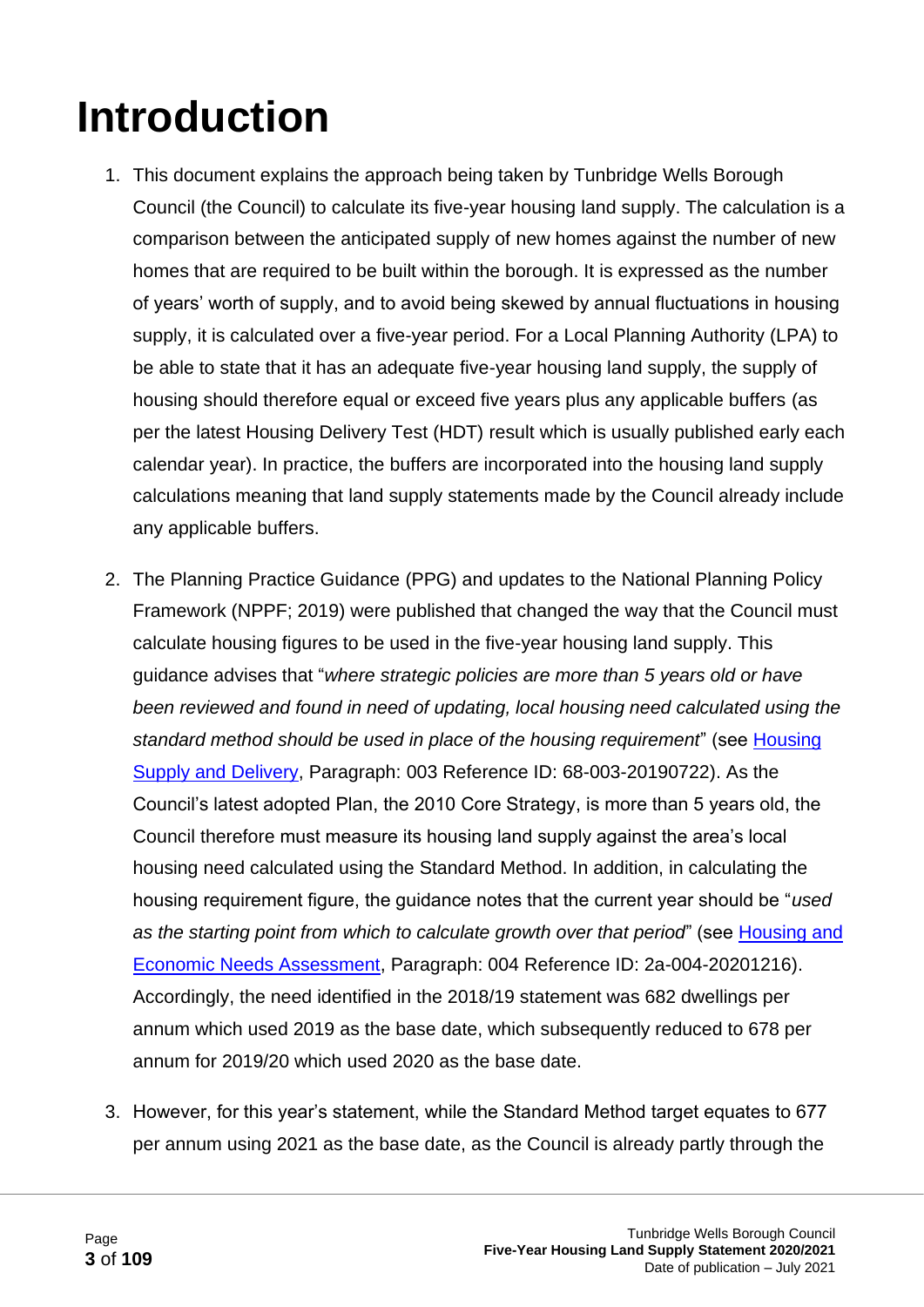emerging Local Plan's plan period (2020-2038), for the purpose of calculating the fiveyear housing land supply the Council will refer to the need of 678 per annum which relates to its base date of April 2020. The Council will therefore take regard of any shortfall, or surplus, in delivery during the 2020/21 monitoring period.

4. It should also be noted that the Standard Method uses the Household Projections for 2014 to calculate the housing requirement within the borough. While more recent household projections have been published (2016- and 2018-based), the PPG clarifies that the "*2014-based household projections are used within the standard method to provide stability for planning authorities and communities, ensure that historic underdelivery and declining affordability are reflected, and to be consistent with the Government's objective of significantly boosting the supply of homes*" (see [Housing](https://www.gov.uk/guidance/housing-and-economic-development-needs-assessments#identifying-the-need-for-different-types-of-housing)  [and Economic Needs Assessment,](https://www.gov.uk/guidance/housing-and-economic-development-needs-assessments#identifying-the-need-for-different-types-of-housing) Paragraph: 006 Reference ID: 2a-005-20190220).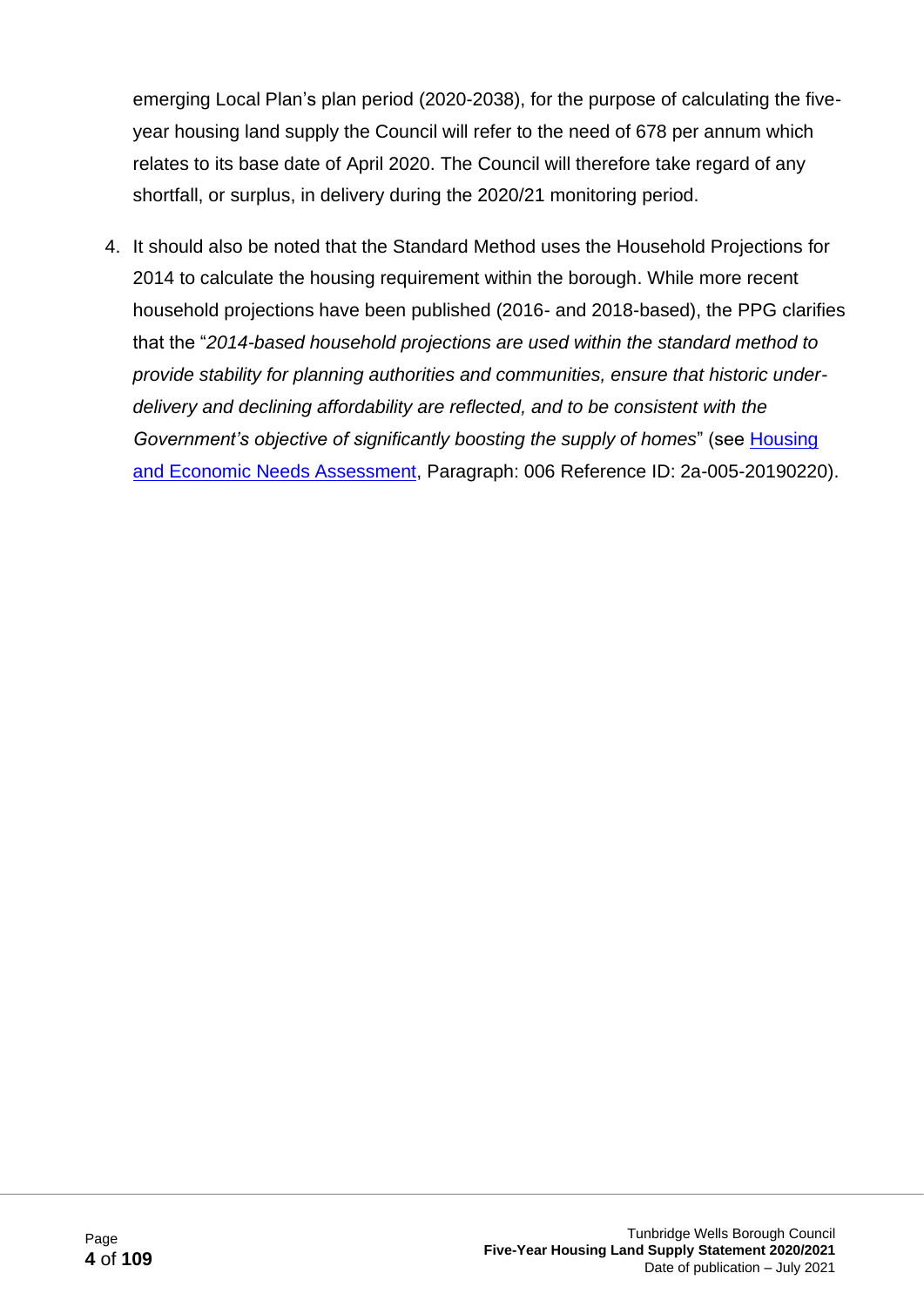## <span id="page-4-0"></span>**Five-Year Housing Land Supply Requirement**

- 5. Paragraph 73 of the NPPF requires that LPAs should "*identify and update annually a supply of specific deliverable sites sufficient to provide a minimum of five years' worth of housing against their housing requirement set out in adopted strategic policies, or against their local housing need where the strategic policies are more than five years old*". As clarified in footnote 37, "*where local housing need is used as the basis for assessing whether a five-year supply of specific deliverable sites exists, it should be calculated using the standard method set out in national planning guidance*".
- 6. Paragraph 73 of the NPPF additionally states that local authorities should identify the following buffers on top of their five-year housing land supply calculations:
	- *a) "5% to ensure choice and competition in the market for land; or*
	- *b) 10% where the local planning authority wishes to demonstrate a fiveyear supply of deliverable sites through an annual position statement or recently adopted plan, to account for any fluctuations in the market during that year; or*
	- *c) 20% where there has been significant under delivery of housing over the previous three years, to improve the prospect of achieving the planned supply."*
- 7. This means that, for an LPA to achieve a five-year housing land supply, the minimum level of housing delivery that it must be able to demonstrate is its five-year housing land supply requirement plus a 5% buffer. Under point 'c' above where a 20% buffer is applied to the five-year requirement, footnote 39 in the NPPF clarifies that this is required where delivery against the HDT has fallen below 85% of the housing requirement. As the borough's latest HDT result for 2020 (as published in January 2021; see [Details of the Housing Delivery Test\)](https://www.gov.uk/government/collections/housing-delivery-test) indicated that delivery was 85% against the target of the last 3 years, a 5% buffer must be applied within the Council's five-year housing land supply calculations.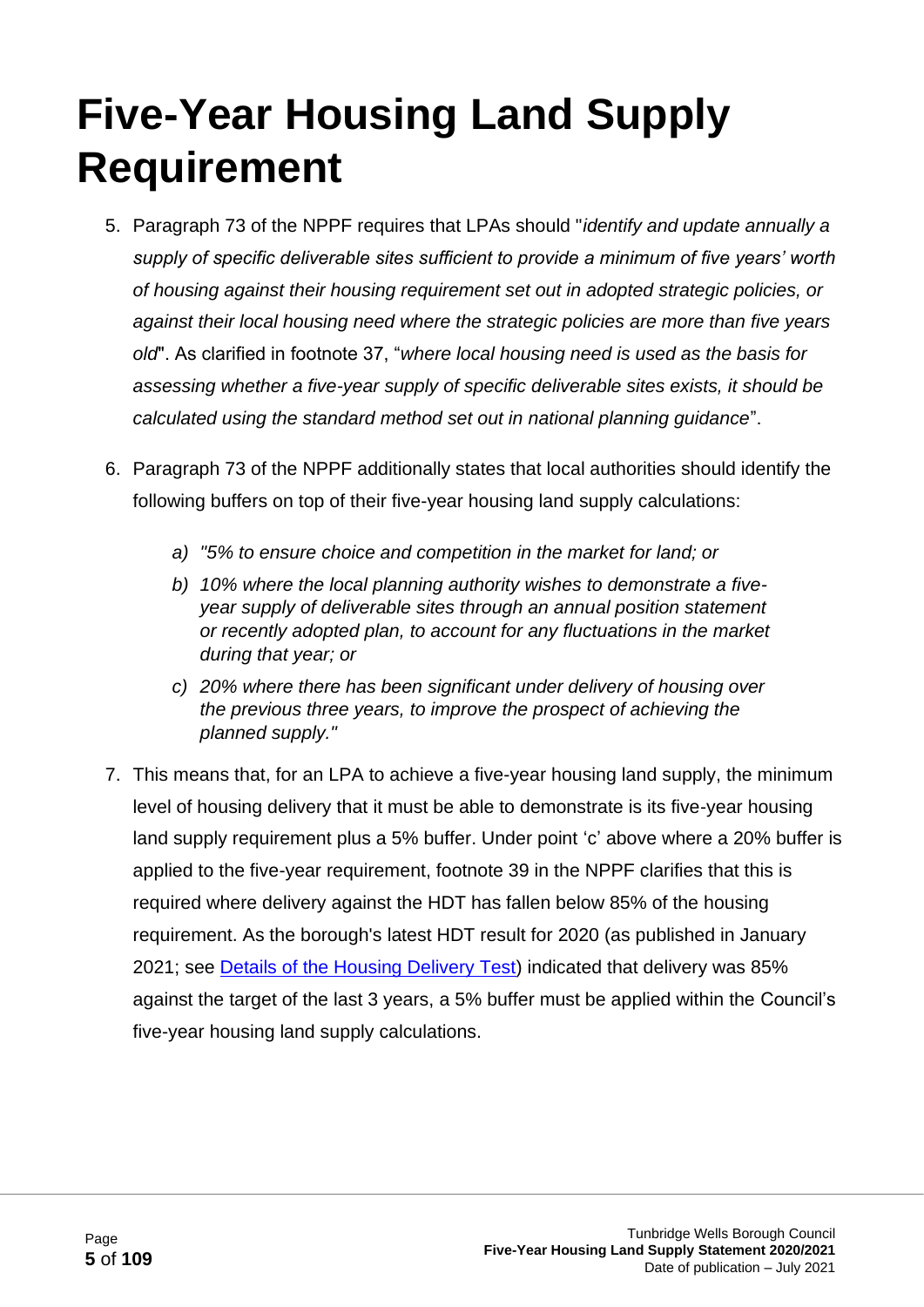## <span id="page-5-0"></span>**What Counts as Housing Towards a Local Planning Authority's Housing Supply?**

- 8. Homes are classed as any self-contained permanent residential dwelling that has been established through the planning application process. The five-year housing land supply calculation is concerned with the 'net' increase to the housing stock (taking into account any demolitions). While the re-use of empty homes provides an important source to meet housing needs, as with replacement dwellings, bringing empty homes back into use does not normally add to the overall supply of new housing as there is no 'net' increase in supply.
- 9. Communal accommodation (most commonly C2 care homes and student accommodation) can also be counted towards the five-year housing land supply, albeit not on a like-for-like basis in comparison to C3 housing units. The contribution that communal accommodation makes to the supply of housing is based upon the amount of housing that is released upon the occupation of communal units. This value is calculated through a formula determined by the number of adults currently in households and the number of students currently in student-only households.

### <span id="page-5-1"></span>**Tunbridge Wells Borough Council's Five-Year Housing Land Supply**

- 10.Each year, the Council prepares a calculation to show the updated five-year housing land supply for the borough as at 01 April. **Table 1** below has been prepared that clearly presents the steps taken to arrive at the five-year housing land supply outcome. For the period of monitoring covered by this document, the annual housing requirement is 678 dwellings per annum. This figure is based on the Standard Method using the Household Projections for 2014.
- 11.While the Standard Method takes into account previous delivery, and therefore there is no need to separately address any previous under-supply, it is noted that the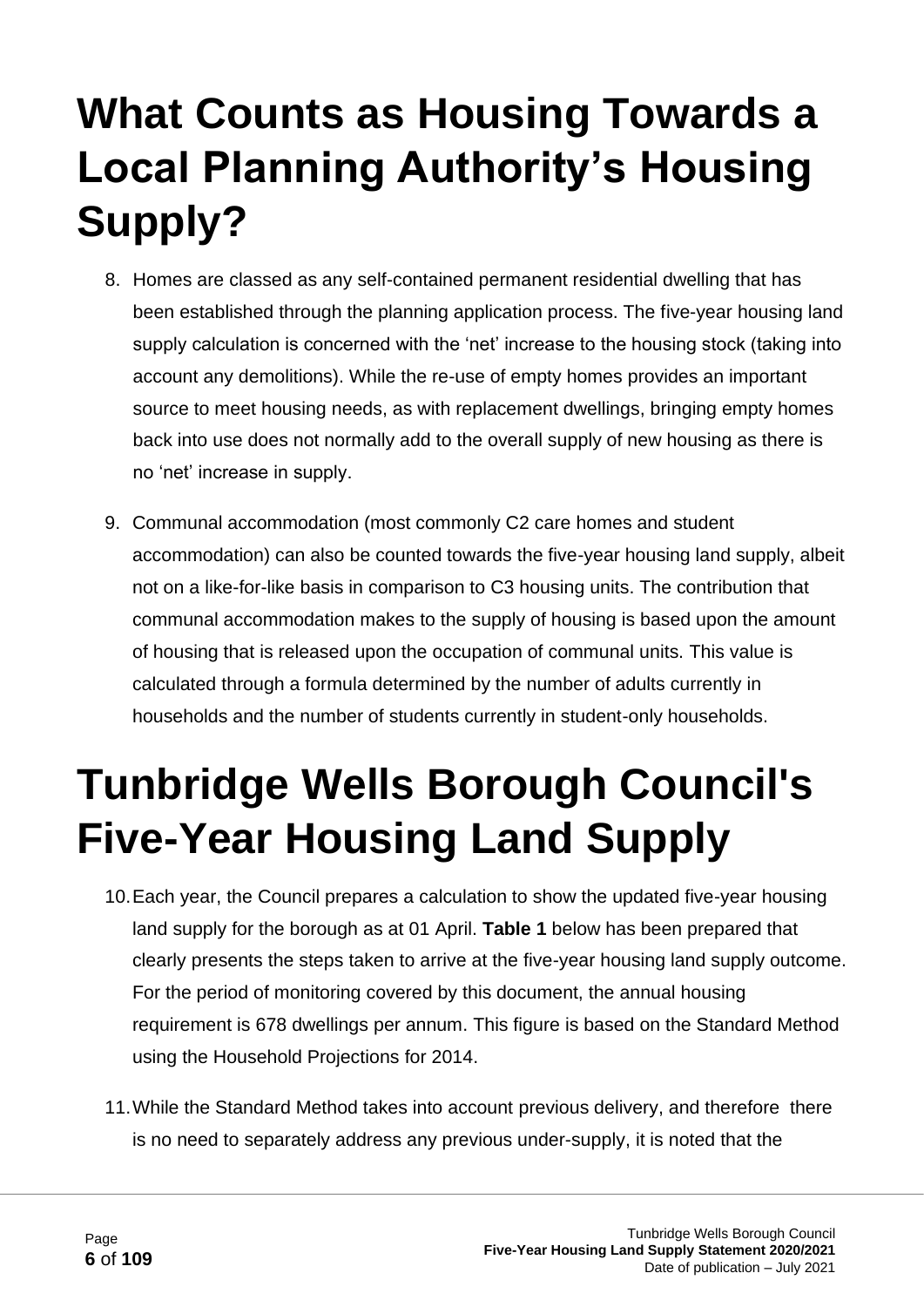Council is partly through an emerging Plan's plan period (2020-2038) meaning that regard will be given to any shortfall or surplus in delivery during 2020/21. The Council considers that the most appropriate approach to addressing any shortfall in previous delivery within the Plan period is to distribute the shortfall over the five-year housing land supply target. The purpose of this will primarily be to encourage a 'bounce-back' in local housing delivery. On the other hand, with regard to surplus, it is considered most appropriate to spread any surplus in housing delivery over the remaining emerging Local Plan's plan period, rather than over the following five-year period. The purpose of this will primarily be to discourage any 'brake' in local housing delivery, but to instead keep housing delivery in line with the Local Plan target.

12.The current five-year housing land supply (as at 01 April 2021) is shown in **Table 1** below (figures presented in right hand column) with an explanation as to how each stage is calculated within the third column.

| <b>Row</b>     | <b>Five-Year Housing</b><br><b>Land Supply</b><br><b>Component</b>                     | <b>How is Component Calculated</b>                                                                                                                                                                                                                      | <b>Five-Year Housing</b><br><b>Land Supply</b><br><b>Calculations (April</b><br>2021-March 2026) |
|----------------|----------------------------------------------------------------------------------------|---------------------------------------------------------------------------------------------------------------------------------------------------------------------------------------------------------------------------------------------------------|--------------------------------------------------------------------------------------------------|
| 1              | <b>Annualised Need</b><br><b>Across Five-Year</b><br>Period                            | Calculated using the Standard<br>Method using emerging Local<br>Plan base date of 01 April 2020                                                                                                                                                         | 678                                                                                              |
| $\overline{2}$ | <b>Completions Between</b><br>01 April 2020 - 31<br><b>March 2021</b>                  | Number of completions recorded<br>through annual monitoring work<br>for 2020/21 monitoring period                                                                                                                                                       | 688                                                                                              |
| 3              | Spreading the<br><b>Completions Surplus</b><br>Over the Emerging<br>Plan's Plan Period | 688 completions against the<br>need of 678 represents a<br>surplus of 10 dwellings. There<br>are 17 years (2021-2038)<br>remaining in the emerging Local<br>Plan's plan period; therefore, the<br>surplus of 10 is divided by the<br>remaining 17 years | 0.59                                                                                             |
| 4              | <b>Revised Annualised</b><br><b>Need Across Five-Year</b><br>Period                    | Need of 678 minus annualised<br>surplus of 0.59                                                                                                                                                                                                         | 677.4                                                                                            |

#### <span id="page-6-0"></span>**Table 1 - How the Five-Year Housing Land Supply is Calculated for Five-Year Period 01 April 2021 to 31 March 2026**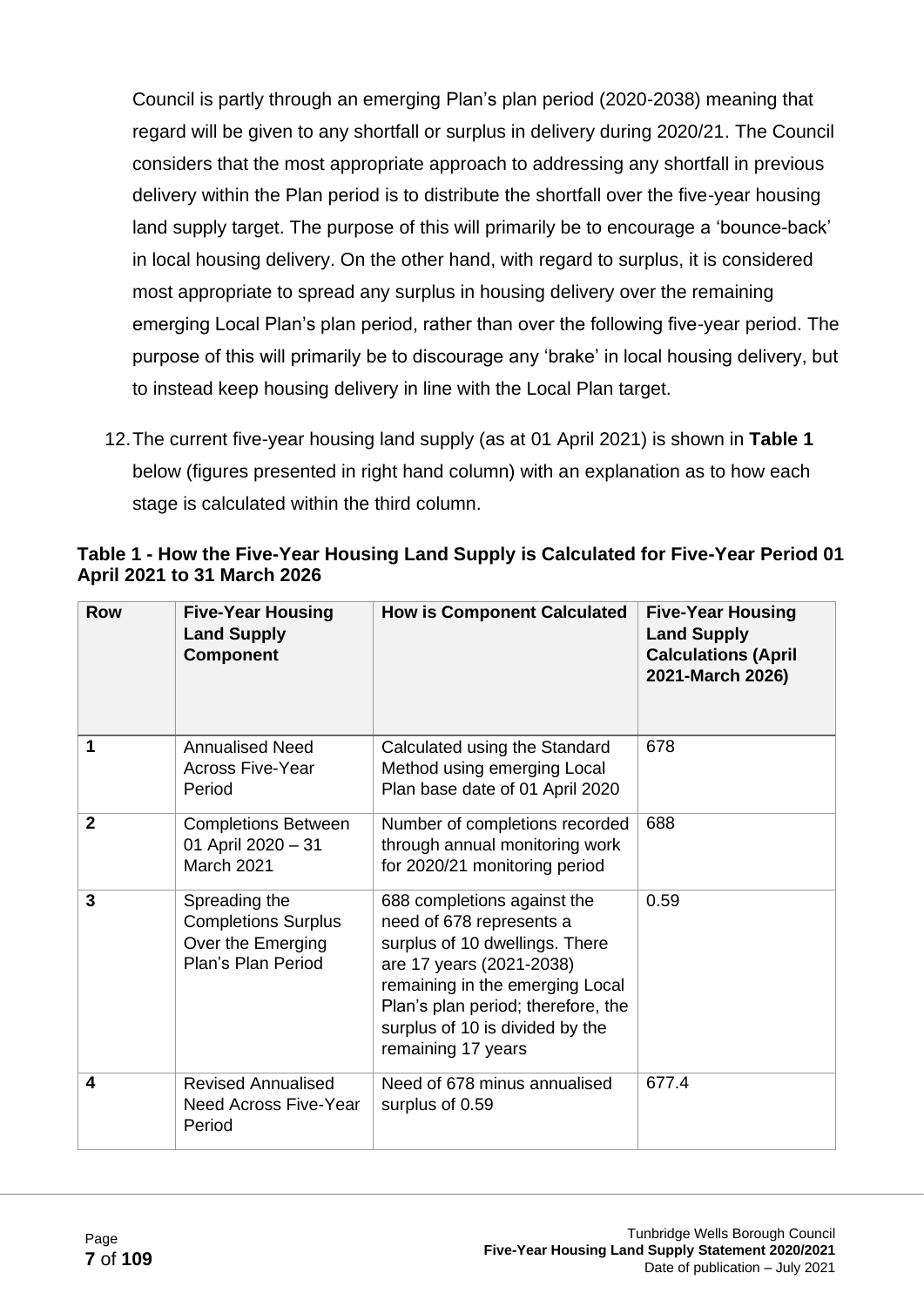| <b>Row</b>     | <b>Five-Year Housing</b><br><b>Land Supply</b><br><b>Component</b>                                                                                       | <b>How is Component Calculated</b>                                                                                                                                                                                                                | <b>Five-Year Housing</b><br><b>Land Supply</b><br><b>Calculations (April</b><br>2021-March 2026) |
|----------------|----------------------------------------------------------------------------------------------------------------------------------------------------------|---------------------------------------------------------------------------------------------------------------------------------------------------------------------------------------------------------------------------------------------------|--------------------------------------------------------------------------------------------------|
| 5              | <b>Five-Year Requirement</b>                                                                                                                             | Row 4 multiplied by 5 (rounded<br>to nearest whole number)                                                                                                                                                                                        | 3,387                                                                                            |
| 6              | 5% Buffer Applied                                                                                                                                        | 5% buffer applied for the five-<br>year period as required by<br>paragraph 73 of the NPPF. This<br>has been calculated as 5% of<br>Row 5 (rounded to nearest<br>whole number)                                                                     | 169                                                                                              |
| $\overline{7}$ | <b>Total Five-Year</b><br><b>Housing Land Supply</b><br><b>Need</b>                                                                                      | Row 5 plus Row 6 (rounded to<br>the nearest whole number)                                                                                                                                                                                         | 3,556                                                                                            |
| 8              | <b>Annualised Five-Year</b><br><b>Housing Land Supply</b><br><b>Need</b>                                                                                 | Row 7 divided by 5 (rounded to<br>the nearest whole number)                                                                                                                                                                                       | 711                                                                                              |
| 9              | Phasing of Non-<br><b>Consented Identified</b><br><b>Sites Within Five-Year</b><br>Period (as Allocated in<br>the Site Allocations<br>Local Plan (2016)) | A separate list is provided to<br>support this figure in Table 4 in<br>Appendix 2. This represents the<br>number of dwellings expected to<br>be delivered within the five-year<br>period. This figure is inclusive of<br>a C2 discount            | 231                                                                                              |
| 10             | Phasing of Extant<br><b>Planning Permissions</b><br><b>Within Five-Year Period</b>                                                                       | A separate list is provided to<br>support this figure in Table 3 in<br>Appendix 1. This represents the<br>number of dwellings expected to<br>be delivered within the five-year<br>period. This figure is inclusive of<br>a C2 discount            | 3,029                                                                                            |
| 11             | <b>Windfall Allowance</b><br>(Years 4 and 5)                                                                                                             | This figure has been calculated<br>through work carried out by the<br>Planning Policy Team as part of<br>the preparation for the emerging<br>Local Plan. The figure is the<br>annual windfall allowance<br>multiplied by 2 (for years 4 and<br>5) | 244                                                                                              |
| 12             | <b>Total Identified</b><br><b>Supply</b>                                                                                                                 | Total of Rows 9, 10, and 11                                                                                                                                                                                                                       | 3,504                                                                                            |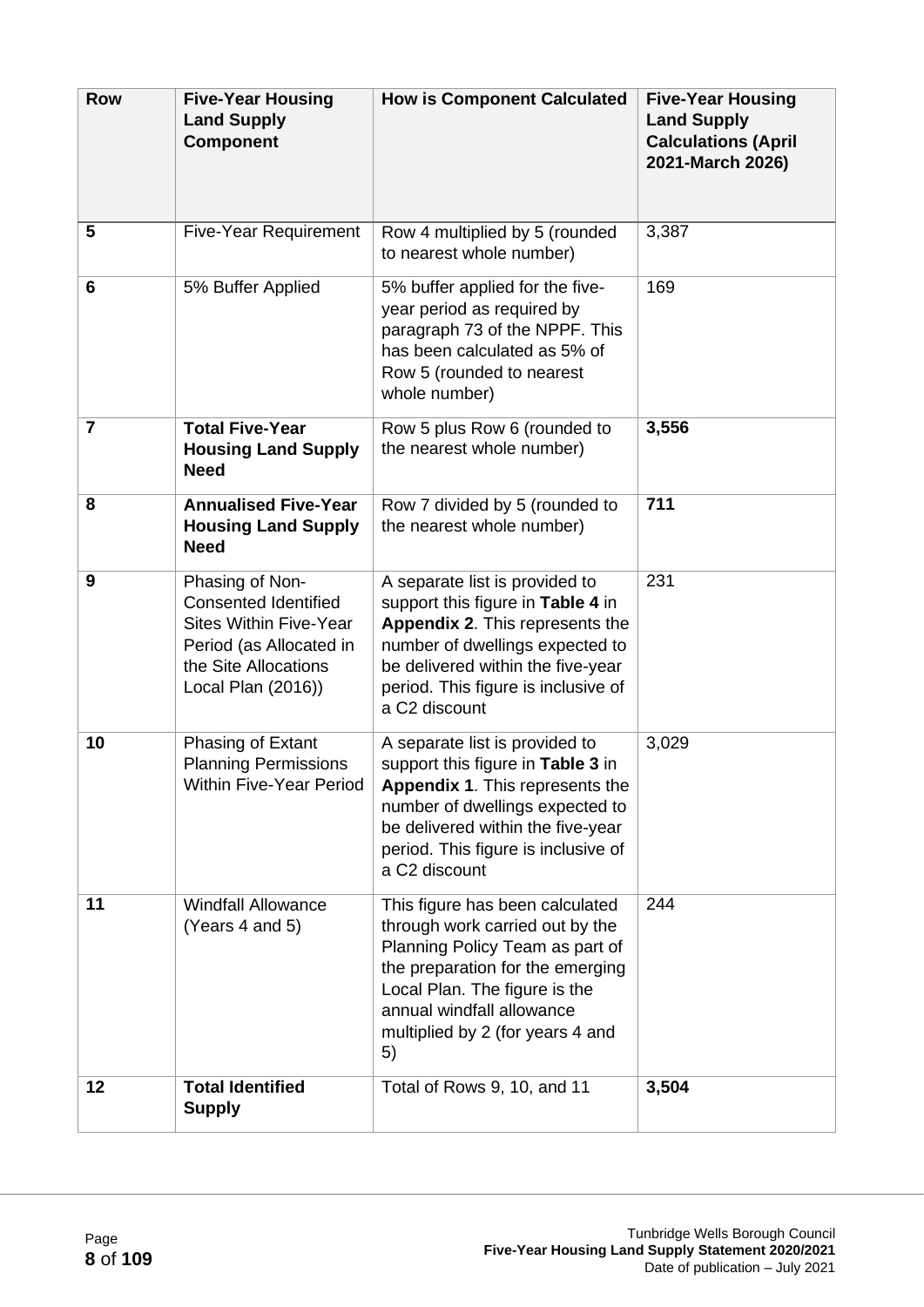| <b>Row</b> | <b>Five-Year Housing</b><br><b>Land Supply</b><br><b>Component</b> | <b>How is Component Calculated</b>                                                  | <b>Five-Year Housing</b><br><b>Land Supply</b><br><b>Calculations (April</b><br>2021-March 2026) |
|------------|--------------------------------------------------------------------|-------------------------------------------------------------------------------------|--------------------------------------------------------------------------------------------------|
| 13         | <b>Supply Position</b><br>(Years)                                  | The number of Years' Supply.<br>(Row 12 divided by Row 7,<br>multiplied by 5 years) | 4.93                                                                                             |

- 13.**Table 1** shows that, inclusive of a 5% buffer (as per the latest HDT result), and based on the Standard Method calculation for local housing need which uses the emerging Local Plan's plan period base date of 01 April 2020, at 01 April 2021 the Council can demonstrate a housing land supply of 4.93 years.
- 14.It is also worth noting the coincidence that the revised annualised need of 677.4 (when taking into account the small surplus in completions during 2020/21, and spreading this surplus over the emerging Local Plan's plan period) equates to the most recent Standard Method annual requirement of 677 (2021 base date).

#### <span id="page-8-0"></span>**Deliverability of Sites**

- 15.To be considered as deliverable within the next five years, the NPPF under the definition for 'Deliverable' states that a site should be:
	- **Available** the site is available now;
	- **Suitable** the site offers a suitable location for development now;
	- **Achievable** there is a realistic prospect that housing will be delivered on the site within five years; and
	- **Viable** the development of the site is viable.
- 16.For each of the sites included within the five-year housing land supply, various details are used as evidence to support their inclusion within the five-year housing land supply calculation to ensure they meet the requirements of the NPPF (listed above). The information made available to inform their inclusion or exclusion in the five-year housing land supply includes: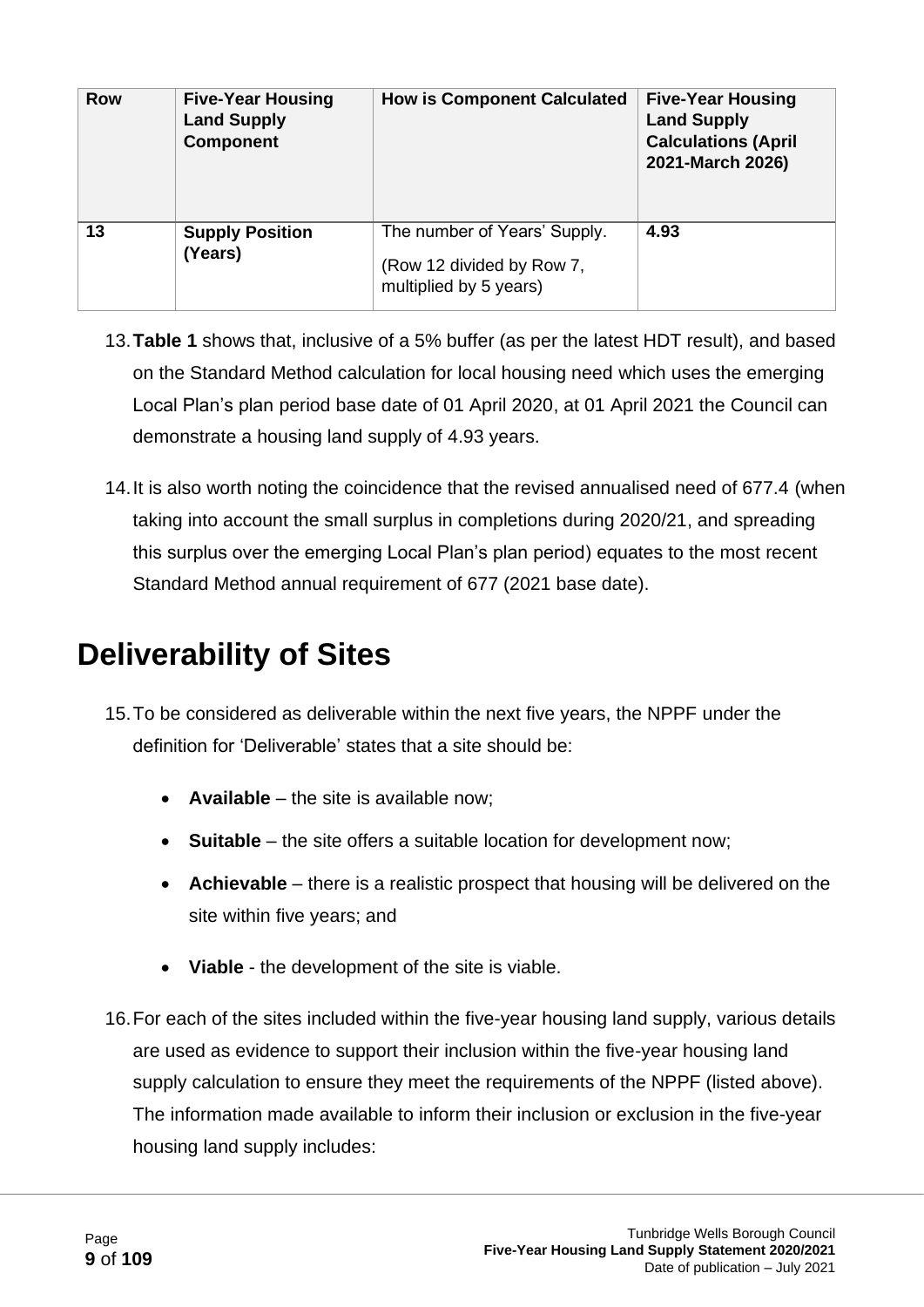- For sites with planning approval, details of a site's availability for development has been sought (discussed further on), to include, for example, timescales for delivery/completions to ascertain achievability within the five-year period. It may be that on larger sites only a proportion of the planning approval will be delivered within the first five years due to longer-term phasing and a staggered release of completed units.
- For sites without planning approval (i.e. identified sites), assessments (as part of preparing the Site Allocations Local Plan (SALP; 2016) and a recent review of these sites for inclusion within the emerging Local Plan) have been carried out by Council officers to calculate the estimated capacity for each site. Each site has unique characteristics and, rather than apply a standard approach (e.g. a simple density), a more contextual assessment has been adopted which includes aspects of urban design and local distinctiveness. The purpose is to provide greater accuracy and certainty on the actual development potential of the sites. It is still recognised that only a planning approval will be able to provide an actual figure of the development capacity of the site and therefore the capacity on identified sites is subject to change.
- Additional information, as up to date as possible, obtained from the developer, agent, and/or applicant of an extant planning permission that supports including the site within the five-year housing land supply, including phasing and build-out rate information. Where information has not been obtained from the developer, agent, and/or applicant, the Council may also independently review marketing details on sites (such as contacting local estate agents or sales executives on larger sites), any recent planning history in discussion with Council case officers (such as recent discharging of conditions/submission of details), Council Tax records through contacting Revenues and Benefits, Building Control completion records, and Energy Performance Certificate records (required for new-build development post-completion and prior to occupation). For those sites that have recently expired or are due to expire shortly after the base date of the new five-year housing land supply, the Council has aimed to confirm whether the consented development is being advertised for the consented use or if the previous use (prior to consent) is still be advertised or is currently occupied as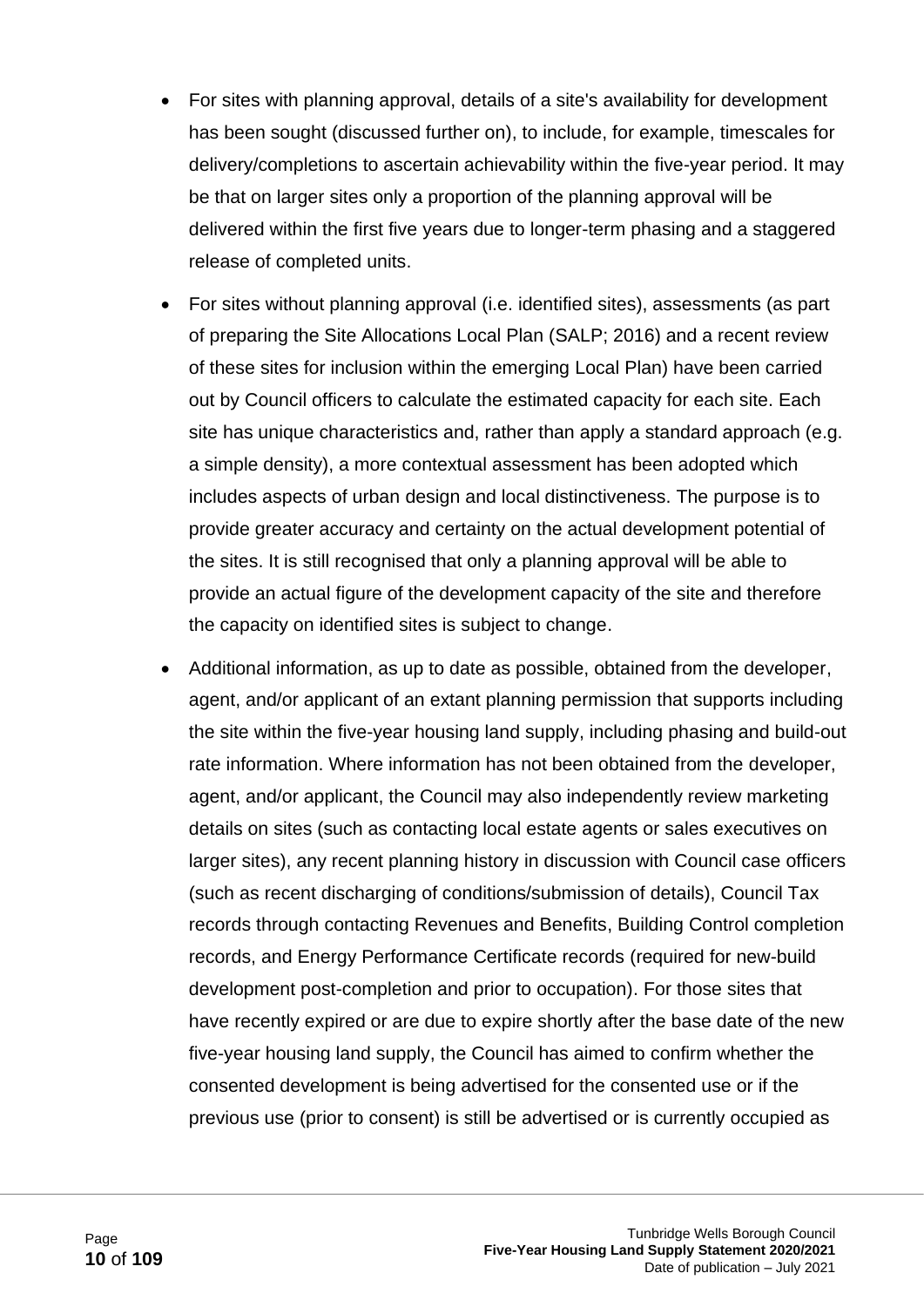per the previous use. Where the latter is the case, the Council has made the decision to assume that such permissions will not be deliverable.

- A number of sites with planning permission have been subject to an assessment of their viability by an independent viability consultant during the course of assessing/determining the planning application. For other sites, it is assumed that, as the site is being promoted for development, then development of the site is viable. If a developer has informed the Council that a permission is no longer viable (e.g. due to fluctuating market conditions), the Council has made a decision to either include or exclude the site from the five-year housing land supply depending on whether the site has been implemented (i.e. is under construction) and if the developer is still seeking to promote and deliver the site (dependent on, for example, possible amendments sought to the current permission to ensure viability).
- 17.Further discussion on the different components of the five-year housing land supply, as well as their deliverability, is provided in the following sections.

### <span id="page-10-0"></span>**Identified (non-Permitted) SALP (2016) Sites**

18.These comprise residential allocations in the SALP (2016), where planning permission has yet to be granted for their development. Consequently, the figure/capacity, as identified in the SALP, included within the five-year housing land supply may not equal the figure/capacity granted in any planning consent. The site capacities of these sites were originally determined based on site-specific assessments as part of preparing the SALP, although, as noted above, a recent further assessment based on more up-todate information has taken place on these SALP sites for inclusion within the emerging Local Plan. It should also be noted that there may be some identified sites listed in **Table 4** (**Appendix 2**) that are allocated for a minus figure if they already benefit from planning permission although are allocated for a lower number of units due to potentially being subject to a revised scheme and which lack recent information confirming whether the permitted scheme will be constructed. In addition, there may be sites which already partly benefit from planning permission, in which case the planning consent has been discounted from the phased capacity to avoid doublecounting.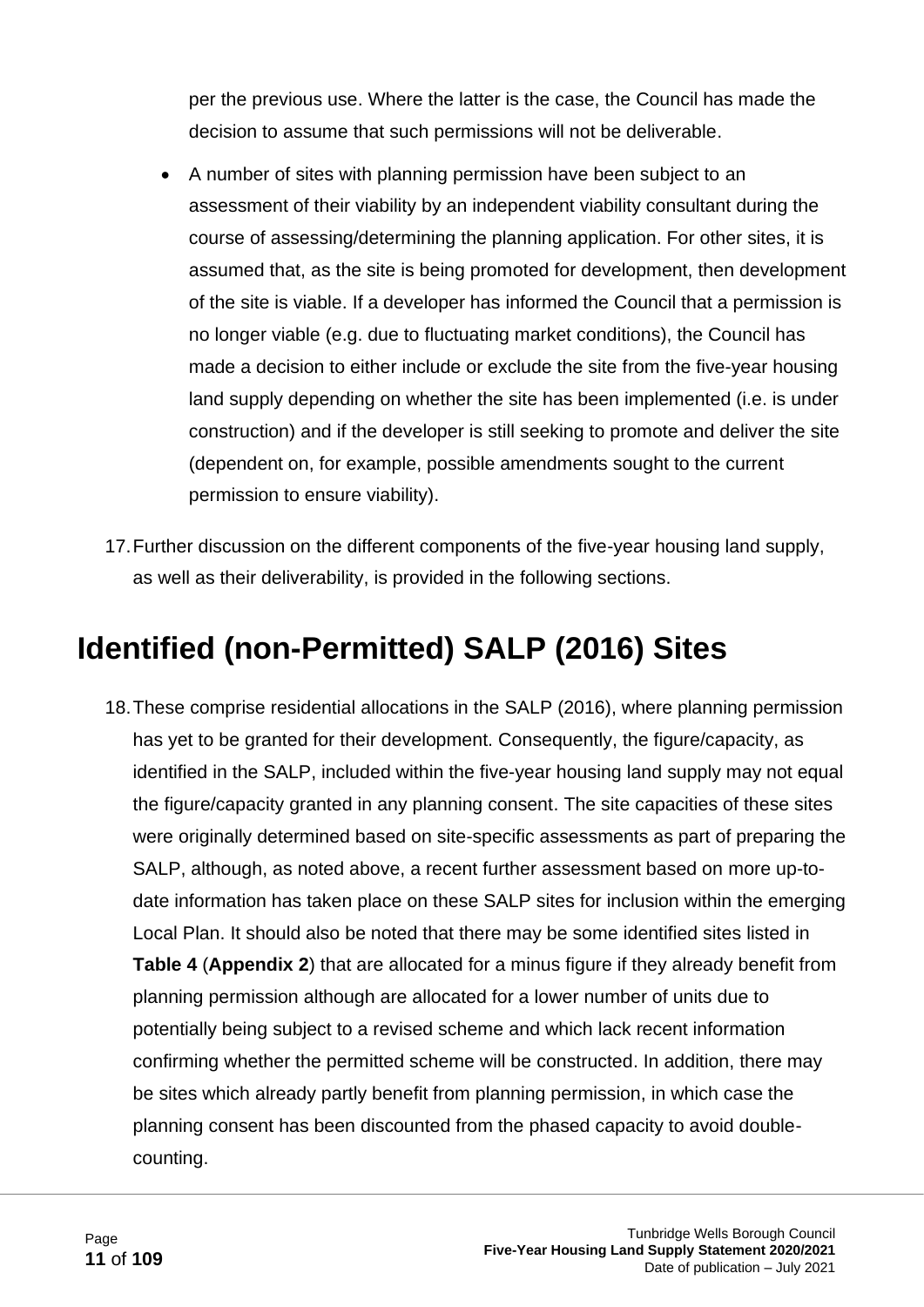- 19.This recent assessment therefore provides a revised indication of each site's most likely capacity (as compared to their capacities identified in the SALP). These assessments can be found in the Pre-Submission Local Plan's (PSLP) Supporting Documents (see Strategic Housing and Economic Land Availability Assessment).
- 20.Consequently, all sites allocated in the SALP which have yet to be granted planning permission, and which are allocated in the emerging Local Plan (therefore excluding non-permitted SALP sites with revised capacities of less than 10 units or which are no longer considered available), can be included within the five-year housing land supply. However, inclusion of these sites is still subject to an assessment of likelihood of delivery within the five-year period depending on the evidence available. This means that sites may also be phased both within and beyond the five-year housing land supply if it is considered that the site, in its entirety, is unlikely to be delivered within the five-year period (for example, the former Gas Works site).
- 21.The NPPF under the definition of "Deliverable" notes that sites allocated in a development plan "*should only be considered deliverable where there is clear evidence that housing completions will begin on site within five years*". Consequently, in determining whether an identified site will be delivered within the five-year period:
	- The Council has reviewed whether the site has any relevant recent planning activity prior to planning consent, such as whether the site has an active/undetermined planning application or if pre-application advice meetings have taken place which are consequently factored into the Council's phasing assumptions.
	- The Council has factored in whether there has been any recent correspondence with the site promoters as part of the preparation of the emerging Local Plan which indicates when a site may be delivered, including representations submitted during the Regulation 18 consultation on the Draft Local Plan, which are supported by representations submitted during the recent March – June 2021 Regulation 19 consultation on the PSLP. As such, some identified sites may not be included within the five-year housing land supply if correspondence indicates that they will be delivered beyond the five-year period (either in part or in their entirety).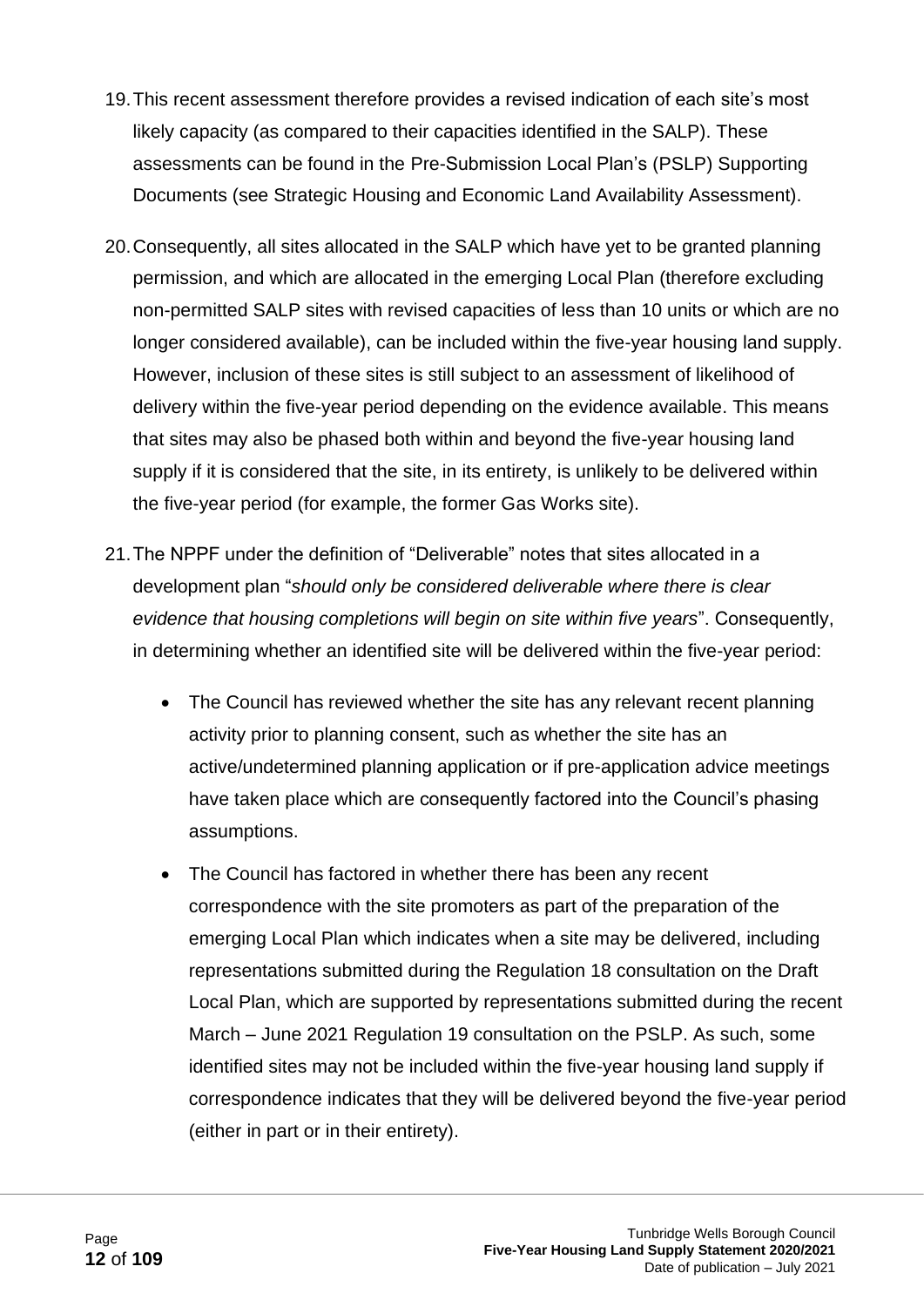- Discussions with senior officers in Planning Services have also been useful, as officers usually have broad, up-to-date knowledge of sites within the borough and any latest (including pre-app) discussions.
- 22.For those sites listed in **Table 4** (**Appendix 2**), for inclusion within the five-year housing land supply the Council must demonstrate that there is clear evidence that housing completions will begin on site within 5 years. This justification is provided for each site in **Table 2**, with phasing details provided in **Table 4** (**Appendix 2**).

#### <span id="page-12-0"></span>**Table 2 – Five-Year Housing Land Supply Phasing Justifications for Identified (non-Permitted) SALP Sites Allocated in the Emerging Local Plan**

| <b>SALP</b><br><b>Allocation</b><br>Reference | <b>Pre-Submission</b><br>Local Plan<br><b>Allocation</b><br>Reference | <b>Site Address</b>                                                                | <b>Site</b><br><b>Capacity</b><br>(Net) | <b>Site</b><br><b>Capacity</b><br>(Net Mid-<br>Point) | <b>Number of</b><br><b>Dwellings</b><br><b>Expected to be</b><br><b>Delivered Within</b><br><b>Five Years (Net)</b> | Justification for Inclusion Within Five-Year<br><b>Housing Land Supply</b>                                                                                                                                                                                                                                                                                                                                                                                                                                                                                                                                                                                                                                                                                                                                                                                                                                                                                                                                                                                                                                                                                                                                                                                                                                                                                                                                                                                                                                                                                                                                                                  |
|-----------------------------------------------|-----------------------------------------------------------------------|------------------------------------------------------------------------------------|-----------------------------------------|-------------------------------------------------------|---------------------------------------------------------------------------------------------------------------------|---------------------------------------------------------------------------------------------------------------------------------------------------------------------------------------------------------------------------------------------------------------------------------------------------------------------------------------------------------------------------------------------------------------------------------------------------------------------------------------------------------------------------------------------------------------------------------------------------------------------------------------------------------------------------------------------------------------------------------------------------------------------------------------------------------------------------------------------------------------------------------------------------------------------------------------------------------------------------------------------------------------------------------------------------------------------------------------------------------------------------------------------------------------------------------------------------------------------------------------------------------------------------------------------------------------------------------------------------------------------------------------------------------------------------------------------------------------------------------------------------------------------------------------------------------------------------------------------------------------------------------------------|
| AL/RTW2B                                      | AL/RTW 1                                                              | Former Cinema Site, 100<br><b>Mount Pleasant</b><br>Road                           |                                         | 100                                                   | $\overline{0}$                                                                                                      | Not phased within five-year housing land supply                                                                                                                                                                                                                                                                                                                                                                                                                                                                                                                                                                                                                                                                                                                                                                                                                                                                                                                                                                                                                                                                                                                                                                                                                                                                                                                                                                                                                                                                                                                                                                                             |
| AL/RTW24                                      | AL/RTW 2                                                              | Land at the Auction<br>House, Linden Park<br>Road                                  | 0                                       | $\overline{0}$                                        | $\overline{0}$                                                                                                      | Mixed-use scheme with no specific residential capacity<br>identified                                                                                                                                                                                                                                                                                                                                                                                                                                                                                                                                                                                                                                                                                                                                                                                                                                                                                                                                                                                                                                                                                                                                                                                                                                                                                                                                                                                                                                                                                                                                                                        |
| AL/RTW22                                      | AL/RTW <sub>3</sub>                                                   | Land at Lifestyle<br>Ford, Mount<br>Ephraim/Culverden<br>Street/Rock Villa<br>Road | 100                                     | 100                                                   | $\overline{0}$                                                                                                      | Not phased within five-year housing land supply                                                                                                                                                                                                                                                                                                                                                                                                                                                                                                                                                                                                                                                                                                                                                                                                                                                                                                                                                                                                                                                                                                                                                                                                                                                                                                                                                                                                                                                                                                                                                                                             |
| AL/RTW10                                      | <b>AL/RTW7</b>                                                        | Land at former Gas<br>Works, Sandhurst<br>Road                                     | 170-200                                 | 185                                                   | 70                                                                                                                  | The agent promoting this site on behalf of the<br>landowner has initially confirmed in their representation<br>during the Regulation 18 consultation on the Draft<br>Local Plan (September - November 2019) that the site<br>"could be delivered within the first five years of the plan<br>period" which would "make a considerable and<br>immediate impact on housing delivery within TWBC".<br>The architects on behalf of the construction company<br>working in partnership with the landowner also<br>confirmed this within their representation (i.e. the site<br>"is available and deliverable in the early part of the<br>plan period"). Further correspondence with the agent<br>promoting the site prior to Regulation 19 reiterated<br>these comments and that planning activity would occur<br>after the site was acquired by the construction<br>company from the landowner, hence was phased in<br>the PSLP housing trajectory for early delivery within<br>the PSLP plan period.<br>Further information submitted during the Regulation 19<br>consultation confirmed that the acquisition of the site<br>by the construction company from the landowner "will<br>be completed over summer 2021 with a planning<br>application pursued shortly after" with the "hope to<br>commence development in 2022". Further comment<br>confirmed that "the site is therefore readily available,<br>offers a suitable location for development now, and<br>can be brought forward for delivery within the first five<br>years of the new Local Plan. Its identification as a<br>specific, deliverable site for years one to five of the |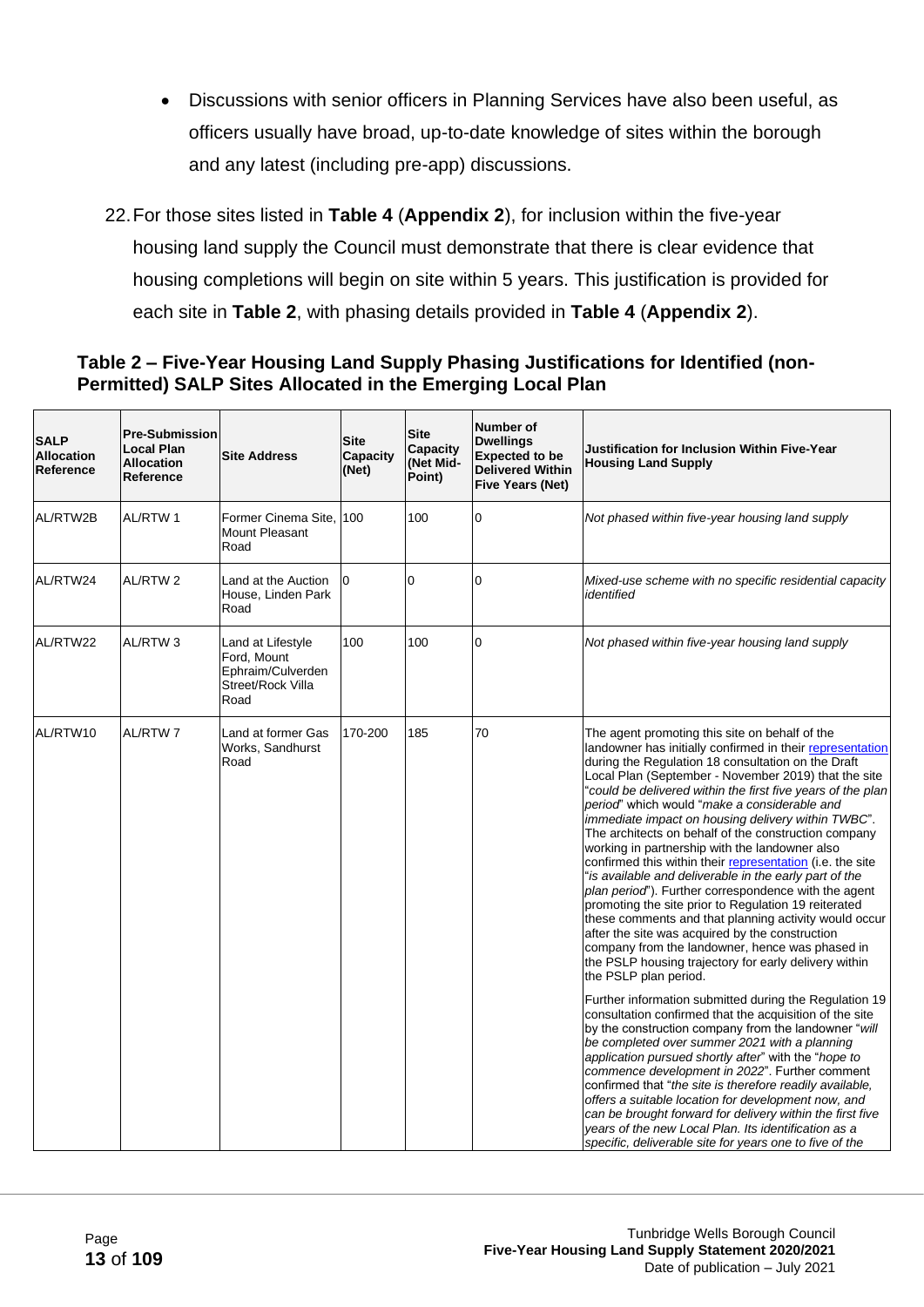| <b>SALP</b><br><b>Allocation</b><br><b>Reference</b> | <b>Pre-Submission</b><br><b>Local Plan</b><br><b>Allocation</b><br>Reference | <b>Site Address</b>                                                                   | <b>Site</b><br><b>Capacity</b><br>(Net) | <b>Site</b><br>Capacity<br>(Net Mid-<br>Point) | Number of<br><b>Dwellings</b><br><b>Expected to be</b><br><b>Delivered Within</b><br><b>Five Years (Net)</b> | Justification for Inclusion Within Five-Year<br><b>Housing Land Supply</b>                                                                                                                                                                                                                                                                                                                                                                                       |
|------------------------------------------------------|------------------------------------------------------------------------------|---------------------------------------------------------------------------------------|-----------------------------------------|------------------------------------------------|--------------------------------------------------------------------------------------------------------------|------------------------------------------------------------------------------------------------------------------------------------------------------------------------------------------------------------------------------------------------------------------------------------------------------------------------------------------------------------------------------------------------------------------------------------------------------------------|
|                                                      |                                                                              |                                                                                       |                                         |                                                |                                                                                                              | Plan (in accordance with paragraph 67 of the NPPF),<br>is therefore appropriate".                                                                                                                                                                                                                                                                                                                                                                                |
|                                                      |                                                                              |                                                                                       |                                         |                                                |                                                                                                              | In addition, a demolition notice was served to the<br>Council on 27 May 2021 specifying certain works of<br>demolition at the site (demolition of the structure down<br>to ground slab level only and disposal of all materials),<br>and that all services have been terminated by the<br>landowner.                                                                                                                                                             |
|                                                      |                                                                              |                                                                                       |                                         |                                                |                                                                                                              | As above, there is some evidence to indicate that<br>elements of this site will be delivered within the five-<br>year period. However, given the lack of activity on the<br>site for a substantial number of years, and the fact that<br>it is still in the process of being sold, it is not<br>considered that the full site capacity will be delivered<br>within this period. This is accordingly reflected in the<br>phasing.                                 |
| AL/RTW4B                                             | AL/RTW 10                                                                    | <b>Montacute Gardens</b>                                                              | 30                                      | 30                                             | 0                                                                                                            | Not phased within five-year housing land supply                                                                                                                                                                                                                                                                                                                                                                                                                  |
| AL/RTW6                                              | AL/RTW 11                                                                    | Former Plant & Tool<br>Hire, Eridge Road                                              | 45                                      | 45                                             | 45                                                                                                           | A case officer for this site has had ongoing discussions<br>with the agent/site promoter regarding the likelihood of<br>when a planning application will be submitted. It is<br>therefore considered likely that a planning application<br>will be summited during summer 2021.                                                                                                                                                                                  |
| AL/RTW13                                             | AL/RTW 12                                                                    | Land at Tunbridge<br>Wells Telephone<br>Engineering Centre,<br><b>Broadwater Down</b> | 50                                      | 50                                             | 0                                                                                                            | Not phased within five-year housing land supply                                                                                                                                                                                                                                                                                                                                                                                                                  |
| AL/RTW13                                             | AL/RTW 13                                                                    | Turners Pie Factory,<br><b>Broadwater Lane</b>                                        | 100                                     | 100                                            | 100                                                                                                          | A case officer for this site has had ongoing discussions<br>with the agent/site promoter regarding the likelihood of<br>when a planning application will be submitted. It is<br>therefore considered likely that a planning application<br>will be summited during summer 2021.                                                                                                                                                                                  |
| AL/PW1                                               | STR/SS <sub>2</sub>                                                          | The Strategy for<br>Paddock Wood<br><b>Town Centre</b>                                | 30                                      | 30                                             | 16                                                                                                           | It is anticipated that this site allocation will be partly<br>delivered early in the PSLP plan period as evidenced<br>by an existing planning application pending decision<br>within the town centre area (21/00665/OUT, currently<br>proposed for 16 units). At present, there is no evidence<br>that the remaining 14 units will be delivered within the<br>first five years and have therefore not been included<br>within the five-year housing land supply. |
| AL/CR4                                               | AL/CRS 2                                                                     | Land south of Corn<br>Hall, Crane Valley,<br>Cranbrook                                | 35-45                                   | 40                                             | 0                                                                                                            | Not phased within five-year housing land supply                                                                                                                                                                                                                                                                                                                                                                                                                  |
| AL/VRA2                                              | AL/PE 6                                                                      | Woodsgate Corner                                                                      | 80-120                                  | 100                                            | 0                                                                                                            | Not phased within five-year housing land supply                                                                                                                                                                                                                                                                                                                                                                                                                  |
| AL/VRA2 (C2<br>discount)                             | AL/PE 6 (C2<br>discount)                                                     | Woodsgate Corner                                                                      | -18 - -40                               | -29                                            | 0                                                                                                            | Not phased within five-year housing land supply                                                                                                                                                                                                                                                                                                                                                                                                                  |
| AL/RTW9                                              | AL/RU 1                                                                      | Lifestyle Motor<br>Europe, Langton<br>Road                                            | 15                                      | 15                                             | $\overline{0}$                                                                                               | Not phased within five-year housing land supply                                                                                                                                                                                                                                                                                                                                                                                                                  |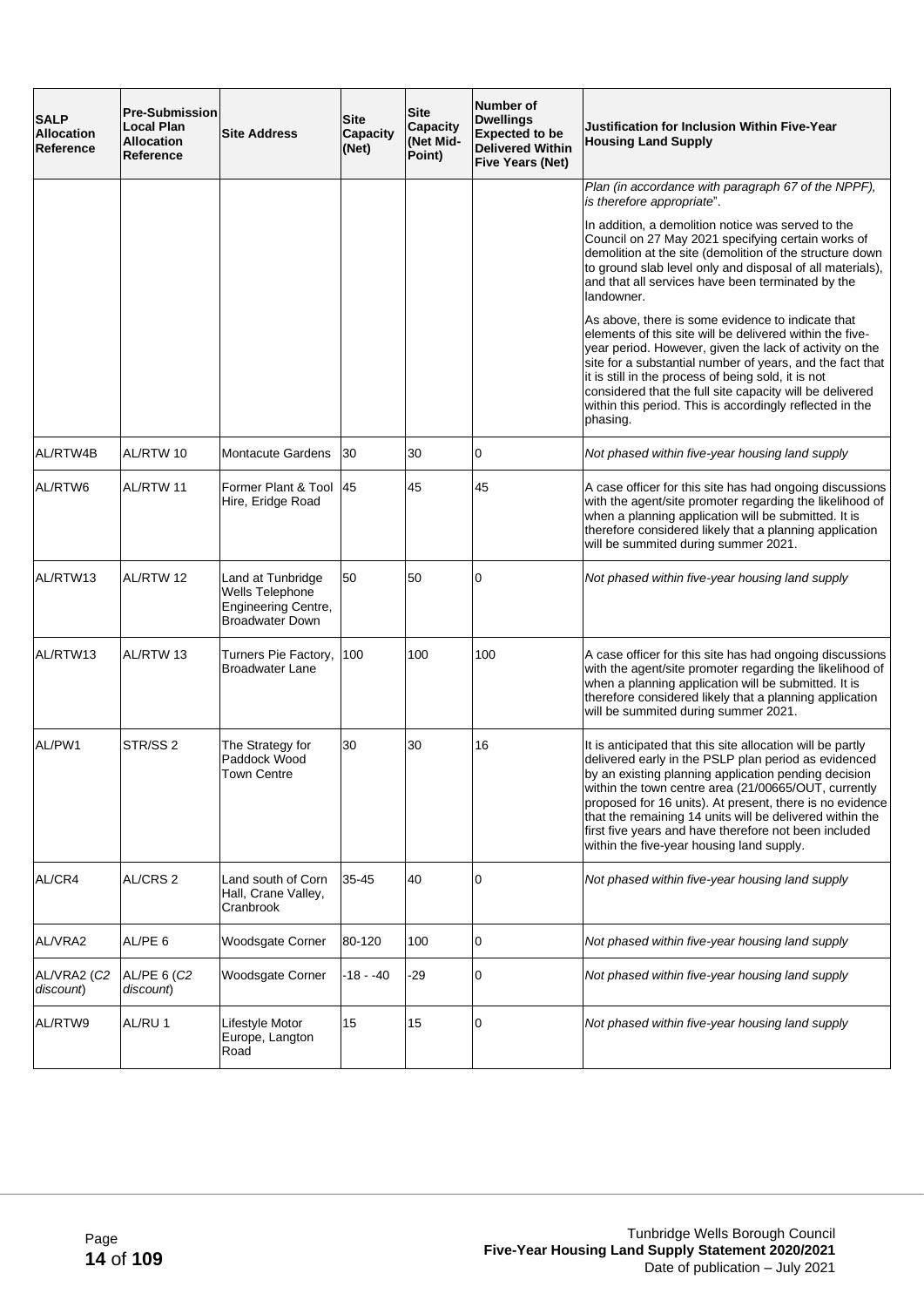#### <span id="page-14-0"></span>**Sites with Outstanding Planning Permissions (Extant Consents) and Extant Prior Notifications**

- 23.In the NPPF's definition of 'Deliverable', it states: "*sites which do not involve major development and have planning permission, and all sites with detailed planning permission, should be considered deliverable until permission expires, unless there is clear evidence that homes will not be delivered within five years (for example because they are no longer viable, there is no longer a demand for the type of units or sites have long term phasing plans)*". Consequently, the Council has made the assumption that all small sites will be deliverable within the five-year housing land supply unless there is sufficient available evidence to suggest that this is not the case.
- 24.In light of the above, where the Council has received (e.g. from the applicant) or obtained information confirming that an extant planning consent as at 01 April 2021 will not be proceeded with/implemented by an applicant, the Council has removed these extant planning consents from contributing toward supply (including beyond the five-year housing land supply).
- 25.It is also acknowledged that the NPPF, also under the definition of 'Deliverable', states that "*where a site has outline planning permission for major development, has been allocated in a development plan, has a grant of permission in principle, or is identified on a brownfield register, it should only be considered deliverable where there is a clear evidence that housing completions will begin on site within five years*". As of 01 April 2021, there are 7 outline permissions on sites proposed for major residential development. For compliance with the NPPF (as above), these outline permissions are listed below with commentary provided on their deliverability:
	- 16/502860/OUT (Land at Brick Kiln Farm, Cranbrook, Kent) for 180 net units: while a Reserved Matters application was withdrawn during March 2021, there has recently been a change of ownership on site. The case officer for this site has subsequently had discussions with the new developer for this site who is keen to deliver the site as per the existing outline consent. The Council has not received any information that would indicate that the site will not be delivered within five years. The Council therefore considers this site to be deliverable.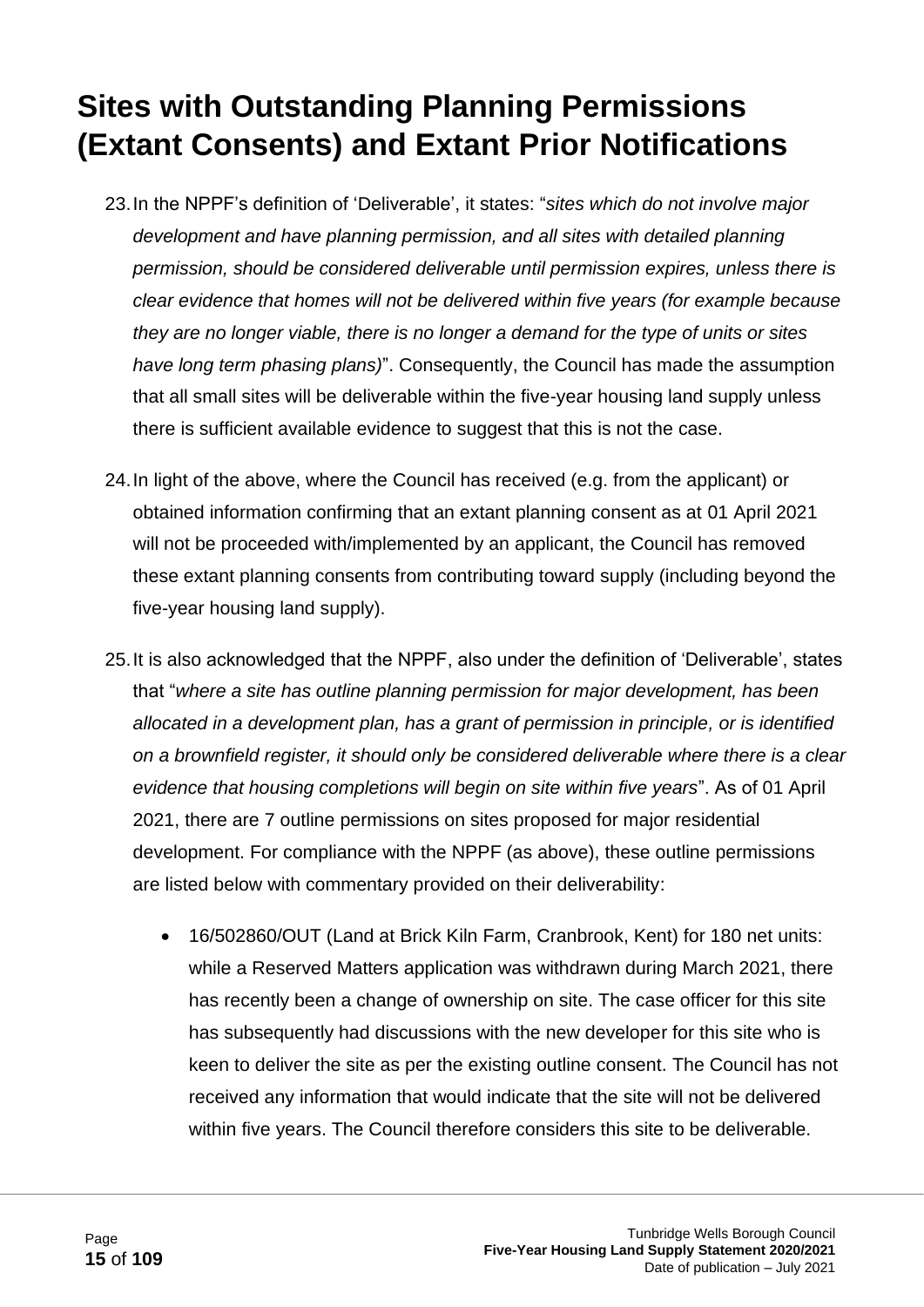- 17/03780/OUT (Brook House, Cranbrook Road, Hawkhurst, Cranbrook, Kent) for 25 net units: While elements relating to landownership are currently being resolved, the Council received confirmation from the agent that it is hoped the development will come forward in the 4<sup>th</sup> quarter of 2021/1<sup>st</sup> quarter of 2022. Therefore, the site is expected to be delivered within the five-year period, with phasing assumptions allowing sufficient time for the submission of reserved matters or a FULL application. The Council has not received any information that would indicate that the site will not be delivered within five years. The Council therefore considers this site to be deliverable.
- 17/02192/OUT (Former Site of Springfield Nurseries, Cranbrook Road, Hawkhurst, Cranbrook, Kent, TN18 5EE) for net 24 units: This site was allowed on appeal on 30 November 2020, shortly prior to the base date of this statement. The Council has not received any information that would indicate that the site will not be delivered within five years. The Council therefore considers this site to be deliverable.
- 15/505340/OUT (Bassetts Farm, Goudhurst Road, Horsmonden, Tonbridge, Kent, TN12 8AS) for net 20 units: There is a current reserved matters application pending consideration on this site (19/03657/REM). While the outline was permitted for 30 units, 20 units have been phased within the supply as per the pending reserved matters. While a decision on the reserved matters is yet to be determined, this indicates that the applicant intends to deliver the site. The Council has not received any information that would indicate that the site will not be delivered within five years. The Council therefore considers this site to be deliverable.
- 19/03625/OUT (Land at Common Road, Sissinghurst, Cranbrook, Kent) for net 18 units: This site was permitted on 11 March 2021, shortly prior to the base date of this statement. The Council received confirmation from the developer that the development will be implemented in May 2023 at a maximum build-out rate of 12 units per annum. The site has therefore been phased accordingly. The Council has not received any information that would indicate that the site will not be delivered within five years. The Council therefore considers this site to be deliverable.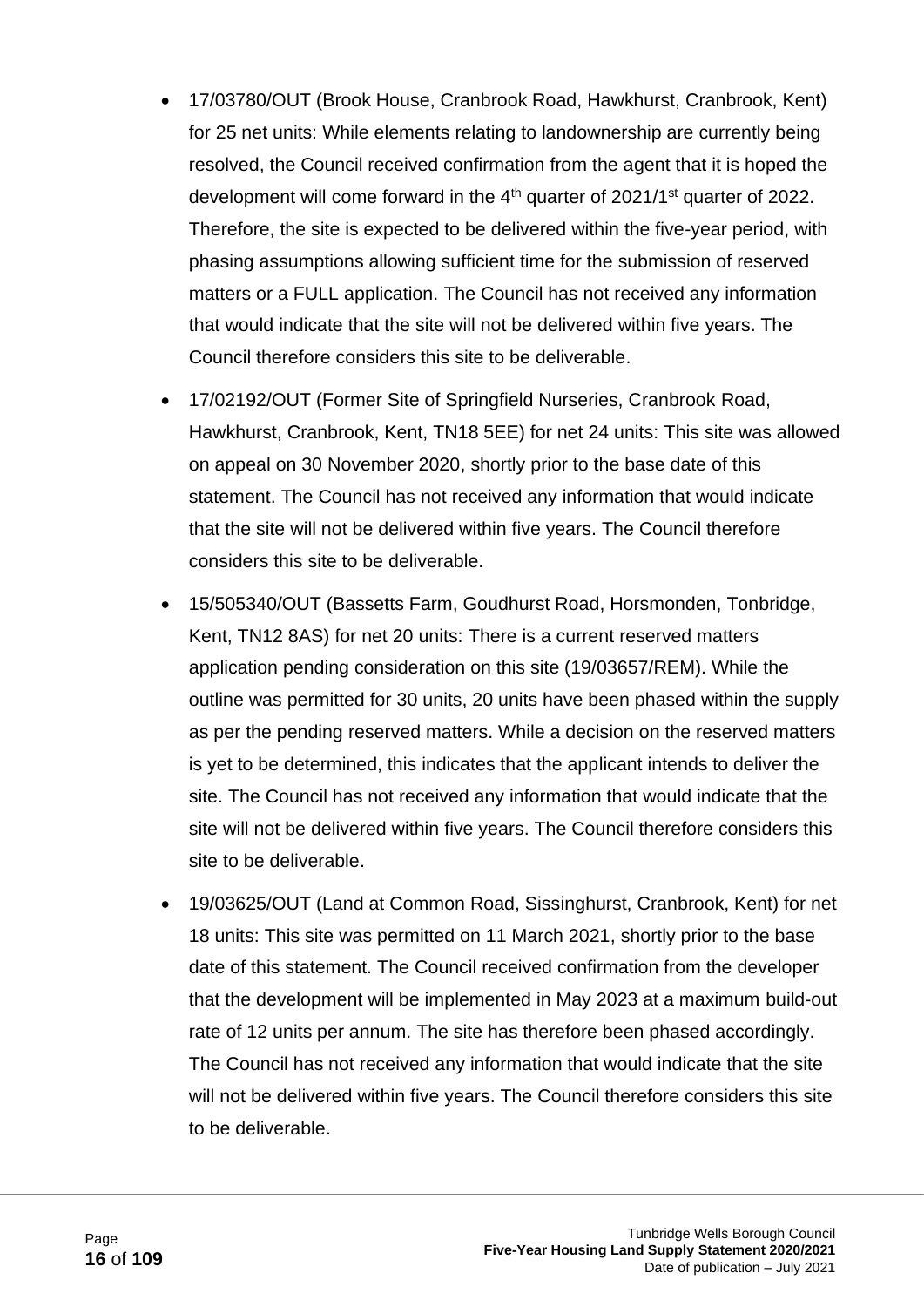- 18/03805/OUT (Land adjacent to Hornbeam Avenue, Southborough, Royal Tunbridge Wells, Kent) for net 15 units: at 01 April 2021 there was a resolution to grant planning permission for this site, and the Section 106 Agreement was nearing completion (i.e. the site was identified as deliverable as at the base date). The agreement was completed, and full planning permission granted on on 27 May 2021. This therefore indicates that the applicant intends to deliver the site, likely early within the plan period. The Council has not received any information that would indicate that the site will not be delivered within five years. The Council therefore considers this site to be deliverable.
- 17/02765/OUT (Land at Triggs Farm, Cranbrook Road, Goudhurst, Cranbrook, Kent) for net 11 units. While it was understood in preparation of the last version of this statement that there were unresolved landownership issues, the Council received confirmation from the agent of this site that the development will be completed during 2023/24. The Council has not received any information that would indicate that the site will not be delivered within five years. The Council therefore considers this site to be deliverable.
- 26.As at 01 April 2021, there are also 2 approved permission in principle (PIP) applications for residential development. For compliance with the NPPF (as above), these permission in principle applications are listed below with commentary provided on their deliverability:
	- 19/00753/PIP (Land to the Rear of Southlands, High Street, Cranbrook, Kent, TN17 3LG) for 1 net dwelling: this application refers to a site located just north of the application below. The Council received confirmation from the applicant in October 2020 that the proposed build should be completed within the next 3 years subject to approved technical details. While technical details are yet to be submitted, the phasing has taken this into account (phased 1 year beyond phasing methodology). The Council has not received any information that would indicate that the site will not be delivered within five years. The Council therefore considers the site to be deliverable.
	- 19/02910/PIP (Land to the Rear of Southlands, High Street, Cranbrook, Kent) for 1 net dwelling: This application refers to a site located just south of the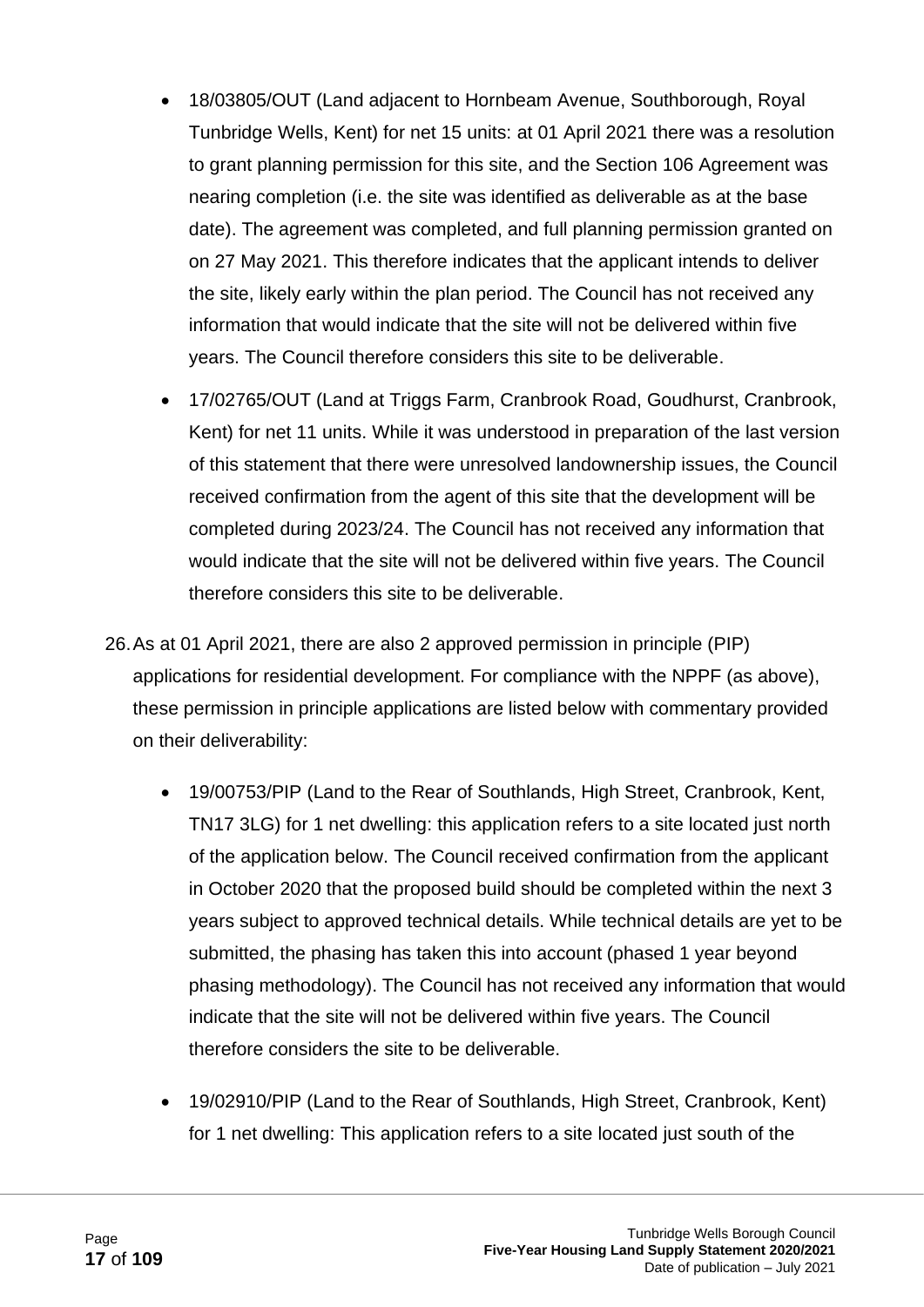application above. A full (FULL)/technical details consent application was withdrawn for this site in May 2021 due to unforeseen difficulties by the applicant. It is therefore unclear whether this site remains deliverable. Consequently, the site has been phased beyond the five-year period.

- 27.With regard to sites identified on the Council's Brownfield Register, it is noted that the Register was updated following the completion of the Council's annual monitoring as at 01 April 2020. Consequently, as the Register is now a year out of date, the Council has decided not to incorporate any sites identified on the Register that are not already included within the five-year housing land supply (as the majority of these sites are sites already with extant planning permission or are identified (SALP) sites) until updated work on these sites' deliverability is undertaken.
- 28.Indeed, for all extant consents (minor and major), the Council has contacted all developers, agents, and/or applicants regarding the status of their site(s) and have asked for a range of detailed information on phasing, build-out rates, start/implementation dates, etc.. As previously mentioned, the Council has reviewed a number of alternative methods/sources of data where this information has not been made available through this first stage of correspondence. Where there has continued to be a lack of sufficient information on a site, the current/last recorded development status of an application and the Council's Housing Delivery Phasing and Build-out Rate Methodology (found in the Council's latest [Housing Supply and Trajectory Topic](https://tunbridgewells.gov.uk/__data/assets/pdf_file/0005/388094/Housing-Supply-and-Trajectory-Topic-Paper_minus-annex.pdf)  [Paper](https://tunbridgewells.gov.uk/__data/assets/pdf_file/0005/388094/Housing-Supply-and-Trajectory-Topic-Paper_minus-annex.pdf) prepared for the PSLP) have been used to assess if a site is included within the five-year period.
- 29.The Housing Delivery Phasing and Build-out Rate Methodology has been developed to inform annual assessments as to when residential developments are likely to be brought forward and at what annual completion rate both for the Five-Year Housing Land Supply Statement and the emerging Local Plan Housing Trajectory. It also includes details of current processes the Council annually undertakes to gain information on each site.
- 30.As also mentioned within this statement, the Housing Delivery Phasing and Build-out Rate Methodology also details the current processes the Council undertakes annual to gain information on each site, and explains the method of assessment used for when it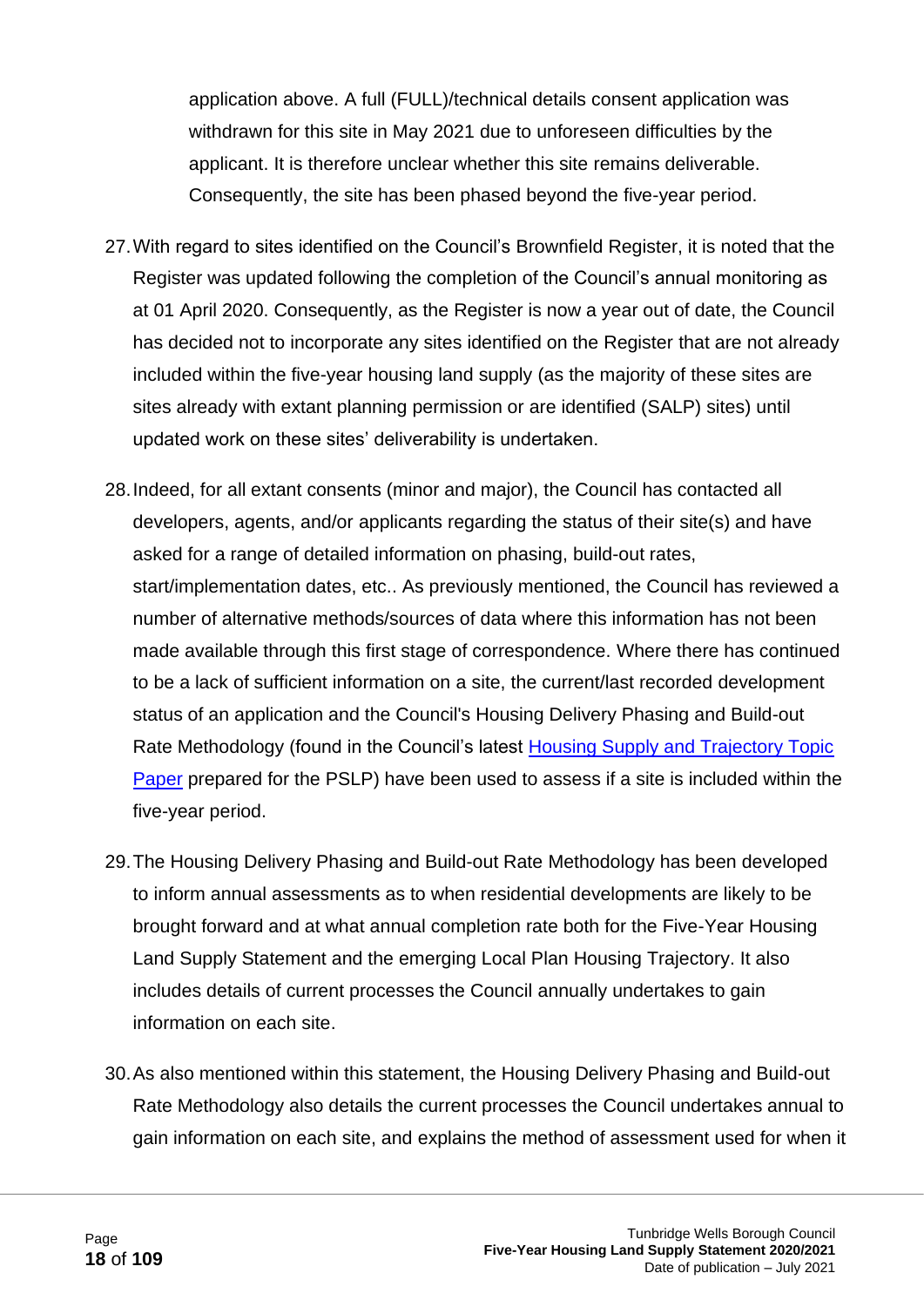has not been possible to obtain data from the development industry. The methodology also provides commentary on the phasing and expected build-out rate of housing sites based on site size and type. A range of different housing developers and planning agents had been consulted on this methodology and their feedback has been considered in its development.

#### <span id="page-18-0"></span>**Making an Unidentified Sites/Windfall Allowance**

- 31.Windfall sites are sites that have not been specifically identified as available in the Local Plan process. They normally comprise previously developed sites that have become available for redevelopment. Paragraph 70 of the NPPF advises that "*where an allowance is to be made for windfall sites as part of anticipated supply, there should be compelling evidence that they will provide a reliable source of supply. Any allowance should be realistic having regard to the strategic housing land availability assessment, historic windfall delivery rates and expected future trends*". The figure of 122 dwellings per annum is based on robust research carried out by the Planning Policy Team as part of the preparation for the emerging Local Plan and includes information from historic windfall delivery rates, regard to the Strategic Housing and Economic Land Availability Assessment (SHELAA), and the expected future trends in the delivery of windfall sites. The figure of 122 is explained further in the PSLP's [Brownfield and Urban Land Topic Paper](https://tunbridgewells.gov.uk/__data/assets/pdf_file/0020/388100/Brownfield-and-Urban-Land-Topic-Paper.pdf) and is comprised of the following:
	- a. A small sites (less than 10 dwelling schemes) windfall allowance of 98 dwellings per annum, reducing to 78 per annum from 2030/31; and
	- b. A large sites (10 or more dwelling schemes) windfall allowance of 24 dwellings per annum.
- 32.It is not proposed that a windfall allowance for years 1-3 is made as this may create double counting with extant consents that could be built out during this period.

### <span id="page-18-1"></span>**Housing Land Supply: Conclusions**

33.The five-year housing land supply is always a snapshot in time and the calculation is based on the current housing requirement set by the Government's Standard Method.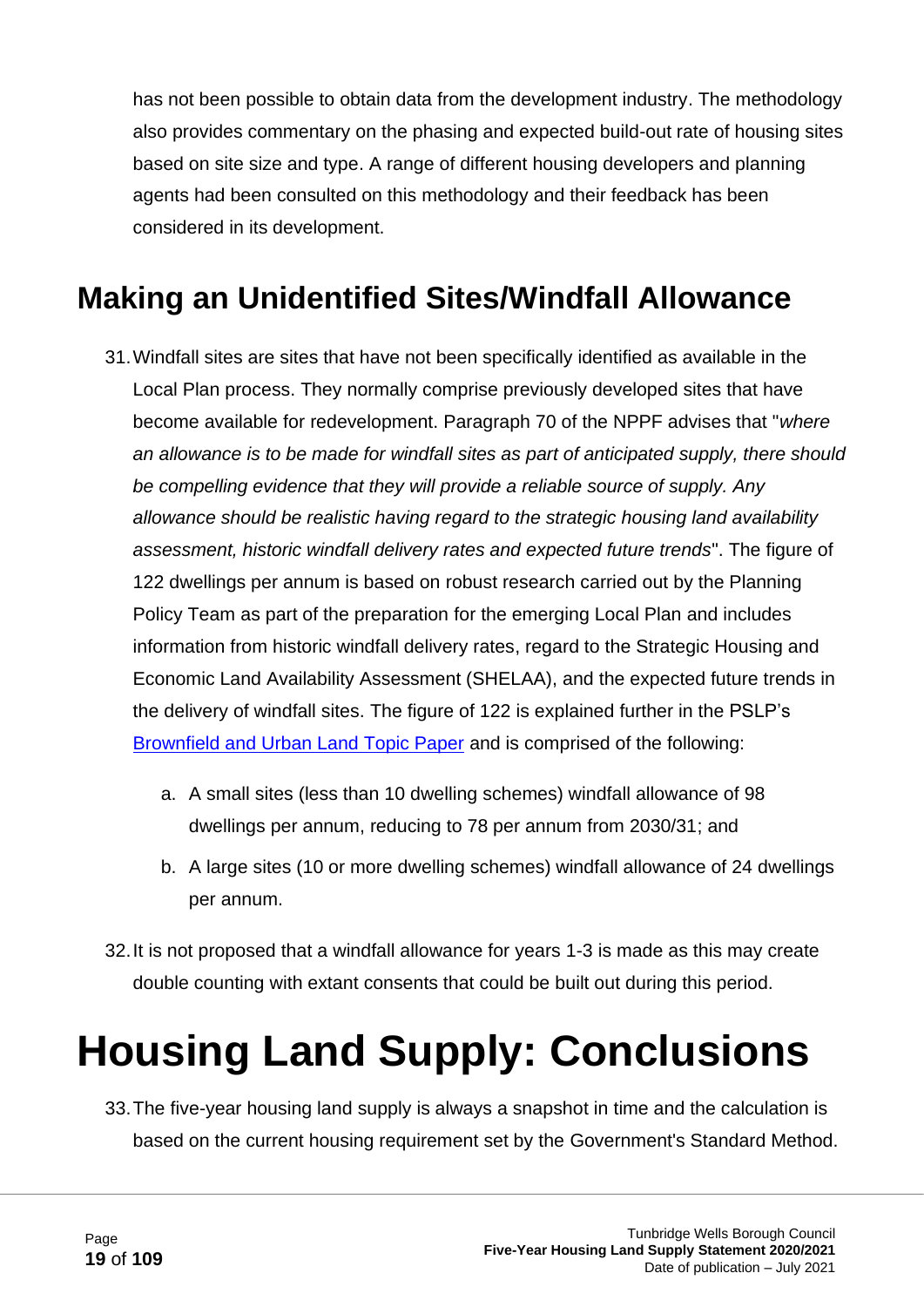It is important to remember that the objective of the five-year housing land supply is not simply to achieve a five-year supply of housing, but to maintain a minimum of five years' worth of housing supply plus the required buffer on an ongoing basis.

- 34.The approach being used by the Council to calculate its five-year housing land supply is a cautious and robust one, only including those sites and allocations where development is likely to take place within the next five years. Developers, agents, and/or applicants have been contacted to confirm availability and provide information about phasing of delivery and expected build-out rates, and where no response has been received, the Council has taken a cautious approach to phasing and build-out rates by reviewing all alternative sources of data available and applying the Council's methodology where appropriate.
- 35. The Council has also prepared a revised [SHELAA](https://tunbridgewells.gov.uk/planning/planning-policy/local-plan/evidence/housing/shelaa) as part of preparing the PSLP. This SHELAA document identifies suitable locations for economic and housing development across the borough and in turn identifies sufficient housing land to meet the PSLP housing targets (based on the Standard Method) across the plan period (2020-2038). It is noted that these PSLP site allocations, which have not previously been allocated in the SALP, will not be included in the annual Five-Year Housing Land Supply Statement until the Local Plan is adopted. It should be noted that the PPG sets out that "*in plan-making, strategic policies should identify a 5-year housing land supply from the intended date of adoption of the plan*" (see [Housing Supply and Delivery,](https://www.gov.uk/guidance/housing-supply-and-delivery) Paragraph: 004 Reference ID: 68-004-20190722). Therefore, whilst this Five-Year Housing Land Supply Statement represents the position marginally below a 5-year supply as at 01 April 2021, an updated position will be published prior to adoption which will be expected to confirm a minimum 5-year housing land supply position as per the requirements of the PPG.
- 36.It should also be noted that the phasing and/or build-out rates of individual extant planning permissions and identified sites in this statement may differ slightly to the phasing of sites in the PSLP's Housing Trajectory (see [Housing Supply and Trajectory](https://tunbridgewells.gov.uk/__data/assets/pdf_file/0005/388094/Housing-Supply-and-Trajectory-Topic-Paper_minus-annex.pdf)  [Topic Paper\)](https://tunbridgewells.gov.uk/__data/assets/pdf_file/0005/388094/Housing-Supply-and-Trajectory-Topic-Paper_minus-annex.pdf). While it is common for phasing to naturally change each year, the main general reasons why this may be the case are as follows: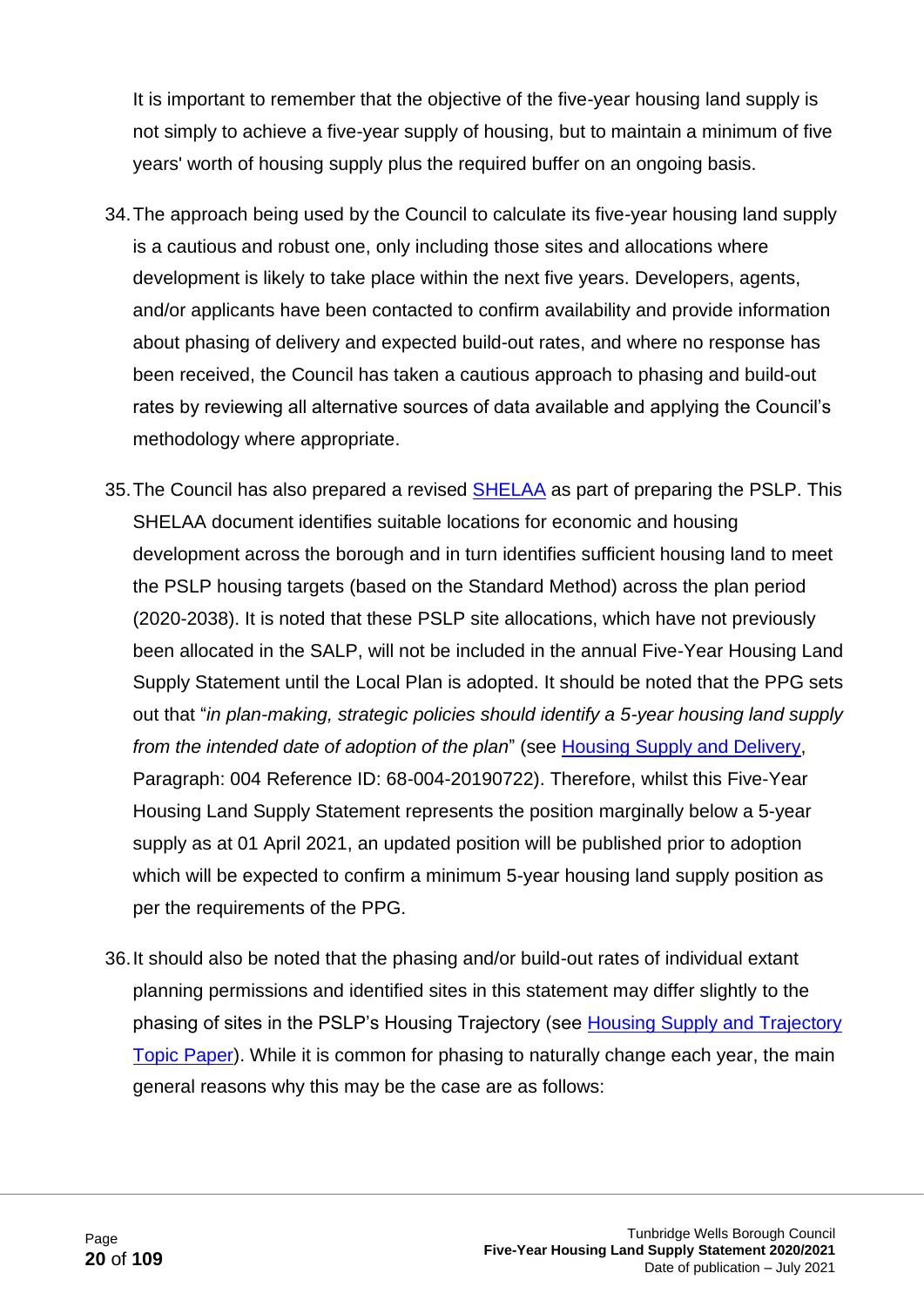- A site may have been delivered sooner than previous evidence indicated (i.e. within the most recent monitoring year, either in part or in its entirety).
- A site may have been implemented sooner or is taking longer to be implemented (e.g. due to the number of discharged conditions required) than previous evidence indicated (which impacts on the estimated phasing of the site). Particularly for identified sites with no planning permission, a site may be pushed back if there has been a continued lack of recent planning activity, as well as taking into account the history of a site.
- More up-to-date information (such as when an application is likely to be submitted for an identified site, or on phasing and build-out rates more generally) provided directly by developers, agents, and/or applicants, or through supplementary information provided as part of a more recent planning application.
- 37.The Council's current assessment of housing land supply, as at 01 April 2021, reflects a continued improvement in the supply over previous years having increased from 4.69 years as at 01 April 2019, to 4.83 as at 01 April 2020, to 4.93 as at 01 April 2021. Delivery has likewise significantly improved on the delivery from previous years, having increased from 474 during 01 April 2019 – 31 March 2020, to 688 in 01 April 2020 – 31 March 2021 which is the highest annual rate of delivery within the borough on record.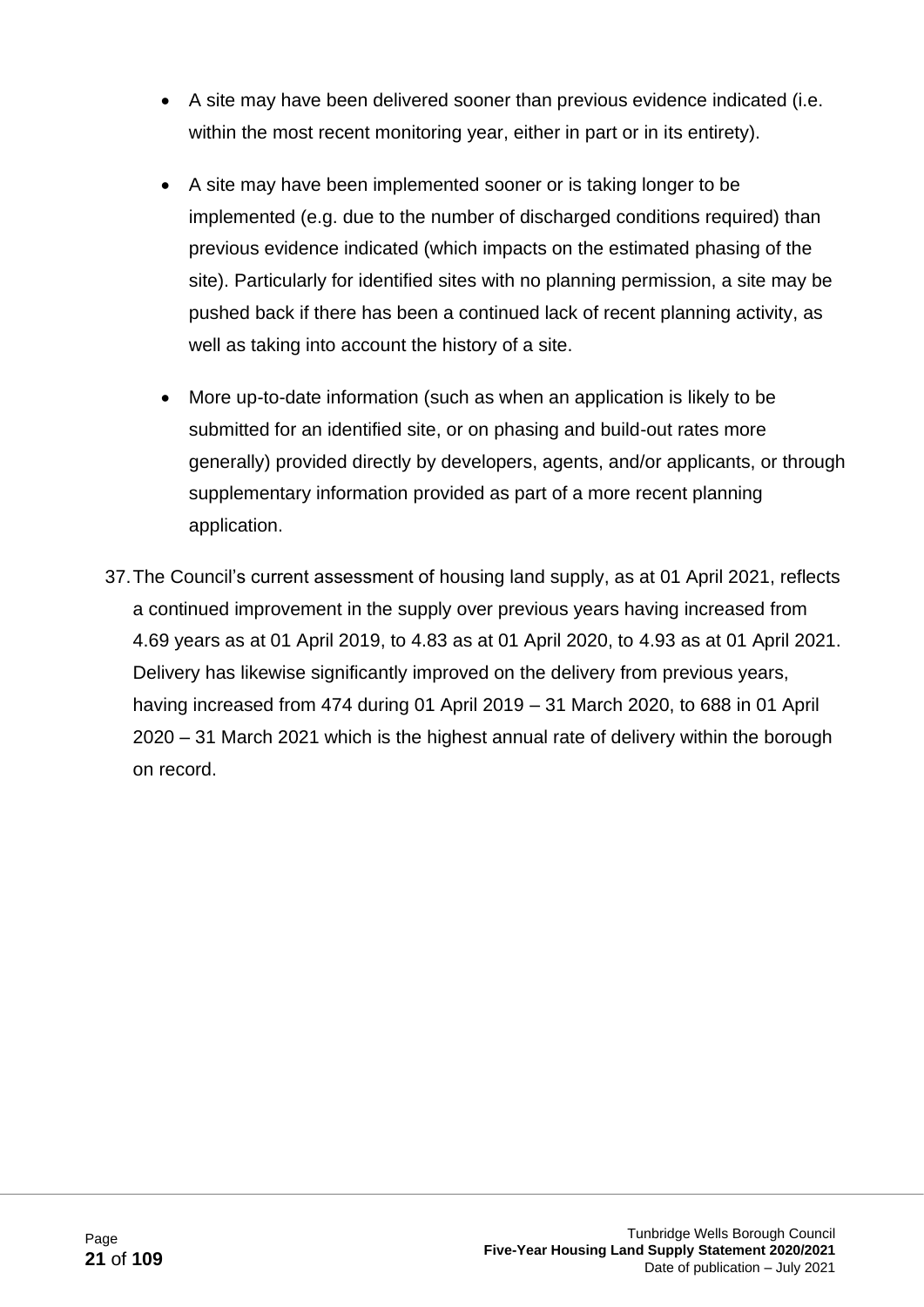## **Appendix 1: Extant Planning Permissions**

**Table 3** (below) lists all extant planning consents as at 01 April 2021. For ease of reference, all extant planning consents in the **Table** have been ordered by net number of dwellings permitted (largest to smallest).

If you are a planning applicant, developer or site promoter and would like to provide an update on your site to the Planning Policy team then please email us at [planning.policy@tunbridgewells.gov.uk](mailto:planning.policy@tunbridgewells.gov.uk) with the subject heading "Five-Year Housing Land Supply Site Update".

<span id="page-21-1"></span><span id="page-21-0"></span>

| <b>Application Reference</b> | Site Address                                                                          | <b>Dwellings</b><br>(Net)<br>Permitted<br>đ<br>Number | Already Completed (Net)<br><b>Dwellings</b><br>đ<br>Number | <b>Delivered</b><br>(Net)<br><b>Dwellings</b><br><b>Years</b><br>be<br>৳<br>Five<br>$\mathbf{S}$<br>Number<br>Expected<br>Within I | April<br>Status (as at 01<br>2021)<br>Site | 2021/22<br>Phasing | 2022/23<br>Phasing | 2023/24<br>Phasing | 2024/25<br>Phasing | 2025/26<br>Phasing | Years<br>Phased<br>Beyond Five<br><b>Dwellings</b> |
|------------------------------|---------------------------------------------------------------------------------------|-------------------------------------------------------|------------------------------------------------------------|------------------------------------------------------------------------------------------------------------------------------------|--------------------------------------------|--------------------|--------------------|--------------------|--------------------|--------------------|----------------------------------------------------|
| 14/506766/HYBRID             | <b>Mascalls Court Farm</b><br><b>Mascalls Court Road</b><br>Paddock Wood<br>Tonbridge | 375                                                   | 160                                                        | 215                                                                                                                                | <b>Under Construction</b>                  | 15                 | 72                 | 72                 | 56                 | 0                  | 0                                                  |
| 19/02533/FULL                | Land At Mascalls Farm<br><b>Badsell Road</b><br>Paddock Wood<br>Tonbridge<br>Kent     | 313                                                   | $\Omega$                                                   | 214                                                                                                                                | <b>Under Construction</b>                  | 30                 | 61                 | 62                 | 42                 | 19                 | 99                                                 |
| 19/03655/REM                 | Church Farm And Land<br>Church Road<br>Paddock Wood<br>Tonbridge<br>Kent              | 300                                                   | 0                                                          | 300                                                                                                                                | Not started                                | 29                 | 91                 | 76                 | 56                 | 48                 | 0                                                  |

**Table 3 - Extant Planning Permissions as at 01 April 2021**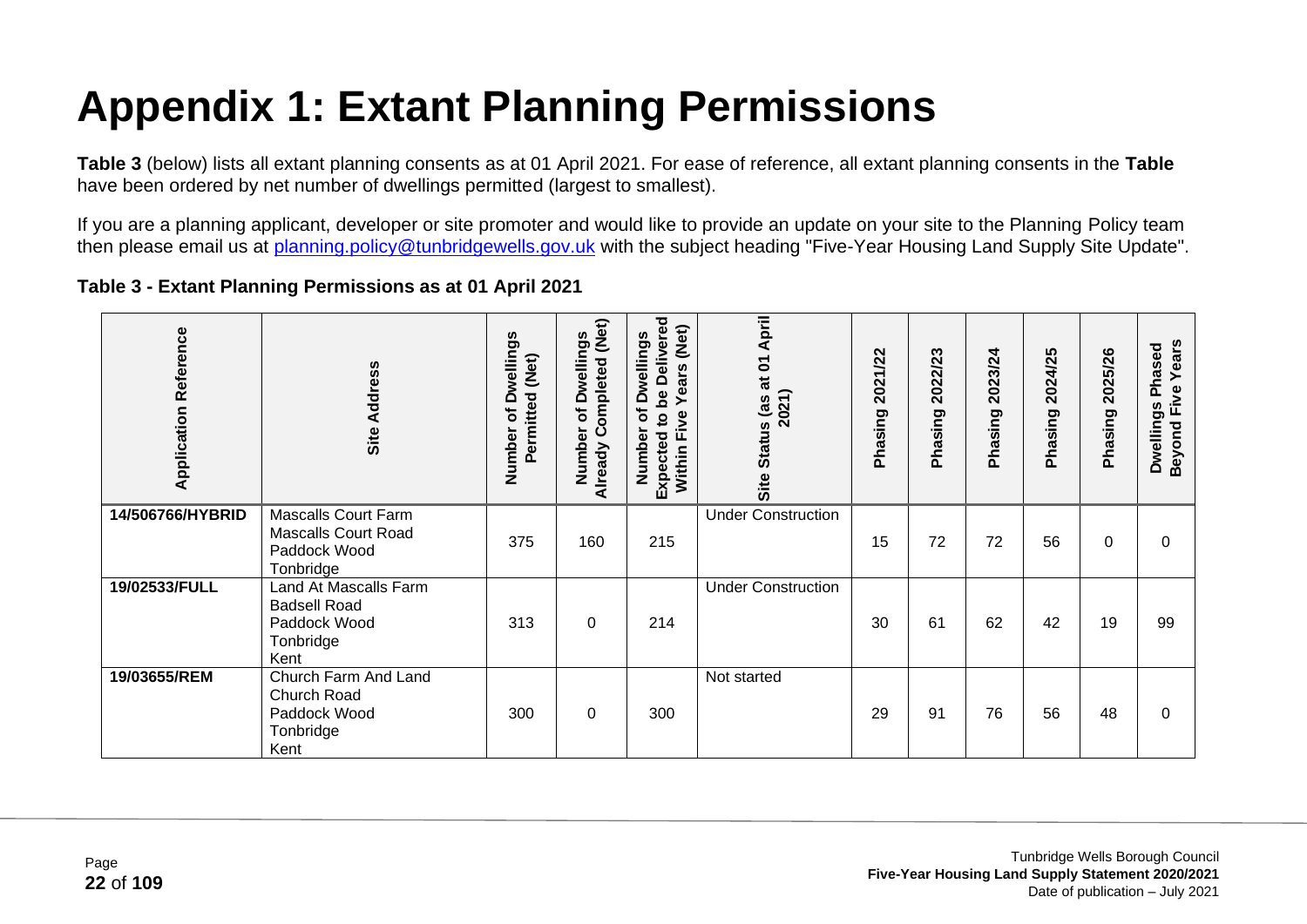| <b>Application Reference</b> | Site Address                                                                               | Number of Dwellings<br>Permitted (Net) | Already Completed (Net)<br>Dwellings<br>৳<br>Number | Expected to be Delivered<br>Years (Net)<br>of Dwellings<br>Five<br>Number<br>Within I | Status (as at 01 April<br>2021)<br>Site | Phasing 2021/22 | 2022/23<br>Phasing | 2023/24<br>Phasing | 2024/25<br>Phasing | 2025/26<br>Phasing | Beyond Five Years<br>Dwellings Phased |
|------------------------------|--------------------------------------------------------------------------------------------|----------------------------------------|-----------------------------------------------------|---------------------------------------------------------------------------------------|-----------------------------------------|-----------------|--------------------|--------------------|--------------------|--------------------|---------------------------------------|
| 16/502860/OUT                | Land At Brick Kiln Farm<br>Cranbrook<br>Kent                                               | 180                                    | $\mathbf 0$                                         | 180                                                                                   | Not started                             | $\mathbf 0$     | $\mathbf 0$        | 70                 | 70                 | 40                 | $\Omega$                              |
| 20/01306/FULL                | Hawkenbury Farm<br>Hawkenbury Road<br>Royal Tunbridge Wells<br>Kent<br>TN3 9AD             | 136                                    | $\mathbf 0$                                         | 136                                                                                   | <b>Under Construction</b>               | 28              | 44                 | 58                 | 6                  | $\Omega$           | $\Omega$                              |
| 16/504331/FULL               | <b>Union House</b><br><b>Eridge Road</b><br>Royal Tunbridge Wells<br>Kent                  | 127                                    | 40                                                  | 87                                                                                    | <b>Under Construction</b>               | 87              | $\Omega$           | $\Omega$           | 0                  | 0                  | $\Omega$                              |
| 17/04049/REM                 | Knights Wood Development<br>Knights Way<br>Royal Tunbridge Wells<br>Kent<br><b>TN2 3FJ</b> | 114                                    | 52                                                  | 62                                                                                    | <b>Under Construction</b>               | 62              | 0                  | 0                  | 0                  | 0                  | $\Omega$                              |
| 19/01869/FULL                | Former ABC Cinema Site<br>Mount Pleasant Road<br>Royal Tunbridge Wells<br>Kent             | 108                                    | $\overline{0}$                                      | $\mathbf 0$                                                                           | <b>Under Construction</b>               | $\Omega$        | $\mathbf 0$        | $\Omega$           | $\Omega$           | $\Omega$           | 108                                   |
| 19/03349/FULL                | Land At Mascalls Farm<br><b>Badsell Road</b><br>Paddock Wood<br>Tonbridge<br>Kent          | 100                                    | 0                                                   | 100                                                                                   | Not started                             | 0               | 0                  | 0                  | 50                 | 50                 | $\Omega$                              |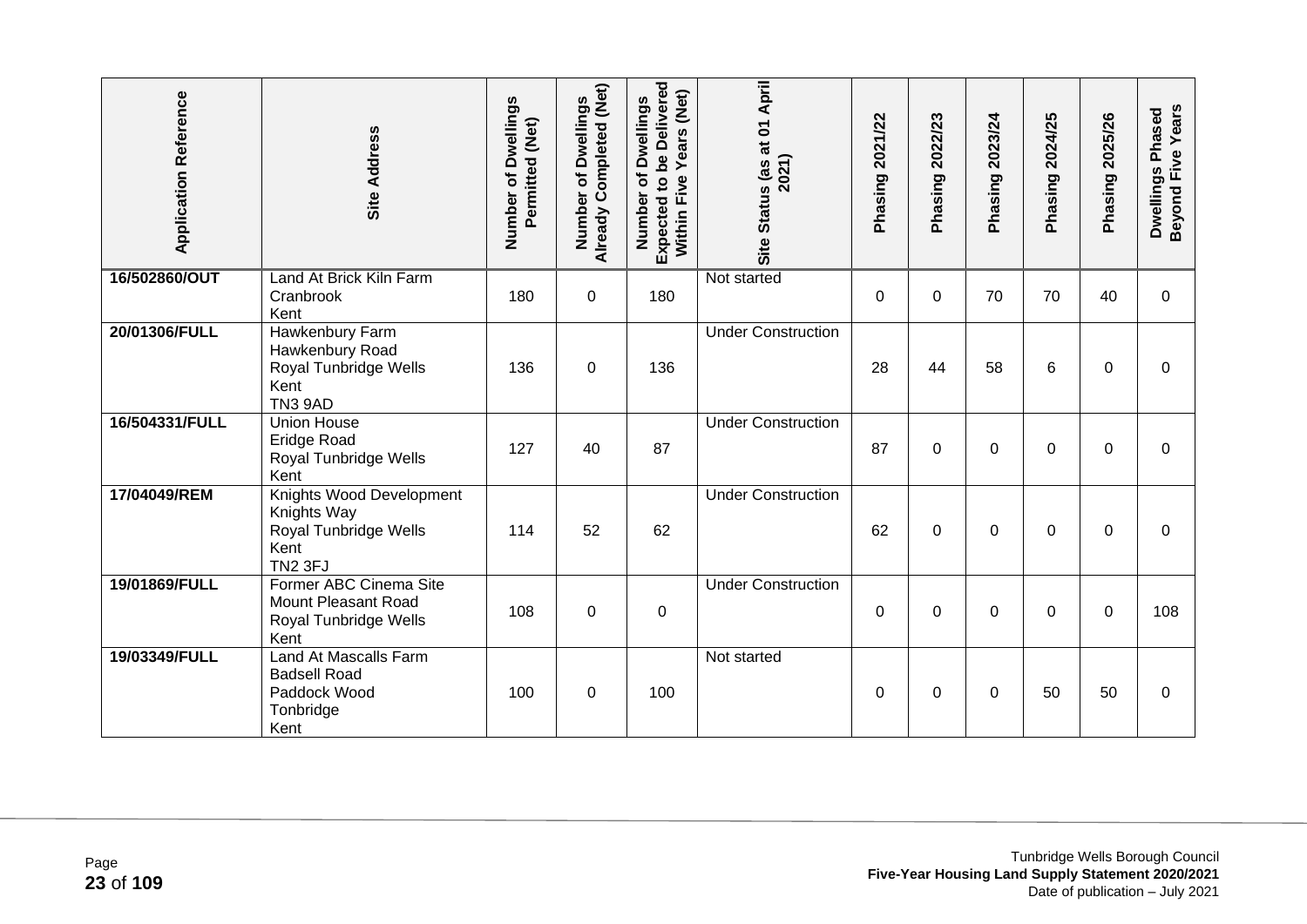| <b>Application Reference</b> | <b>Site Address</b>                                                                             | Number of Dwellings<br>Permitted (Net) | Already Completed (Net)<br>of Dwellings<br>Number | Expected to be Delivered<br>Years (Net)<br>of Dwellings<br>Five<br>Number<br>Within I | Status (as at 01 April<br>2021)<br>Site | 2021/22<br>Phasing | 2022/23<br>Phasing | 2023/24<br>Phasing | 2024/25<br>Phasing | 2025/26<br>Phasing | <b>Beyond Five Years</b><br>Dwellings Phased |
|------------------------------|-------------------------------------------------------------------------------------------------|----------------------------------------|---------------------------------------------------|---------------------------------------------------------------------------------------|-----------------------------------------|--------------------|--------------------|--------------------|--------------------|--------------------|----------------------------------------------|
| 17/00731/FULL                | Arriva Kent & Sussex Ltd Bus<br>Depot<br>36 - 40 St Johns Road<br>Royal Tunbridge Wells<br>Kent | 89                                     | $\mathbf 0$                                       | 89                                                                                    | <b>Under Construction</b>               | $\Omega$           | 89                 | 0                  | 0                  | $\Omega$           | $\Omega$                                     |
| 18/00602/FULL                | Knights Wood Development<br>Knights Way<br>Royal Tunbridge Wells<br>Kent<br><b>TN2 3FJ</b>      | 86                                     | 46                                                | 40                                                                                    | <b>Under Construction</b>               | 40                 | $\Omega$           | 0                  | 0                  | $\Omega$           | $\Omega$                                     |
| 18/01976/FULL                | Land At Gibbet Lane And<br><b>Furnace Lane</b><br>Horsmonden<br>Tonbridge<br>Kent               | 49                                     | $\mathbf 0$                                       | 49                                                                                    | Not started                             | $\Omega$           | 44                 | 5                  | $\Omega$           | $\Omega$           | $\Omega$                                     |
| 20/03306/REM                 | <b>OS Plot 2912</b><br>Maidstone Road<br>Matfield<br>Tonbridge<br>Kent                          | 45                                     | $\mathbf 0$                                       | 45                                                                                    | <b>Under Construction</b>               | 10                 | 35                 | 0                  | 0                  | $\Omega$           | $\Omega$                                     |
| 19/01271/FULL                | The White House<br><b>Highgate Hill</b><br>Hawkhurst<br>Cranbrook<br>Kent<br><b>TN18 4LB</b>    | 42                                     | 0                                                 | 42                                                                                    | Not started                             | $\Omega$           | 42                 | 0                  | 0                  | $\Omega$           | $\Omega$                                     |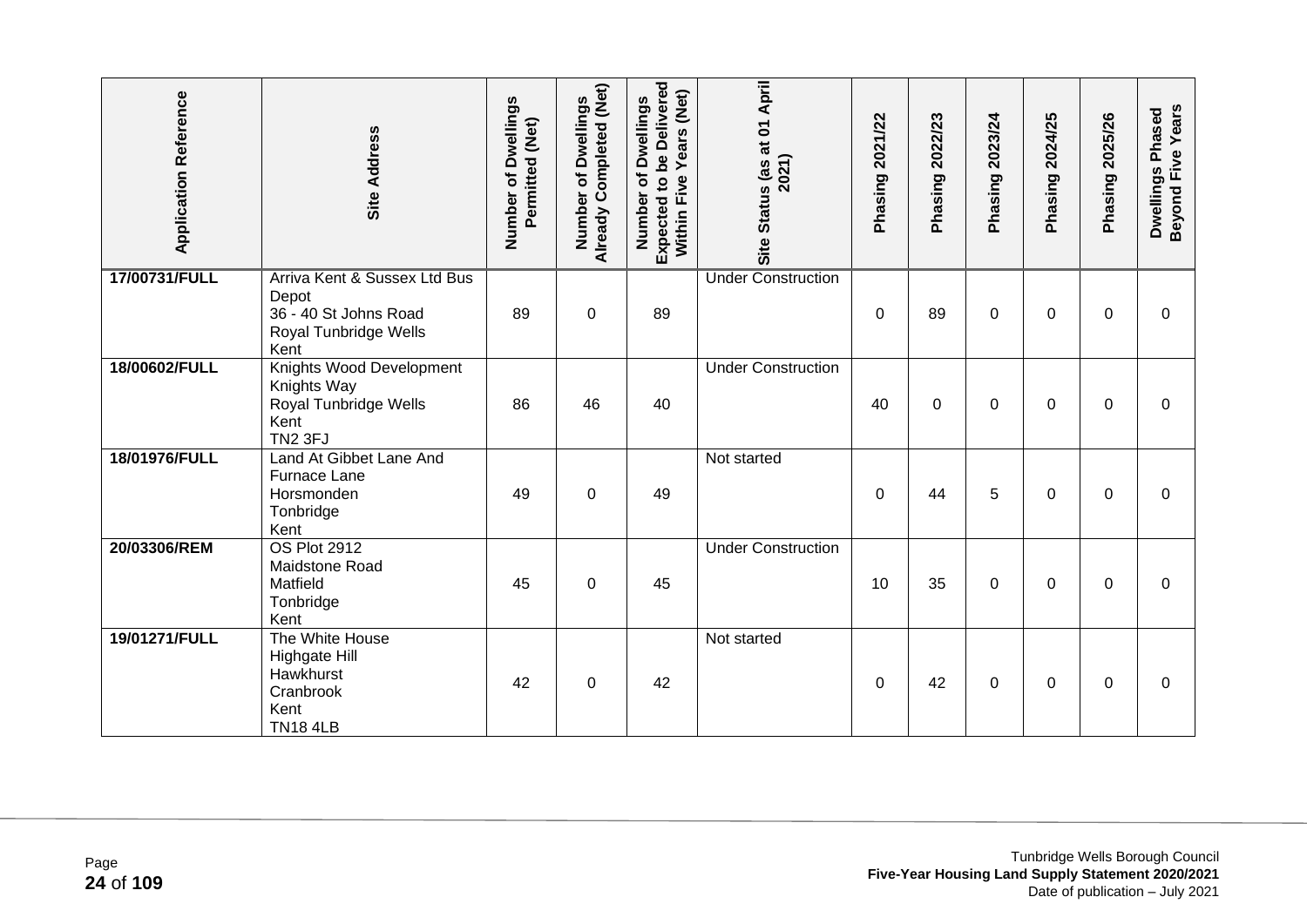| <b>Application Reference</b> | <b>Site Address</b>                                                                                      | Number of Dwellings<br>Permitted (Net) | Already Completed (Net)<br>of Dwellings<br>Number | Expected to be Delivered<br>Years (Net)<br>Number of Dwellings<br>Within Five | Site Status (as at 01 April<br>2021) | Phasing 2021/22 | 2022/23<br>Phasing <sup>2</sup> | Phasing 2023/24 | Phasing 2024/25 | 2025/26<br>Phasing | Beyond Five Years<br>Dwellings Phased |
|------------------------------|----------------------------------------------------------------------------------------------------------|----------------------------------------|---------------------------------------------------|-------------------------------------------------------------------------------|--------------------------------------|-----------------|---------------------------------|-----------------|-----------------|--------------------|---------------------------------------|
| 20/03643/LAWPRO              | <b>St Michaels</b><br>Burrswood<br>Groombridge<br><b>Tunbridge Wells</b><br>Kent<br>TN3 9PY              | 37                                     | 0                                                 | 37                                                                            | Not started                          | $\Omega$        | $\Omega$                        | 37              | 0               | $\Omega$           | $\Omega$                              |
| 16/07697/FULL                | Part Site Of Beechwood<br>Sacred Heart School<br>12 Pembury Road<br>Royal Tunbridge Wells<br>Kent        | 36                                     | $\Omega$                                          | 36                                                                            | <b>Under Construction</b>            | $\Omega$        | 36                              | 0               | 0               | $\Omega$           | $\Omega$                              |
| 18/02571/FULL                | Turnden<br><b>Hartley Road</b><br>Cranbrook<br>Kent<br><b>TN17 3QX</b>                                   | 36                                     | 0                                                 | 36                                                                            | <b>Under Construction</b>            | 0               | $\Omega$                        | 36              | 0               | $\Omega$           | $\Omega$                              |
| 17/01151/FULL                | <b>Cornford Court</b><br><b>Cornford Lane</b><br><b>Tunbridge Wells</b><br>Kent<br><b>TN2 4QX</b>        | 35                                     | $\pmb{0}$                                         | 35                                                                            | Not started                          | 0               | $\mathbf 0$                     | 0               | 0               | 35                 | 0                                     |
| 19/00365/FULL                | Land Opposite 46 Quarry<br>Road<br><b>Quarry Road</b><br>Royal Tunbridge Wells<br>Kent<br><b>TN1 2YB</b> | 35                                     | $\pmb{0}$                                         | 35                                                                            | <b>Under Construction</b>            | 35              | $\pmb{0}$                       | 0               | $\Omega$        | $\Omega$           | $\Omega$                              |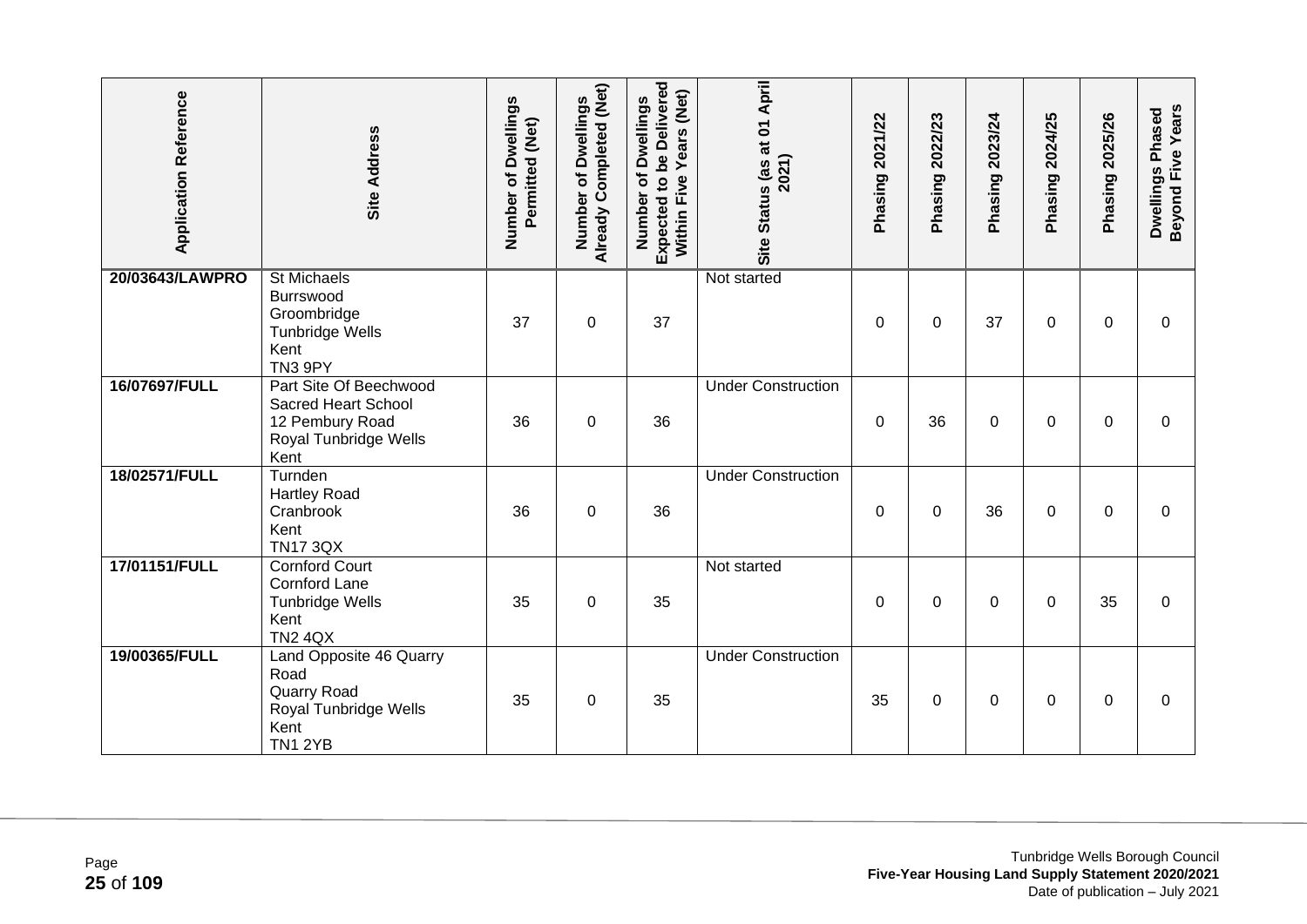| <b>Application Reference</b> | <b>Site Address</b>                                                                                                         | Number of Dwellings<br>Permitted (Net) | Already Completed (Net)<br>of Dwellings<br>Number | Expected to be Delivered<br>Years (Net)<br>Number of Dwellings<br>Within Five | Site Status (as at 01 April<br>2021) | Phasing 2021/22 | Phasing 2022/23 | Phasing 2023/24 | Phasing 2024/25 | Phasing 2025/26 | Beyond Five Years<br>Dwellings Phased |
|------------------------------|-----------------------------------------------------------------------------------------------------------------------------|----------------------------------------|---------------------------------------------------|-------------------------------------------------------------------------------|--------------------------------------|-----------------|-----------------|-----------------|-----------------|-----------------|---------------------------------------|
| 18/03262/FULL                | <b>Land Rear Of</b><br>24 - 38 Commercial Road<br>Paddock Wood<br>Tonbridge<br>Kent<br><b>TN12 6EL</b>                      | 33                                     | $\mathbf 0$                                       | 33                                                                            | Not started                          | 0               | 33              | 0               | $\Omega$        | $\Omega$        | $\Omega$                              |
| 18/02165/FULL                | Land To The East Of<br>Heartenoak Road<br>Hawkhurst<br>Cranbrook<br>Kent                                                    | 28                                     | $\overline{2}$                                    | 26                                                                            | <b>Under Construction</b>            | 26              | 0               | 0               | 0               | 0               | 0                                     |
| 16/503953/FULL               | <b>Former Cranbrook</b><br><b>Engineering Site And Wilkes</b><br><b>Field Stone Street</b><br>Cranbrook<br>Kent             | 28                                     | $\boldsymbol{0}$                                  | 28                                                                            | <b>Under Construction</b>            | $\mathbf 0$     | 0               | 28              | 0               | 0               | 0                                     |
| 20/00881/FULL                | <b>MTB Computer Services</b><br><b>MTB House</b><br>North Farm Road<br>Royal Tunbridge Wells<br>Kent<br>TN <sub>2</sub> 3DH | 26                                     | $\mathbf 0$                                       | 26                                                                            | Not started                          | $\Omega$        | $\mathbf 0$     | 26              | $\Omega$        | $\Omega$        | $\Omega$                              |
| 17/03780/OUT                 | <b>Brook House</b><br>Cranbrook Road<br>Hawkhurst<br>Cranbrook<br>Kent                                                      | 25                                     | 0                                                 | 25                                                                            | Not started                          | 0               | 0               | 0               | 25              | 0               | 0                                     |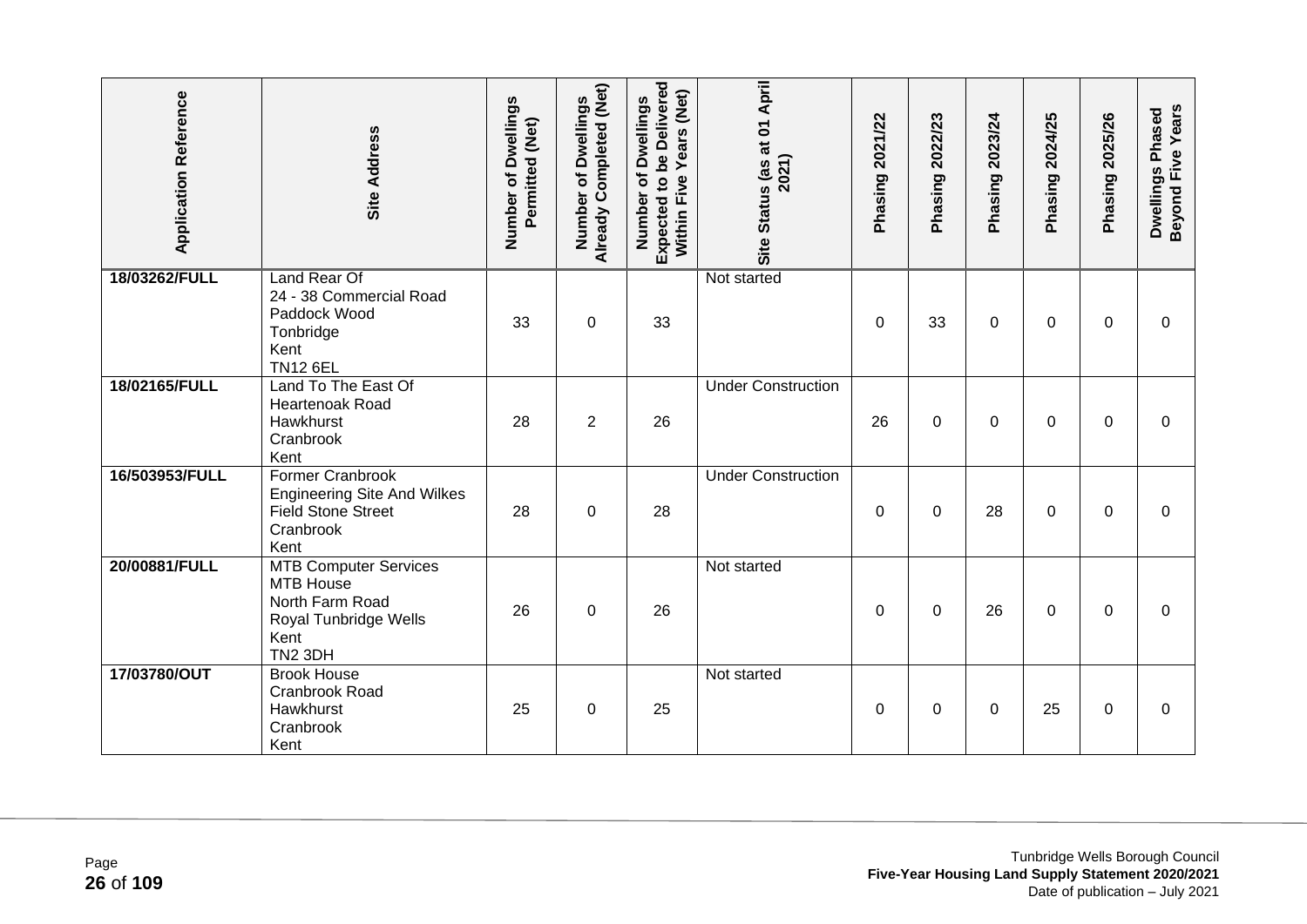| <b>Application Reference</b> | <b>Site Address</b>                                                                                                   | Number of Dwellings<br>Permitted (Net) | Already Completed (Net)<br>Number of Dwellings | <b>Expected to be Delivered</b><br>Within Five Years (Net)<br>Number of Dwellings | Site Status (as at 01 April<br>2021) | Phasing 2021/22 | Phasing 2022/23 | Phasing 2023/24 | Phasing 2024/25 | Phasing 2025/26 | <b>Beyond Five Years</b><br>Dwellings Phased |
|------------------------------|-----------------------------------------------------------------------------------------------------------------------|----------------------------------------|------------------------------------------------|-----------------------------------------------------------------------------------|--------------------------------------|-----------------|-----------------|-----------------|-----------------|-----------------|----------------------------------------------|
| 19/00822/HYBRID              | Land Adjacent Rothermere<br>Close<br><b>Walkhurst Road</b><br>Benenden<br>Cranbrook<br>Kent                           | 25                                     | $\boldsymbol{0}$                               | 25                                                                                | Not started                          | 0               | 0               | 25              | 0               | $\mathbf 0$     | 0                                            |
| 19/01040/PNOCLA              | Westcombe House<br>2 - 4 Mount Ephraim<br>Royal Tunbridge Wells<br>Kent                                               | 25                                     | $\mathbf 0$                                    | 25                                                                                | <b>Under Construction</b>            | 25              | 0               | 0               | $\Omega$        | $\Omega$        | $\mathbf 0$                                  |
| 17/02192/OUT                 | Former Site Of Springfield<br><b>Nurseries</b><br>Cranbrook Road<br>Hawkhurst<br>Cranbrook<br>Kent<br><b>TN18 5EE</b> | 24                                     | 0                                              | 24                                                                                | Not started                          | 0               | 0               | 0               | 24              | $\Omega$        | $\Omega$                                     |
| 08/03962/FULMJ               | The Hop Pocket 59<br>Maidstone Road<br>Paddock Wood<br>Tonbridge<br>Kent                                              | 24                                     | 0                                              | 24                                                                                | <b>Under Construction</b>            | 24              | $\Omega$        | 0               | 0               | $\Omega$        | 0                                            |
| 17/00951/FULL                | <b>Benenden Hospital</b><br>Goddards Green Road<br>Benenden<br>Cranbrook<br>Kent<br><b>TN17 4AX</b>                   | 23                                     | $\mathbf 0$                                    | 23                                                                                | <b>Under Construction</b>            | 0               | $\Omega$        | 23              | 0               | $\Omega$        | $\Omega$                                     |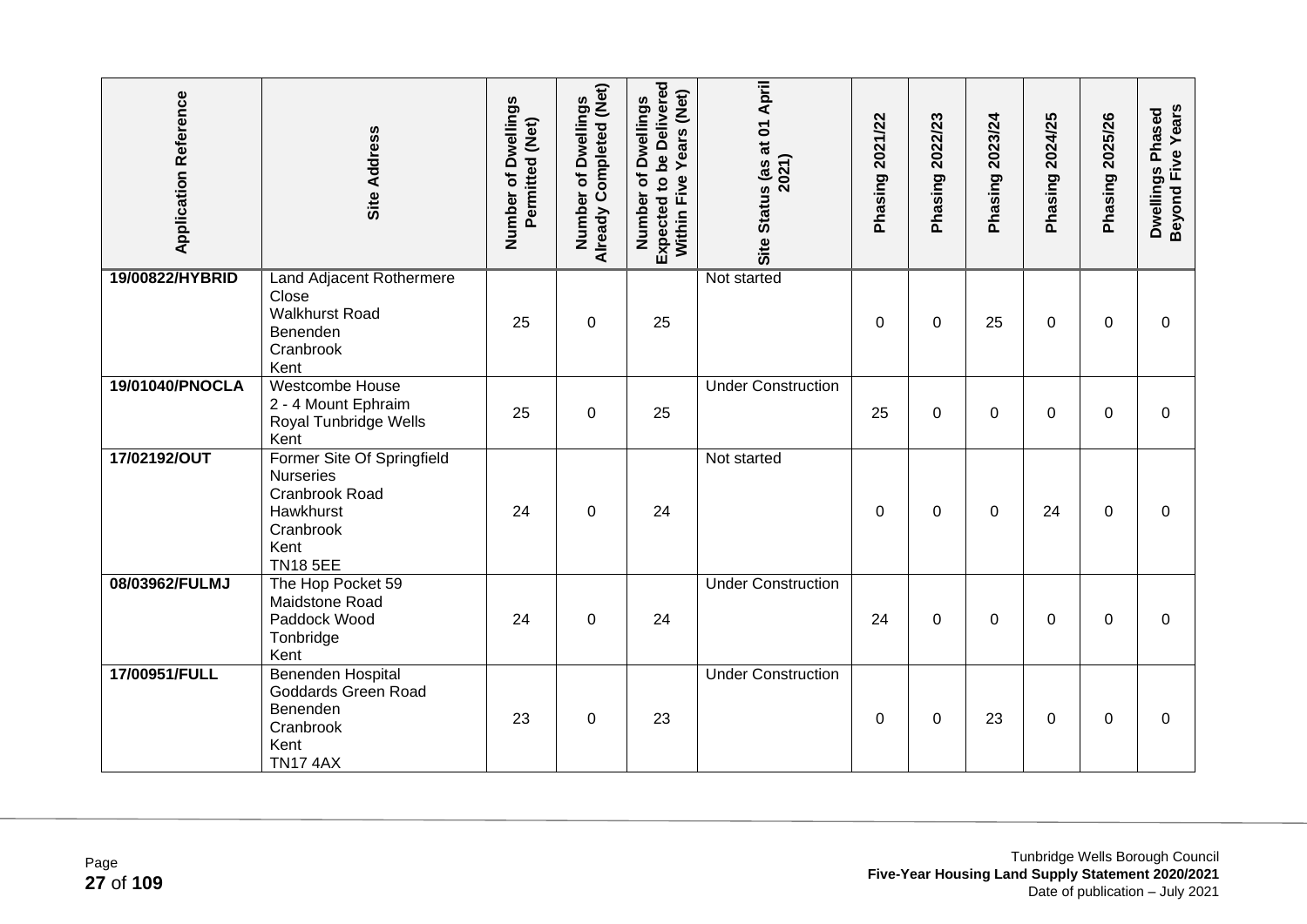| <b>Application Reference</b> | <b>Site Address</b>                                                                           | Number of Dwellings<br>Permitted (Net) | Already Completed (Net)<br>of Dwellings<br>Number | Expected to be Delivered<br>(Net)<br>Number of Dwellings<br>Years<br>Within Five | April<br>Site Status (as at 01<br>2021) | 2021/22<br>Phasing | 2022/23<br>Phasing? | 2023/24<br>Phasing | 2024/25<br>Phasing | 2025/26<br>Phasing | Beyond Five Years<br>Dwellings Phased |
|------------------------------|-----------------------------------------------------------------------------------------------|----------------------------------------|---------------------------------------------------|----------------------------------------------------------------------------------|-----------------------------------------|--------------------|---------------------|--------------------|--------------------|--------------------|---------------------------------------|
| 15/505340/OUT                | <b>Bassetts Farm</b><br>Goudhurst Road<br>Horsmonden<br>Tonbridge<br>Kent<br><b>TN12 8AS</b>  | 20                                     | $\boldsymbol{0}$                                  | 20                                                                               | Not started                             | 0                  | 20                  | 0                  | 0                  | 0                  | 0                                     |
| 17/03335/FULL                | Site of 141 And 151 London<br>Road<br>Southborough<br><b>Tunbridge Wells</b><br>Kent          | 20                                     | $\mathbf 0$                                       | 20                                                                               | <b>Under Construction</b>               | 0                  | 20                  | 0                  | 0                  | $\Omega$           | $\Omega$                              |
| 19/01515/FULL                | Royal Retreat Hotel<br>55 - 57 London Road<br>Royal Tunbridge Wells<br>Kent<br><b>TN1 1DS</b> | 19                                     | $\boldsymbol{0}$                                  | 19                                                                               | <b>Under Construction</b>               | 19                 | 0                   | 0                  | 0                  | 0                  | 0                                     |
| 18/00052/FULL                | Multi Storey Car Park<br><b>Garden Street</b><br>Royal Tunbridge Wells<br>Kent                | 18                                     | $\mathbf 0$                                       | 18                                                                               | Not started                             | 0                  | 18                  | 0                  | 0                  | 0                  | 0                                     |
| 19/03625/OUT                 | Land At Common Road<br>Sissinghurst<br>Cranbrook<br>Kent                                      | 18                                     | 0                                                 | 18                                                                               | Not started                             | $\Omega$           | 0                   | 12                 | 6                  | $\Omega$           | 0                                     |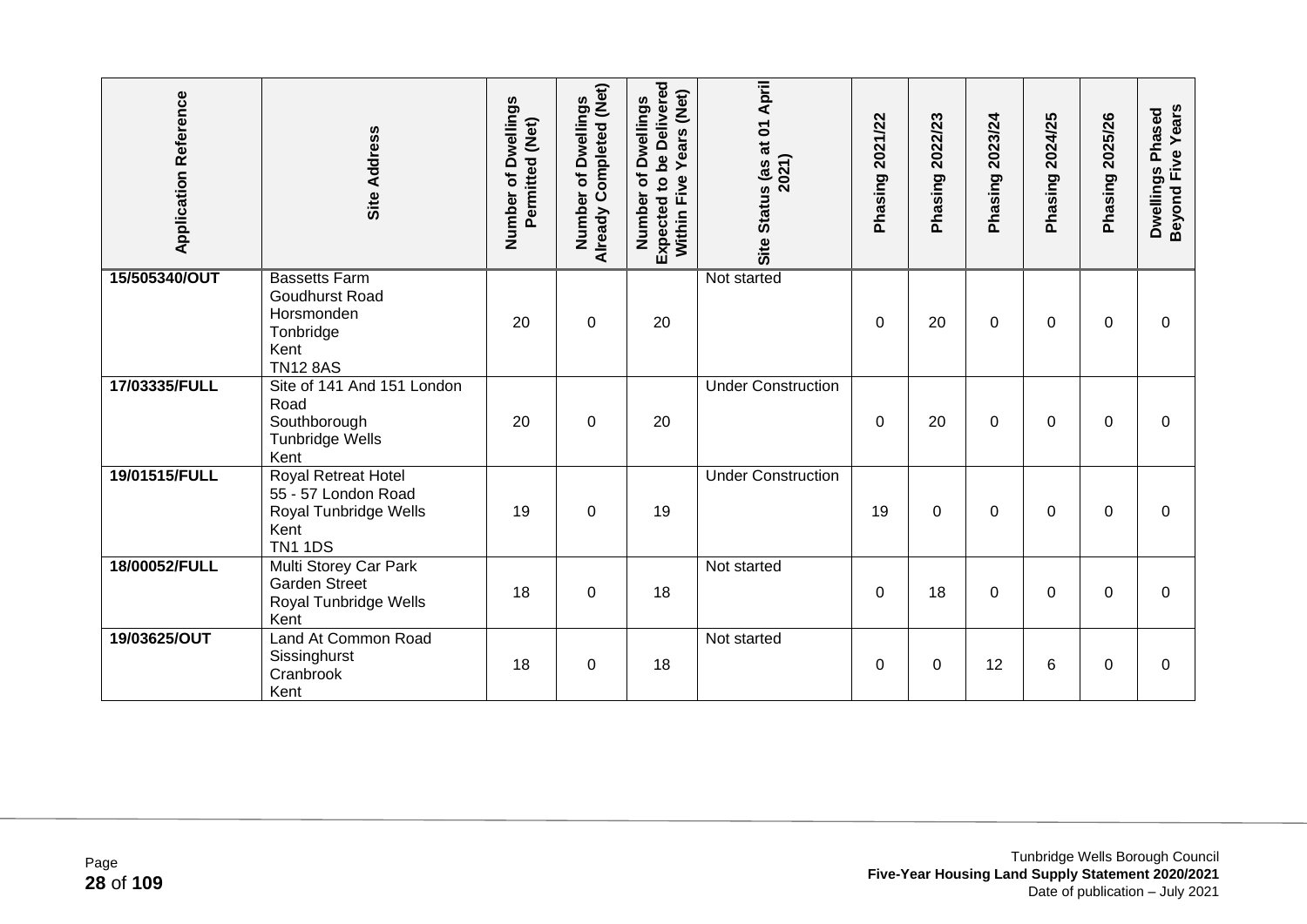| <b>Application Reference</b> | Site Address                                                                                         | Number of Dwellings<br>Permitted (Net) | <b>Already Completed (Net)</b><br>of Dwellings<br>Number | Expected to be Delivered<br>Years (Net)<br>of Dwellings<br>Five<br>Number<br>Within | Status (as at 01 April<br>2021)<br><b>Site</b> | Phasing 2021/22 | 2022/23<br>Phasing | 2023/24<br>Phasing | 2024/25<br>Phasing | 2025/26<br>Phasing | Beyond Five Years<br>Dwellings Phased |
|------------------------------|------------------------------------------------------------------------------------------------------|----------------------------------------|----------------------------------------------------------|-------------------------------------------------------------------------------------|------------------------------------------------|-----------------|--------------------|--------------------|--------------------|--------------------|---------------------------------------|
| 17/00756/FULL                | Sturgeons<br>32 - 34 Henwood Green Road<br>Pembury<br><b>Tunbridge Wells</b><br>Kent TN2 4LG         | 18                                     | $-1$                                                     | 19                                                                                  | <b>Under Construction</b>                      | 19              | 0                  | 0                  | 0                  | $\Omega$           | $\Omega$                              |
| 20/00872/REM                 | Land Between Speldhurst<br>Road And Bright Ridge<br>Southborough<br>Royal Tunbridge Wells<br>Kent    | 16                                     | $\mathbf 0$                                              | 16                                                                                  | Not started                                    | 8               | 8                  | 0                  | $\Omega$           | $\Omega$           | $\Omega$                              |
| 18/03805/OUT                 | Land Adjacent To<br>Hornbeam Avenue<br>Southborough<br>Royal Tunbridge Wells<br>Kent                 | 15                                     | $\mathbf 0$                                              | 15                                                                                  | Not started                                    | 0               | 0                  | 15                 | $\Omega$           | $\Omega$           | $\Omega$                              |
| 19/00280/FULL                | Land Adjacent To The Old<br>Parsonage<br><b>Balcombes Hill</b><br>Goudhurst<br>Cranbrook<br>Kent     | 14                                     | $\Omega$                                                 | 14                                                                                  | Not started                                    | 0               | $\Omega$           | 14                 | 0                  | $\Omega$           | $\Omega$                              |
| 20/03773/PNOCLA              | <b>Hargreaves House</b><br>86 - 92 Calverley Road<br>Royal Tunbridge Wells<br>Kent<br><b>TN1 2UN</b> | 14                                     | 0                                                        | 14                                                                                  | Not started                                    | 0               | 0                  | 14                 | 0                  | $\Omega$           | $\Omega$                              |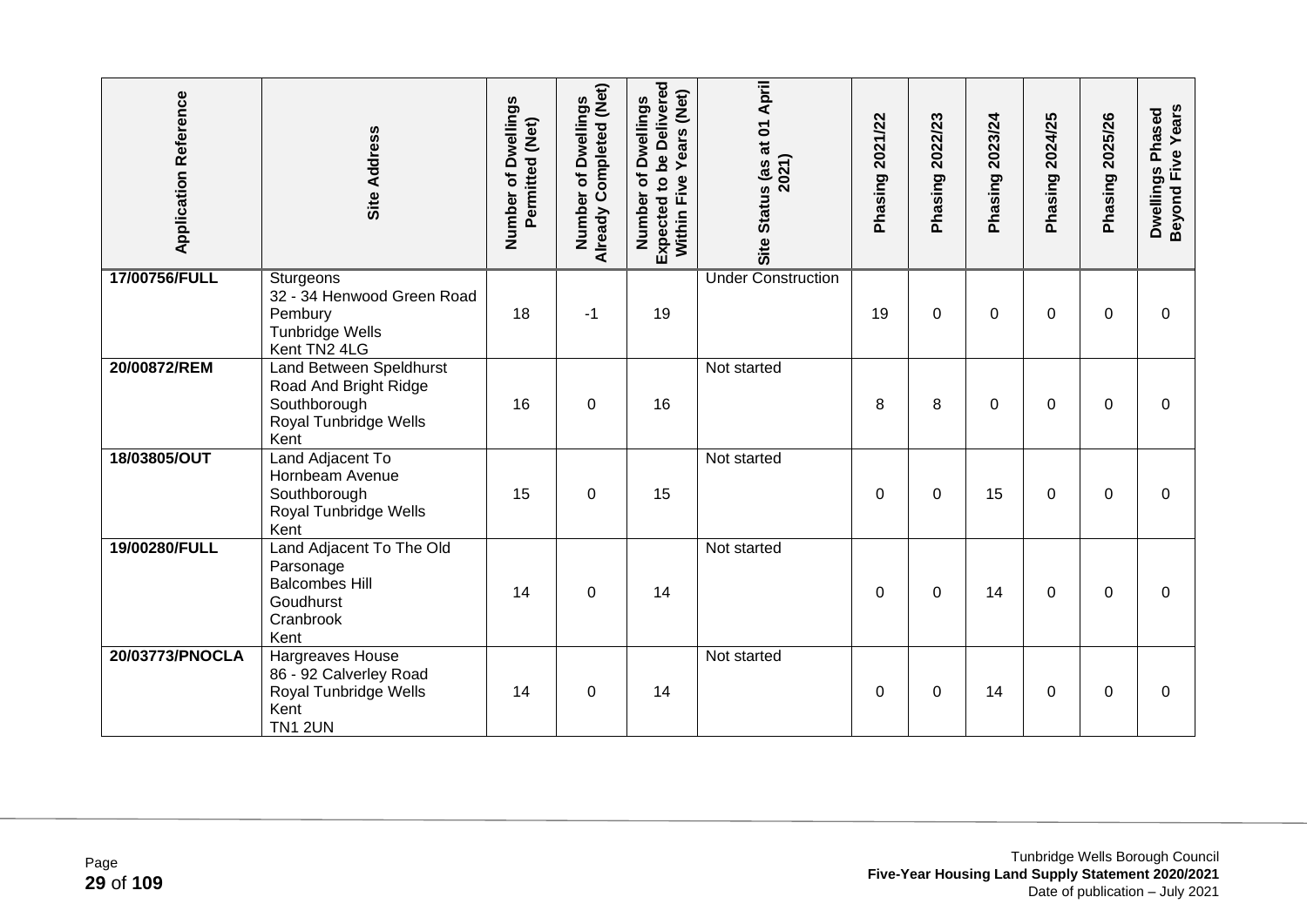| <b>Application Reference</b> | <b>Site Address</b>                                                                     | Number of Dwellings<br>Permitted (Net) | Already Completed (Net)<br>Dwellings<br>đ<br>Number | <b>Expected to be Delivered</b><br>Within Five Years (Net)<br>Number of Dwellings | Site Status (as at 01 April<br>2021) | Phasing 2021/22 | Phasing 2022/23 | Phasing 2023/24 | 2024/25<br>Phasing? | Phasing 2025/26 | <b>Beyond Five Years</b><br>Dwellings Phased |
|------------------------------|-----------------------------------------------------------------------------------------|----------------------------------------|-----------------------------------------------------|-----------------------------------------------------------------------------------|--------------------------------------|-----------------|-----------------|-----------------|---------------------|-----------------|----------------------------------------------|
| 18/01876/FULL                | 123 Silverdale Road<br>Royal Tunbridge Wells<br>Kent<br><b>TN4 9HX</b>                  | 13                                     | $\pmb{0}$                                           | 13                                                                                | Not started                          | 0               | 0               | 13              | 0                   | $\mathbf 0$     | $\mathbf 0$                                  |
| 19/03074/FULL                | 3 - 5 Lonsdale Gardens<br>Royal Tunbridge Wells<br>Kent<br><b>TN1 1NX</b>               | 13                                     | $\mathbf 0$                                         | 13                                                                                | Not started                          | 0               | 0               | 13              | $\Omega$            | $\Omega$        | 0                                            |
| 17/02765/OUT                 | Land At Triggs Farm<br>Cranbrook Road<br>Goudhurst<br>Cranbrook<br>Kent                 | 11                                     | $\mathbf 0$                                         | 11                                                                                | Not started                          | $\mathbf 0$     | 0               | 11              | $\Omega$            | $\Omega$        | $\mathbf 0$                                  |
| 14/506572/FULL               | Spelmonden Farm<br>Spelmonden Road<br>Goudhurst<br>Cranbrook<br>Kent<br><b>TN17 1HE</b> | 11                                     | $\boldsymbol{0}$                                    | 11                                                                                | <b>Under Construction</b>            | 11              | 0               | 0               | 0                   | 0               | 0                                            |
| 17/04224/FULL                | Land At Willow Lane<br><b>Willow Lane</b><br>Paddock Wood<br>Tonbridge                  | 10                                     | $\mathbf 0$                                         | 10                                                                                | Not started                          | 0               | 10              | 0               | 0                   | $\Omega$        | $\Omega$                                     |
| 16/505613/FULL               | The Hop Pocket 59<br>Maidstone Road<br>Paddock Wood<br>Tonbridge<br>Kent                | 10                                     | $\boldsymbol{0}$                                    | 10                                                                                | <b>Under Construction</b>            | 10              | 0               | 0               | 0                   | 0               | 0                                            |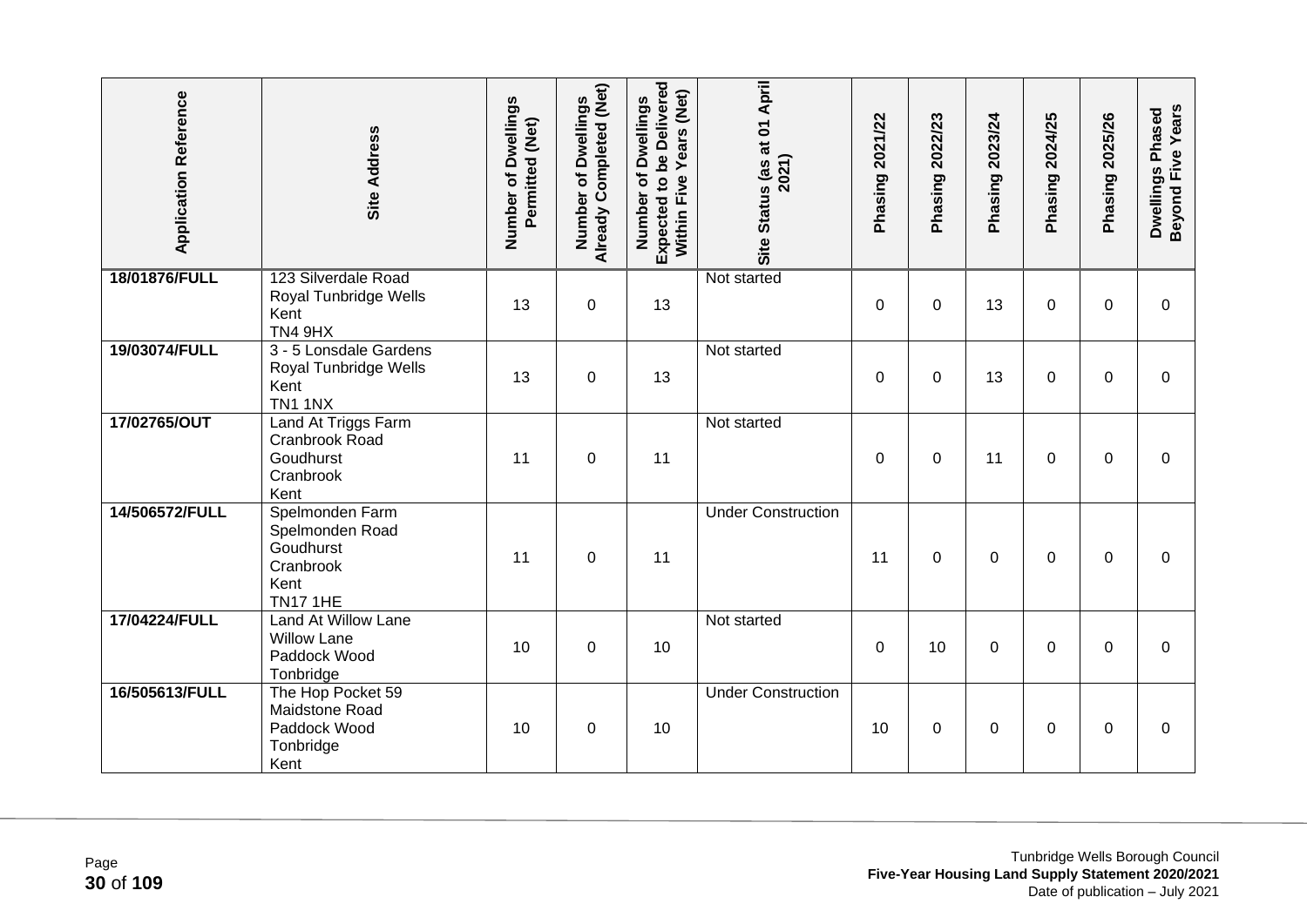| <b>Application Reference</b> | Site Address                                                                                          | Number of Dwellings<br>Permitted (Net) | Already Completed (Net)<br><b>Dwellings</b><br>Ⴆ<br>Number | Expected to be Delivered<br>(Net)<br>Number of Dwellings<br>Years<br>Five<br>Within I | Site Status (as at 01 April<br>2021) | 2021/22<br>Phasing | 2022/23<br>Phasing | 2023/24<br>Phasing | 2024/25<br>Phasing | 2025/26<br>Phasing | Beyond Five Years<br>Dwellings Phased |
|------------------------------|-------------------------------------------------------------------------------------------------------|----------------------------------------|------------------------------------------------------------|---------------------------------------------------------------------------------------|--------------------------------------|--------------------|--------------------|--------------------|--------------------|--------------------|---------------------------------------|
| 18/03307/FULL                | The Springs<br>18 Tonbridge Road<br>Pembury<br>Royal Tunbridge Wells<br>Kent<br><b>TN2 4QL</b>        | 10                                     | $\mathbf 0$                                                | 10                                                                                    | <b>Under Construction</b>            | 10                 | $\Omega$           | 0                  | $\Omega$           | $\Omega$           | $\Omega$                              |
| 18/01649/FULL                | Auto Bavaria<br>North Side<br>North Farm Road<br>Royal Tunbridge Wells<br>Kent<br>TN <sub>2</sub> 3DH | 9                                      | 0                                                          | 9                                                                                     | Not started                          | 0                  | 9                  | 0                  | 0                  | $\Omega$           | $\Omega$                              |
| 18/02102/FULL                | <b>Calverley House</b><br>55 Calverley Road<br>Royal Tunbridge Wells<br><b>TN1 2TU</b>                | 9                                      | $\mathbf 0$                                                | $\pmb{0}$                                                                             | Not started                          | $\Omega$           | $\Omega$           | 0                  | 0                  | 0                  | 9                                     |
| 18/02324/FULL                | Spa Hotel<br>Langton Road<br>Royal Tunbridge Wells<br>Kent<br><b>TN4 8XJ</b>                          | 9                                      | 0                                                          | 9                                                                                     | Not started                          | 0                  | 9                  | 0                  | 0                  | $\Omega$           | $\Omega$                              |
| 18/02621/FULL                | Land North Of Cobnut Close<br>Sissinghurst<br>Cranbrook<br>Kent                                       | 9                                      | 0                                                          | 9                                                                                     | Not started                          | $\Omega$           | $\Omega$           | 9                  | 0                  | $\Omega$           | $\Omega$                              |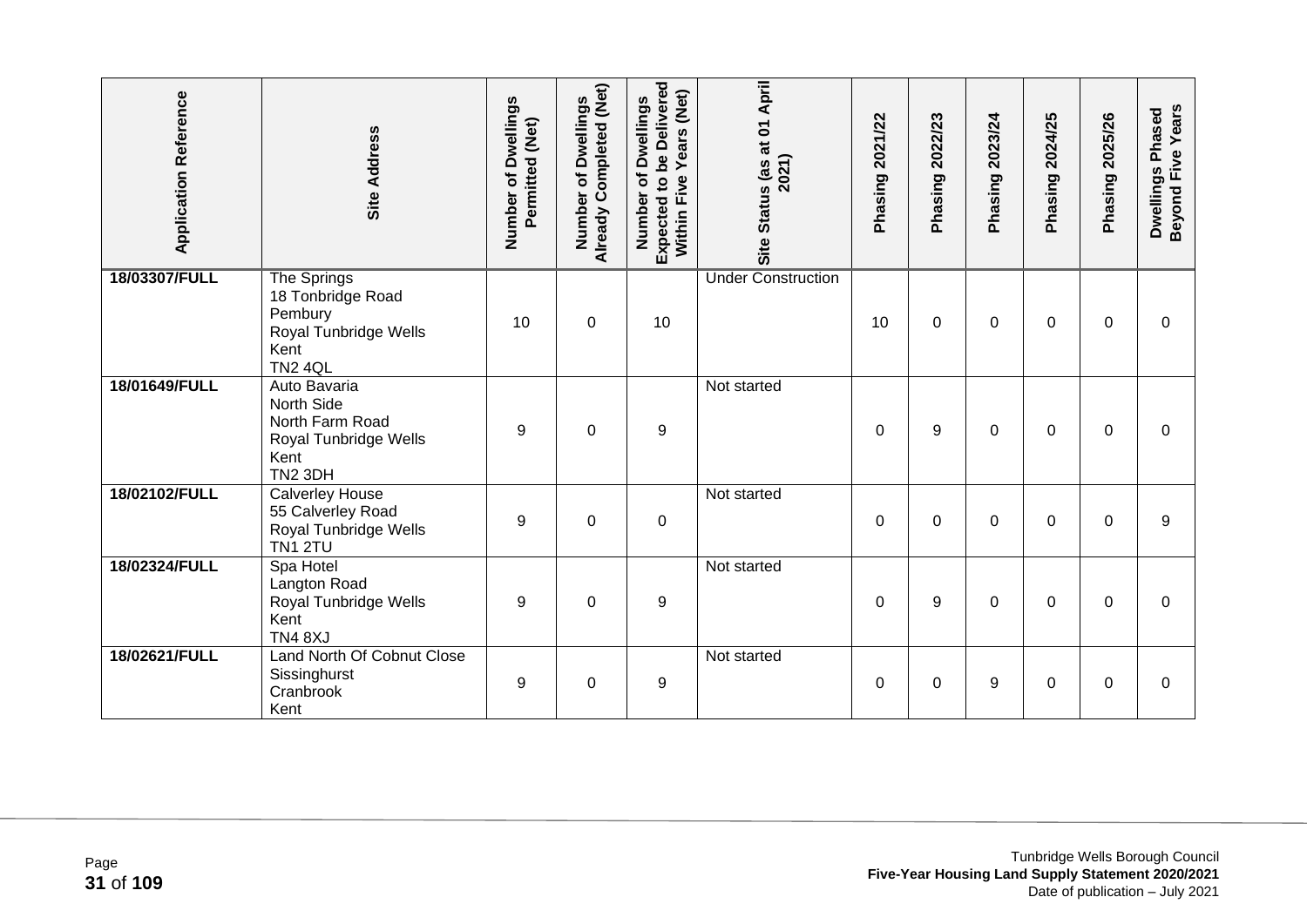| <b>Application Reference</b> | Site Address                                                                                                                               | <b>Number of Dwellings</b><br>Permitted (Net) | Already Completed (Net)<br>Number of Dwellings | Expected to be Delivered<br>Years (Net)<br>Number of Dwellings<br>Within Five | Site Status (as at 01 April<br>2021) | Phasing 2021/22 | Phasing 2022/23 | Phasing 2023/24 | Phasing 2024/25 | Phasing 2025/26 | Beyond Five Years<br>Dwellings Phased |
|------------------------------|--------------------------------------------------------------------------------------------------------------------------------------------|-----------------------------------------------|------------------------------------------------|-------------------------------------------------------------------------------|--------------------------------------|-----------------|-----------------|-----------------|-----------------|-----------------|---------------------------------------|
| 18/03303/FULL                | <b>High Brooms Working Mens</b><br>Club & Institute<br>High Brooms Road<br>Southborough<br>Royal Tunbridge Wells<br>Kent<br><b>TN4 9BE</b> | 9                                             | $\mathbf 0$                                    | 9                                                                             | Not started                          | 0               | 9               | 0               | 0               | $\Omega$        | $\Omega$                              |
| 19/01618/FULL                | Land Rear Of 4 Strawberry<br>Close<br>Royal Tunbridge Wells<br>Kent<br><b>TN2 5PD</b>                                                      | 9                                             | $\mathbf 0$                                    | 9                                                                             | Not started                          | 0               | 9               | 0               | $\Omega$        | 0               | 0                                     |
| 19/02228/FULL                | 5 St Johns Road<br>Royal Tunbridge Wells<br>Kent<br><b>TN4 9TN</b>                                                                         | 9                                             | $\mathbf 0$                                    | $\boldsymbol{9}$                                                              | Not started                          | 0               | 9               | 0               | 0               | $\Omega$        | $\Omega$                              |
| 20/00191/FULL                | Land Rear Of 1 And 2<br><b>Montacute Gardens</b><br>Linden Park Road<br>Royal Tunbridge Wells<br>Kent                                      | 9                                             | $\mathbf 0$                                    | 9                                                                             | Not started                          | 0               | $\mathbf 0$     | 9               | 0               | $\Omega$        | 0                                     |
| 20/03340/FULL                | <b>Brenchley Garage</b><br><b>Brenchley Road</b><br>Brenchley<br>Tonbridge<br>Kent<br><b>TN127NZ</b>                                       | 9                                             | $\boldsymbol{0}$                               | 9                                                                             | Not started                          | 0               | 0               | 9               | 0               | $\Omega$        | $\Omega$                              |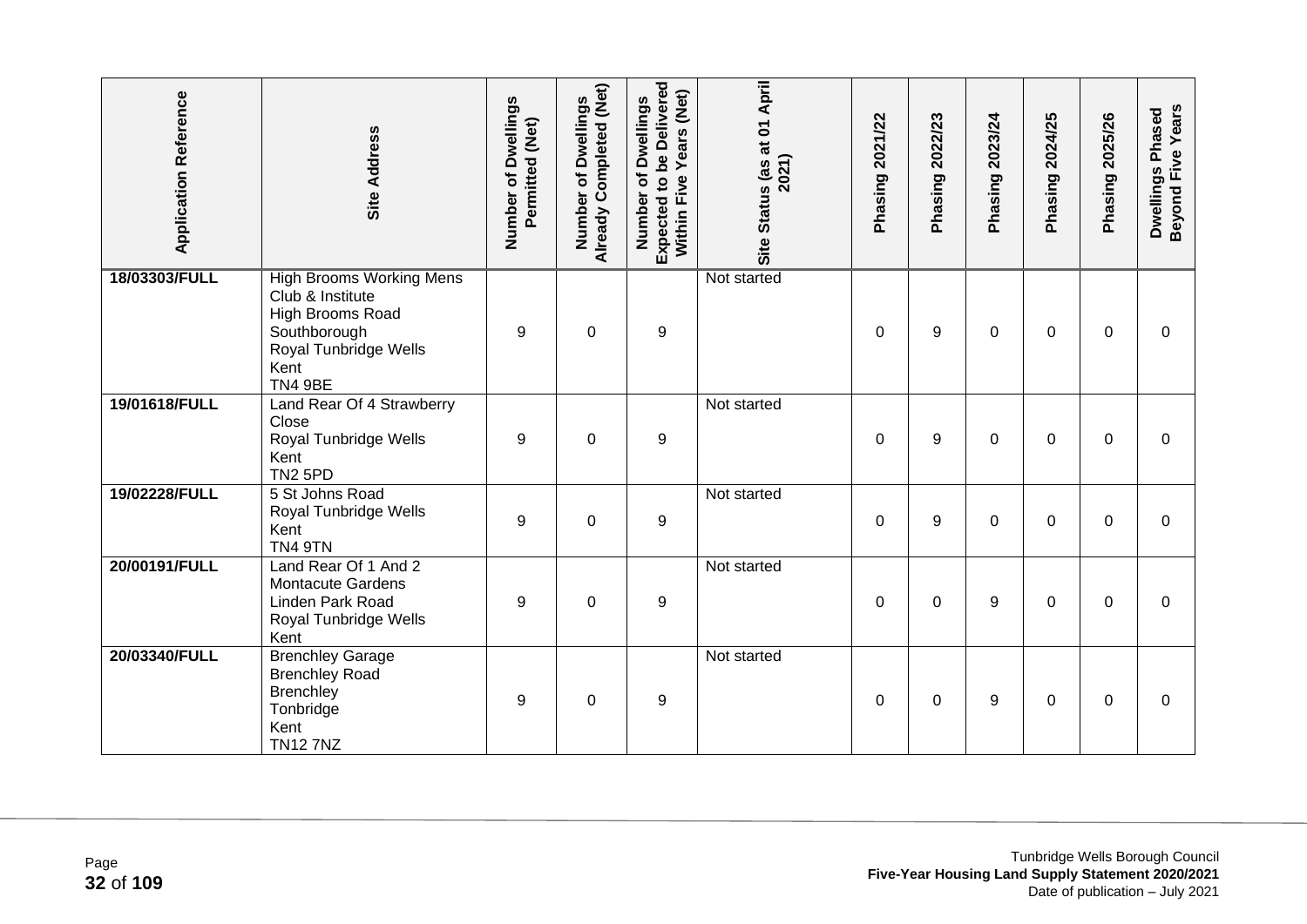| <b>Application Reference</b> | Site Address                                                                                     | Number of Dwellings<br>Permitted (Net) | Already Completed (Net)<br>Dwellings<br>Number of | Expected to be Delivered<br>Five Years (Net)<br>Number of Dwellings<br>Within I | Site Status (as at 01 April<br>2021) | Phasing 2021/22 | Phasing 2022/23 | Phasing 2023/24 | 2024/25<br>Phasing | Phasing 2025/26 | <b>Beyond Five Years</b><br>Dwellings Phased |
|------------------------------|--------------------------------------------------------------------------------------------------|----------------------------------------|---------------------------------------------------|---------------------------------------------------------------------------------|--------------------------------------|-----------------|-----------------|-----------------|--------------------|-----------------|----------------------------------------------|
| 17/03228/FULL                | R T A Joinery Ltd<br>5 Birling Road<br>Royal Tunbridge Wells<br>Kent<br><b>TN2 5LX</b>           | 9                                      | $\mathbf 0$                                       | $\boldsymbol{9}$                                                                | <b>Under Construction</b>            | 9               | 0               | 0               | $\Omega$           | $\Omega$        | $\overline{0}$                               |
| 17/01387/FULL                | Former Four Winds Farm<br>Penshurst Road<br>Bidborough<br>Tunbridge Wells<br>Kent                | 9                                      | $\overline{0}$                                    | 9                                                                               | <b>Under Construction</b>            | 9               | 0               | $\Omega$        | $\Omega$           | $\Omega$        | $\Omega$                                     |
| 17/03826/REM                 | Land And Buildings Rear Of<br>35 Quarry Road<br>Royal Tunbridge Wells<br>Kent                    | 9                                      | $\mathbf 0$                                       | $\boldsymbol{9}$                                                                | <b>Under Construction</b>            | 9               | 0               | 0               | 0                  | 0               | 0                                            |
| 18/02773/FULL                | <b>Broadwater House</b><br>46 Broadwater Down<br>Royal Tunbridge Wells<br>Kent<br><b>TN2 5PE</b> | 9                                      | $\mathbf 0$                                       | 9                                                                               | <b>Under Construction</b>            | 9               | $\Omega$        | 0               | 0                  | $\Omega$        | $\Omega$                                     |
| 19/02458/FULL                | Westcombe House 2 - 4<br>Mount Ephraim<br>Royal Tunbridge Wells<br>Kent                          | 9                                      | $\mathbf 0$                                       | 9                                                                               | <b>Under Construction</b>            | 9               | $\Omega$        | $\Omega$        | $\Omega$           | $\Omega$        | $\overline{0}$                               |
| 19/03637/FULL                | Land Rear Of Santer House<br><b>Red Oak</b><br>Hawkhurst<br>Cranbrook<br>Kent                    | 9                                      | $\mathbf 0$                                       | 9                                                                               | <b>Under Construction</b>            | 9               | 0               | 0               | $\Omega$           | $\Omega$        | $\Omega$                                     |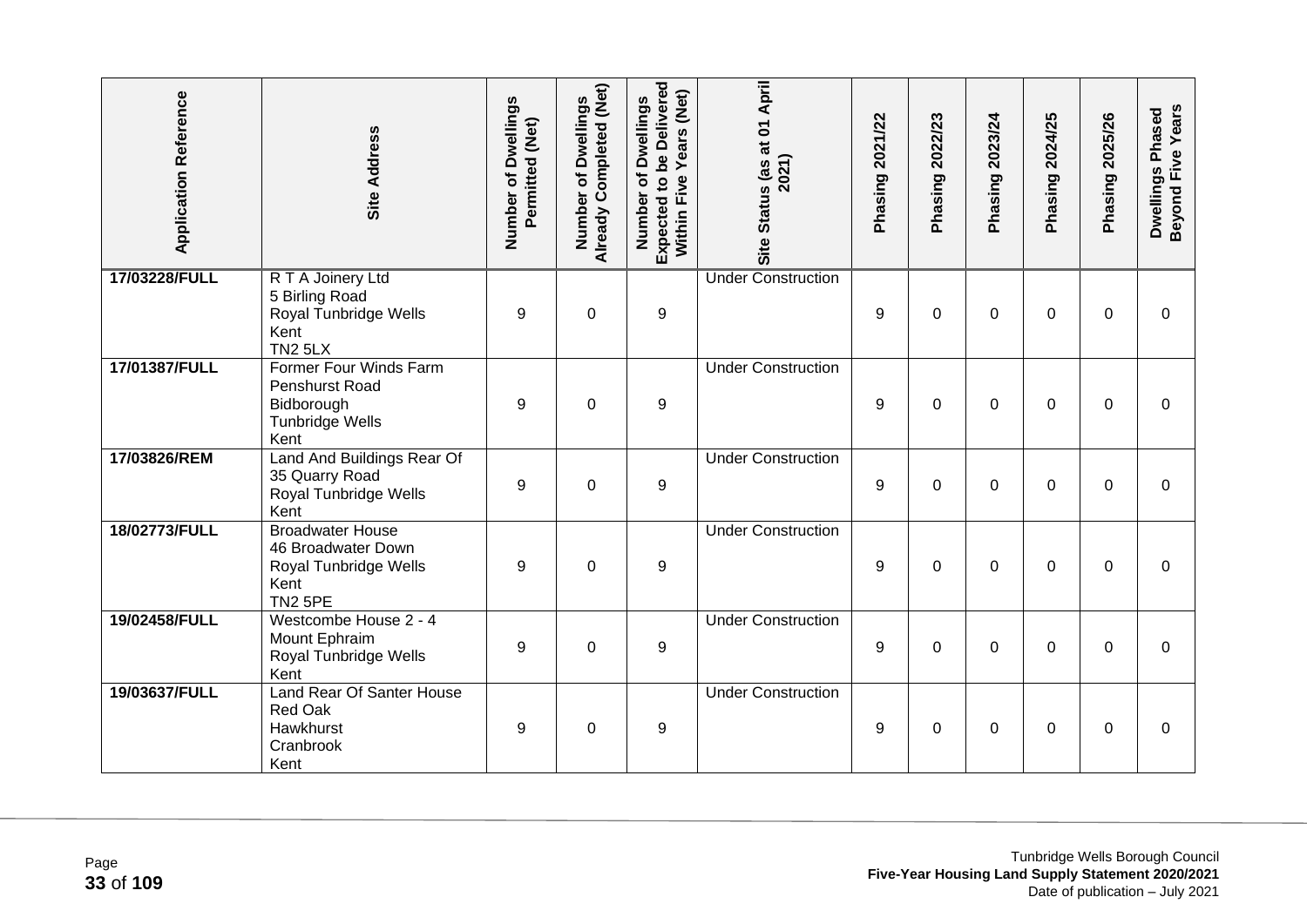| <b>Application Reference</b> | Site Address                                                                                           | Number of Dwellings<br>Permitted (Net) | Already Completed (Net)<br>Number of Dwellings | Expected to be Delivered<br>Within Five Years (Net)<br>Number of Dwellings | Site Status (as at 01 April<br>2021) | Phasing 2021/22 | Phasing 2022/23 | Phasing 2023/24 | 2024/25<br>Phasing | Phasing 2025/26 | Beyond Five Years<br>Dwellings Phased |
|------------------------------|--------------------------------------------------------------------------------------------------------|----------------------------------------|------------------------------------------------|----------------------------------------------------------------------------|--------------------------------------|-----------------|-----------------|-----------------|--------------------|-----------------|---------------------------------------|
| 20/00330/FULL                | <b>Tibbs Court Farm</b><br><b>Tibbs Court Lane</b><br>Brenchley<br>Tonbridge<br>Kent<br><b>TN127AH</b> | 9                                      | $\mathbf 0$                                    | 9                                                                          | <b>Under Construction</b>            | 9               | 0               | 0               | $\Omega$           | $\Omega$        | 0                                     |
| 19/00106/FULL                | OS Plots 2430 3828 3943 &<br>Part 3118<br><b>Bodiam Road</b><br>Sandhurst<br>Cranbrook<br>Kent         | 8                                      | $\boldsymbol{0}$                               | 8                                                                          | Not started                          | 0               | 8               | 0               | 0                  | 0               | 0                                     |
| 19/00840/FULL                | 15 Church Road<br>Paddock Wood<br>Tonbridge<br>Kent<br><b>TN12 6HD</b>                                 | 8                                      | 0                                              | 8                                                                          | Not started                          | 0               | 8               | 0               | 0                  | $\Omega$        | 0                                     |
| 19/01801/OUT                 | Land North Of<br>56 Culverden Down<br>Royal Tunbridge Wells<br>Kent<br><b>TN4 9SG</b>                  | 8                                      | $\mathbf 0$                                    | 8                                                                          | Not started                          | 4               | 4               | 0               | $\Omega$           | $\mathbf{0}$    | $\Omega$                              |
| 20/00623/PNPA                | Delmonden Farm<br>Horns Hill<br>Hawkhurst<br>Cranbrook<br>Kent<br><b>TN18 4XD</b>                      | 8                                      | $\mathbf 0$                                    | 8                                                                          | Not started                          | 8               | 0               | 0               | 0                  | $\Omega$        | $\Omega$                              |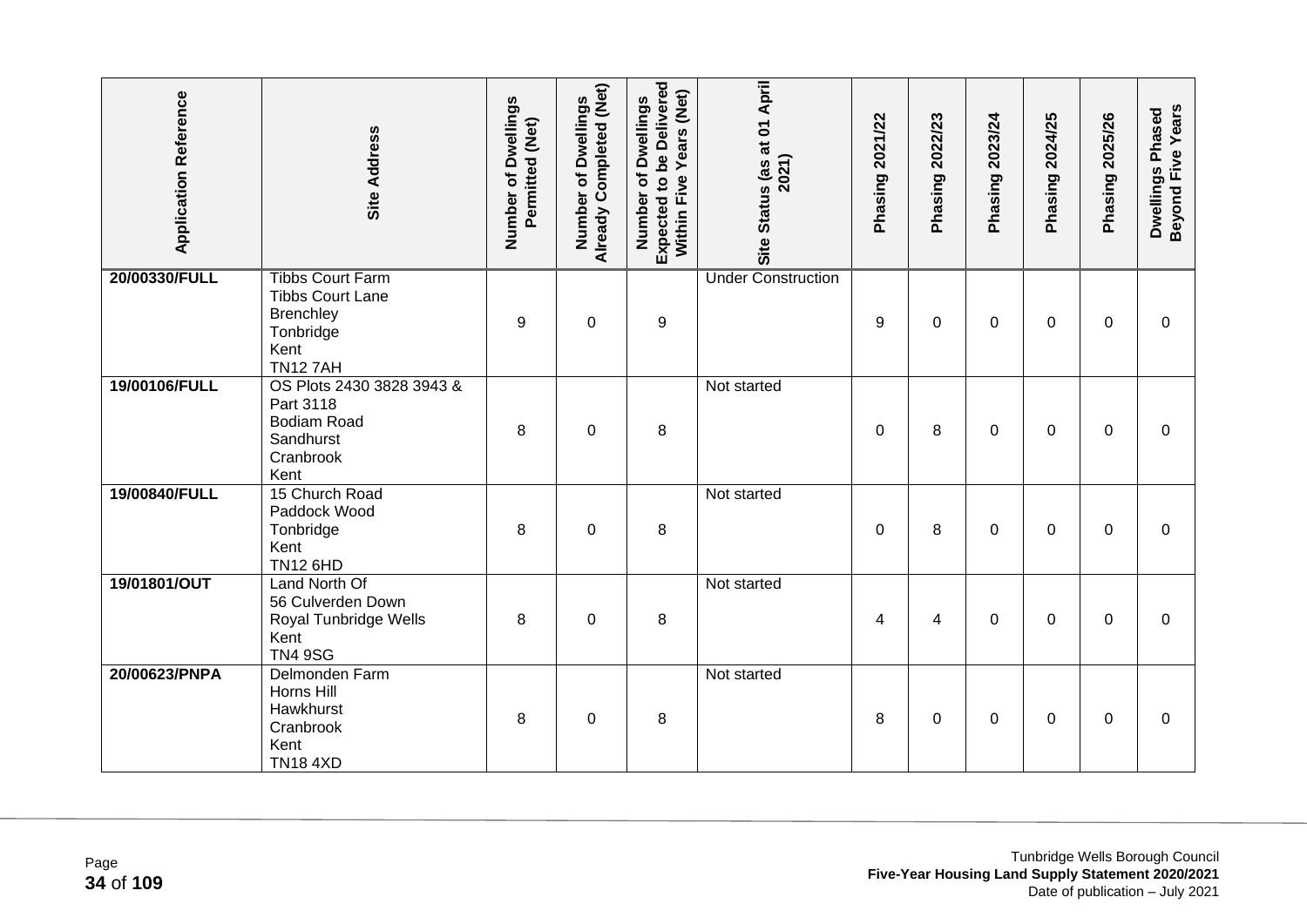| <b>Application Reference</b> | <b>Site Address</b>                                                                                     | Number of Dwellings<br>Permitted (Net) | Already Completed (Net)<br>Dwellings<br>đ<br>Number | <b>Expected to be Delivered</b><br>Years (Net)<br>of Dwellings<br>Five<br>Number<br>Within | Site Status (as at 01 April<br>2021) | Phasing 2021/22 | 2022/23<br>Phasing | 2023/24<br>Phasing | 2024/25<br>Phasing | 2025/26<br>Phasing | Beyond Five Years<br>Dwellings Phased |
|------------------------------|---------------------------------------------------------------------------------------------------------|----------------------------------------|-----------------------------------------------------|--------------------------------------------------------------------------------------------|--------------------------------------|-----------------|--------------------|--------------------|--------------------|--------------------|---------------------------------------|
| 20/00873/FULL                | Andrews Rear Of<br>3 Prospect Road<br>Royal Tunbridge Wells<br><b>TN2 4SG</b>                           | 8                                      | $\boldsymbol{0}$                                    | 8                                                                                          | Not started                          | $\mathbf 0$     | 0                  | 8                  | $\Omega$           | 0                  | $\mathbf 0$                           |
| 20/01849/FULL                | 54 Commercial Road<br>Paddock Wood<br>Tonbridge<br>Kent<br><b>TN12 6DP</b>                              | 8                                      | $\mathbf 0$                                         | 8                                                                                          | Not started                          | $\Omega$        | 8                  | 0                  | $\Omega$           | $\Omega$           | $\Omega$                              |
| 21/00152/FULL                | <b>Bells Fish Bar</b><br>58 - 60 Maidstone Road<br>Paddock Wood<br>Tonbridge<br>Kent<br><b>TN12 6AF</b> | 8                                      | $\mathbf 0$                                         | 8                                                                                          | Not started                          | 0               | $\Omega$           | 8                  | 0                  | $\mathbf{0}$       | 0                                     |
| 21/00587/APA                 | <b>Hamilton Court</b><br><b>Chilston Road</b><br>Royal Tunbridge Wells<br>Kent<br><b>TN4 9LN</b>        | 8                                      | $\mathbf 0$                                         | 8                                                                                          | Not started                          | $\mathbf{0}$    | 0                  | 8                  | $\Omega$           | $\Omega$           | $\Omega$                              |
| 10/04138/FULL                | 5 Calverley Park Gardens<br>Royal Tunbridge Wells<br>Kent                                               | 8                                      | $\boldsymbol{0}$                                    | 8                                                                                          | <b>Under Construction</b>            | 0               | 8                  | 0                  | 0                  | $\Omega$           | 0                                     |
| 16/504730/FULL               | Ferringham<br>16 Boyne Park<br>Royal Tunbridge Wells                                                    | 8                                      | $\pmb{0}$                                           | 8                                                                                          | <b>Under Construction</b>            | 8               | 0                  | 0                  | 0                  | 0                  | 0                                     |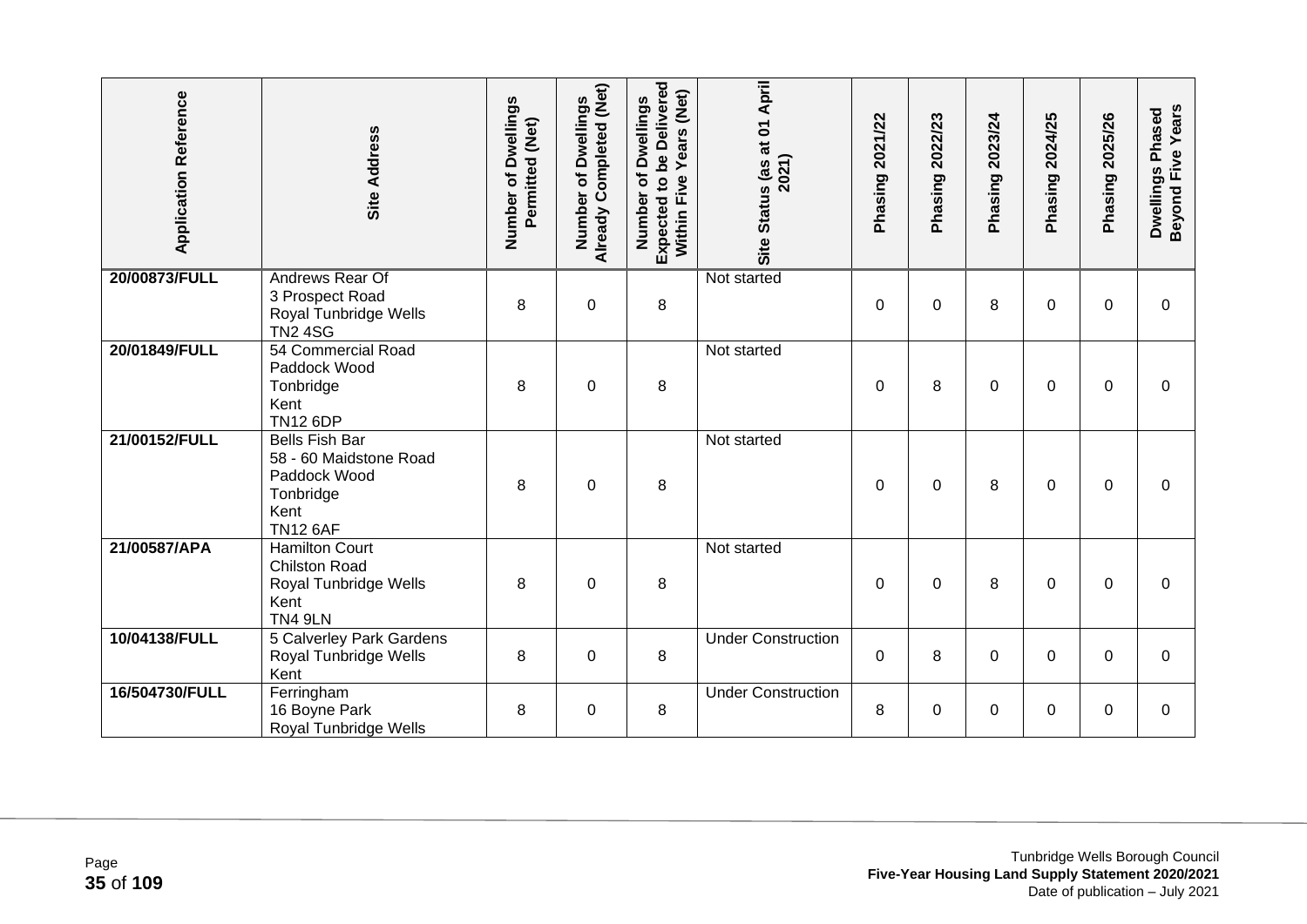| <b>Application Reference</b> | <b>Site Address</b>                                                                                  | Number of Dwellings<br>Permitted (Net) | Already Completed (Net)<br>Dwellings<br>৳<br>Number | <b>Expected to be Delivered</b><br>Years (Net)<br>of Dwellings<br>Within Five<br>Number | April<br>Site Status (as at 01<br>2021) | Phasing 2021/22 | 2022/23<br>Phasing | 2023/24<br>Phasing | 2024/25<br>Phasing | 2025/26<br>Phasing | Beyond Five Years<br>Dwellings Phased |
|------------------------------|------------------------------------------------------------------------------------------------------|----------------------------------------|-----------------------------------------------------|-----------------------------------------------------------------------------------------|-----------------------------------------|-----------------|--------------------|--------------------|--------------------|--------------------|---------------------------------------|
| 17/02173/FULL                | 239 Forest Road<br>Royal Tunbridge Wells<br>Kent<br>TN <sub>2</sub> 5HT                              | 8                                      | $-1$                                                | $\boldsymbol{9}$                                                                        | <b>Under Construction</b>               | 9               | $\Omega$           | 0                  | 0                  | 0                  | 0                                     |
| 18/03703/FULL                | <b>Brick Kiln Piggeries</b><br><b>Chantlers Hill</b><br>Paddock Wood<br>Tonbridge<br><b>TN12 6LY</b> | 8                                      | $\overline{0}$                                      | 8                                                                                       | <b>Under Construction</b>               | 8               | $\Omega$           | 0                  | 0                  | $\Omega$           | $\Omega$                              |
| 18/00577/FULL                | Land And Open Space<br>Goldings<br>Paddock Wood<br>Tonbridge<br>Kent                                 | $\overline{7}$                         | $\overline{0}$                                      | $\overline{7}$                                                                          | Not started                             | $\mathbf{0}$    | $\overline{7}$     | 0                  | $\Omega$           | $\Omega$           | $\Omega$                              |
| 18/03841/FULL                | <b>Car Park</b><br><b>Bredbury House</b><br>77 Mount Ephraim<br>Royal Tunbridge Wells<br>Kent        | $\overline{7}$                         | $\Omega$                                            | $\overline{7}$                                                                          | Not started                             | $\mathbf{0}$    | $\overline{7}$     | 0                  | $\Omega$           | $\Omega$           | $\Omega$                              |
| 19/01866/FULL                | 69 - 71 Culverden Down<br>Royal Tunbridge Wells<br>Kent<br><b>TN4 9SL</b>                            | $\overline{7}$                         | $\mathbf 0$                                         | $\overline{7}$                                                                          | Not started                             | 0               | $\overline{7}$     | 0                  | 0                  | 0                  | 0                                     |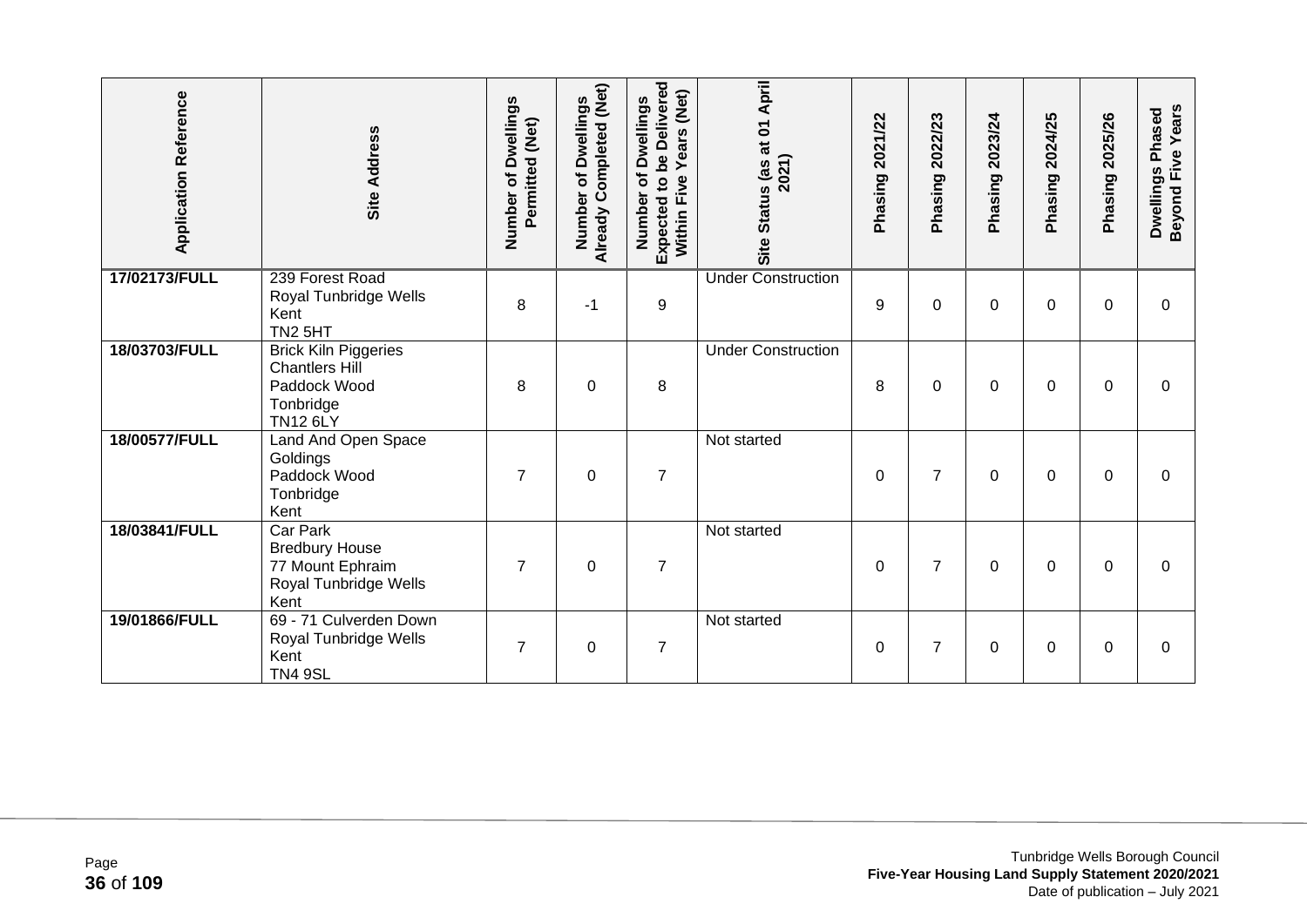| <b>Application Reference</b> | <b>Site Address</b>                                                                                            | Number of Dwellings<br>Permitted (Net) | Already Completed (Net)<br>of Dwellings<br>Number | <b>Expected to be Delivered</b><br>Years (Net)<br>Number of Dwellings<br>Five<br>Within | Site Status (as at 01 April<br>2021) | Phasing 2021/22 | 2022/23<br>Phasing | 2023/24<br>Phasing | 2024/25<br>Phasing | 2025/26<br>Phasing | Beyond Five Years<br>Dwellings Phased |
|------------------------------|----------------------------------------------------------------------------------------------------------------|----------------------------------------|---------------------------------------------------|-----------------------------------------------------------------------------------------|--------------------------------------|-----------------|--------------------|--------------------|--------------------|--------------------|---------------------------------------|
| 19/03421/FULL                | 122, 124, 126 And 128<br>(Ground Floor)<br><b>Broadmead</b><br>Royal Tunbridge Wells<br>Kent<br><b>TN2 5RW</b> | $\overline{7}$                         | $\boldsymbol{0}$                                  | $\overline{7}$                                                                          | Not started                          | 0               | $\overline{7}$     | 0                  | 0                  | $\mathbf 0$        | 0                                     |
| 20/00917/FULL                | Pelverers Farm<br>The Slade<br>Lamberhurst<br>Royal Tunbridge Wells<br>Kent<br>TN38HN                          | $\overline{7}$                         | $\mathbf 0$                                       | $\overline{7}$                                                                          | Not started                          | $\Omega$        | $\Omega$           | 7                  | $\Omega$           | $\Omega$           | $\Omega$                              |
| 20/01764/FULL                | Garages Between<br>108 - 110 Ringden Avenue<br>Paddock Wood<br>Tonbridge<br>Kent                               | $\overline{7}$                         | 0                                                 | $\overline{7}$                                                                          | Not started                          | 0               | 0                  | 7                  | 0                  | $\Omega$           | $\Omega$                              |
| 20/03753/FULL                | 13A Benhall Mill Road<br>Royal Tunbridge Wells<br>Kent<br><b>TN2 5JH</b>                                       | $\overline{7}$                         | $\mathbf 0$                                       | $\overline{7}$                                                                          | Not started                          | $\mathbf 0$     | $\mathbf 0$        | 7                  | $\Omega$           | $\Omega$           | $\Omega$                              |
| 19/02136/FULL                | <b>Dulwich Preparatory School</b><br>Course Horn Lane<br>Cranbrook<br>Kent<br><b>TN17 3NP</b>                  | $\overline{7}$                         | $\boldsymbol{0}$                                  | $\overline{7}$                                                                          | <b>Under Construction</b>            | $\overline{7}$  | 0                  | 0                  | 0                  | 0                  | 0                                     |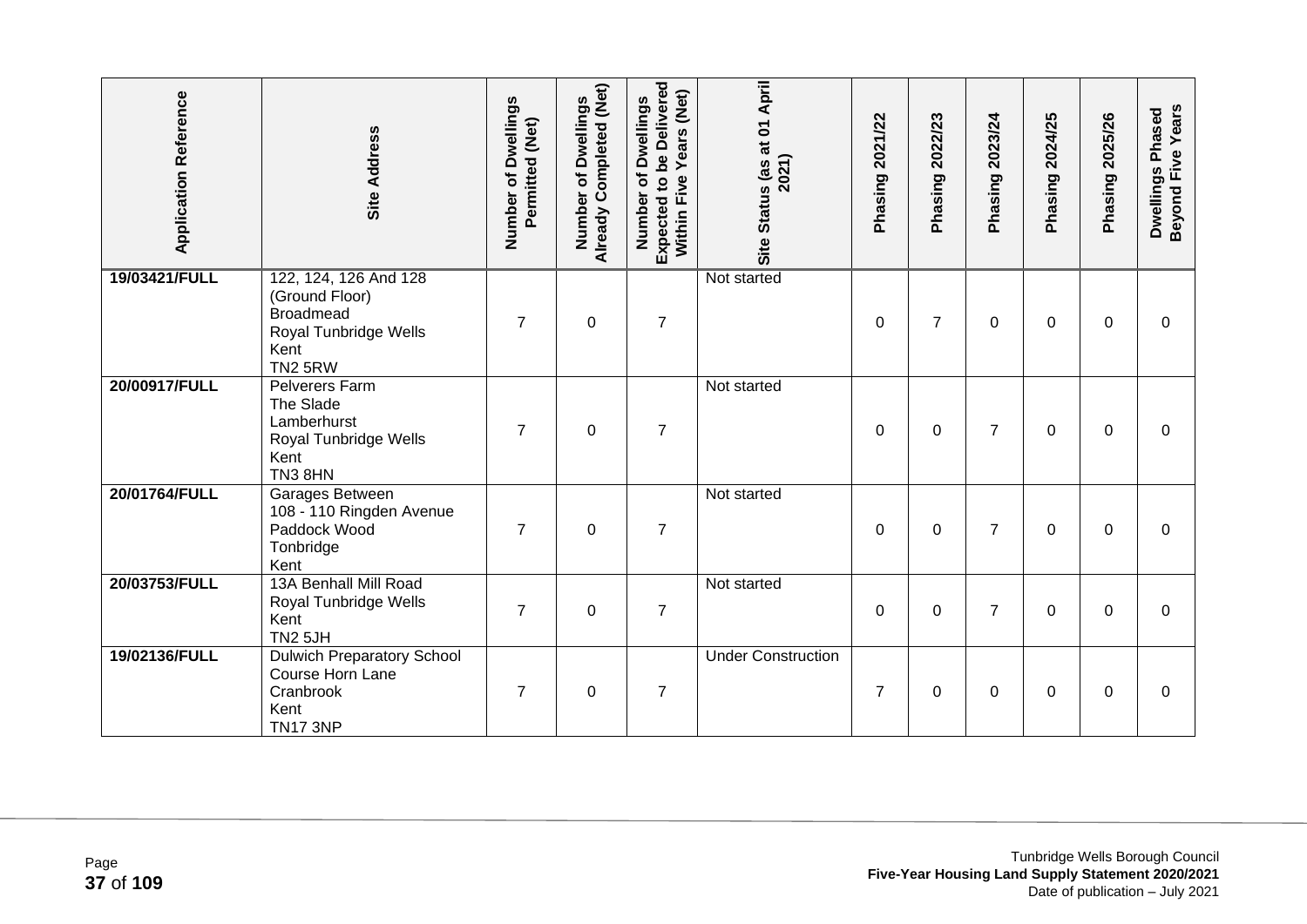| <b>Application Reference</b> | <b>Site Address</b>                                                                                     | Number of Dwellings<br>Permitted (Net) | <b>Already Completed (Net)</b><br>of Dwellings<br>Number | Expected to be Delivered<br>Years (Net)<br>Number of Dwellings<br>Within Five | Site Status (as at 01 April<br>2021) | Phasing 2021/22 | Phasing 2022/23 | Phasing 2023/24 | Phasing 2024/25 | Phasing 2025/26 | Beyond Five Years<br>Dwellings Phased |
|------------------------------|---------------------------------------------------------------------------------------------------------|----------------------------------------|----------------------------------------------------------|-------------------------------------------------------------------------------|--------------------------------------|-----------------|-----------------|-----------------|-----------------|-----------------|---------------------------------------|
| 19/02927/FULL                | Hawkenbury Farm<br>Hawkenbury Road<br>Royal Tunbridge Wells<br>Kent<br><b>TN3 9AD</b>                   | $\overline{7}$                         | $\mathbf 0$                                              | $\overline{7}$                                                                | <b>Under Construction</b>            | $\overline{7}$  | $\Omega$        | 0               | $\Omega$        | $\Omega$        | $\Omega$                              |
| 18/01645/FULL                | Vale House<br><b>Clarence Road</b><br>Royal Tunbridge Wells<br>Kent<br>TN1 1HE                          | 6                                      | $\Omega$                                                 | $\pmb{0}$                                                                     | Not started                          | $\Omega$        | $\Omega$        | 0               | 0               | $\Omega$        | 6                                     |
| 19/00200/FULL                | Tatlingbury Farm House<br>Five Oak Green Road<br>Five Oak Green<br>Tonbridge<br>Kent<br><b>TN12 6RG</b> | 6                                      | $\boldsymbol{0}$                                         | 6                                                                             | Not started                          | 0               | 6               | 0               | 0               | 0               | $\mathbf 0$                           |
| 19/02315/OUT                 | The Cottage<br><b>Brenchley Road</b><br>Horsmonden<br>Tonbridge<br>Kent<br><b>TN12 8DN</b>              | 6                                      | $\boldsymbol{0}$                                         | 6                                                                             | Not started                          | 0               | 0               | 6               | 0               | $\mathbf 0$     | $\mathbf 0$                           |
| 19/02738/FULL                | 160 - 162 London Road<br>Southborough<br><b>Tunbridge Wells</b><br>Kent<br>TN4 0PJ                      | 6                                      | $\mathbf 0$                                              | 6                                                                             | Not started                          | 0               | 6               | 0               | 0               | 0               | 0                                     |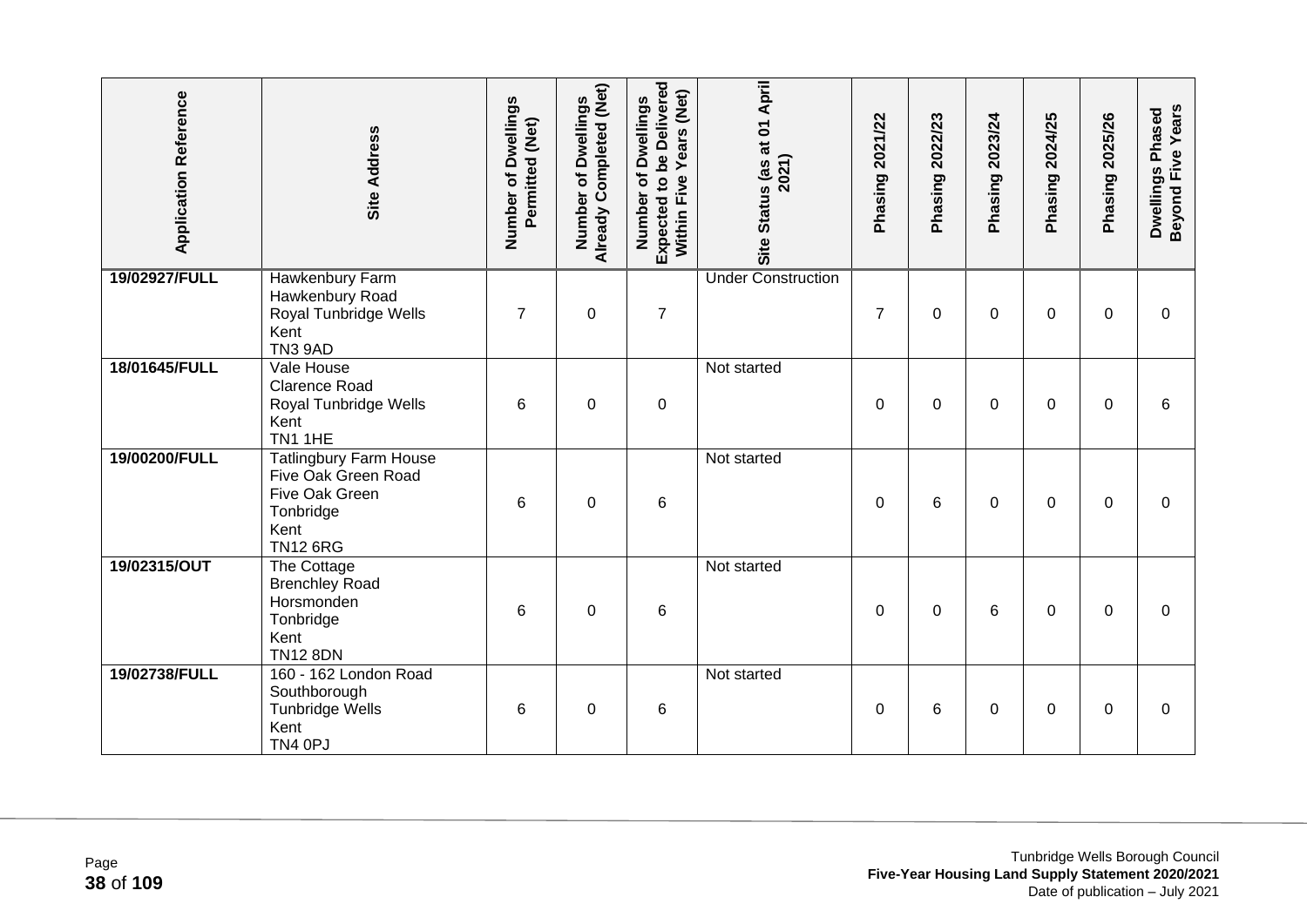| <b>Application Reference</b> | <b>Site Address</b>                                                                                      | Number of Dwellings<br>Permitted (Net) | Already Completed (Net)<br>of Dwellings<br>Number | Expected to be Delivered<br>Years (Net)<br>of Dwellings<br>Within Five<br>Number | Site Status (as at 01 April<br>2021) | 2021/22<br>Phasing | 2022/23<br>Phasing | 2023/24<br>Phasing | 2024/25<br>Phasing | 2025/26<br>Phasing | Beyond Five Years<br>Dwellings Phased |
|------------------------------|----------------------------------------------------------------------------------------------------------|----------------------------------------|---------------------------------------------------|----------------------------------------------------------------------------------|--------------------------------------|--------------------|--------------------|--------------------|--------------------|--------------------|---------------------------------------|
| 19/02999/FULL                | <b>Police Office</b><br>136 - 138 Maidstone Road<br>Paddock Wood<br>Tonbridge<br>Kent<br><b>TN12 6EB</b> | 6                                      | $\pmb{0}$                                         | 6                                                                                | Not started                          | 0                  | 0                  | 6                  | 0                  | 0                  | 0                                     |
| 19/03533/FULL                | Costcutter<br>120 London Road<br>Southborough<br>Royal Tunbridge Wells<br>Kent<br>TN4 0PN                | 6                                      | $\mathbf 0$                                       | $\,6$                                                                            | Not started                          | $\Omega$           | 6                  | 0                  | $\Omega$           | $\Omega$           | $\Omega$                              |
| 19/03638/FULL                | 54 - 58 & 60 Mount Pleasant<br>Road<br>Royal Tunbridge Wells<br>Kent<br><b>TN1 1RB</b>                   | 6                                      | $\mathbf 0$                                       | 6                                                                                | Not started                          | $\Omega$           | 6                  | 0                  | 0                  | $\Omega$           | $\Omega$                              |
| 20/02271/FULL                | Land West Of<br>Sychem Place<br>Five Oak Green<br>Tonbridge<br>Kent                                      | 6                                      | $\mathbf 0$                                       | 6                                                                                | Not started                          | 0                  | 0                  | 6                  | 0                  | $\Omega$           | $\Omega$                              |
| 18/03978/FULL                | 24 Church Road Royal<br>Tunbridge Wells Kent                                                             | 6                                      | 3                                                 | 3                                                                                | <b>Under Construction</b>            | 3                  | 0                  | 0                  | 0                  | $\Omega$           | $\mathbf 0$                           |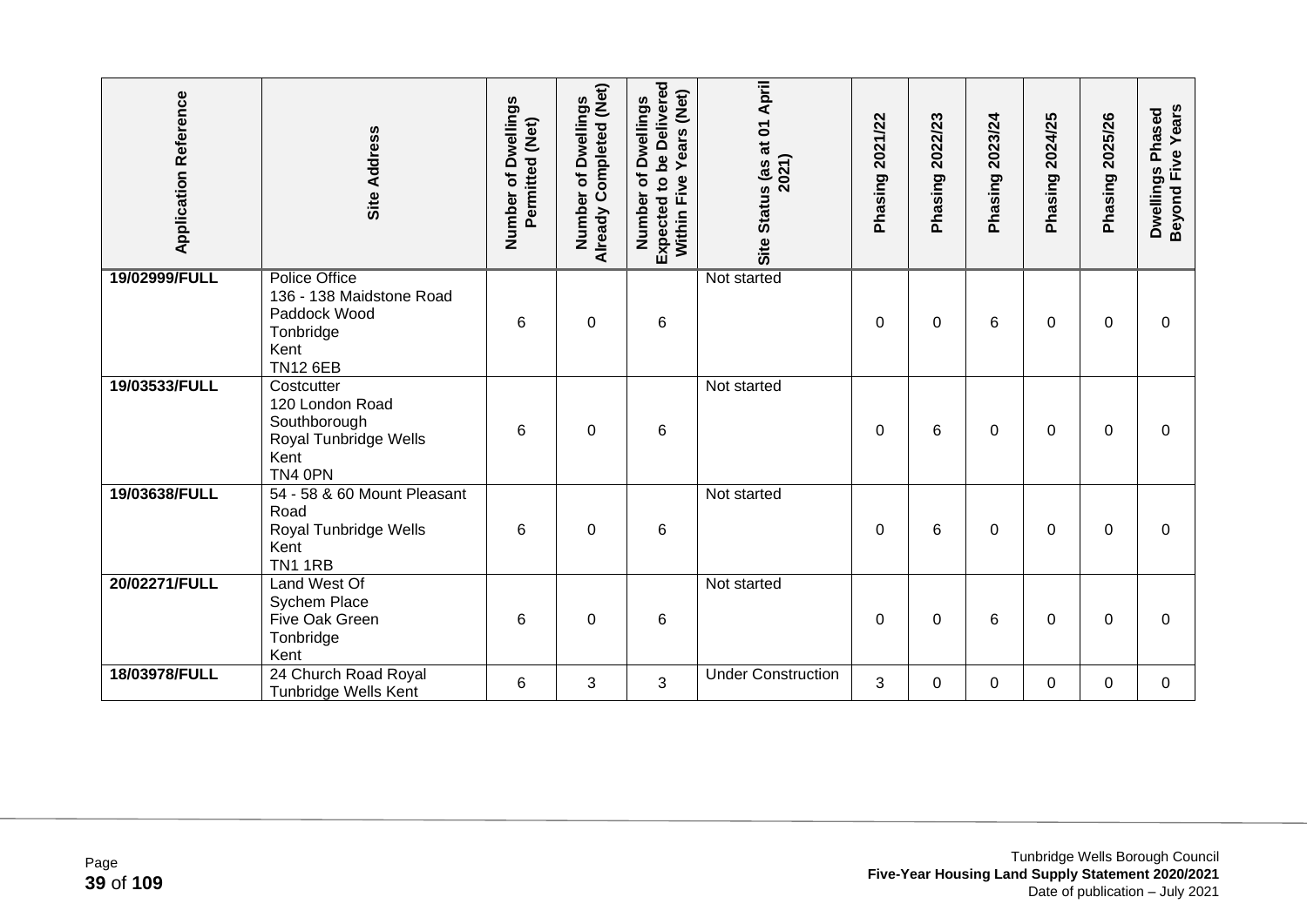| <b>Application Reference</b> | <b>Site Address</b>                                                                                                | Number of Dwellings<br>Permitted (Net) | Already Completed (Net)<br>Number of Dwellings | <b>Expected to be Delivered</b><br>Within Five Years (Net)<br>Number of Dwellings | Site Status (as at 01 April<br>2021) | Phasing 2021/22 | Phasing 2022/23 | Phasing 2023/24 | Phasing 2024/25 | Phasing 2025/26 | Beyond Five Years<br>Dwellings Phased |
|------------------------------|--------------------------------------------------------------------------------------------------------------------|----------------------------------------|------------------------------------------------|-----------------------------------------------------------------------------------|--------------------------------------|-----------------|-----------------|-----------------|-----------------|-----------------|---------------------------------------|
| 18/01780/OUT                 | Former Crystal Palace Public<br>House<br>69 Camden Road<br>Royal Tunbridge Wells<br>Kent<br><b>TN1 2QL</b>         | 5                                      | $\boldsymbol{0}$                               | 5                                                                                 | Not started                          | 0               | 0               | 5               | 0               | 0               | 0                                     |
| 19/01149/FULL                | 34 London Road<br>Royal Tunbridge Wells<br>Kent<br><b>TN1 1BX</b>                                                  | 5                                      | 0                                              | 5                                                                                 | Not started                          | 0               | 0               | 5               | 0               | 0               | 0                                     |
| 19/02361/FULL                | Moatenden<br>Vauxhall Lane<br>Southborough<br>Tunbridge Wells<br>Kent<br>TN4 0XD                                   | 5                                      | $\pmb{0}$                                      | 5                                                                                 | Not started                          | $\mathbf 0$     | 0               | 5               | 0               | 0               | 0                                     |
| 17/01608/FULL                | <b>Barnetts</b><br>68 Frant Road<br>Royal Tunbridge Wells<br>Kent<br><b>TN2 5LR</b>                                | 5                                      | -8                                             | 13                                                                                | <b>Under Construction</b>            | 13              | 0               | 0               | 0               | 0               | 0                                     |
| 15/503293/FULL               | Coys Cushions Ltd<br>Southbank House<br>Victoria Road<br>Southborough<br><b>Tunbridge Wells</b><br>Kent<br>TN4 OLT | 5                                      | $\boldsymbol{0}$                               | 5                                                                                 | <b>Under Construction</b>            | 0               | 5               | 0               | 0               | 0               | 0                                     |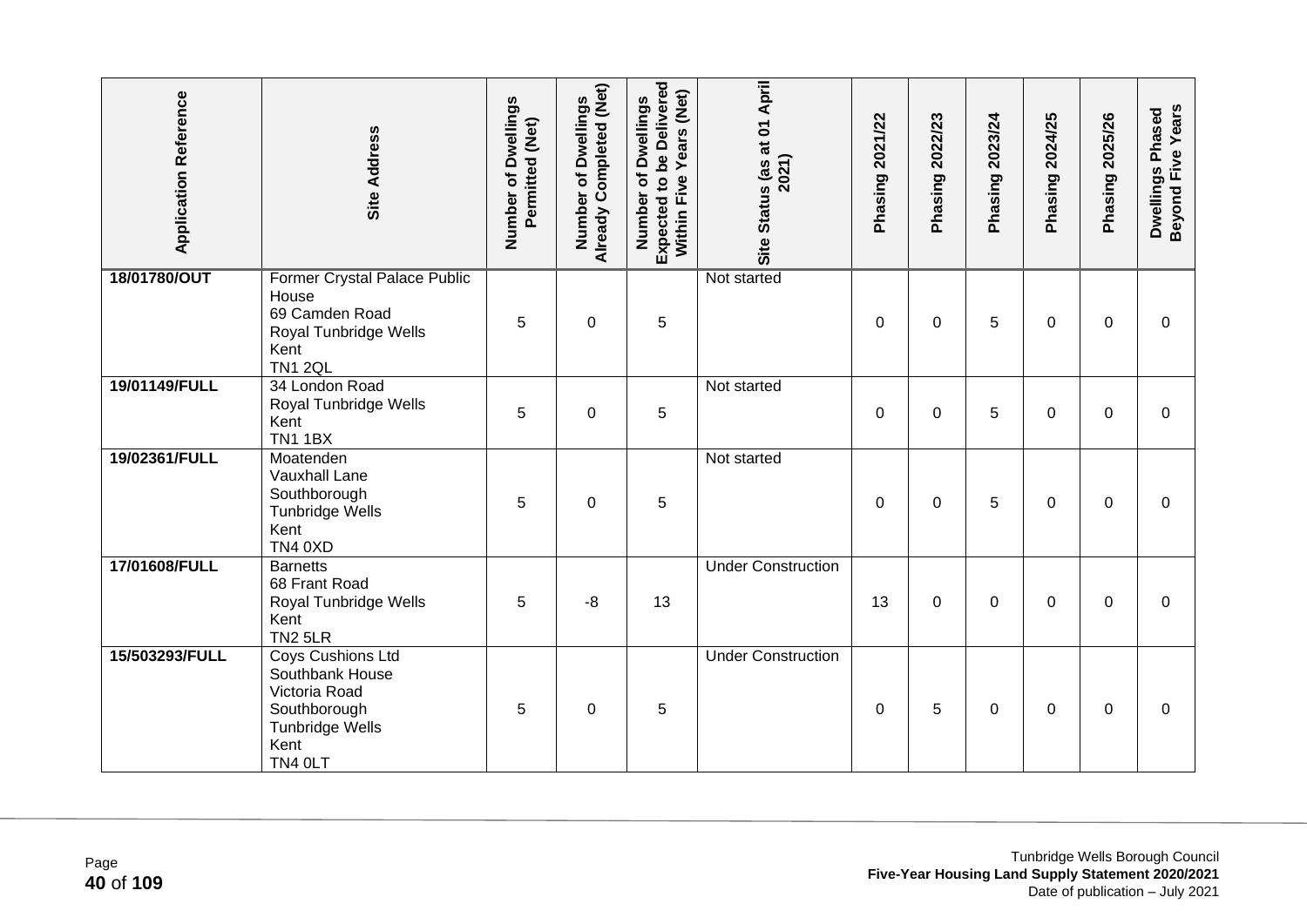| <b>Application Reference</b> | Site Address                                                                                                  | Number of Dwellings<br>Permitted (Net) | Already Completed (Net)<br><b>Dwellings</b><br>Number of | Expected to be Delivered<br>(Net)<br>Number of Dwellings<br>Years<br>Five<br>Within I | Site Status (as at 01 April<br>2021) | 2021/22<br>Phasing | 2022/23<br>Phasing | 2023/24<br>Phasing | 2024/25<br>Phasing | 2025/26<br>Phasing | Beyond Five Years<br>Dwellings Phased |
|------------------------------|---------------------------------------------------------------------------------------------------------------|----------------------------------------|----------------------------------------------------------|---------------------------------------------------------------------------------------|--------------------------------------|--------------------|--------------------|--------------------|--------------------|--------------------|---------------------------------------|
| 19/00043/FULL                | <b>Bradleys (Speldhurst) Ltd</b><br>Speldhurst Hill<br>Speldhurst<br>Royal Tunbridge Wells<br>Kent<br>TN3 ONG | 5                                      | $\pmb{0}$                                                | 5                                                                                     | <b>Under Construction</b>            | 5                  | $\Omega$           | 0                  | 0                  | $\Omega$           | $\Omega$                              |
| 19/01224/FULL                | All Saints Church<br>Rye Road<br>Hawkhurst<br>Cranbrook<br>Kent<br><b>TN18 4EY</b>                            | 5                                      | $\mathbf 0$                                              | 5                                                                                     | <b>Under Construction</b>            | 5                  | 0                  | 0                  | $\Omega$           | $\Omega$           | $\Omega$                              |
| 16/503393/FULL               | Garages Rear Of 4 Goldings<br>Paddock Wood<br>Tonbridge<br>Kent                                               | 4                                      | $\mathbf 0$                                              | $\overline{\mathbf{4}}$                                                               | Not started                          | 0                  | 4                  | 0                  | 0                  | $\Omega$           | 0                                     |
| 17/03479/FULL                | 40 Broadwater Down<br>Royal Tunbridge Wells<br>Kent                                                           | 4                                      | $\pmb{0}$                                                | 4                                                                                     | Not started                          | 0                  | 4                  | 0                  | 0                  | $\Omega$           | $\Omega$                              |
| 18/01312/PNOCLA              | <b>Ground Floor</b><br>24 London Road<br>Southborough<br>Royal Tunbridge Wells<br>Kent<br><b>TN4 0QB</b>      | 4                                      | $\mathbf 0$                                              | 4                                                                                     | Not started                          | $\Omega$           | 4                  | 0                  | 0                  | $\Omega$           | $\Omega$                              |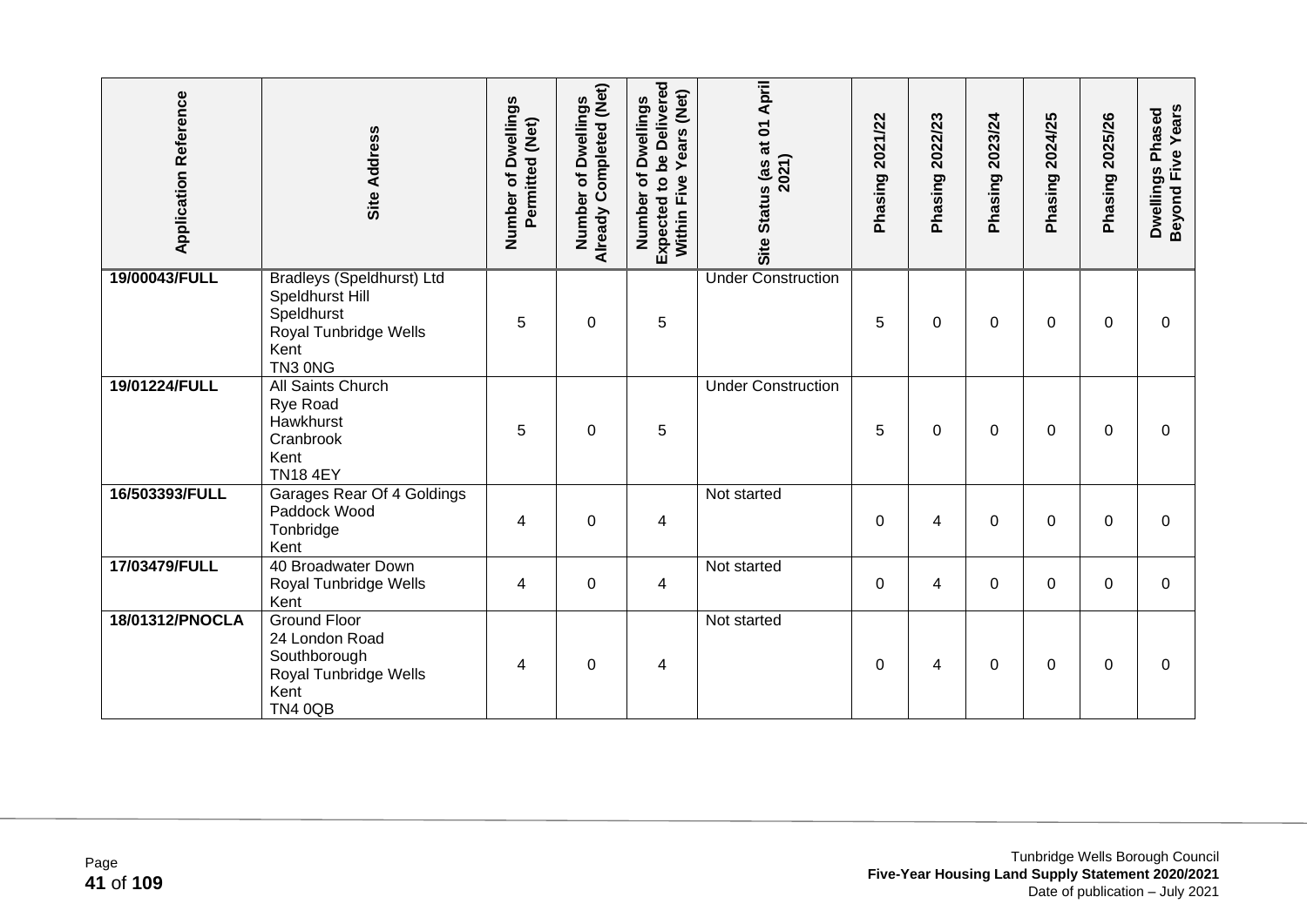| <b>Application Reference</b> | <b>Site Address</b>                                                                             | Number of Dwellings<br>Permitted (Net) | Already Completed (Net)<br>Dwellings<br>đ<br>Number | <b>Expected to be Delivered</b><br>Within Five Years (Net)<br>Number of Dwellings | Site Status (as at 01 April<br>2021) | Phasing 2021/22 | 2022/23<br>Phasing? | 2023/24<br>Phasing | 2024/25<br>Phasing? | Phasing 2025/26 | <b>Beyond Five Years</b><br>Dwellings Phased |
|------------------------------|-------------------------------------------------------------------------------------------------|----------------------------------------|-----------------------------------------------------|-----------------------------------------------------------------------------------|--------------------------------------|-----------------|---------------------|--------------------|---------------------|-----------------|----------------------------------------------|
| 18/01581/FULL                | Parking Area Between 41 &<br>42<br><b>Falmouth Place</b><br>Five Oak Green<br>Tonbridge<br>Kent | 4                                      | $\mathbf 0$                                         | 4                                                                                 | Not started                          | $\Omega$        | 4                   | 0                  | $\Omega$            | $\Omega$        | $\Omega$                                     |
| 18/02170/FULL                | <b>Golford Cottage Farm</b><br><b>Tenterden Road</b><br>Cranbrook<br>Kent<br><b>TN17 3PA</b>    | 4                                      | $\boldsymbol{0}$                                    | $\overline{\mathbf{4}}$                                                           | Not started                          | $\mathbf 0$     | 4                   | 0                  | 0                   | $\mathbf 0$     | $\mathbf 0$                                  |
| 18/02451/FULL                | Land To The Rear Of<br><b>Broadlands</b><br>Angley Road<br>Cranbrook<br>Kent<br><b>TN17 2PL</b> | 4                                      | $\boldsymbol{0}$                                    | 4                                                                                 | Not started                          | 4               | 0                   | 0                  | 0                   | 0               | $\mathbf 0$                                  |
| 18/03941/FULL                | Land Adjacent Telephone<br>Exchange<br>New Pond Road<br>Benenden<br>Cranbrook<br>Kent           | 4                                      | $\mathbf 0$                                         | 4                                                                                 | Not started                          | $\Omega$        | 4                   | $\Omega$           | $\Omega$            | $\Omega$        | $\Omega$                                     |
| 19/02384/FULL                | 1 Hollyshaw Close<br>Camden Park<br>Royal Tunbridge Wells<br>Kent<br><b>TN2 5AB</b>             | 4                                      | $\mathbf 0$                                         | $\pmb{0}$                                                                         | Not started                          | $\mathbf 0$     | 0                   | 0                  | 0                   | $\Omega$        | 4                                            |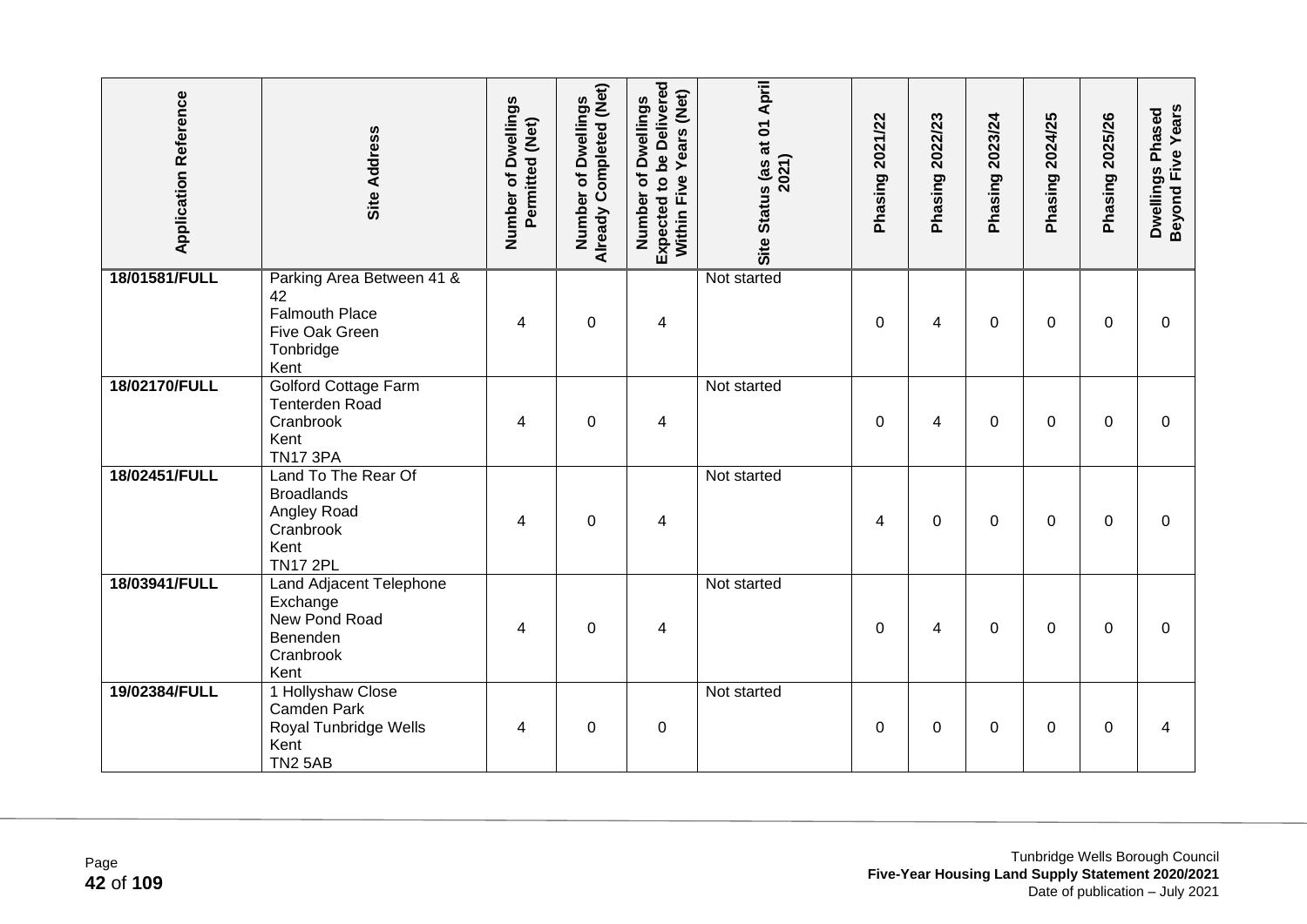| <b>Application Reference</b> | <b>Site Address</b>                                                                                                                                           | Number of Dwellings<br>Permitted (Net) | Already Completed (Net)<br>of Dwellings<br>Number | Expected to be Delivered<br>Years (Net)<br>Number of Dwellings<br>Five<br>Within | Site Status (as at 01 April<br>2021) | Phasing 2021/22 | 2022/23<br>Phasing | 2023/24<br>Phasing | 2024/25<br>Phasing | Phasing 2025/26 | Beyond Five Years<br>Dwellings Phased |
|------------------------------|---------------------------------------------------------------------------------------------------------------------------------------------------------------|----------------------------------------|---------------------------------------------------|----------------------------------------------------------------------------------|--------------------------------------|-----------------|--------------------|--------------------|--------------------|-----------------|---------------------------------------|
| 19/02425/PNOCLA              | The Lodge On The Common<br>London Road<br>Royal Tunbridge Wells<br>Kent<br><b>TN2 5BF</b>                                                                     | 4                                      | $\mathbf 0$                                       | 4                                                                                | Not started                          | $\Omega$        | 4                  | 0                  | $\Omega$           | $\Omega$        | $\Omega$                              |
| 20/01016/FULL                | 86-92 Hargreaves House<br><b>Calverley Road</b><br>Royal Tunbridge Wells<br>TN1 2UN                                                                           | 4                                      | $\mathbf 0$                                       | 4                                                                                | Not started                          | 0               | 0                  | 4                  | 0                  | $\Omega$        | 0                                     |
| 20/02897/PNOCLA              | <b>14A Commercial Road</b><br>Royal Tunbridge Wells<br>Kent<br><b>TN1 2RR</b>                                                                                 | 4                                      | 0                                                 | 4                                                                                | Not started                          | $\mathbf{0}$    | $\Omega$           | 4                  | 0                  | 0               | 0                                     |
| 20/03103/PNOCLA              | <b>Monson Business Centre</b><br>M G I House<br>First And Second Floor<br><b>Offices</b><br>3C Monson Road<br>Royal Tunbridge Wells<br>Kent<br><b>TN1 1LS</b> | 4                                      | $\mathbf 0$                                       | 4                                                                                | Not started                          | $\mathbf{0}$    | 0                  | 4                  | 0                  | $\Omega$        | 0                                     |
| 20/03379/FULL                | 32 Old Kent Road<br>Paddock Wood<br>Tonbridge<br>Kent<br><b>TN12 6JD</b>                                                                                      | 4                                      | $\pmb{0}$                                         | 4                                                                                | Not started                          | 0               | 0                  | 4                  | 0                  | 0               | 0                                     |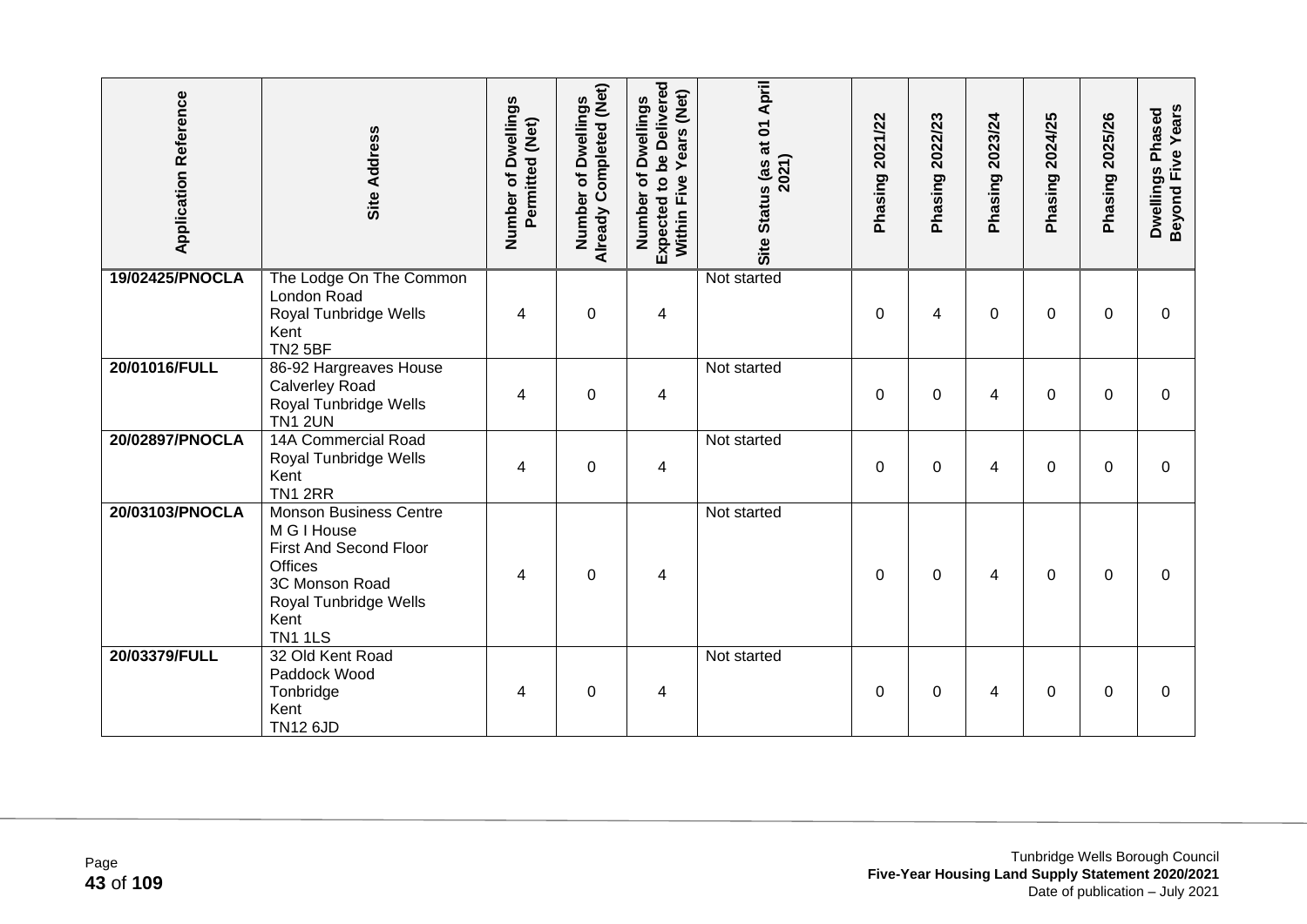| <b>Application Reference</b> | Site Address                                                                                                                    | Number of Dwellings<br>Permitted (Net) | Already Completed (Net)<br>of Dwellings<br>Number | Expected to be Delivered<br>Years (Net)<br>Number of Dwellings<br>Within Five | Site Status (as at 01 April<br>2021) | Phasing 2021/22 | Phasing 2022/23 | Phasing 2023/24 | Phasing 2024/25 | <b>Phasing 2025/26</b> | Beyond Five Years<br>Dwellings Phased |
|------------------------------|---------------------------------------------------------------------------------------------------------------------------------|----------------------------------------|---------------------------------------------------|-------------------------------------------------------------------------------|--------------------------------------|-----------------|-----------------|-----------------|-----------------|------------------------|---------------------------------------|
| 16/07189/FULL                | <b>Sir Alf Ramsey</b><br>120 Broadmead<br>Royal Tunbridge Wells<br>Kent                                                         | 4                                      | $\mathbf 0$                                       | $\overline{4}$                                                                | <b>Under Construction</b>            | 4               | $\overline{0}$  | 0               | $\Omega$        | $\Omega$               | $\mathbf 0$                           |
| 17/00700/FULL                | Garages And Land<br>Kent Close<br>Paddock Wood<br><b>Tonbridge Kent</b>                                                         | 4                                      | $\mathbf 0$                                       | 4                                                                             | <b>Under Construction</b>            | $\mathbf 0$     | 4               | 0               | $\Omega$        | $\mathbf{0}$           | $\mathbf 0$                           |
| 19/01696/FULL                | Stonecourt Farm<br><b>Stone Court Lane</b><br>Pembury<br><b>Tunbridge Wells</b><br>Kent                                         | 4                                      | $\boldsymbol{0}$                                  | 4                                                                             | <b>Under Construction</b>            | 4               | $\pmb{0}$       | 0               | 0               | 0                      | $\mathbf 0$                           |
| 16/503524/FULL               | 37 - 41 Camden Road<br>Royal Tunbridge Wells<br>Kent                                                                            | 3                                      | $\boldsymbol{0}$                                  | $\mathbf{3}$                                                                  | Not started                          | 0               | 3               | 0               | 0               | 0                      | $\mathbf 0$                           |
| 18/00926/FULL                | Units A1, A2, B1, B2, C, D1,<br>D <sub>2</sub> , E & F<br>46 Holden Park Road<br>Southborough<br><b>Tunbridge Wells</b><br>Kent | 3                                      | $\mathbf 0$                                       | 3                                                                             | Not started                          | $\mathbf 0$     | 3               | 0               | $\Omega$        | $\Omega$               | $\Omega$                              |
| 18/02627/OUT                 | <b>Thorn Barn</b><br>Maidstone Road<br>Matfield<br>Tonbridge<br><b>TN127JH</b>                                                  | 3                                      | $\pmb{0}$                                         | 3                                                                             | Not started                          | 0               | 3               | 0               | 0               | 0                      | $\Omega$                              |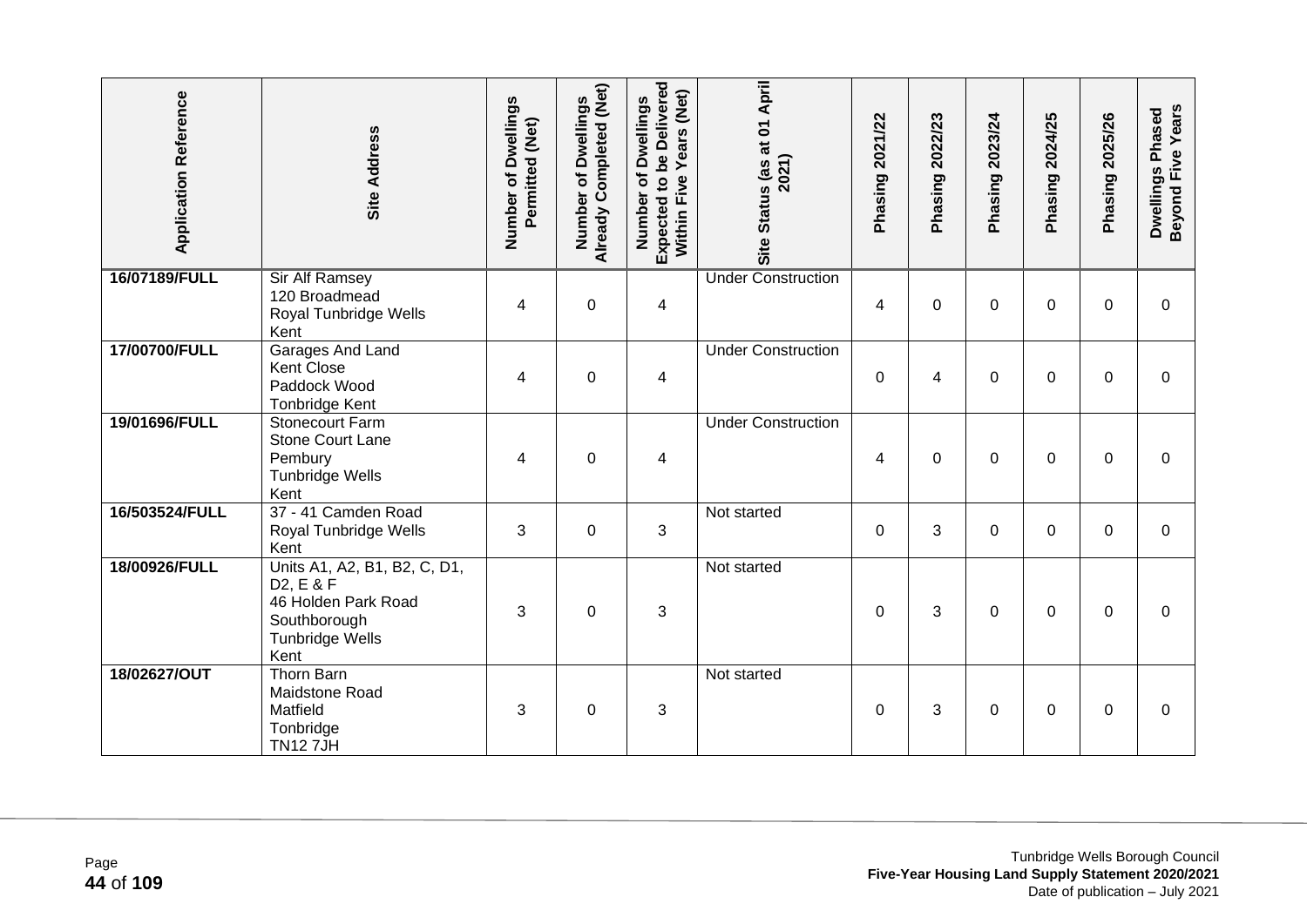| <b>Application Reference</b> | <b>Site Address</b>                                                                                    | Number of Dwellings<br>Permitted (Net) | Already Completed (Net)<br>Dwellings<br>Number of | <b>Expected to be Delivered</b><br>Within Five Years (Net)<br>Number of Dwellings | Site Status (as at 01 April<br>2021) | Phasing 2021/22 | Phasing 2022/23 | Phasing 2023/24 | 2024/25<br>Phasing: | Phasing 2025/26 | <b>Beyond Five Years</b><br>Dwellings Phased |
|------------------------------|--------------------------------------------------------------------------------------------------------|----------------------------------------|---------------------------------------------------|-----------------------------------------------------------------------------------|--------------------------------------|-----------------|-----------------|-----------------|---------------------|-----------------|----------------------------------------------|
| 19/01824/FULL                | 18 London Road<br>Southborough<br>Royal Tunbridge Wells<br>Kent<br><b>TN4 0QB</b>                      | 3                                      | $\boldsymbol{0}$                                  | 3                                                                                 | Not started                          | 0               | 3               | 0               | 0                   | 0               | 0                                            |
| 19/02166/FULL                | Barn At Course Horn Lane<br>Cranbrook<br>Kent<br><b>TN17 3NP</b>                                       | 3                                      | $\mathbf 0$                                       | 3                                                                                 | Not started                          | $\Omega$        | 3               | 0               | $\Omega$            | $\Omega$        | 0                                            |
| 19/02178/FULL                | OS Plot 6675 And 6070<br>Sponden Lane<br>Sandhurst<br>Cranbrook<br>Kent                                | 3                                      | $\boldsymbol{0}$                                  | 3                                                                                 | Not started                          | 0               | 3               | 0               | 0                   | 0               | 0                                            |
| 19/02437/FULL                | 52 Mount Pleasant Road<br><b>Tunbridge Wells</b><br>Kent<br><b>TN1 1RB</b>                             | 3                                      | $\mathbf 0$                                       | 3                                                                                 | Not started                          | 0               | 3               | 0               | 0                   | $\mathbf{0}$    | $\mathbf 0$                                  |
| 19/02571/FULL                | 9 Nevill Terrace<br>Royal Tunbridge Wells<br>Kent<br><b>TN2 5QY</b>                                    | 3                                      | $\mathbf 0$                                       | 3                                                                                 | Not started                          | 0               | 3               | 0               | 0                   | $\Omega$        | 0                                            |
| 19/03041/FULL                | Garage Adjacent To 1<br><b>Whetsted Road</b><br>Five Oak Green<br>Tonbridge<br>Kent<br><b>TN12 6RS</b> | 3                                      | $\mathbf 0$                                       | 3                                                                                 | Not started                          | 3               | 0               | 0               | 0                   | $\Omega$        | $\Omega$                                     |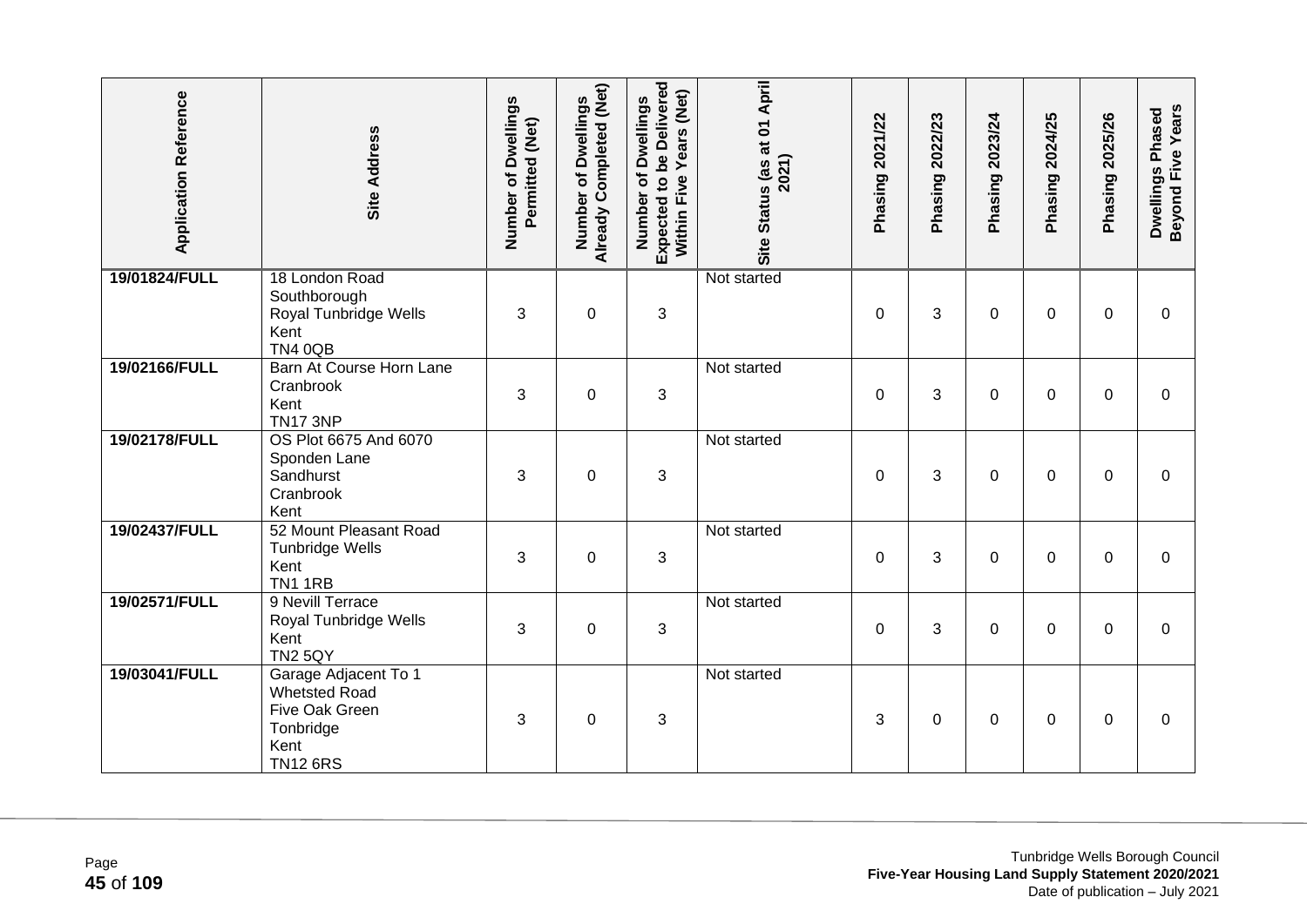| <b>Application Reference</b> | <b>Site Address</b>                                                                                | Number of Dwellings<br>Permitted (Net) | Already Completed (Net)<br>of Dwellings<br>Number | <b>Expected to be Delivered</b><br>Years (Net)<br>Number of Dwellings<br>Within Five | Site Status (as at 01 April<br>2021) | Phasing 2021/22 | 2022/23<br>Phasing | Phasing 2023/24 | 2024/25<br>Phasing | 2025/26<br>Phasing | Beyond Five Years<br>Dwellings Phased |
|------------------------------|----------------------------------------------------------------------------------------------------|----------------------------------------|---------------------------------------------------|--------------------------------------------------------------------------------------|--------------------------------------|-----------------|--------------------|-----------------|--------------------|--------------------|---------------------------------------|
| 19/03401/OUT                 | Copthall<br>Copthall Avenue<br>Hawkhurst<br>Cranbrook<br>Kent<br><b>TN18 4LR</b>                   | 3                                      | $\boldsymbol{0}$                                  | 3                                                                                    | Not started                          | 0               | 3                  | 0               | $\Omega$           | $\mathbf 0$        | 0                                     |
| 20/00476/FULL                | <b>Car Park</b><br>Culverden Square<br>Royal Tunbridge Wells<br>Kent                               | 3                                      | $\overline{0}$                                    | 3                                                                                    | Not started                          | $\Omega$        | $\Omega$           | 3               | 0                  | $\Omega$           | $\Omega$                              |
| 20/03063/PNOCLA              | <b>Broadwater House</b><br>6 London Road<br>Royal Tunbridge Wells<br>Kent<br><b>TN1 1DQ</b>        | 3                                      | $\boldsymbol{0}$                                  | 3                                                                                    | Not started                          | 0               | 0                  | 3               | 0                  | 0                  | 0                                     |
| 20/03401/PNQCLA              | Capel Grange Farm<br><b>Badsell Road</b><br>Five Oak Green<br>Tonbridge<br>Kent<br><b>TN12 6QX</b> | 3                                      | $\boldsymbol{0}$                                  | 3                                                                                    | Not started                          | 0               | 3                  | 0               | 0                  | $\mathbf 0$        | $\mathbf 0$                           |
| 21/00228/PNQCLA              | <b>Satins Hill Farm</b><br>Spongs Lane<br>Sissinghurst<br>Cranbrook<br>Kent<br><b>TN17 2AH</b>     | 3                                      | $\boldsymbol{0}$                                  | 3                                                                                    | Not started                          | 3               | 0                  | 0               | 0                  | 0                  | 0                                     |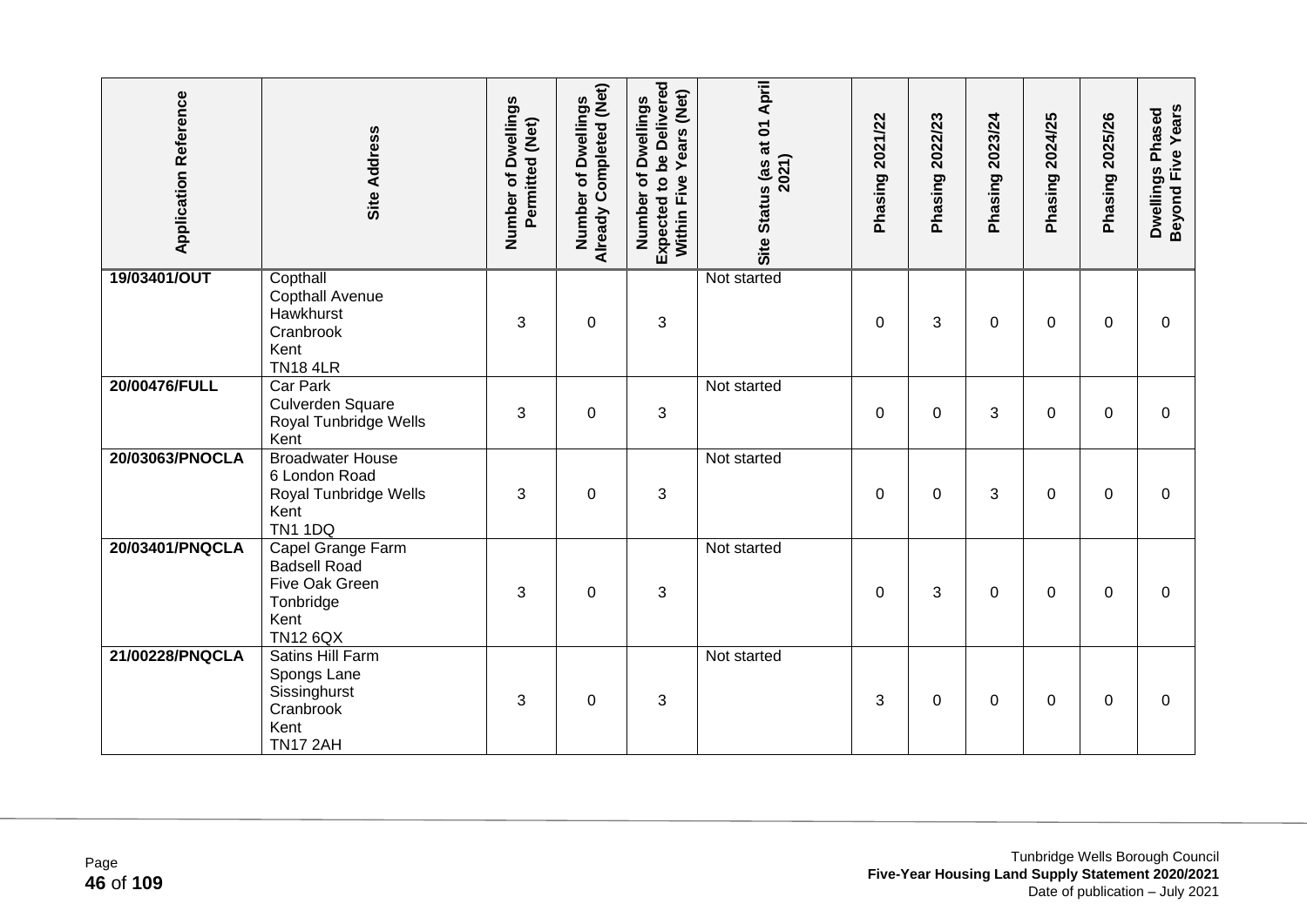| <b>Application Reference</b> | <b>Site Address</b>                                                                                     | Number of Dwellings<br>Permitted (Net) | Already Completed (Net)<br>Dwellings<br>Number of | <b>Expected to be Delivered</b><br>Within Five Years (Net)<br>Number of Dwellings | Site Status (as at 01 April<br>2021) | Phasing 2021/22 | 2022/23<br>Phasing? | 2023/24<br>Phasing | 2024/25<br>Phasing | Phasing 2025/26 | Dwellings Phased<br>Beyond Five Years |
|------------------------------|---------------------------------------------------------------------------------------------------------|----------------------------------------|---------------------------------------------------|-----------------------------------------------------------------------------------|--------------------------------------|-----------------|---------------------|--------------------|--------------------|-----------------|---------------------------------------|
| 17/02448/FULL                | <b>Bassetts Farm And Land</b><br>Maidstone Road Horsmonden<br>Tonbridge Kent                            | 3                                      | $\mathbf 0$                                       | 3                                                                                 | <b>Under Construction</b>            | 3               | $\mathbf 0$         | 0                  | 0                  | $\mathbf 0$     | $\mathbf 0$                           |
| 18/00623/FULL                | <b>Moatlands Manor</b><br><b>Watermans Lane</b><br>Paddock Wood<br>Tonbridge<br>Kent<br><b>TN12 6ND</b> | 3                                      | $\mathbf 1$                                       | $\overline{c}$                                                                    | <b>Under Construction</b>            | $\overline{2}$  | $\Omega$            | 0                  | 0                  | $\Omega$        | $\Omega$                              |
| 18/03602/FULL                | Castle Hill Farm<br>Pearsons Green Road<br>Brenchley<br>Tonbridge<br>Kent<br><b>TN127DB</b>             | 3                                      | $\mathbf 0$                                       | 3                                                                                 | <b>Under Construction</b>            | 3               | $\overline{0}$      | $\Omega$           | 0                  | $\Omega$        | $\mathbf 0$                           |
| 20/01462/REM                 | Land Between Blackthorn<br>Avenue And Aspen Way<br>Southborough<br><b>Tunbridge Wells</b><br>Kent       | 3                                      | $\mathbf 0$                                       | 3                                                                                 | <b>Under Construction</b>            | 3               | $\Omega$            | 0                  | 0                  | $\Omega$        | $\Omega$                              |
| 20/03681/FULL                | 30 - 32 Crescent Road<br>Royal Tunbridge Wells<br>Kent<br><b>TN1 2LZ</b>                                | 3                                      | $\mathbf 0$                                       | 3                                                                                 | <b>Under Construction</b>            | 3               | $\Omega$            | 0                  | 0                  | $\Omega$        | $\Omega$                              |
| 17/01081/FULL                | Garages<br>Squirrel Way<br>Royal Tunbridge Wells<br>Kent                                                | $\overline{2}$                         | $\mathbf 0$                                       | $\overline{2}$                                                                    | Not started                          | $\mathbf 0$     | $\overline{2}$      | $\Omega$           | 0                  | $\Omega$        | $\mathbf 0$                           |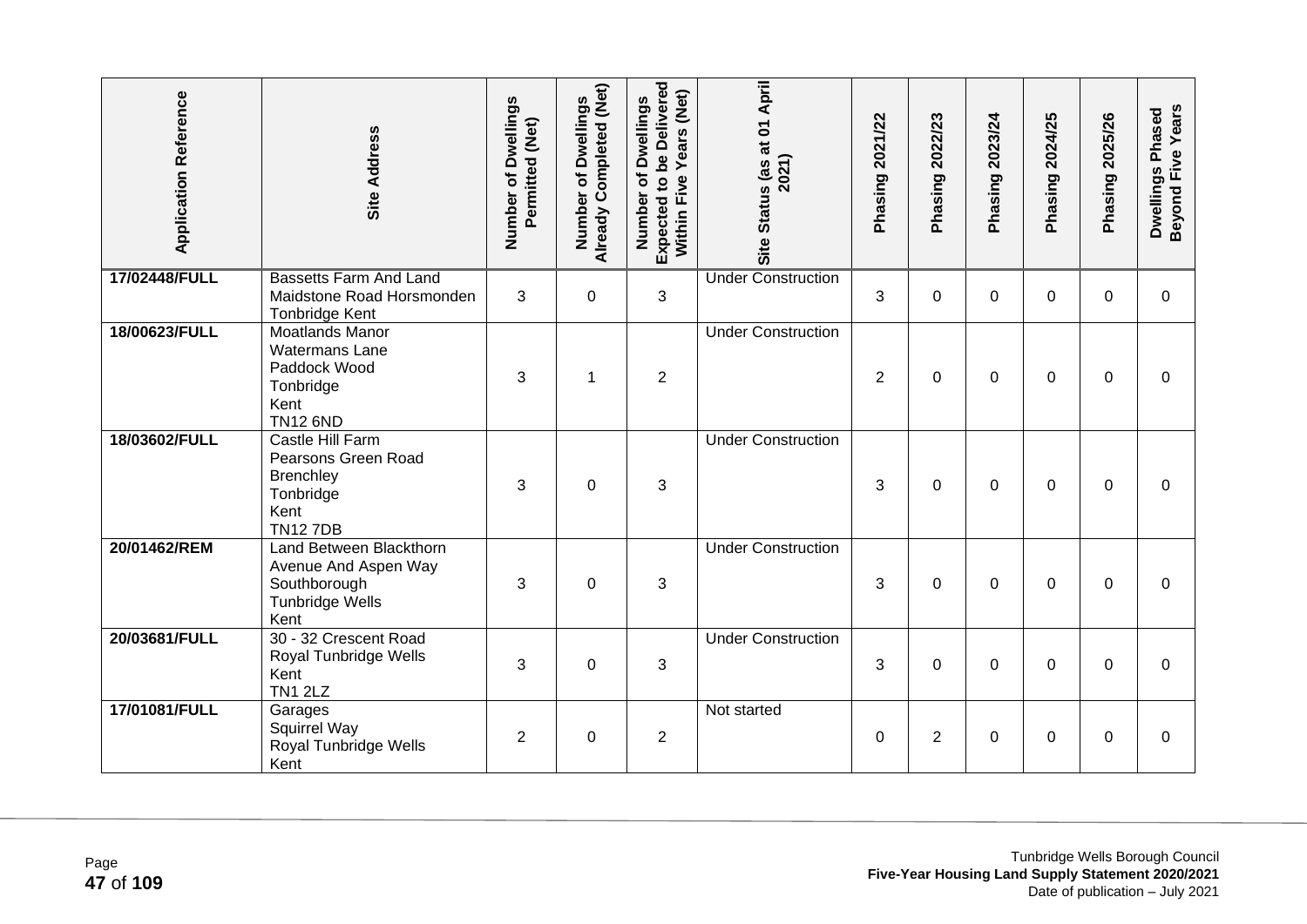| <b>Application Reference</b> | Site Address                                                                                                           | Number of Dwellings<br>Permitted (Net) | Already Completed (Net)<br>Number of Dwellings | <b>Expected to be Delivered</b><br>Within Five Years (Net)<br>Number of Dwellings | Site Status (as at 01 April<br>2021) | Phasing 2021/22 | 2022/23<br>Phasing? | Phasing 2023/24 | 2024/25<br>Phasing | Phasing 2025/26 | Dwellings Phased<br>Beyond Five Years |
|------------------------------|------------------------------------------------------------------------------------------------------------------------|----------------------------------------|------------------------------------------------|-----------------------------------------------------------------------------------|--------------------------------------|-----------------|---------------------|-----------------|--------------------|-----------------|---------------------------------------|
| 17/03374/FULL                | Garage Block Between 17 -<br>19 Showfields Road<br>Royal Tunbridge Wells<br>Kent                                       | $\overline{2}$                         | $\boldsymbol{0}$                               | $\overline{c}$                                                                    | Not started                          | $\mathbf 0$     | $\overline{2}$      | 0               | 0                  | $\mathbf 0$     | $\mathbf 0$                           |
| 17/04245/FULL                | Hardstanding Adjacent To<br>39 Cogate Road<br>Paddock Wood<br>Tonbridge<br>Kent                                        | $\overline{2}$                         | $\mathbf 0$                                    | $\overline{2}$                                                                    | Not started                          | $\Omega$        | $\overline{2}$      | 0               | 0                  | $\Omega$        | $\Omega$                              |
| 17/04246/FULL                | Garages<br>Prospect Road Rear Access -<br>Rear Of 52-84 Prospect Road<br>Southborough<br>Royal Tunbridge Wells<br>Kent | $\overline{2}$                         | $\mathbf 0$                                    | $\overline{2}$                                                                    | Not started                          | $\mathbf 0$     | $\overline{2}$      | $\Omega$        | 0                  | $\Omega$        | $\mathbf 0$                           |
| 18/00386/FULL                | <b>Land Between</b><br>4C - 5 Goddards Close<br>Cranbrook<br>Kent                                                      | 2                                      | $\boldsymbol{0}$                               | $\overline{c}$                                                                    | Not started                          | 0               | 2                   | 0               | 0                  | $\Omega$        | 0                                     |
| 18/00538/FULL                | Land On East Side Of Willow<br>Lane<br>Paddock Wood<br>Tonbridge<br>Kent                                               | 2                                      | $\mathbf 0$                                    | $\overline{2}$                                                                    | Not started                          | $\Omega$        | $\overline{2}$      | 0               | 0                  | $\Omega$        | $\Omega$                              |
| 18/01281/FULL                | Garage Block<br>Doctor Hopes Road<br>Cranbrook<br>Kent                                                                 | $\overline{2}$                         | $\mathbf 0$                                    | $\overline{2}$                                                                    | Not started                          | $\mathbf 0$     | $\overline{2}$      | $\Omega$        | 0                  | $\Omega$        | $\overline{0}$                        |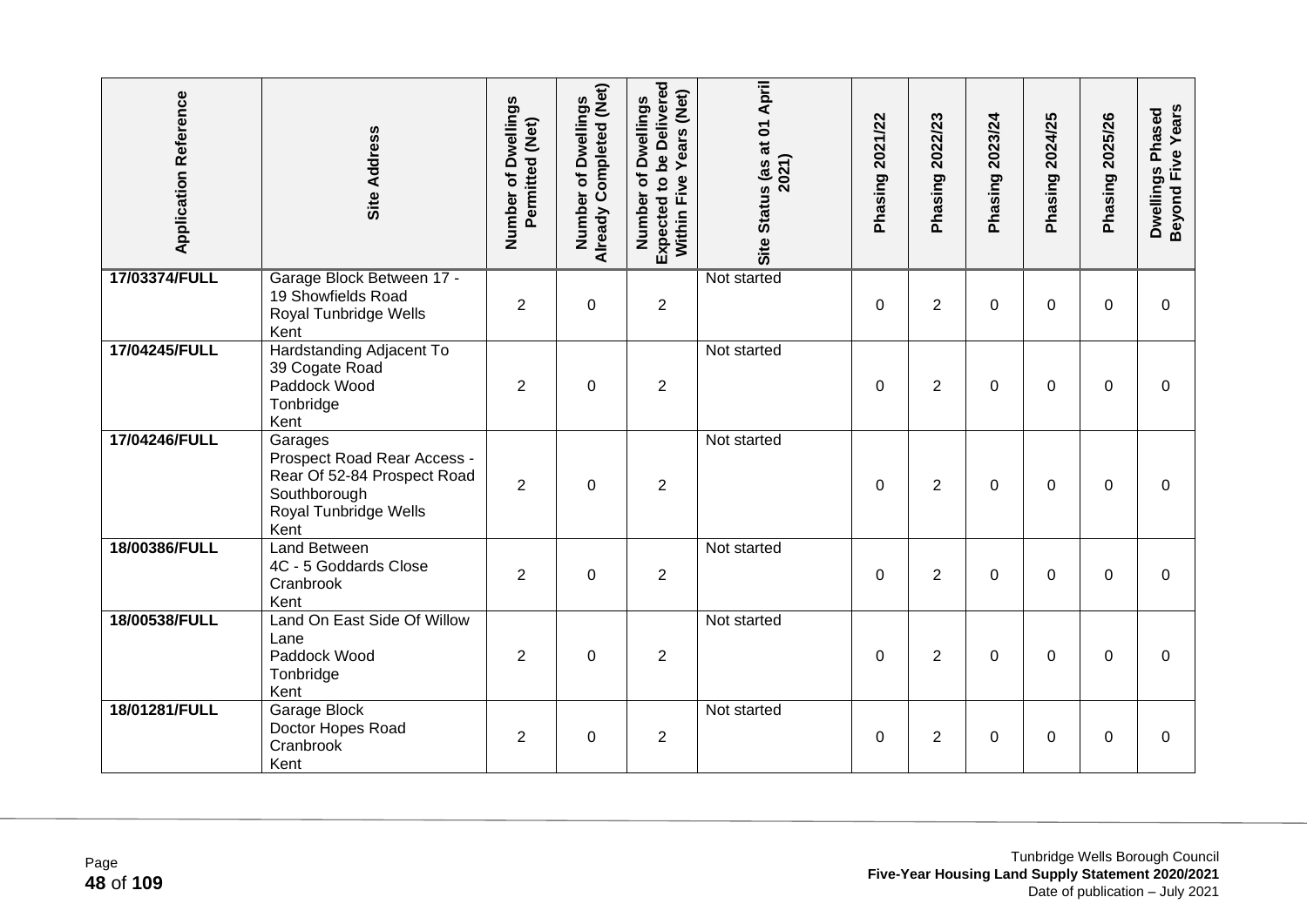| <b>Application Reference</b> | <b>Site Address</b>                                                                                                        | Number of Dwellings<br>Permitted (Net) | Already Completed (Net)<br>Number of Dwellings | Expected to be Delivered<br>Within Five Years (Net)<br>Number of Dwellings | Site Status (as at 01 April<br>2021) | Phasing 2021/22 | Phasing 2022/23 | Phasing 2023/24 | Phasing 2024/25 | Phasing 2025/26 | Beyond Five Years<br>Dwellings Phased |
|------------------------------|----------------------------------------------------------------------------------------------------------------------------|----------------------------------------|------------------------------------------------|----------------------------------------------------------------------------|--------------------------------------|-----------------|-----------------|-----------------|-----------------|-----------------|---------------------------------------|
| 18/02980/FULL                | <b>Hartley Farmhouse</b><br>Plot Adjacent Hartley Road<br>Cranbrook<br><b>TN17 3QG</b>                                     | $\overline{c}$                         | $\boldsymbol{0}$                               | $\overline{2}$                                                             | Not started                          | 0               | $\overline{2}$  | 0               | 0               | 0               | 0                                     |
| 18/03937/FULL                | <b>Matfield Grove</b><br>Maidstone Road<br>Matfield<br>Tonbridge<br>Kent<br><b>TN127LF</b>                                 | 2                                      | 0                                              | $\overline{c}$                                                             | Not started                          | 0               | 2               | 0               | 0               | 0               | 0                                     |
| 19/00211/FULL                | <b>Coppers Court</b><br>Yew Tree Road<br>Southborough<br>Royal Tunbridge Wells<br>Kent                                     | $\overline{2}$                         | $\boldsymbol{0}$                               | $\overline{c}$                                                             | Not started                          | 0               | $\overline{2}$  | 0               | 0               | 0               | 0                                     |
| 19/01057/FULL                | Land At Apple Tree Cottage<br>Maidstone Road<br>Horsmonden<br>Tonbridge<br>Kent<br><b>TN12 8NE</b>                         | 2                                      | $\boldsymbol{0}$                               | $\overline{c}$                                                             | Not started                          | $\mathbf 0$     | 2               | 0               | 0               | 0               | 0                                     |
| 19/01826/FULL                | Oasthouse South West Of<br><b>Cherry Tree Farmhouse</b><br>Mill Lane<br>Frittenden<br>Cranbrook<br>Kent<br><b>TN17 2DT</b> | $\overline{2}$                         | $\boldsymbol{0}$                               | $\overline{c}$                                                             | Not started                          | 0               | $\overline{c}$  | 0               | 0               | 0               | 0                                     |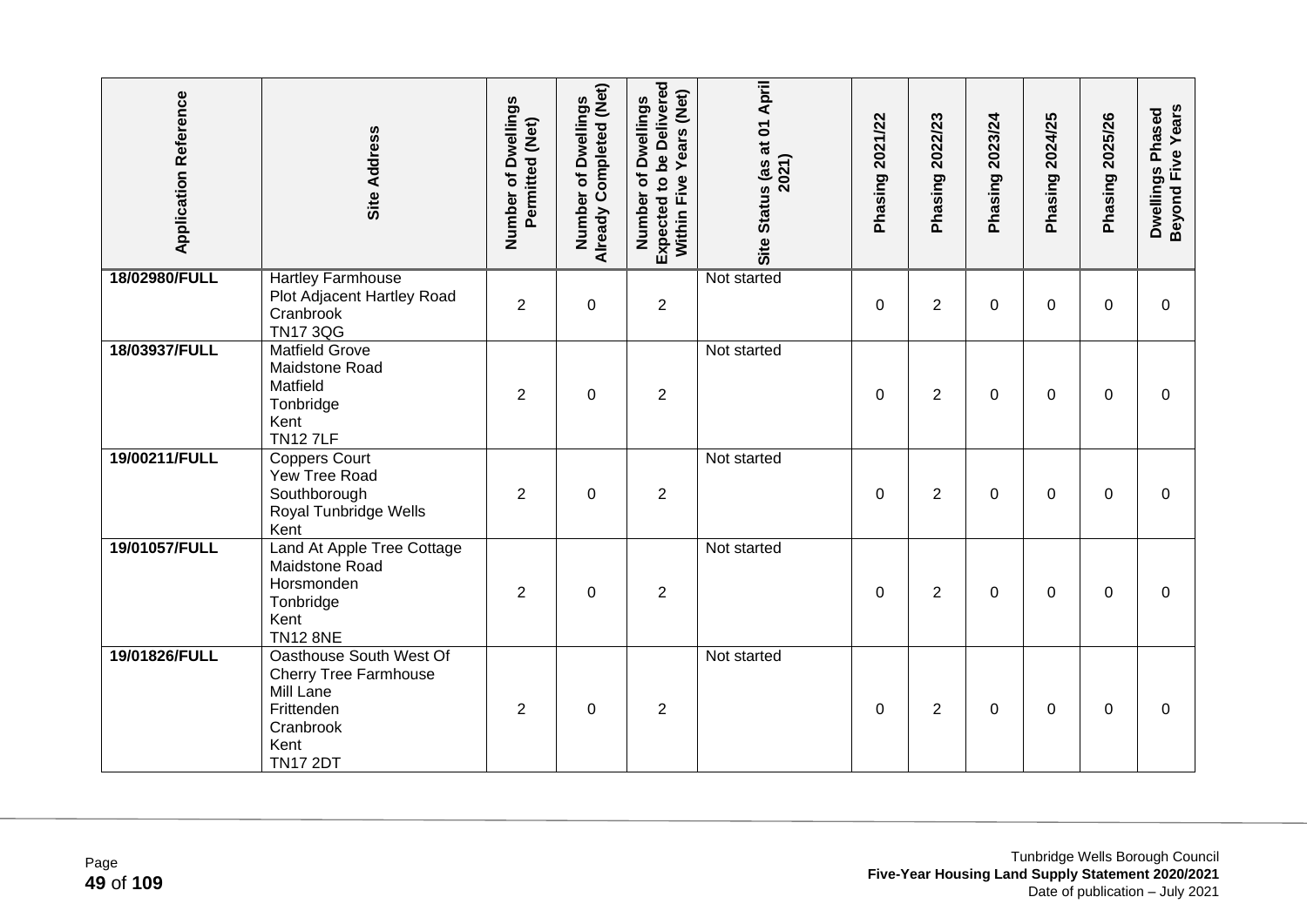| <b>Application Reference</b> | <b>Site Address</b>                                                                           | Number of Dwellings<br>Permitted (Net) | Already Completed (Net)<br><b>Dwellings</b><br>৳<br>Number | <b>Expected to be Delivered</b><br>Years (Net)<br>Number of Dwellings<br>Within Five | Site Status (as at 01 April<br>2021) | 2021/22<br>Phasing | 2022/23<br>Phasing | 2023/24<br>Phasing | 2024/25<br>Phasing | 2025/26<br>Phasing | Beyond Five Years<br>Dwellings Phased |
|------------------------------|-----------------------------------------------------------------------------------------------|----------------------------------------|------------------------------------------------------------|--------------------------------------------------------------------------------------|--------------------------------------|--------------------|--------------------|--------------------|--------------------|--------------------|---------------------------------------|
| 19/02293/FULL                | 24 London Road<br>Southborough<br>Tunbridge Wells<br>Kent<br><b>TN4 0QB</b>                   | 2                                      | $\pmb{0}$                                                  | $\mathbf 2$                                                                          | Not started                          | 0                  | $\overline{c}$     | 0                  | 0                  | 0                  | 0                                     |
| 19/02339/FULL                | 65 Liptraps Lane<br>Royal Tunbridge Wells<br>Kent<br><b>TN2 3BX</b>                           | $\overline{2}$                         | $\boldsymbol{0}$                                           | $\overline{2}$                                                                       | Not started                          | 0                  | $\overline{2}$     | 0                  | 0                  | 0                  | $\mathbf 0$                           |
| 19/02469/FULL                | 51 High Street<br>Royal Tunbridge Wells<br>Kent<br><b>TN1 1XU</b>                             | 2                                      | $\boldsymbol{0}$                                           | $\boldsymbol{0}$                                                                     | Not started                          | 0                  | 0                  | 0                  | 0                  | $\Omega$           | $\overline{2}$                        |
| 19/02992/FULL                | Galen<br>Pennington Road<br>Southborough<br>Tunbridge Wells<br>Kent<br><b>TN4 0SS</b>         | 2                                      | $\boldsymbol{0}$                                           | $\boldsymbol{2}$                                                                     | Not started                          | 0                  | $\overline{2}$     | 0                  | 0                  | 0                  | 0                                     |
| 19/03080/FULL                | <b>Buckhurst Farm</b><br>Biddenden Road<br>Frittenden<br>Cranbrook<br>Kent<br><b>TN17 2BE</b> | 2                                      | $\mathbf 0$                                                | $\overline{2}$                                                                       | Not started                          | $\Omega$           | 2                  | 0                  | 0                  | $\Omega$           | $\Omega$                              |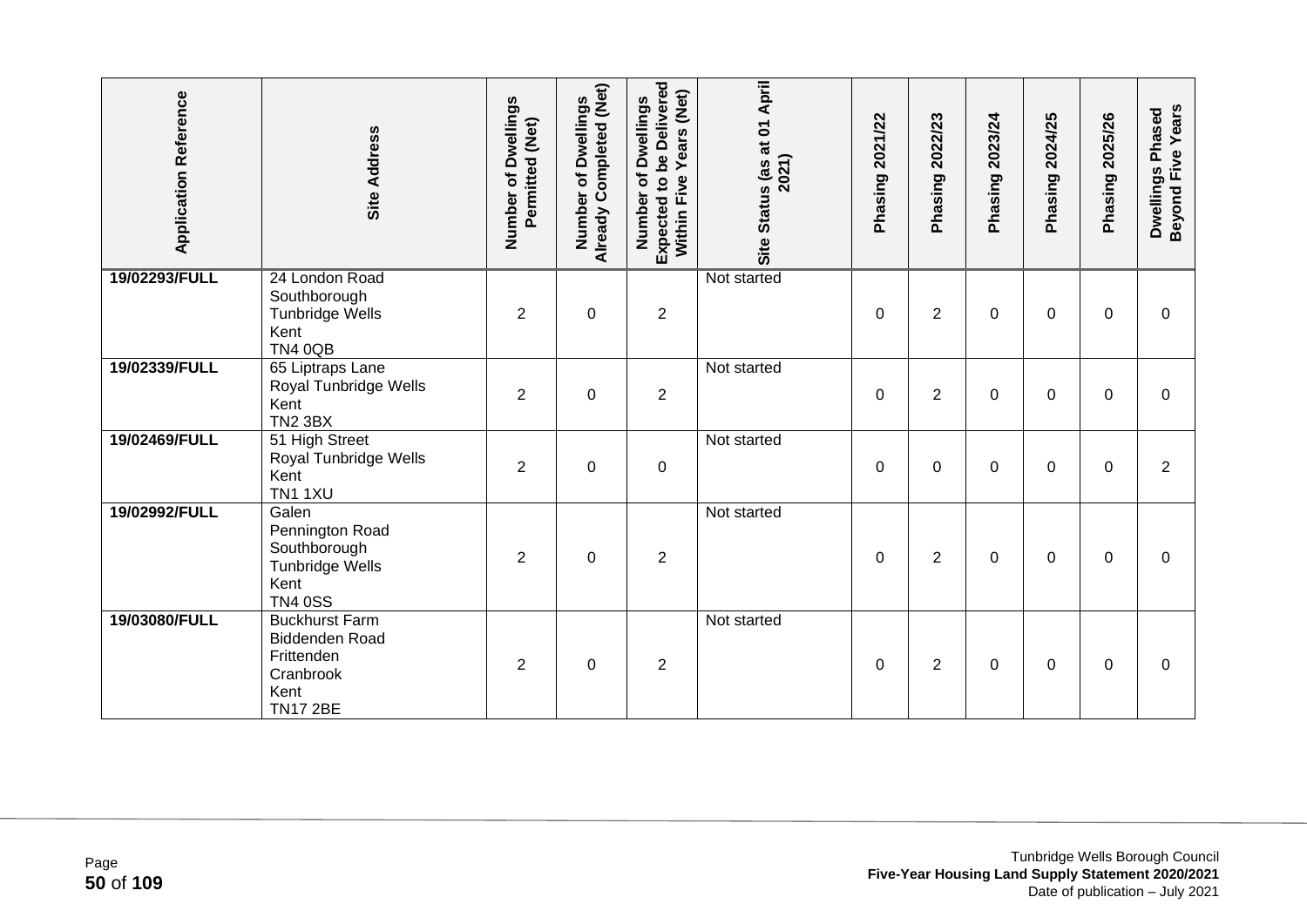| <b>Application Reference</b> | <b>Site Address</b>                                                                                              | Number of Dwellings<br>Permitted (Net) | Already Completed (Net)<br><b>Dwellings</b><br>৳<br>Number | Expected to be Delivered<br>Years (Net)<br>of Dwellings<br>Within Five<br>Number | Site Status (as at 01 April<br>2021) | 2021/22<br>Phasing | 2022/23<br>Phasing | 2023/24<br>Phasing | 2024/25<br><b>Phasing</b> | 2025/26<br>Phasing | Beyond Five Years<br>Dwellings Phased |
|------------------------------|------------------------------------------------------------------------------------------------------------------|----------------------------------------|------------------------------------------------------------|----------------------------------------------------------------------------------|--------------------------------------|--------------------|--------------------|--------------------|---------------------------|--------------------|---------------------------------------|
| 19/03231/FULL                | 1 Chilston Road<br>Royal Tunbridge Wells<br>Kent<br>TN4 9LW                                                      | $\overline{2}$                         | $\mathbf 0$                                                | $\overline{c}$                                                                   | Not started                          | 0                  | $\overline{2}$     | 0                  | 0                         | $\Omega$           | $\Omega$                              |
| 20/01041/FULL                | Land Adjacent To Springhill<br>Oast<br><b>Standen Street</b><br>Benenden<br>Cranbrook<br>Kent<br><b>TN17 4LA</b> | 2                                      | $\mathbf 0$                                                | $\overline{c}$                                                                   | Not started                          | 0                  | 2                  | 0                  | 0                         | 0                  | 0                                     |
| 20/01115/FULL                | Lower Church Farm<br>Speldhurst Hill<br>Speldhurst<br>Tunbridge Wells<br>Kent<br>TN3 0NJ                         | $\overline{2}$                         | $\mathbf 0$                                                | $\mathbf 0$                                                                      | Not started                          | 0                  | $\Omega$           | 0                  | 0                         | $\Omega$           | $\overline{2}$                        |
| 20/01153/FULL                | 177-187 Hastings Road<br>Pembury<br><b>Tunbridge Wells</b><br>Kent<br><b>TN2 4JY</b>                             | $\overline{2}$                         | $\boldsymbol{0}$                                           | $\overline{c}$                                                                   | Not started                          | 0                  | $\overline{2}$     | 0                  | 0                         | $\Omega$           | $\Omega$                              |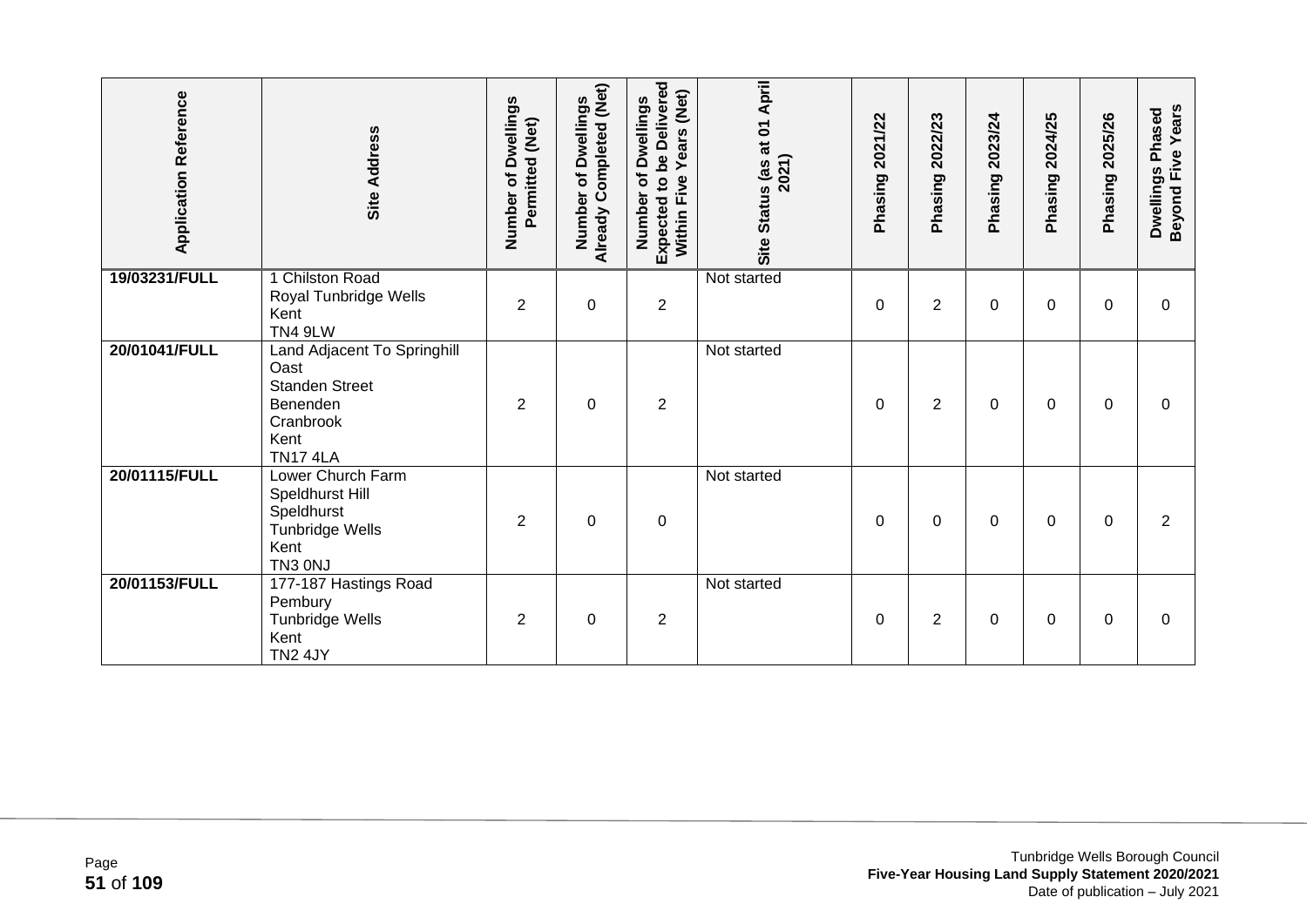| <b>Application Reference</b> | <b>Site Address</b>                                                                                                   | Number of Dwellings<br>Permitted (Net) | Already Completed (Net)<br>of Dwellings<br>Number | Expected to be Delivered<br>(Net)<br>Number of Dwellings<br><b>Years</b><br>Five<br>Within | Site Status (as at 01 April<br>2021) | 2021/22<br>Phasing | 2022/23<br>Phasing | 2023/24<br>Phasing | 2024/25<br>Phasing | 2025/26<br>Phasing | Beyond Five Years<br>Dwellings Phased |
|------------------------------|-----------------------------------------------------------------------------------------------------------------------|----------------------------------------|---------------------------------------------------|--------------------------------------------------------------------------------------------|--------------------------------------|--------------------|--------------------|--------------------|--------------------|--------------------|---------------------------------------|
| 20/01265/FULL                | Land Adjacent To 2 Hague<br>Cottages<br>Coldharbour Road<br><b>Iden Green</b><br>Cranbrook<br>Kent<br><b>TN17 4HQ</b> | $\overline{2}$                         | $\boldsymbol{0}$                                  | $\mathbf 2$                                                                                | Not started                          | 0                  | 0                  | 2                  | 0                  | 0                  | 0                                     |
| 20/01270/FULL                | <b>Bentinck Farm</b><br>Romford Road<br>Pembury<br>Tunbridge Wells<br>Kent<br><b>TN2 4BB</b>                          | 2                                      | $\mathbf 0$                                       | $\overline{2}$                                                                             | Not started                          | $\Omega$           | 0                  | $\overline{2}$     | 0                  | $\Omega$           | 0                                     |
| 20/01440/FULL                | Tuttys Farm Land And<br><b>Buildings</b><br>Hawkenbury Road<br>Royal Tunbridge Wells<br>Kent                          | $\overline{2}$                         | $\mathbf 0$                                       | $\overline{2}$                                                                             | Not started                          | $\Omega$           | 0                  | 2                  | $\Omega$           | $\Omega$           | $\Omega$                              |
| 20/01523/FULL                | <b>Herons Oast Farm</b><br>Speldhurst Road<br>Langton Green<br><b>Tunbridge Wells</b><br>Kent<br>TN3 0JW              | 2                                      | $\mathbf 0$                                       | $\overline{2}$                                                                             | Not started                          | $\Omega$           | $\Omega$           | $\overline{2}$     | $\Omega$           | $\Omega$           | $\Omega$                              |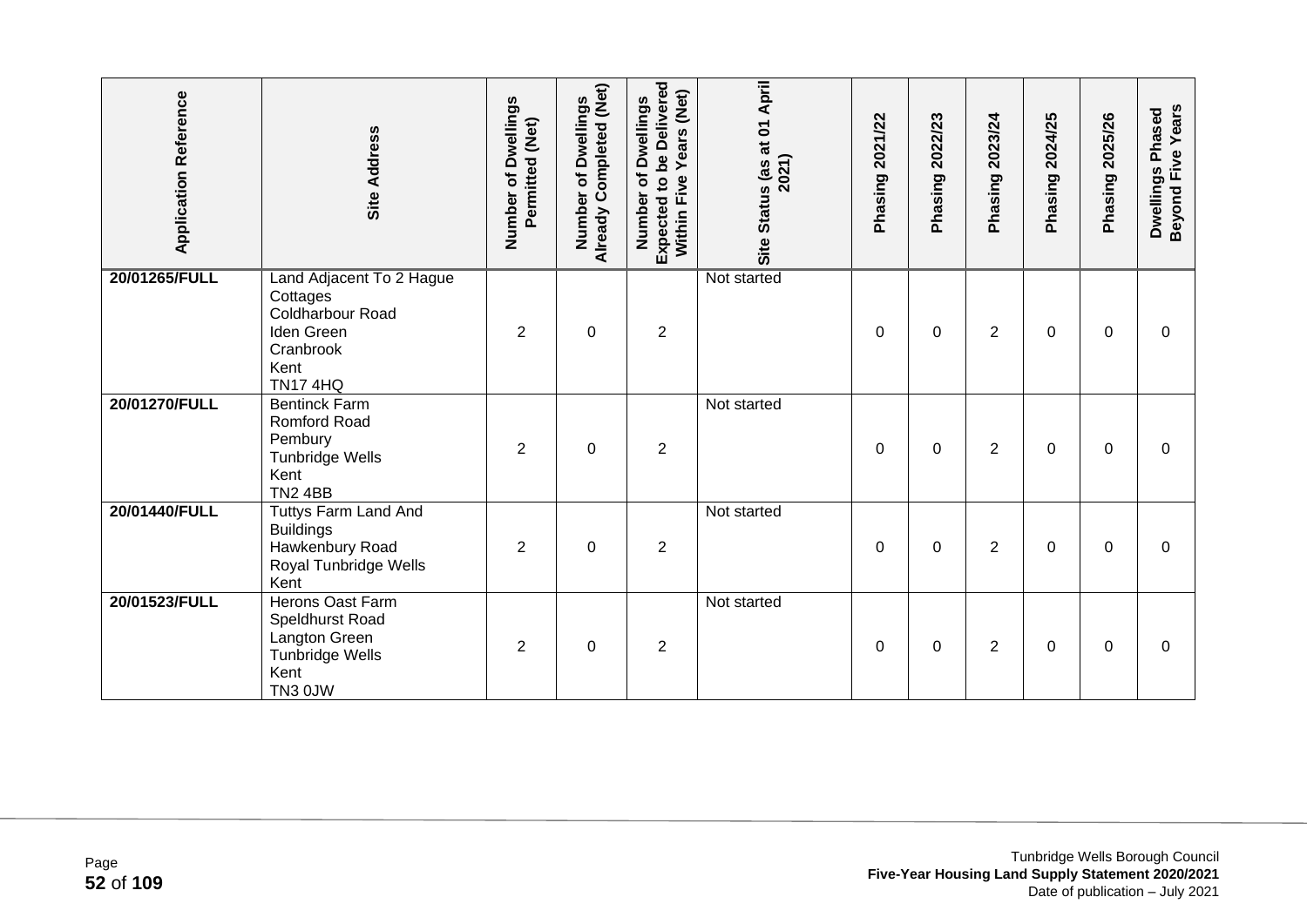| <b>Application Reference</b> | Site Address                                                                                          | Number of Dwellings<br>Permitted (Net) | Already Completed (Net)<br>Dwellings<br>$\overline{\sigma}$<br>Number | <b>Expected to be Delivered</b><br>Years (Net)<br>Number of Dwellings<br>Within Five | Site Status (as at 01 April<br>2021) | Phasing 2021/22 | 2022/23<br>Phasing? | 2023/24<br>Phasing | 2024/25<br>Phasing | 2025/26<br>Phasing | <b>Beyond Five Years</b><br>Dwellings Phased |
|------------------------------|-------------------------------------------------------------------------------------------------------|----------------------------------------|-----------------------------------------------------------------------|--------------------------------------------------------------------------------------|--------------------------------------|-----------------|---------------------|--------------------|--------------------|--------------------|----------------------------------------------|
| 20/02076/FULL                | Land Adjacent To No. 4<br>All Saints Road<br>Hawkhurst<br>Cranbrook<br>Kent                           | $\overline{2}$                         | $\boldsymbol{0}$                                                      | $\overline{2}$                                                                       | Not started                          | 0               | 0                   | $\overline{2}$     | 0                  | $\Omega$           | 0                                            |
| 20/02444/FULL                | <b>First And Second Floors</b><br>69A London Road<br>Southborough<br>Royal Tunbridge Wells<br>TN4 0PA | $\overline{2}$                         | $\mathbf 0$                                                           | $\overline{2}$                                                                       | Not started                          | $\Omega$        | $\Omega$            | $\overline{2}$     | 0                  | $\Omega$           | $\Omega$                                     |
| 20/02935/FULL                | 187 Forest Road<br>Royal Tunbridge Wells<br>Kent<br><b>TN2 5JA</b>                                    | $\overline{2}$                         | $\mathbf 0$                                                           | $\overline{2}$                                                                       | Not started                          | $\mathbf 0$     | $\overline{2}$      | 0                  | 0                  | $\Omega$           | $\mathbf 0$                                  |
| 20/02945/FULL                | 6 High Street<br>Royal Tunbridge Wells<br>Kent<br><b>TN1 1UX</b>                                      | $\overline{2}$                         | $\mathbf 0$                                                           | $\boldsymbol{2}$                                                                     | Not started                          | $\mathbf 0$     | 0                   | $\overline{2}$     | 0                  | $\Omega$           | $\mathbf 0$                                  |
| 20/03344/FULL                | Land Between 7 And 9<br><b>Blackthorn Avenue</b><br>Southborough<br><b>Tunbridge Wells</b><br>Kent    | $\overline{2}$                         | $\overline{0}$                                                        | $\overline{2}$                                                                       | Not started                          | $\mathbf 0$     | $\mathbf 0$         | $\overline{2}$     | $\Omega$           | $\Omega$           | $\Omega$                                     |
| 20/03352/FULL                | Rear Of 70 Rusthall High<br><b>Street</b><br>Rusthall<br><b>Tunbridge Wells</b><br>Kent               | $\overline{2}$                         | $\mathbf 0$                                                           | $\overline{2}$                                                                       | Not started                          | $\mathbf 0$     | $\mathbf 0$         | $\overline{2}$     | 0                  | $\Omega$           | $\mathbf 0$                                  |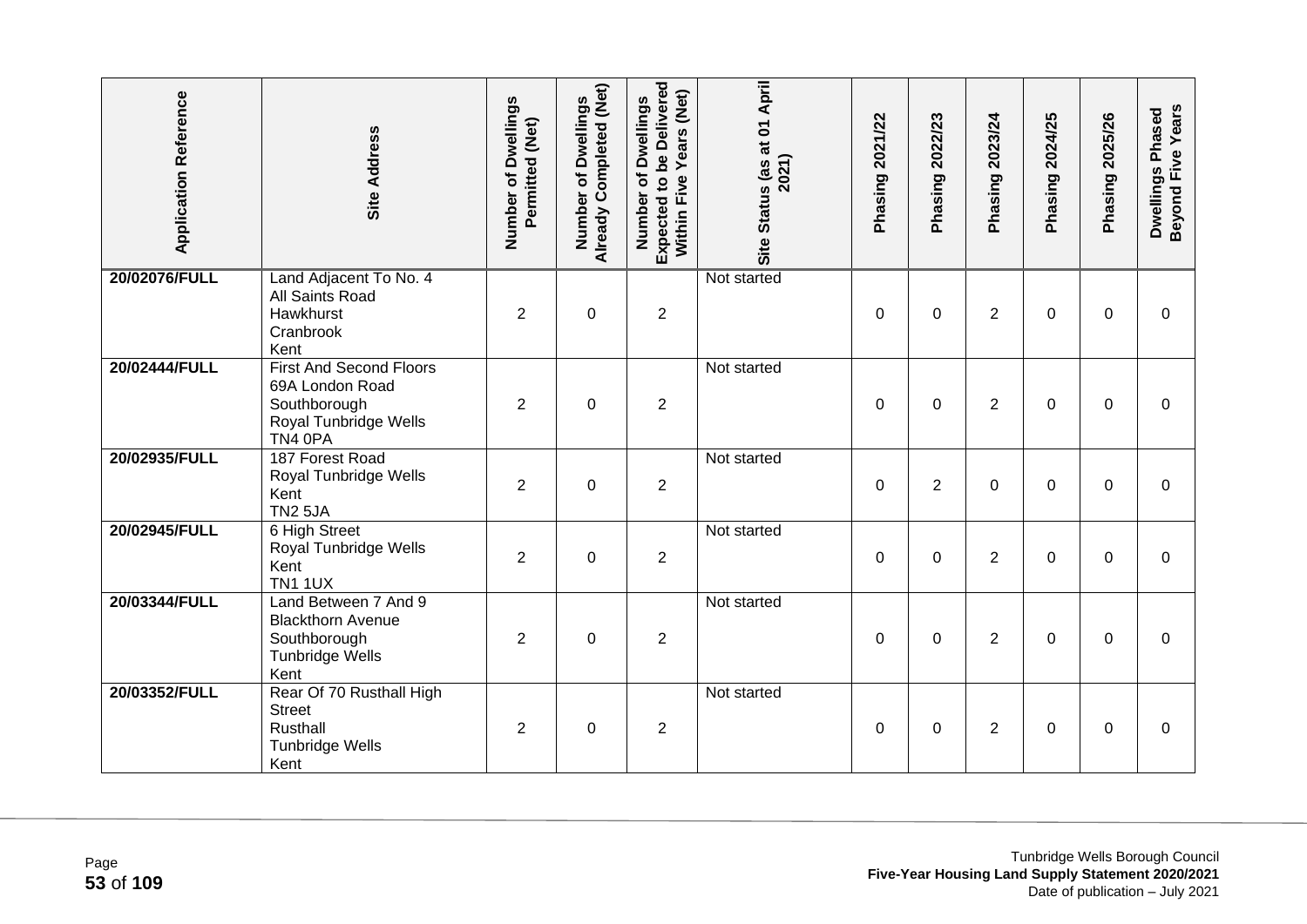| <b>Application Reference</b> | Site Address                                                                                                   | Number of Dwellings<br>Permitted (Net) | <b>Already Completed (Net)</b><br><b>Dwellings</b><br>Ⴆ<br>Number | Expected to be Delivered<br>(Net)<br>Number of Dwellings<br>Years<br>Five<br>Within I | Site Status (as at 01 April<br>2021) | 2021/22<br>Phasing | 2022/23<br>Phasing | 2023/24<br>Phasing | 2024/25<br>Phasing | 2025/26<br>Phasing | Beyond Five Years<br>Dwellings Phased |
|------------------------------|----------------------------------------------------------------------------------------------------------------|----------------------------------------|-------------------------------------------------------------------|---------------------------------------------------------------------------------------|--------------------------------------|--------------------|--------------------|--------------------|--------------------|--------------------|---------------------------------------|
| 20/03360/FULL                | <b>Buckhurst Farm Buildings</b><br><b>Biddenden Road</b><br>Frittenden<br>Cranbrook<br>Kent<br><b>TN17 2BE</b> | $\overline{2}$                         | $\mathbf 0$                                                       | $\overline{2}$                                                                        | Not started                          | $\Omega$           | $\Omega$           | $\overline{2}$     | 0                  | $\Omega$           | $\Omega$                              |
| 20/03392/FULL                | Apartment 1<br>8 Tunnel Road<br>Royal Tunbridge Wells<br>Kent<br>TN1 2FN                                       | $\overline{2}$                         | $\overline{0}$                                                    | $\overline{2}$                                                                        | Not started                          | $\Omega$           | $\overline{2}$     | $\Omega$           | $\Omega$           | $\Omega$           | $\Omega$                              |
| 20/03452/FULL                | The Old Parsonage<br><b>Balcombes Hill</b><br>Goudhurst<br>Cranbrook<br>Kent                                   | $\overline{2}$                         | $\mathbf 0$                                                       | $\overline{2}$                                                                        | Not started                          | $\Omega$           | $\Omega$           | $\overline{2}$     | $\Omega$           | $\Omega$           | $\Omega$                              |
| 21/00395/FULL                | 24 Commercial Road<br>Paddock Wood<br>Tonbridge<br>Kent<br><b>TN12 6EL</b>                                     | $\overline{2}$                         | $\mathbf 0$                                                       | $\overline{2}$                                                                        | Not started                          | $\Omega$           | $\Omega$           | $\overline{2}$     | 0                  | $\Omega$           | $\Omega$                              |
| 17/02020/FULL                | Land Rear Of 45 And 47<br>Montgomery Road<br>Royal Tunbridge Wells<br>Kent                                     | $\overline{2}$                         | 0                                                                 | $\overline{2}$                                                                        | <b>Under Construction</b>            | $\overline{2}$     | $\Omega$           | 0                  | 0                  | $\Omega$           | $\Omega$                              |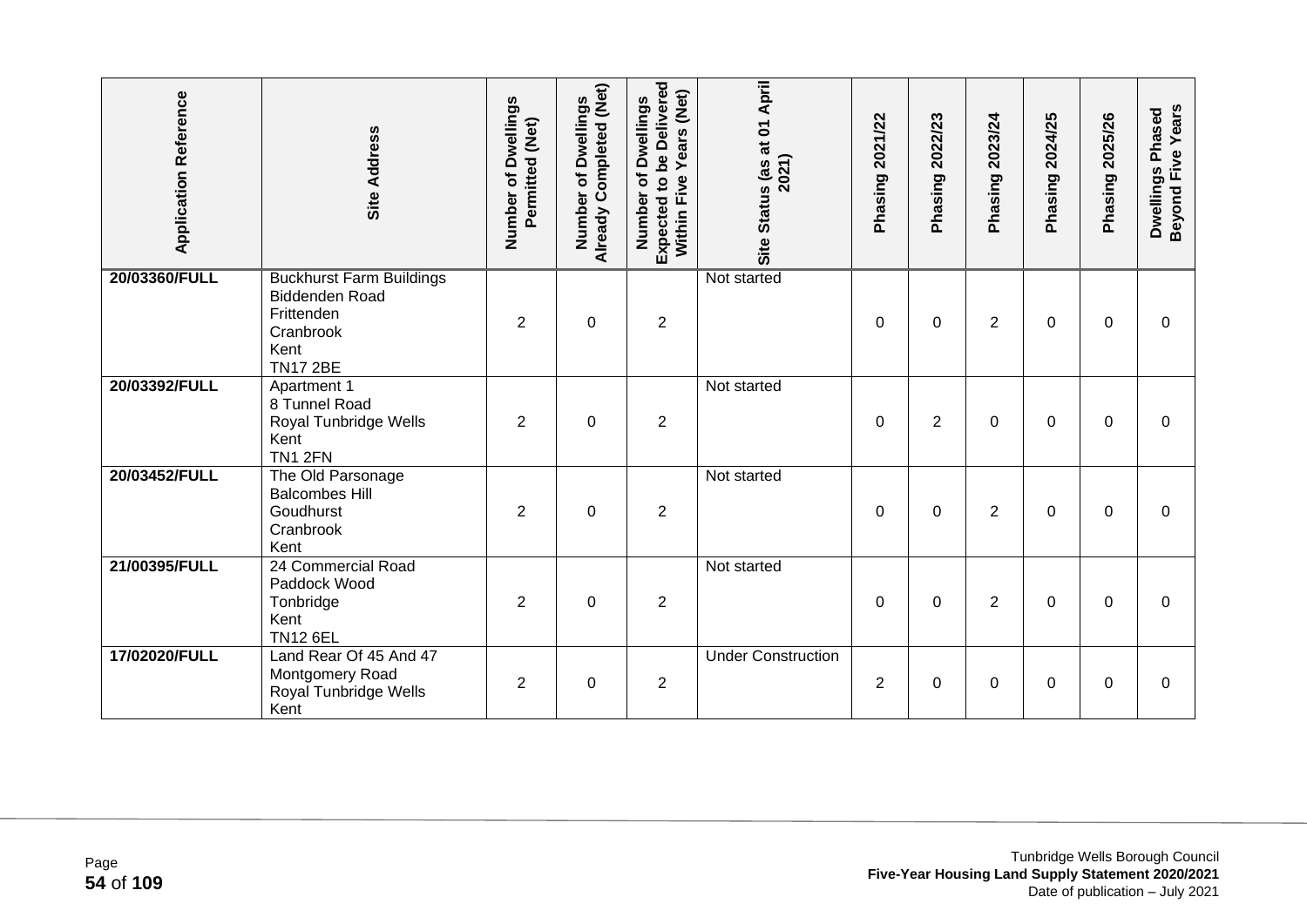| <b>Application Reference</b> | <b>Site Address</b>                                                                                | Number of Dwellings<br>Permitted (Net) | Already Completed (Net)<br>Dwellings<br>đ<br>Number | Expected to be Delivered<br>Years (Net)<br>Number of Dwellings<br>Five<br>Within I | Status (as at 01 April<br>2021)<br>Site | Phasing 2021/22 | Phasing 2022/23 | Phasing 2023/24 | Phasing 2024/25 | 2025/26<br>Phasing | Beyond Five Years<br>Dwellings Phased |
|------------------------------|----------------------------------------------------------------------------------------------------|----------------------------------------|-----------------------------------------------------|------------------------------------------------------------------------------------|-----------------------------------------|-----------------|-----------------|-----------------|-----------------|--------------------|---------------------------------------|
| 18/00385/FULL                | <b>Garage Block And Land</b><br>Lampington Row<br>Langton Green<br>Tunbridge Wells<br>Kent         | $\overline{2}$                         | $\pmb{0}$                                           | $\overline{2}$                                                                     | <b>Under Construction</b>               | $\mathbf 0$     | $\overline{2}$  | 0               | 0               | $\Omega$           | $\Omega$                              |
| 18/00500/FULL                | Land Adjacent To<br>2 Belgrave<br>Woodbury Road<br>Hawkhurst<br>Cranbrook<br>Kent                  | $\overline{2}$                         | $\mathbf 0$                                         | $\overline{2}$                                                                     | <b>Under Construction</b>               | $\overline{2}$  | $\mathbf 0$     | 0               | 0               | $\Omega$           | $\Omega$                              |
| 18/02149/FULL                | <b>Bentinck Farm</b><br>Romford Road<br>Pembury<br>Royal Tunbridge Wells<br>Kent<br><b>TN2 4BB</b> | $\overline{2}$                         | $\overline{0}$                                      | $\overline{2}$                                                                     | <b>Under Construction</b>               | 2               | $\mathbf 0$     | $\Omega$        | $\Omega$        | $\Omega$           | $\Omega$                              |
| 18/03165/FULL                | The Rocks<br>Reynolds Lane<br>Royal Tunbridge Wells<br>Kent                                        | $\overline{2}$                         | $\overline{0}$                                      | $\overline{2}$                                                                     | <b>Under Construction</b>               | $\overline{2}$  | $\mathbf 0$     | $\Omega$        | $\Omega$        | $\Omega$           | $\Omega$                              |
| 18/03413/FULL                | <b>Hoads Farm Buildings</b><br>Crouch Lane<br>Sandhurst<br>Cranbrook<br>Kent, TN18 5PA             | 2                                      | $\pmb{0}$                                           | $\overline{2}$                                                                     | <b>Under Construction</b>               | $\overline{2}$  | 0               | 0               | 0               | 0                  | $\Omega$                              |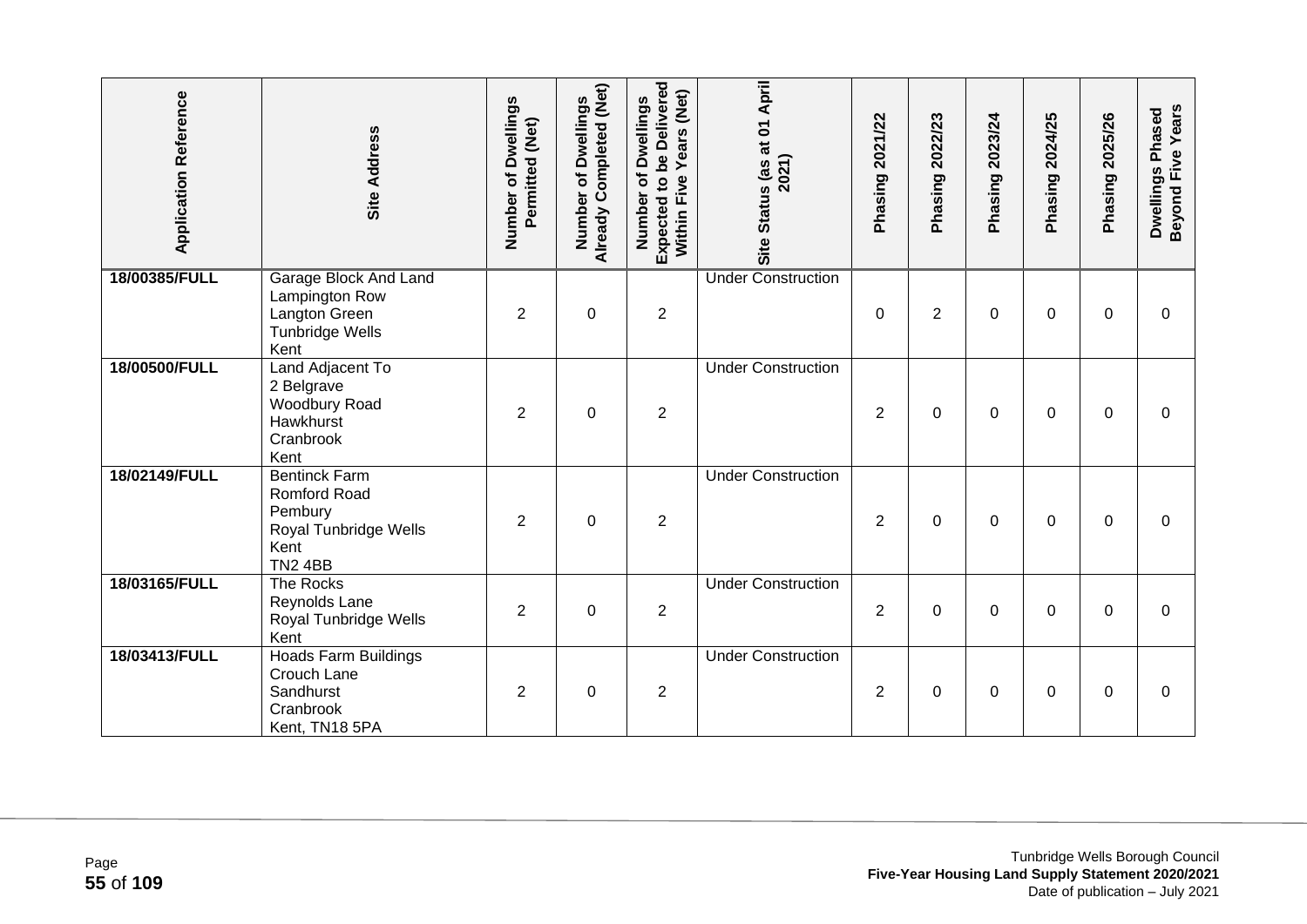| <b>Application Reference</b> | <b>Site Address</b>                                                                        | Number of Dwellings<br>Permitted (Net) | <b>Already Completed (Net)</b><br>of Dwellings<br>Number | Expected to be Delivered<br>Years (Net)<br>Number of Dwellings<br>Within Five | Site Status (as at 01 April<br>2021) | Phasing 2021/22 | Phasing 2022/23 | Phasing 2023/24 | Phasing 2024/25 | Phasing 2025/26 | Beyond Five Years<br>Dwellings Phased |
|------------------------------|--------------------------------------------------------------------------------------------|----------------------------------------|----------------------------------------------------------|-------------------------------------------------------------------------------|--------------------------------------|-----------------|-----------------|-----------------|-----------------|-----------------|---------------------------------------|
| 19/00278/FULL                | <b>Academy House</b><br>27 Forest Road<br>Royal Tunbridge Wells<br>Kent                    | $\overline{2}$                         | $\mathbf 0$                                              | $\overline{2}$                                                                | <b>Under Construction</b>            | $\overline{2}$  | 0               | 0               | $\Omega$        | $\mathbf 0$     | $\mathbf 0$                           |
| 19/00673/FULL                | 12 Rusthall High Street<br>Rusthall<br>Royal Tunbridge Wells<br>Kent<br>TN48RW             | 2                                      | $\mathbf 0$                                              | $\overline{2}$                                                                | <b>Under Construction</b>            | $\overline{2}$  | 0               | 0               | 0               | 0               | 0                                     |
| 19/03330/FULL                | The Cottage<br>37 Broadwater Down<br>Royal Tunbridge Wells<br>Kent<br><b>TN2 5NU</b>       | $\overline{2}$                         | $\boldsymbol{0}$                                         | $\overline{2}$                                                                | <b>Under Construction</b>            | $\overline{2}$  | 0               | 0               | 0               | $\mathbf 0$     | $\mathbf 0$                           |
| 19/03441/FULL                | 21 - 23 Church Road<br>Royal Tunbridge Wells<br>Kent<br>TN1 1LT                            | $\overline{2}$                         | 1                                                        | $\mathbf{1}$                                                                  | <b>Under Construction</b>            | $\mathbf 1$     | 0               | 0               | $\Omega$        | $\mathbf{0}$    | $\mathbf 0$                           |
| 20/00903/FULL                | 54 Grosvenor Road<br>Royal Tunbridge Wells<br>Kent<br><b>TN1 2AS</b>                       | $\overline{2}$                         | $\mathbf 0$                                              | $\overline{2}$                                                                | <b>Under Construction</b>            | $\overline{2}$  | 0               | 0               | 0               | $\Omega$        | $\mathbf 0$                           |
| 20/02889/FULL                | <b>Chaskit House</b><br>Langton Road<br>Langton Green<br><b>Tunbridge Wells</b><br>TN3 0EG | 2                                      | $\mathbf 0$                                              | $\overline{2}$                                                                | <b>Under Construction</b>            | $\overline{2}$  | 0               | 0               | 0               | $\mathbf 0$     | 0                                     |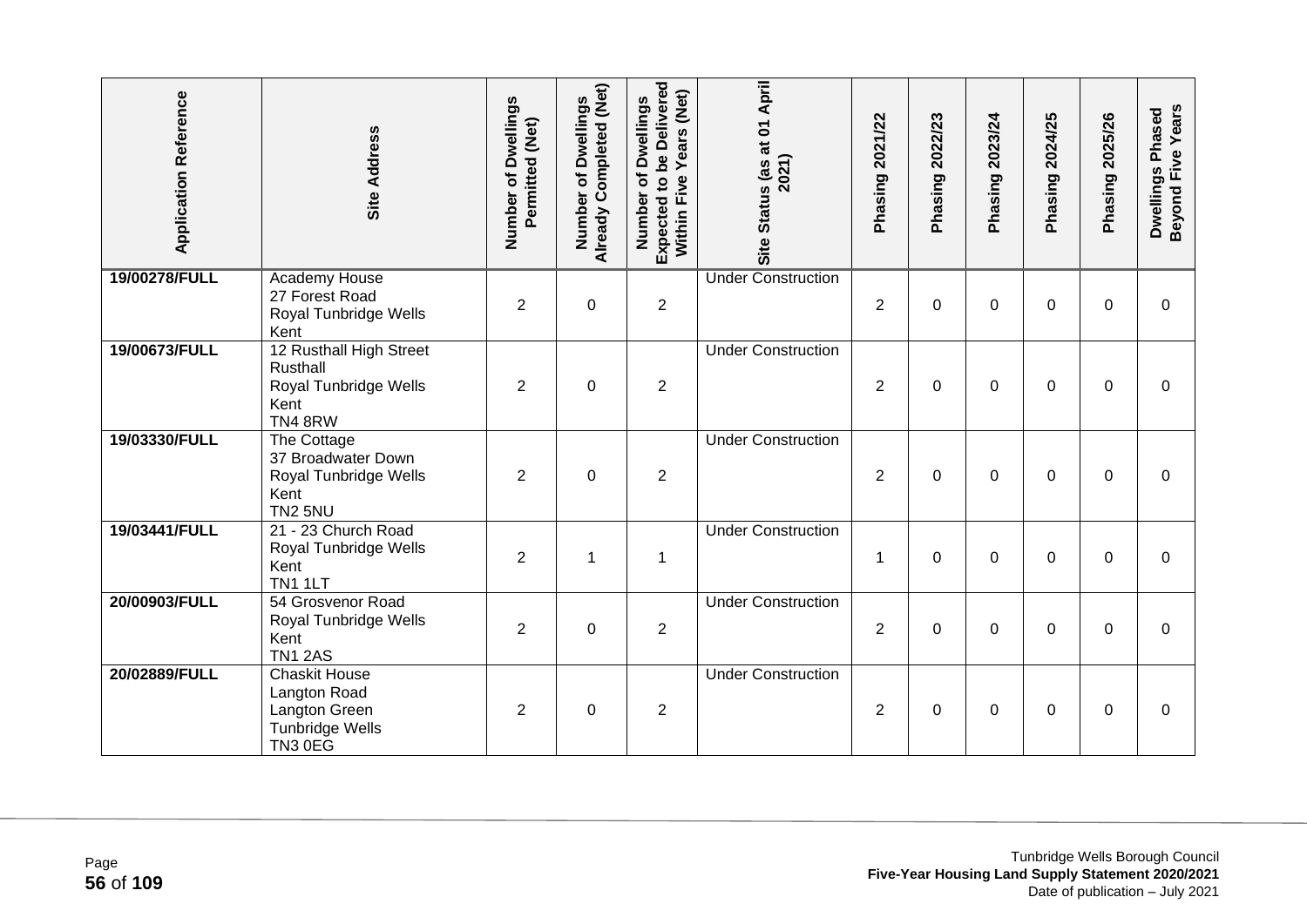| <b>Application Reference</b> | <b>Site Address</b>                                                                    | Number of Dwellings<br>Permitted (Net) | <b>Already Completed (Net)</b><br>of Dwellings<br>Number | Expected to be Delivered<br>Years (Net)<br>Number of Dwellings<br>Five<br>Within | Site Status (as at 01 April<br>2021) | Phasing 2021/22 | Phasing 2022/23 | Phasing 2023/24 | Phasing 2024/25 | <b>Phasing 2025/26</b> | <b>Beyond Five Years</b><br>Dwellings Phased |
|------------------------------|----------------------------------------------------------------------------------------|----------------------------------------|----------------------------------------------------------|----------------------------------------------------------------------------------|--------------------------------------|-----------------|-----------------|-----------------|-----------------|------------------------|----------------------------------------------|
| 20/03476/FULL                | <b>Acer Cottage</b><br>Dorothy Avenue<br>Cranbrook<br>Kent<br><b>TN17 3AW</b>          | $\overline{2}$                         | $\mathbf 0$                                              | $\overline{2}$                                                                   | <b>Under Construction</b>            | $\overline{2}$  | $\Omega$        | 0               | 0               | $\mathbf{0}$           | 0                                            |
| 18/03812/FULL                | Dingleden Farm<br>Dingleden Farm Road<br>Benenden<br>Cranbrook<br><b>TN17 4JU</b>      | 1                                      | $\pmb{0}$                                                | $\mathbf{1}$                                                                     | Not started                          | $\mathbf 0$     | 1               | 0               | 0               | 0                      | $\pmb{0}$                                    |
| 17/01425/FULL                | Land And Garages Adjacent<br>To 11 Longview Way<br>Royal Tunbridge Wells<br>Kent       | 1                                      | $\mathbf 0$                                              | $\mathbf 1$                                                                      | Not started                          | $\mathbf 0$     | 1               | 0               | $\Omega$        | $\mathbf 0$            | $\mathbf 0$                                  |
| 17/02474/FULL                | <b>Garages At Snipe Close</b><br>Pembury<br><b>Tunbridge Wells</b><br>Kent             | 1                                      | $\mathbf 0$                                              | $\mathbf 1$                                                                      | Not started                          | $\mathbf 0$     | 1               | 0               | $\Omega$        | $\mathbf 0$            | $\overline{0}$                               |
| 17/03222/FULL                | <b>Small Brook Fields</b><br>Etherington Hill<br>Speldhurst<br>Tunbridge Wells<br>Kent | 1                                      | $\mathbf 0$                                              | $\mathbf 1$                                                                      | Not started                          | 0               | 1               | 0               | 0               | 0                      | $\mathbf 0$                                  |
| 17/03373/FULL                | Garage Block Adjacent 55<br>Showfields Road<br>Royal Tunbridge Wells<br>Kent           | 1                                      | $\mathbf 0$                                              | $\mathbf 1$                                                                      | Not started                          | 0               | 1               | 0               | 0               | $\Omega$               | $\Omega$                                     |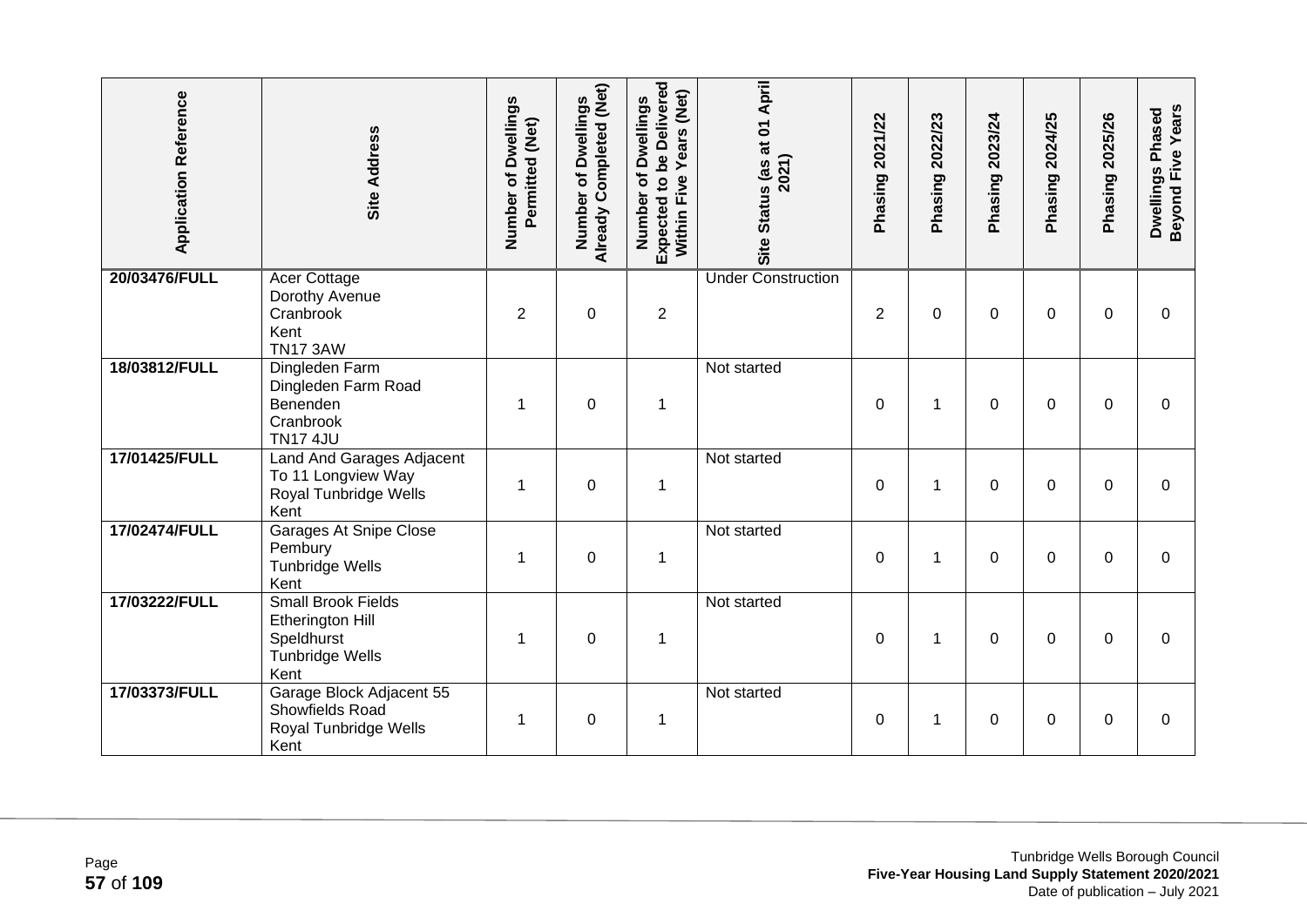| <b>Application Reference</b> | Site Address                                                                                              | Number of Dwellings<br>Permitted (Net) | Already Completed (Net)<br>of Dwellings<br>Number | Expected to be Delivered<br>(Net)<br>Number of Dwellings<br>Years<br>Five<br><b>Within</b> | Site Status (as at 01 April<br>2021) | 2021/22<br>Phasing | 2022/23<br>Phasing | 2023/24<br>Phasing | 2024/25<br>Phasing | 2025/26<br>Phasing | Beyond Five Years<br>Dwellings Phased |
|------------------------------|-----------------------------------------------------------------------------------------------------------|----------------------------------------|---------------------------------------------------|--------------------------------------------------------------------------------------------|--------------------------------------|--------------------|--------------------|--------------------|--------------------|--------------------|---------------------------------------|
| 17/03375/FULL                | Garage Block Between 5 - 6<br><b>Cobbetts Ride</b><br>Royal Tunbridge Wells<br>Kent                       | 1                                      | $\boldsymbol{0}$                                  | $\mathbf 1$                                                                                | Not started                          | 0                  | 1                  | 0                  | $\Omega$           | $\Omega$           | $\Omega$                              |
| 17/03376/FULL                | <b>Garages Adjacent Electricity</b><br>Sub Station<br><b>Hunters Way</b><br>Royal Tunbridge Wells<br>Kent |                                        | $\mathbf 0$                                       | 1                                                                                          | Not started                          | $\Omega$           | 1                  | 0                  | 0                  | $\Omega$           | 0                                     |
| 17/04152/OUT                 | Land Adjacent Grove Haven<br>Hawkenbury Road<br>Royal Tunbridge Wells<br>Kent<br><b>TN3 9AD</b>           | 1                                      | $\mathbf 0$                                       | 1                                                                                          | Not started                          | 0                  | 0                  | 1                  | 0                  | $\mathbf 0$        | 0                                     |
| 18/00922/PNQCLA              | <b>Wellwood Park Farm</b><br>Cranbrook Road<br>Frittenden<br>Cranbrook Kent<br><b>TN17 2AU</b>            |                                        | $\mathbf 0$                                       | 1                                                                                          | Not started                          | 0                  | 1                  | 0                  | 0                  | $\Omega$           | $\Omega$                              |
| 18/01166/FULL                | Land And Garages<br>Tanyard<br>Sandhurst<br>Cranbrook<br>Kent                                             |                                        | $\mathbf 0$                                       | 1                                                                                          | Not started                          | 0                  | 1                  | 0                  | 0                  | $\Omega$           | 0                                     |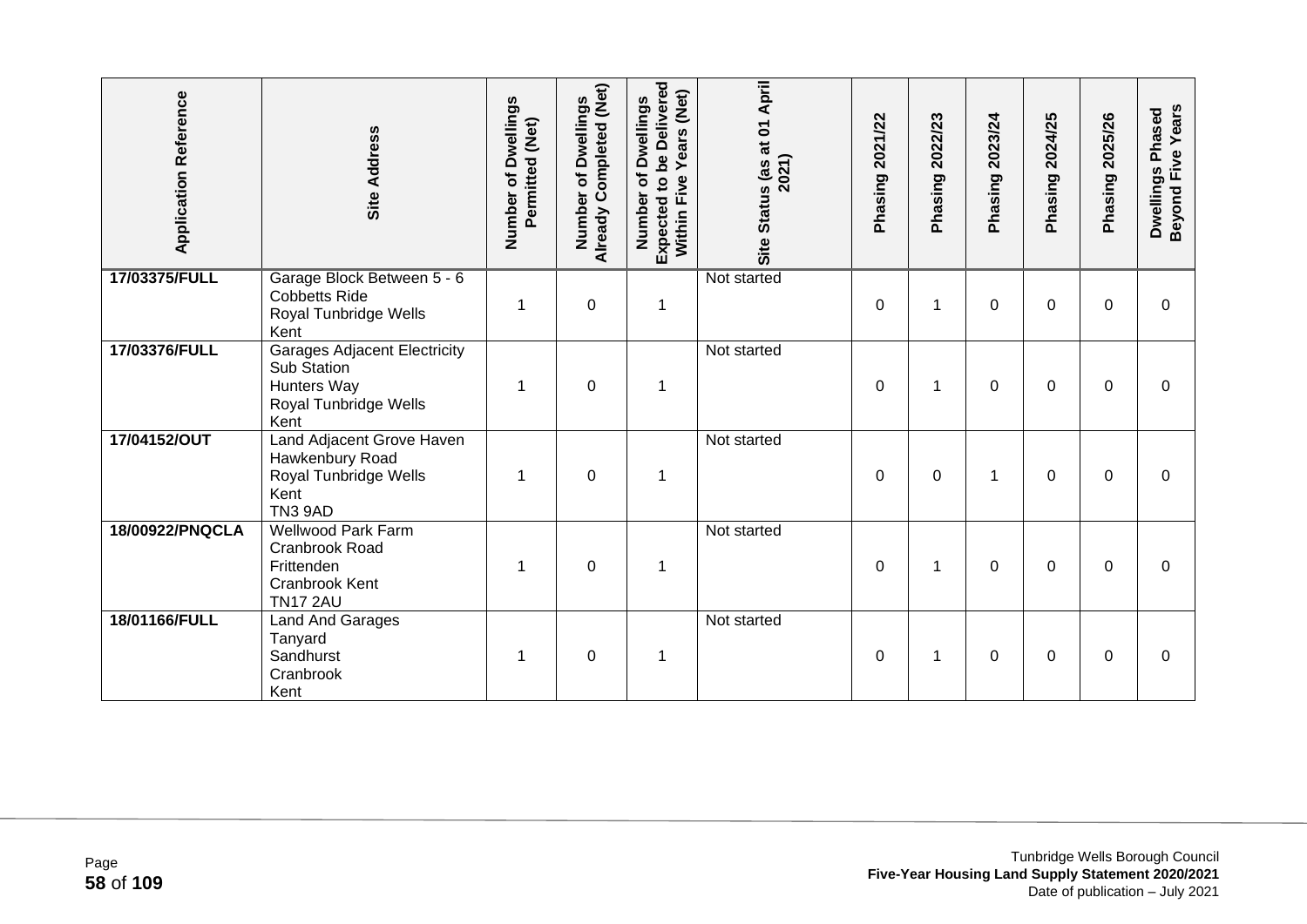| <b>Application Reference</b> | Site Address                                                                                      | Number of Dwellings<br>Permitted (Net) | Already Completed (Net)<br>of Dwellings<br>Number | <b>Expected to be Delivered</b><br>Years (Net)<br>of Dwellings<br>Within Five<br>Number | Site Status (as at 01 April<br>2021) | 2021/22<br>Phasing | 2022/23<br>Phasing | 2023/24<br>Phasing | 2024/25<br>Phasing | 2025/26<br>Phasing | Beyond Five Years<br>Dwellings Phased |
|------------------------------|---------------------------------------------------------------------------------------------------|----------------------------------------|---------------------------------------------------|-----------------------------------------------------------------------------------------|--------------------------------------|--------------------|--------------------|--------------------|--------------------|--------------------|---------------------------------------|
| 18/01251/FULL                | Land To The Rear Of<br>29 St Andrews Road<br>Paddock Wood<br>Tonbridge<br>Kent<br><b>TN12 6HT</b> |                                        | $\pmb{0}$                                         | $\mathbf 1$                                                                             | Not started                          | 0                  | 1                  | 0                  | 0                  | $\Omega$           | 0                                     |
| 18/01258/FULL                | E C Wilkes & Son<br><b>Stone Street</b><br>Cranbrook<br>Kent<br><b>TN17 3HE</b>                   | 1                                      | $\mathbf 0$                                       | $\mathbf 1$                                                                             | Not started                          | 1                  | 0                  | 0                  | 0                  | $\Omega$           | $\Omega$                              |
| 18/01348/FULL                | Land Adj 1 Parsonage Farm<br>Cottages<br><b>Brenchley Road</b><br>Brenchley<br>Tonbridge<br>Kent  |                                        | $\mathbf 0$                                       | $\mathbf 1$                                                                             | Not started                          | 0                  | 1                  | 0                  | 0                  | 0                  | 0                                     |
| 18/01381/FULL                | Pippins<br>Gedges Hill<br>Matfield<br>Tonbridge<br>Kent<br><b>TN127DU</b>                         | 1                                      | 0                                                 | $\mathbf 1$                                                                             | Not started                          | $\Omega$           | 1                  | 0                  | $\Omega$           | 0                  | 0                                     |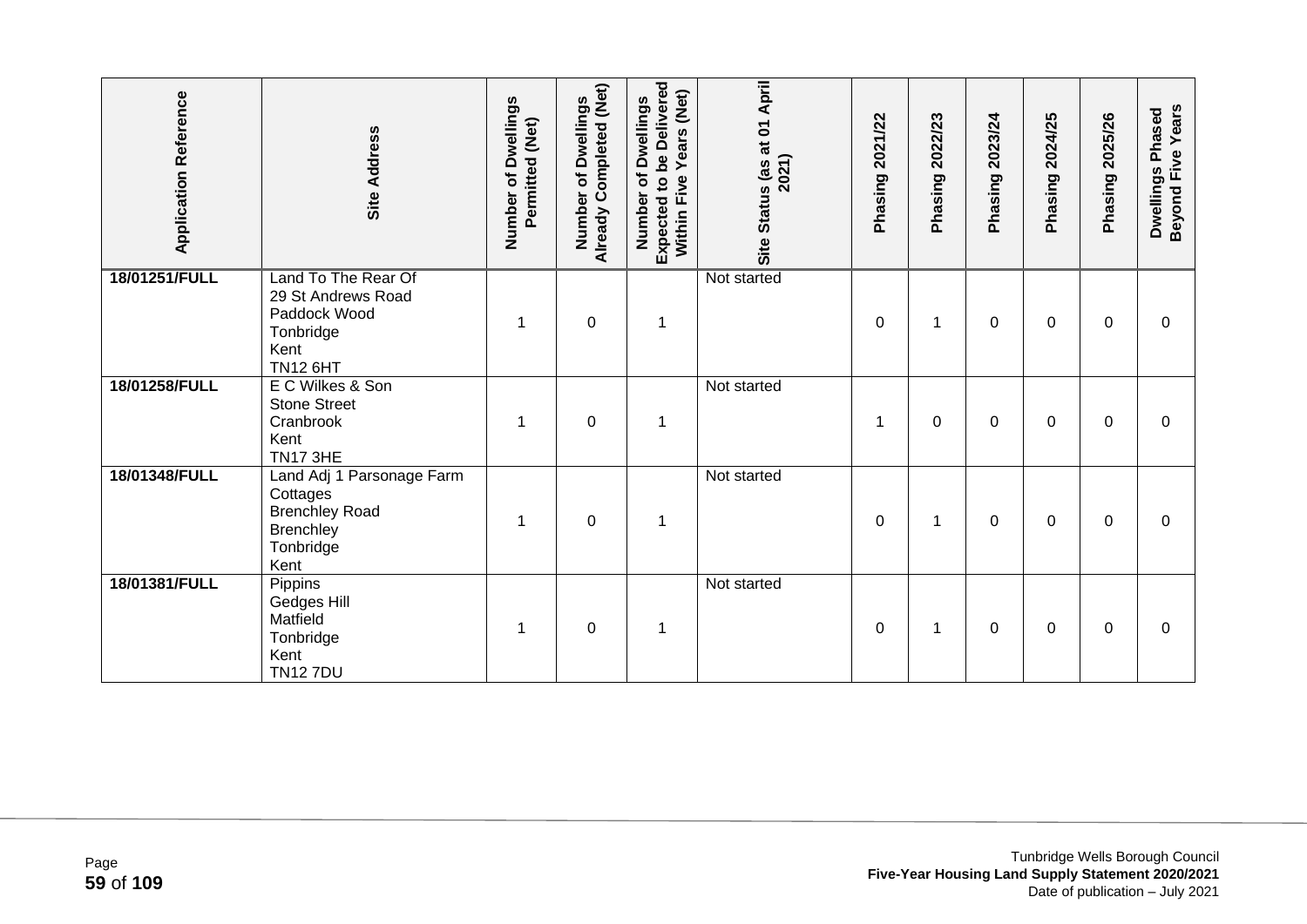| <b>Application Reference</b> | Site Address                                                                                                                  | Number of Dwellings<br>Permitted (Net) | Already Completed (Net)<br>of Dwellings<br>Number | Expected to be Delivered<br>Years (Net)<br>Number of Dwellings<br>Five<br>Within I | Site Status (as at 01 April<br>2021) | 2021/22<br>Phasing <sup>2</sup> | 2022/23<br>Phasing <sup>2</sup> | 2023/24<br>Phasing | 2024/25<br>Phasing: | Phasing 2025/26 | Beyond Five Years<br>Dwellings Phased |
|------------------------------|-------------------------------------------------------------------------------------------------------------------------------|----------------------------------------|---------------------------------------------------|------------------------------------------------------------------------------------|--------------------------------------|---------------------------------|---------------------------------|--------------------|---------------------|-----------------|---------------------------------------|
| 18/01961/FULL                | Land At Junction Of<br><b>Conghurst Land And Hastings</b><br>Road<br>Conghurst Farm<br>Hawkhurst<br>Cranbrook<br>Kent         | 1                                      | $\mathbf 0$                                       | $\mathbf 1$                                                                        | Not started                          | $\Omega$                        | 1                               | 0                  | 0                   | 0               | $\Omega$                              |
| 18/02405/FULL                | <b>Twin Valleys</b><br>Lewes Heath<br>Horsmonden<br>Tonbridge<br>Kent<br><b>TN12 8AF</b>                                      | 1                                      | $\pmb{0}$                                         | $\mathbf 1$                                                                        | Not started                          | 0                               | 0                               | 1                  | 0                   | $\Omega$        | 0                                     |
| 18/02455/FULL                | <b>Building And Land At</b><br><b>Becketts Grove Farm</b><br>Sophurst Lane<br>Matfield<br>Tonbridge<br>Kent<br><b>TN127LH</b> | 1                                      | $\pmb{0}$                                         | $\mathbf 1$                                                                        | Not started                          | 1                               | 0                               | 0                  | $\Omega$            | $\mathbf 0$     | $\Omega$                              |
| 18/02698/FULL                | 59 - 61 High Street<br>Royal Tunbridge Wells<br>Kent<br><b>TN1 1XU</b>                                                        | 1                                      | $\mathbf 0$                                       | $\boldsymbol{0}$                                                                   | Not started                          | $\Omega$                        | $\Omega$                        | 0                  | $\Omega$            | $\Omega$        | 1                                     |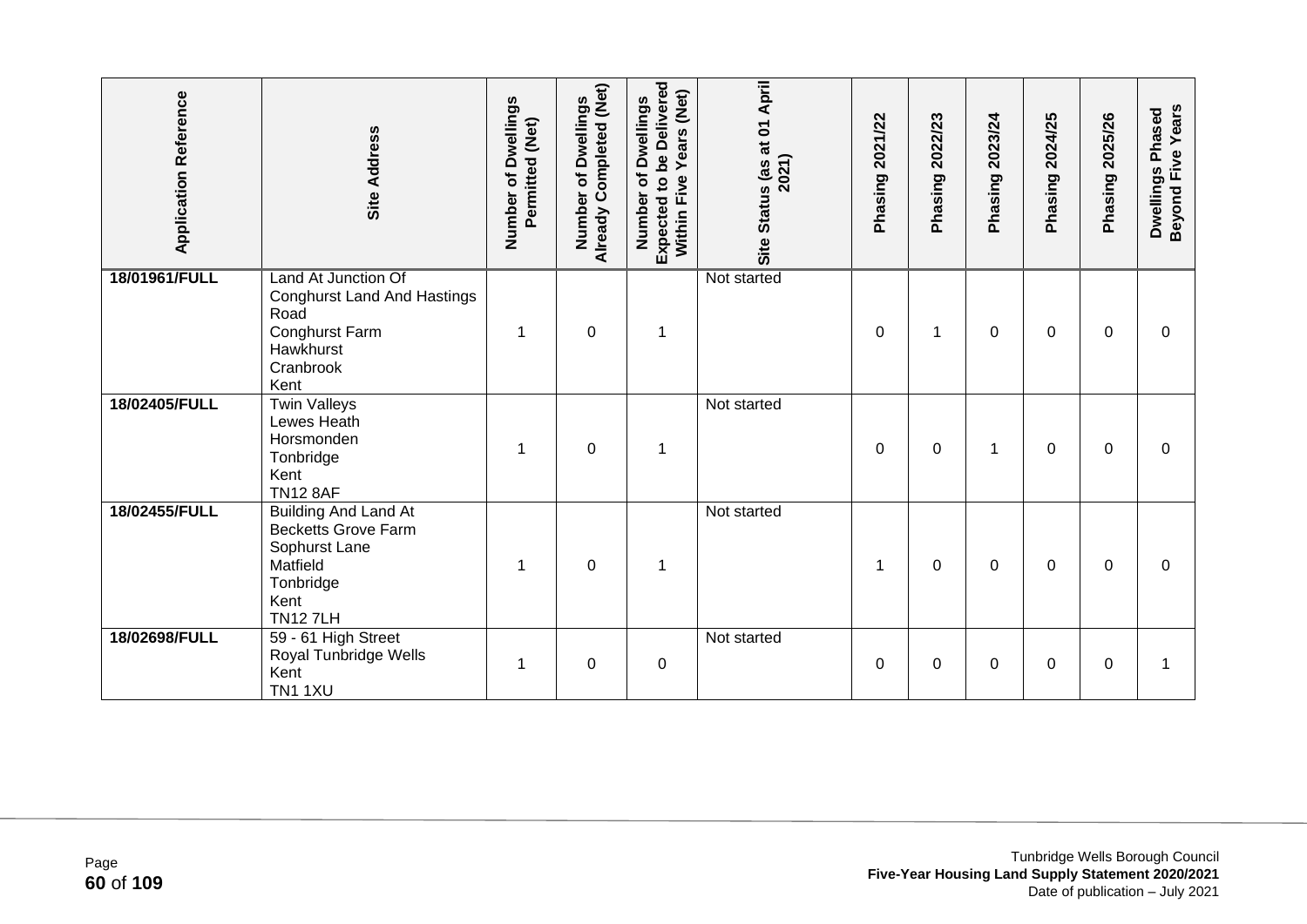| <b>Application Reference</b> | <b>Site Address</b>                                                                         | Number of Dwellings<br>Permitted (Net) | Already Completed (Net)<br>Number of Dwellings | <b>Expected to be Delivered</b><br>Within Five Years (Net)<br>Number of Dwellings | Site Status (as at 01 April<br>2021) | Phasing 2021/22 | Phasing 2022/23 | Phasing 2023/24 | 2024/25<br>Phasing | Phasing 2025/26 | <b>Beyond Five Years</b><br>Dwellings Phased |
|------------------------------|---------------------------------------------------------------------------------------------|----------------------------------------|------------------------------------------------|-----------------------------------------------------------------------------------|--------------------------------------|-----------------|-----------------|-----------------|--------------------|-----------------|----------------------------------------------|
| 18/02714/FULL                | Town Farm Slaughterhouse<br><b>High Street</b><br>Brenchley<br>Tonbridge<br><b>TN127NH</b>  | 1                                      | $\boldsymbol{0}$                               | 1                                                                                 | Not started                          | $\mathbf 0$     | 0               | 1               | $\Omega$           | $\mathbf 0$     | $\mathbf 0$                                  |
| 18/02883/FULL                | Redundant Agricultural<br><b>Building</b><br>Ayleswade Lane<br>Biddenden<br>Ashford<br>Kent | 1                                      | $\mathbf 0$                                    | $\mathbf 1$                                                                       | Not started                          | $\Omega$        | $\mathbf 1$     | $\Omega$        | 0                  | $\Omega$        | $\Omega$                                     |
| 18/03512/FULL                | Parsonage Farm<br><b>Brenchley Road</b><br><b>Brenchley</b>                                 | $\mathbf 1$                            | $\mathbf 0$                                    | 1                                                                                 | Not started                          | $\mathbf 0$     | 1               | 0               | 0                  | $\Omega$        | $\mathbf 0$                                  |
| 18/03546/FULL                | The Flat<br>83 Calverley Road<br>Royal Tunbridge Wells<br>Kent                              | 1                                      | $\boldsymbol{0}$                               | 1                                                                                 | Not started                          | 0               | 1               | 0               | 0                  | 0               | 0                                            |
| 18/03573/FULL                | Pullington Fold Farm<br>Rolvenden Road<br>Benenden<br>Cranbrook<br><b>TN17 4EH</b>          | 1                                      | $\mathbf 0$                                    | $\mathbf 1$                                                                       | Not started                          | $\Omega$        | 1               | 0               | 0                  | $\Omega$        | $\Omega$                                     |
| 18/03775/FULL                | 104 Powder Mill Lane<br>Southborough<br>Royal Tunbridge Wells<br>Kent<br><b>TN4 9DZ</b>     | 1                                      | $\mathbf 0$                                    | 1                                                                                 | Not started                          | 0               | 1               | 0               | 0                  | $\Omega$        | $\mathbf 0$                                  |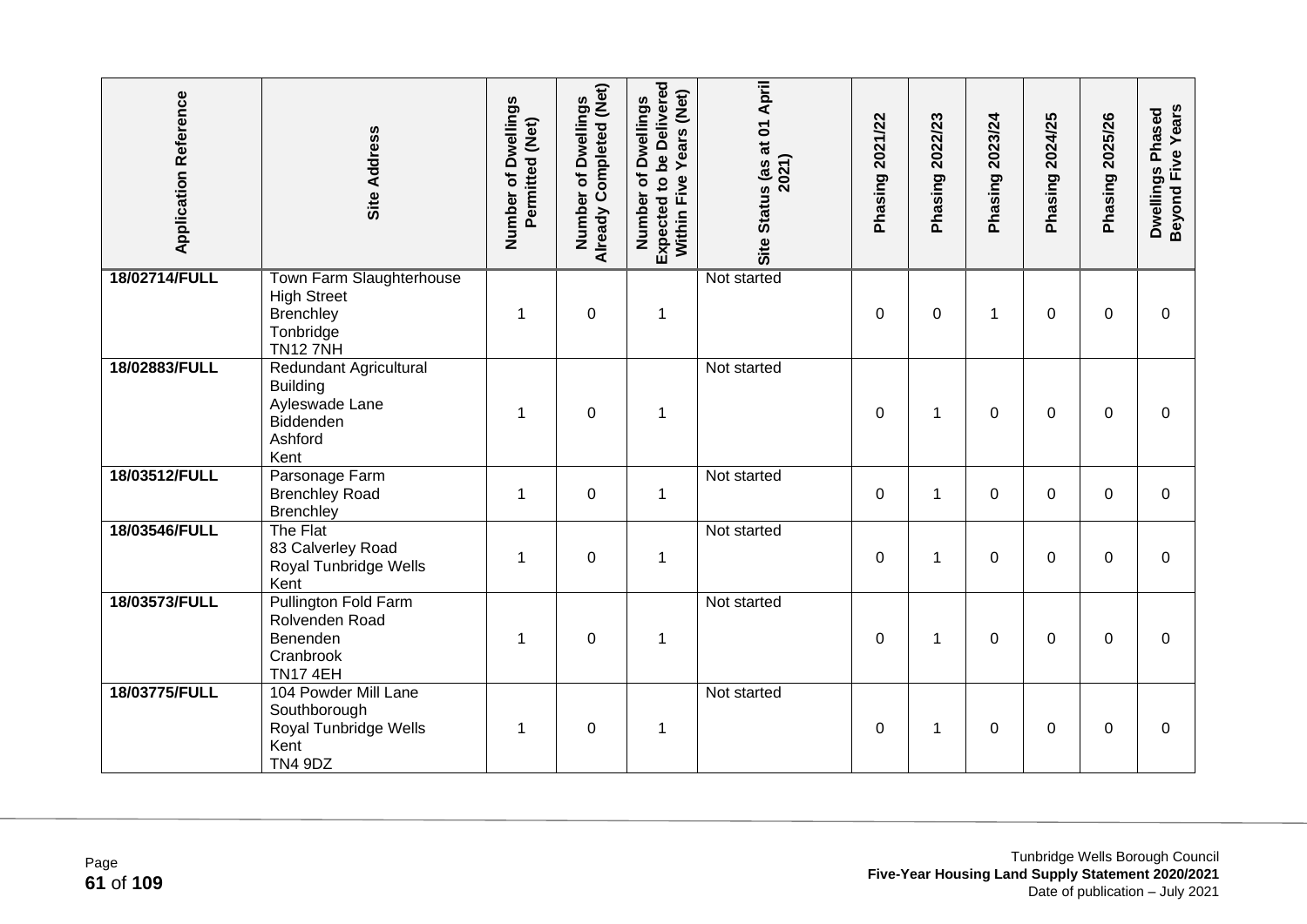| <b>Application Reference</b> | Site Address                                                                                                       | Number of Dwellings<br>Permitted (Net) | Already Completed (Net)<br>Number of Dwellings | <b>Expected to be Delivered</b><br>Within Five Years (Net)<br>Number of Dwellings | Site Status (as at 01 April<br>2021) | Phasing 2021/22 | Phasing 2022/23 | Phasing 2023/24 | Phasing 2024/25 | Phasing 2025/26 | Beyond Five Years<br>Dwellings Phased |
|------------------------------|--------------------------------------------------------------------------------------------------------------------|----------------------------------------|------------------------------------------------|-----------------------------------------------------------------------------------|--------------------------------------|-----------------|-----------------|-----------------|-----------------|-----------------|---------------------------------------|
| 18/03778/FULL                | <b>Hawkbrand House</b><br>Longbrooks Farm<br>Knowle Road<br>Brenchley<br>Tonbridge<br>Kent                         |                                        | $\mathbf 0$                                    | 1                                                                                 | Not started                          | 0               | 1               | 0               | $\Omega$        | $\mathbf 0$     | 0                                     |
| 18/03810/FULL                | Redhouse Barn<br>Goddards Green Road<br>Benenden<br>Cranbrook<br>Kent                                              | 1                                      | $\boldsymbol{0}$                               | $\mathbf 1$                                                                       | Not started                          | 0               | 1               | 0               | 0               | $\mathbf 0$     | $\mathbf 0$                           |
| 18/03860/PNQCLA              | 2 Kenwards Cottages<br><b>Bubhurst Lane</b><br>Frittenden<br>Cranbrook<br>Kent<br><b>TN17 2BD</b>                  | 1                                      | $\mathbf 0$                                    | $\mathbf 1$                                                                       | Not started                          | 1               | 0               | 0               | 0               | 0               | 0                                     |
| 18/03999/FULL                | <b>Broadview</b><br>Pixot Hill<br>Brenchley<br>Tonbridge<br>Kent                                                   | 1                                      | $\mathbf 0$                                    | $\mathbf 1$                                                                       | Not started                          | $\Omega$        | $\mathbf 1$     | 0               | $\Omega$        | $\Omega$        | $\Omega$                              |
| 19/00070/FULL                | <b>Hillside Farm</b><br><b>Franks Hollow Road</b><br>Bidborough<br>Royal Tunbridge Wells<br>Kent<br><b>TN3 0UB</b> | 1                                      | $\boldsymbol{0}$                               | $\mathbf{1}$                                                                      | Not started                          | 0               | 1               | 0               | 0               | $\Omega$        | $\Omega$                              |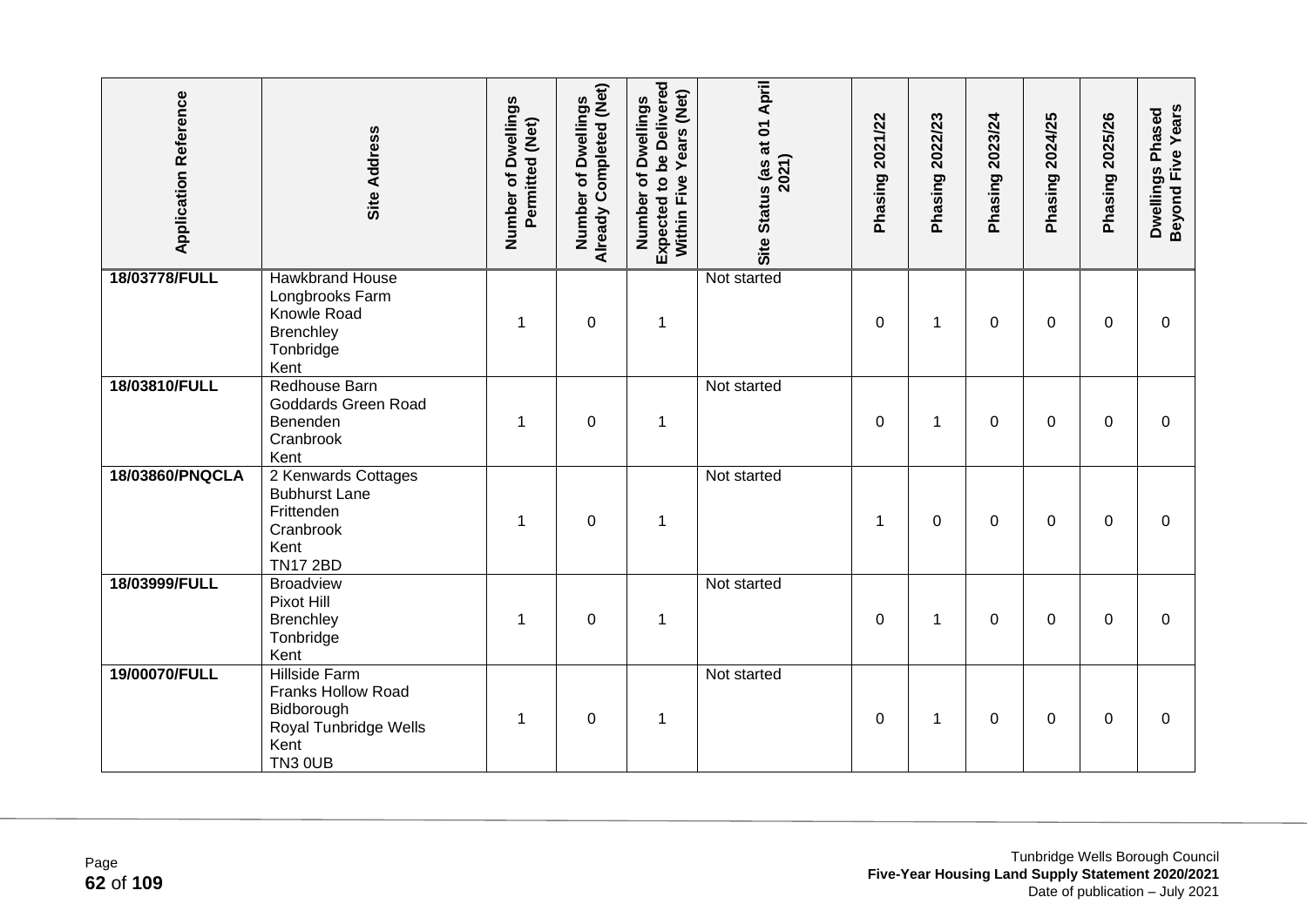| <b>Application Reference</b> | <b>Site Address</b>                                                                                         | Number of Dwellings<br>Permitted (Net) | Already Completed (Net)<br>Number of Dwellings | <b>Expected to be Delivered</b><br>Within Five Years (Net)<br>Number of Dwellings | Site Status (as at 01 April<br>2021) | Phasing 2021/22 | Phasing 2022/23 | Phasing 2023/24 | Phasing 2024/25 | <b>Phasing 2025/26</b> | Beyond Five Years<br>Dwellings Phased |
|------------------------------|-------------------------------------------------------------------------------------------------------------|----------------------------------------|------------------------------------------------|-----------------------------------------------------------------------------------|--------------------------------------|-----------------|-----------------|-----------------|-----------------|------------------------|---------------------------------------|
| 19/00127/FULL                | <b>Little Hawkwell Farm</b><br>Maidstone Road<br>Pembury<br>Royal Tunbridge Wells<br>Kent<br><b>TN2 4AG</b> |                                        | $\mathbf 0$                                    | $\mathbf 1$                                                                       | Not started                          | 0               | 1               | 0               | $\Omega$        | $\mathbf 0$            | 0                                     |
| 19/00347/FULL                | The Gun & Spitroast<br>The Heath<br>Horsmonden<br>Tonbridge<br>Kent<br><b>TN12 8HT</b>                      | 1                                      | $\boldsymbol{0}$                               | 1                                                                                 | Not started                          | 0               | 1               | 0               | 0               | 0                      | 0                                     |
| 19/00402/FULL                | <b>Weald Society For The</b><br><b>Disabled</b><br>Ockley Road<br>Hawkhurst<br>Cranbrook<br>Kent, TN18 4DY  | 1                                      | $\boldsymbol{0}$                               | $\mathbf 1$                                                                       | Not started                          | 0               | 1               | 0               | 0               | 0                      | 0                                     |
| 19/00403/FULL                | <b>Waterfield Oast</b><br>Perch Lane<br>Lamberhurst<br>Royal Tunbridge Wells<br>TN3 8AU                     | 1                                      | $\overline{0}$                                 | $\mathbf 1$                                                                       | Not started                          | $\mathbf{0}$    | $\mathbf 1$     | 0               | $\Omega$        | $\Omega$               | $\Omega$                              |
| 19/00657/FULL                | The Oast Barn<br><b>Freight Lane</b><br>Cranbrook<br>Kent<br><b>TN17 3PG</b>                                | 1                                      | $\mathbf 0$                                    | $\mathbf 1$                                                                       | Not started                          | 0               | 1               | 0               | 0               | 0                      | 0                                     |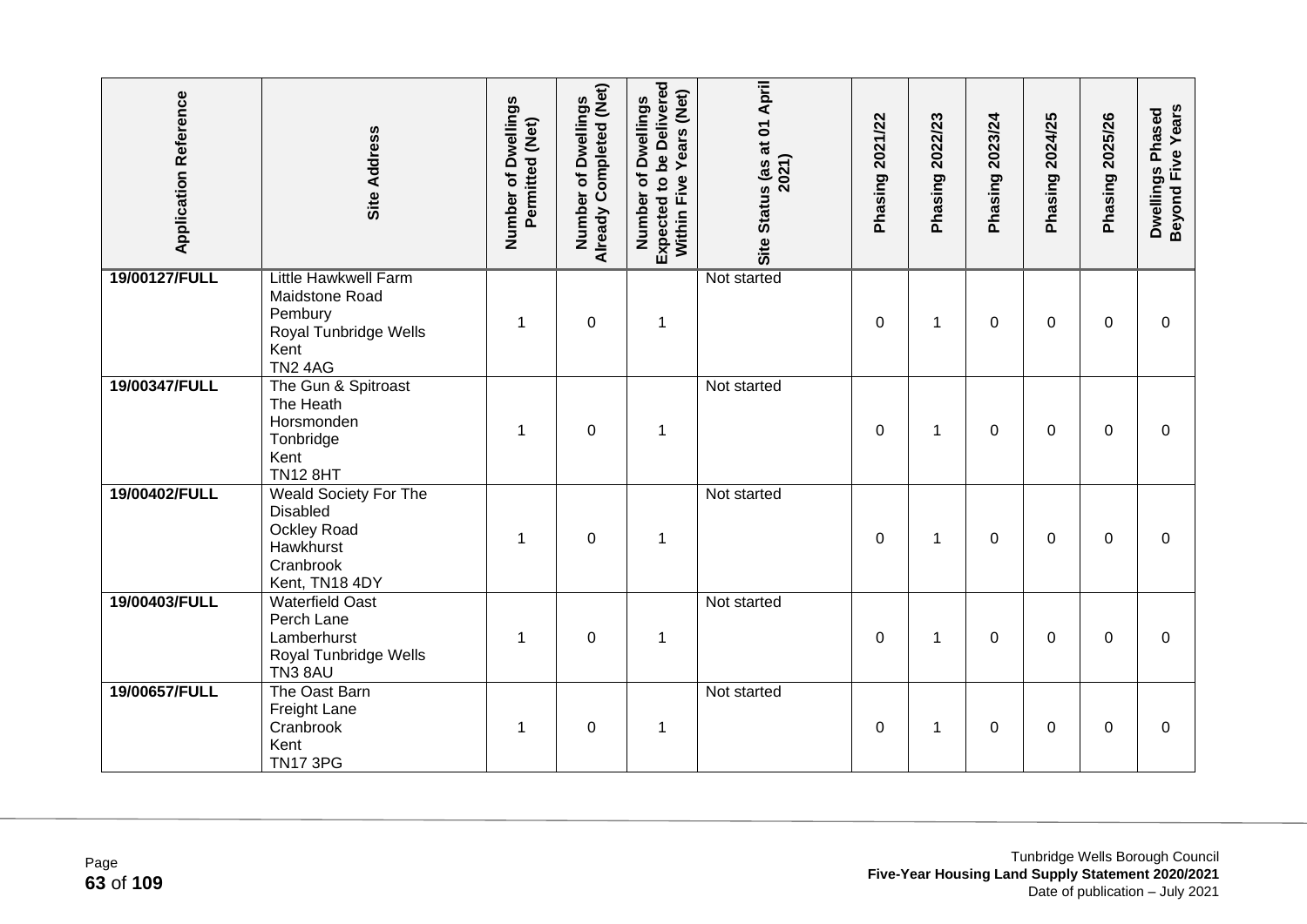| <b>Application Reference</b> | <b>Site Address</b>                                                                             | Number of Dwellings<br>Permitted (Net) | <b>Already Completed (Net)</b><br>of Dwellings<br>Number | Expected to be Delivered<br>Years (Net)<br>Number of Dwellings<br>Within Five | Site Status (as at 01 April<br>2021) | Phasing 2021/22 | Phasing 2022/23 | Phasing 2023/24 | 2024/25<br>Phasing | Phasing 2025/26 | Beyond Five Years<br>Dwellings Phased |
|------------------------------|-------------------------------------------------------------------------------------------------|----------------------------------------|----------------------------------------------------------|-------------------------------------------------------------------------------|--------------------------------------|-----------------|-----------------|-----------------|--------------------|-----------------|---------------------------------------|
| 19/00753/PIP                 | Land To The Rear Of<br>Southlands<br><b>High Street</b><br>Cranbrook<br>Kent<br><b>TN17 3LG</b> | 1                                      | $\mathbf 0$                                              | $\mathbf 1$                                                                   | Not started                          | 0               | 0               | 1               | $\Omega$           | $\mathbf 0$     | $\Omega$                              |
| 19/00779/FULL                | <b>Beacon Hall House</b><br>Rolvenden Road<br>Benenden<br>Cranbrook<br>Kent<br><b>TN17 4BU</b>  | 1                                      | $\mathbf 0$                                              | $\mathbf 1$                                                                   | Not started                          | 0               | 1               | 0               | 0                  | 0               | 0                                     |
| 19/00903/FULL                | <b>School Farm</b><br>Cranbrook Road<br>Benenden<br>Cranbrook                                   | 1                                      | $\mathbf 0$                                              | $\mathbf 1$                                                                   | Not started                          | 0               | 1               | 0               | 0                  | $\mathbf{0}$    | $\overline{0}$                        |
| 19/00949/FULL                | Wagtail Farm<br>Jarvis Lane<br>Goudhurst<br>Cranbrook<br>Kent<br><b>TN17 2NP</b>                | 1                                      | $\boldsymbol{0}$                                         | 1                                                                             | Not started                          | 0               | 1               | 0               | 0                  | $\mathbf{0}$    | $\Omega$                              |
| 19/01046/PNQCLA              | OS Plots 3100 & 3600<br>Crittenden Road<br>Matfield<br>Tonbridge<br>Kent                        | 1                                      | $\mathbf 0$                                              | $\mathbf 1$                                                                   | Not started                          | 0               | 1               | 0               | 0                  | 0               | 0                                     |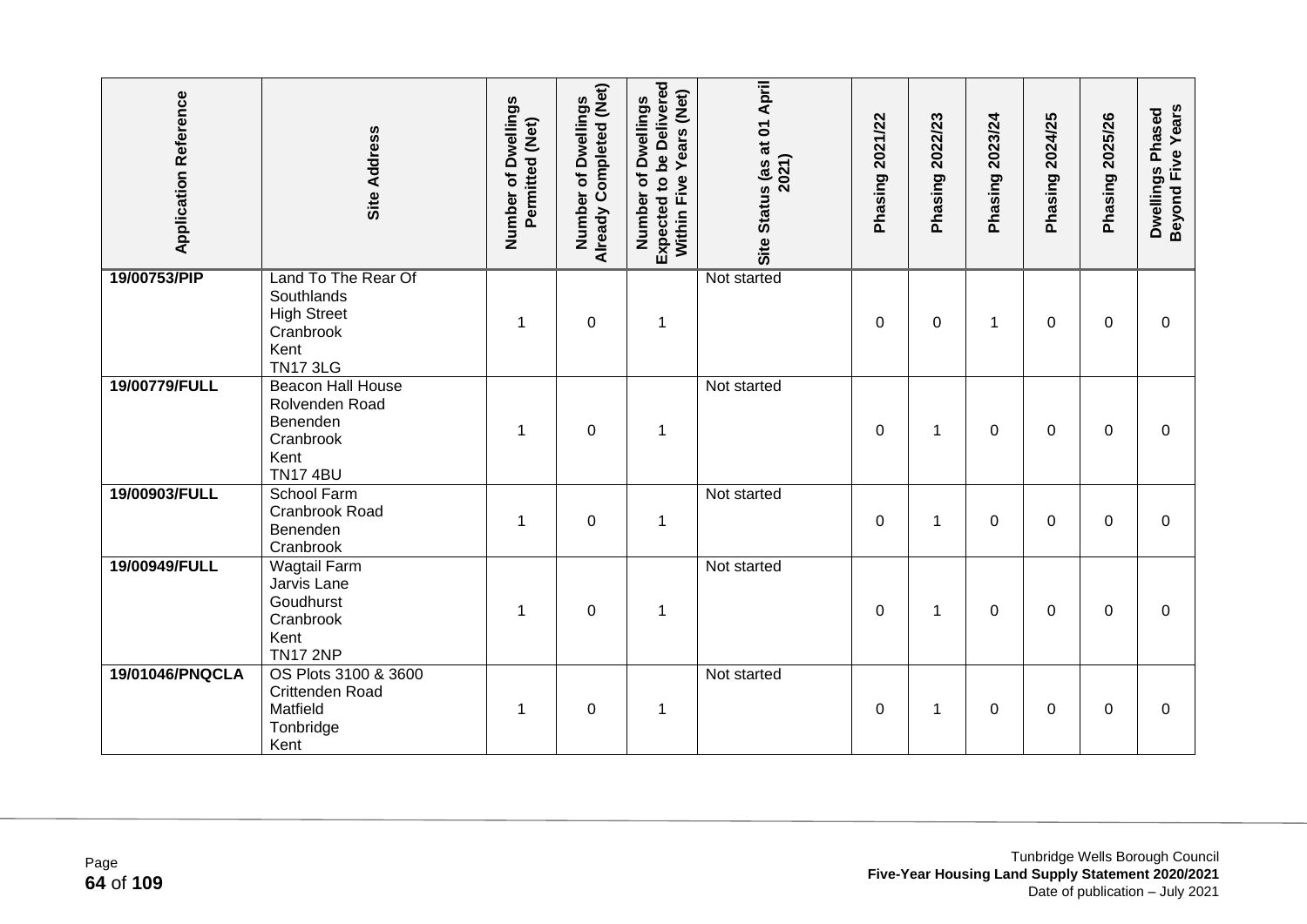| <b>Application Reference</b> | <b>Site Address</b>                                                                                          | Number of Dwellings<br>Permitted (Net) | Already Completed (Net)<br>Dwellings<br>đ<br>Number | <b>Expected to be Delivered</b><br>Years (Net)<br>Number of Dwellings<br>Five<br>Within | Site Status (as at 01 April<br>2021) | Phasing 2021/22 | 2022/23<br>Phasing | 2023/24<br>Phasing | 2024/25<br>Phasing | 2025/26<br>Phasing | Beyond Five Years<br>Dwellings Phased |
|------------------------------|--------------------------------------------------------------------------------------------------------------|----------------------------------------|-----------------------------------------------------|-----------------------------------------------------------------------------------------|--------------------------------------|-----------------|--------------------|--------------------|--------------------|--------------------|---------------------------------------|
| 19/01093/FULL                | <b>Crittenden House</b><br>Crittenden Road<br>Matfield<br>Tonbridge<br>Kent<br><b>TN127EN</b>                | 1                                      | $\boldsymbol{0}$                                    | 1                                                                                       | Not started                          | 0               | 1                  | $\Omega$           | 0                  | 0                  | 0                                     |
| 19/01114/FULL                | <b>Builders Yard</b><br><b>Badsell Road</b><br>Five Oak Green<br>Tonbridge<br>Kent                           | 1                                      | $\boldsymbol{0}$                                    | $\mathbf 1$                                                                             | Not started                          | 0               | 0                  | 1                  | 0                  | $\mathbf{0}$       | $\Omega$                              |
| 19/01179/FULL                | 25 Camden Road<br>Royal Tunbridge Wells<br>Kent<br><b>TN1 2PS</b>                                            | 1                                      | 0                                                   | 1                                                                                       | Not started                          | 0               | 1                  | 0                  | 0                  | 0                  | 0                                     |
| 19/01287/FULL                | Land Adjacent To The<br>Meadow House<br>Culverden Down<br>Royal Tunbridge Wells<br>Kent                      | 1                                      | $\pmb{0}$                                           | 1                                                                                       | Not started                          | 0               | 1                  | 0                  | 0                  | 0                  | 0                                     |
| 19/01561/FULL                | <b>Gray Publishing</b><br>York House<br>58 Grosvenor Road<br>Royal Tunbridge Wells<br>Kent<br><b>TN1 2AS</b> |                                        | $\boldsymbol{0}$                                    | $\mathbf 1$                                                                             | Not started                          | 0               | 1                  | 0                  | 0                  | $\mathbf{0}$       | $\Omega$                              |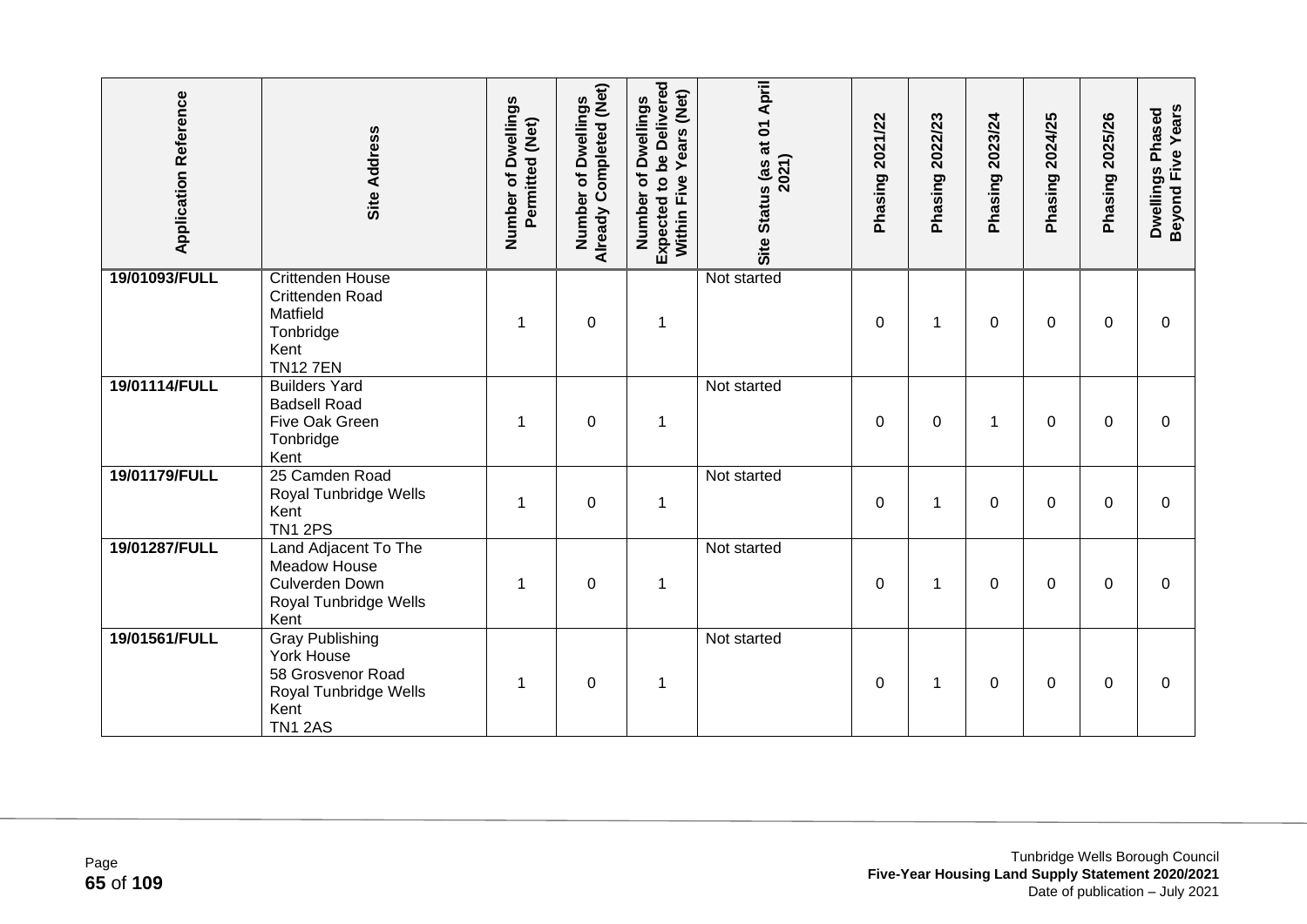| <b>Application Reference</b> | <b>Site Address</b>                                                                                                    | Number of Dwellings<br>Permitted (Net) | Already Completed (Net)<br>of Dwellings<br>Number | Expected to be Delivered<br>Years (Net)<br>Number of Dwellings<br>Within Five | Site Status (as at 01 April<br>2021) | Phasing 2021/22 | Phasing 2022/23 | 2023/24<br>Phasing | Phasing 2024/25 | Phasing 2025/26 | Beyond Five Years<br>Dwellings Phased |
|------------------------------|------------------------------------------------------------------------------------------------------------------------|----------------------------------------|---------------------------------------------------|-------------------------------------------------------------------------------|--------------------------------------|-----------------|-----------------|--------------------|-----------------|-----------------|---------------------------------------|
| 19/01631/PNQCLA              | Barn North East Of The Old<br>Post Office<br>Curtisden Green Lane<br>Goudhurst<br>Cranbrook<br>Kent<br><b>TN17 1LH</b> | -1                                     | $\mathbf 0$                                       | $\mathbf 1$                                                                   | Not started                          | $\mathbf{0}$    | $\mathbf 1$     | 0                  | 0               | $\mathbf{0}$    | 0                                     |
| 19/01668/PNQCLA              | Lower Ladysden Farm<br>Winchet Hill<br>Goudhurst<br>Cranbrook<br>Kent<br><b>TN17 1JX</b>                               |                                        | $\boldsymbol{0}$                                  | 1                                                                             | Not started                          | 0               | $\mathbf 1$     | 0                  | 0               | 0               | 0                                     |
| 19/01676/PNQCLA              | <b>Building At Stonecastle Farm</b><br><b>Whetsted Road</b><br>Five Oak Green<br>Tonbridge<br>Kent<br><b>TN12 6SE</b>  |                                        | $\boldsymbol{0}$                                  | $\mathbf 1$                                                                   | Not started                          | 0               | 1               | 0                  | 0               | 0               | 0                                     |
| 19/01785/FULL                | <b>High Timbers</b><br><b>Hartley Road</b><br>Cranbrook<br>Kent<br><b>TN17 3QX</b>                                     |                                        | $\pmb{0}$                                         | 1                                                                             | Not started                          | 0               | 1               | 0                  | 0               | 0               | 0                                     |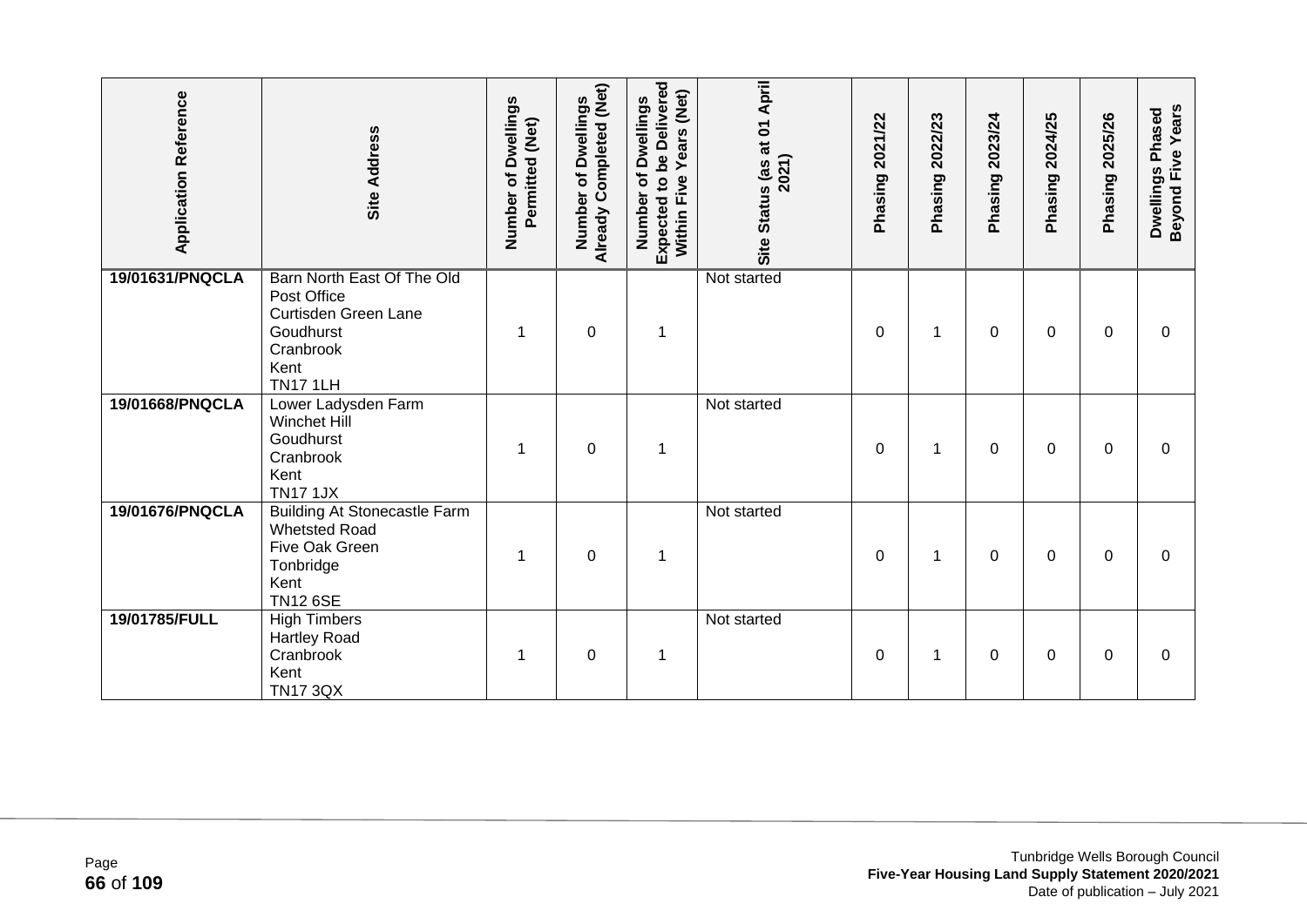| <b>Application Reference</b> | <b>Site Address</b>                                                                                             | Number of Dwellings<br>Permitted (Net) | Already Completed (Net)<br>Dwellings<br>đ<br>Number | <b>Expected to be Delivered</b><br>Years (Net)<br>Number of Dwellings<br>Five<br>Within | Site Status (as at 01 April<br>2021) | Phasing 2021/22 | 2022/23<br>Phasing <sup>2</sup> | 2023/24<br>Phasing | 2024/25<br>Phasing | 2025/26<br>Phasing | Beyond Five Years<br>Dwellings Phased |
|------------------------------|-----------------------------------------------------------------------------------------------------------------|----------------------------------------|-----------------------------------------------------|-----------------------------------------------------------------------------------------|--------------------------------------|-----------------|---------------------------------|--------------------|--------------------|--------------------|---------------------------------------|
| 19/01948/FULL                | <b>Gedges Farm</b><br>Crittenden Road<br>Matfield<br>Tonbridge<br>Kent<br><b>TN127EJ</b>                        | 1                                      | $\boldsymbol{0}$                                    | $\mathbf 1$                                                                             | Not started                          | 0               | 1                               | $\Omega$           | 0                  | 0                  | $\mathbf 0$                           |
| 19/02134/FULL                | Oakhurst Farm<br><b>Turnden Road</b><br>Cranbrook<br>Kent<br><b>TN17 3QL</b>                                    | 1                                      | $\boldsymbol{0}$                                    | $\mathbf 1$                                                                             | Not started                          | 0               | $\mathbf 1$                     | 0                  | 0                  | $\mathbf{0}$       | $\Omega$                              |
| 19/02189/FULL                | <b>Waterfrets Farm</b><br><b>Burnt House Lane</b><br>Langton Green<br><b>Tunbridge Wells</b><br>Kent<br>TN3 0JR | 1                                      | $\overline{0}$                                      | $\mathbf 1$                                                                             | Not started                          | $\mathbf{0}$    | $\Omega$                        | 1                  | 0                  | $\mathbf{0}$       | $\Omega$                              |
| 19/02198/FULL                | Agricultural Barn<br><b>Tong Road</b><br><b>Brenchley</b><br>Tonbridge<br>Kent                                  | 1                                      | $\mathbf 0$                                         | 1                                                                                       | Not started                          | 0               | 1                               | 0                  | 0                  | 0                  | 0                                     |
| 19/02399/FULL                | 48 & 48B Madeira Park<br>Royal Tunbridge Wells<br>Kent<br><b>TN2 5SY</b>                                        | 1                                      | $\mathbf 0$                                         | $\mathbf 1$                                                                             | Not started                          | $\mathbf 0$     | 1                               | 0                  | 0                  | $\mathbf{0}$       | $\overline{0}$                        |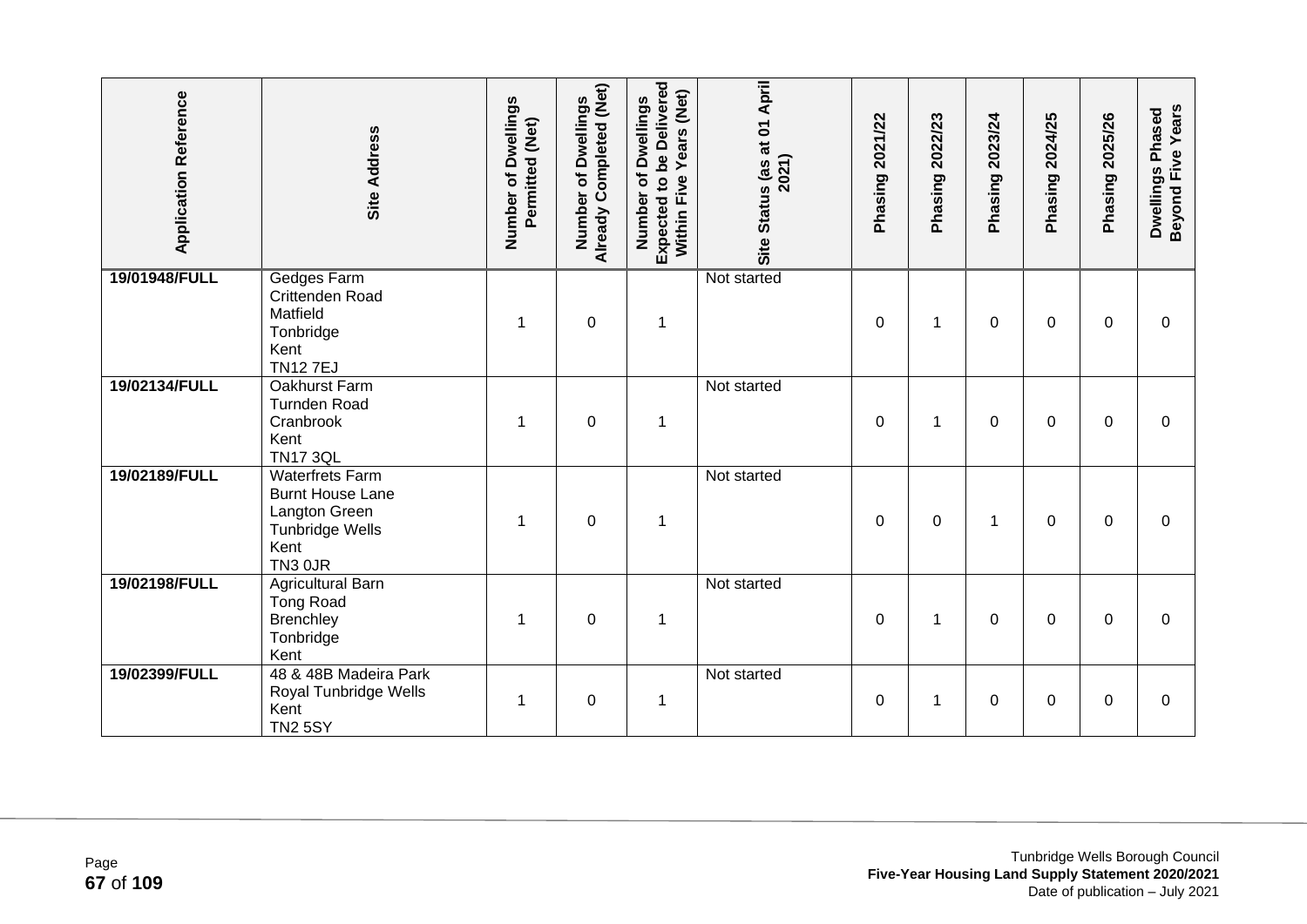| <b>Application Reference</b> | Site Address                                                                                                   | Number of Dwellings<br>Permitted (Net) | <b>Already Completed (Net)</b><br>Number of Dwellings | Expected to be Delivered<br>Years (Net)<br>Number of Dwellings<br>Five<br>Within I | Site Status (as at 01 April<br>2021) | 2021/22<br>Phasing | 2022/23<br>Phasing | 2023/24<br>Phasing | 2024/25<br>Phasing | 2025/26<br>Phasing | Beyond Five Years<br>Dwellings Phased |
|------------------------------|----------------------------------------------------------------------------------------------------------------|----------------------------------------|-------------------------------------------------------|------------------------------------------------------------------------------------|--------------------------------------|--------------------|--------------------|--------------------|--------------------|--------------------|---------------------------------------|
| 19/02426/FULL                | The Old Packing Shed<br>Foxhole Farm<br><b>Foxhole Lane</b><br>Brenchley<br>Tonbridge<br>Kent                  | 1                                      | $\mathbf 0$                                           | $\mathbf 1$                                                                        | Not started                          | 0                  | 1                  | 0                  | 0                  | 0                  | $\Omega$                              |
| 19/02464/PNM                 | 84 St Johns Road<br>Royal Tunbridge Wells<br>Kent<br>TN4 9PH                                                   | 1                                      | $\mathbf 0$                                           | $\mathbf 1$                                                                        | Not started                          | 0                  | 1                  | 0                  | 0                  | 0                  | $\Omega$                              |
| 19/02617/FULL                | 67A Warwick Park<br>Royal Tunbridge Wells<br>Kent<br><b>TN2 5EJ</b>                                            | 1                                      | $\mathbf 0$                                           | $\mathbf 1$                                                                        | Not started                          | 0                  | $\mathbf 0$        | 1                  | 0                  | 0                  | 0                                     |
| 19/02737/FULL                | <b>Chalket Farm</b><br><b>Chalket Lane</b><br>Pembury<br><b>Tunbridge Wells</b><br>Kent<br>TN <sub>2</sub> 4AA | 1                                      | $\mathbf 0$                                           | $\mathbf 1$                                                                        | Not started                          | 0                  | 1                  | 0                  | 0                  | $\Omega$           | 0                                     |
| 19/02746/FULL                | <b>Curtis Cottage</b><br><b>Tong Road</b><br>Brenchley<br>Tonbridge<br>Kent, TN12 7HT                          |                                        | $\mathbf 0$                                           | 1                                                                                  | Not started                          | 0                  | 1                  | 0                  | 0                  | 0                  | 0                                     |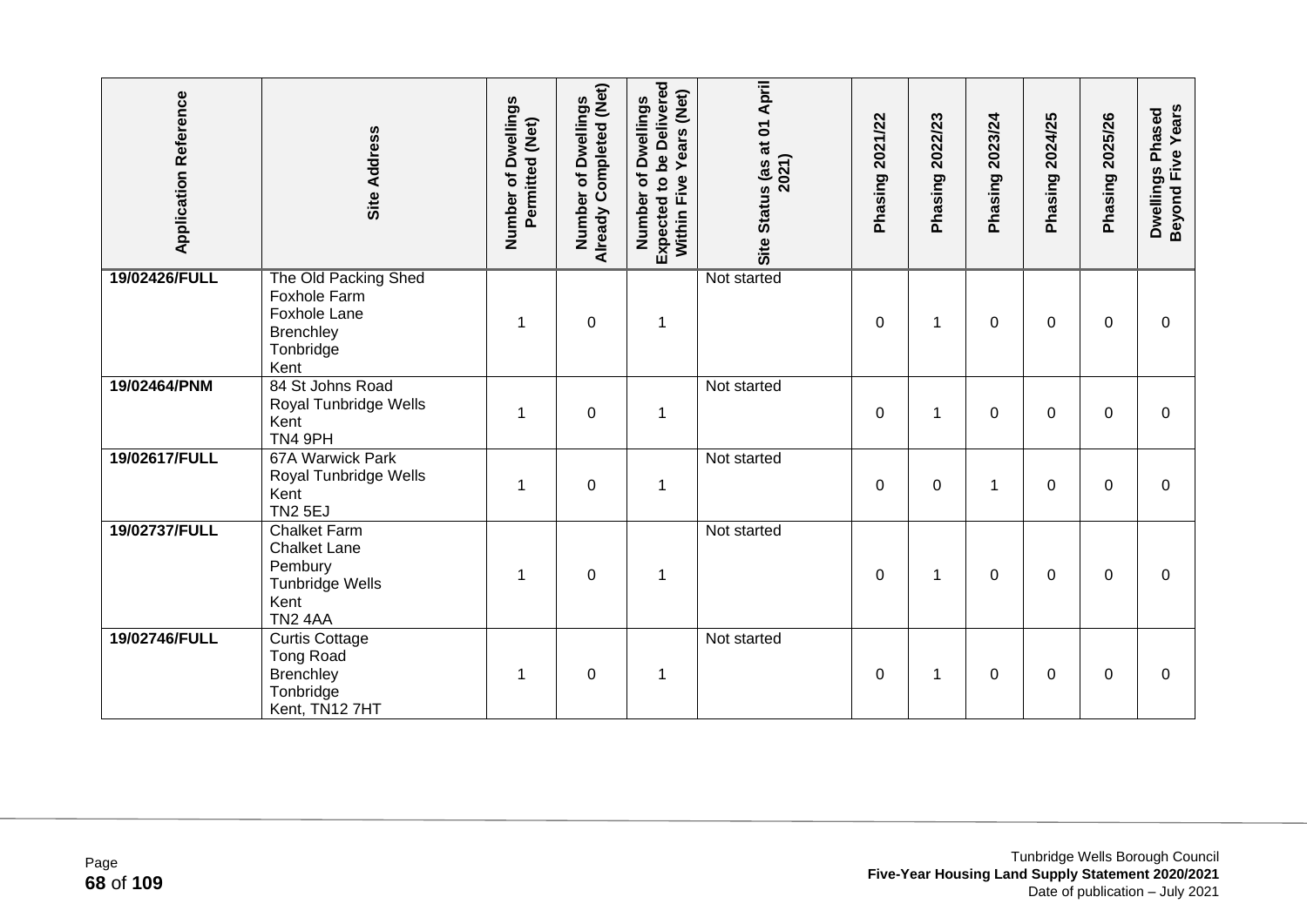| <b>Application Reference</b> | <b>Site Address</b>                                                                                 | Number of Dwellings<br>Permitted (Net) | Already Completed (Net)<br><b>Dwellings</b><br>đ<br>Number | Expected to be Delivered<br>Within Five Years (Net)<br>Number of Dwellings | Site Status (as at 01 April<br>2021) | Phasing 2021/22 | Phasing 2022/23 | Phasing 2023/24 | 2024/25<br>Phasing? | <b>Phasing 2025/26</b> | Beyond Five Years<br>Dwellings Phased |
|------------------------------|-----------------------------------------------------------------------------------------------------|----------------------------------------|------------------------------------------------------------|----------------------------------------------------------------------------|--------------------------------------|-----------------|-----------------|-----------------|---------------------|------------------------|---------------------------------------|
| 19/02772/FULL                | <b>St Cuthberts Lodge</b><br><b>Stream Lane</b><br>Hawkhurst<br>Cranbrook<br>Kent<br><b>TN184RB</b> | 1                                      | $\boldsymbol{0}$                                           | $\mathbf{1}$                                                               | Not started                          | 0               | 1               | 0               | 0                   | 0                      | 0                                     |
| 19/02813/FULL                | Springfield Orchard Barn<br>Maidstone Road<br>Matfield<br>Tonbridge<br>Kent                         | 1                                      | $\boldsymbol{0}$                                           | $\mathbf 1$                                                                | Not started                          | 0               | $\mathbf 1$     | 0               | 0                   | $\mathbf{0}$           | 0                                     |
| 19/02910/PIP                 | Land To The Rear Of<br>Southlands<br><b>High Street</b><br>Cranbrook<br>Kent                        | 1                                      | $\mathbf 0$                                                | $\boldsymbol{0}$                                                           | Not started                          | $\mathbf{0}$    | $\Omega$        | 0               | $\Omega$            | $\Omega$               | 1                                     |
| 19/03024/FULL                | <b>Elphicks Farm</b><br>Spelmonden Road<br>Horsmonden<br>Tonbridge<br>Kent<br><b>TN12 8EL</b>       | 1                                      | $\boldsymbol{0}$                                           | $\mathbf{1}$                                                               | Not started                          | 0               | 1               | $\Omega$        | $\mathbf{0}$        | $\mathbf{0}$           | $\Omega$                              |
| 19/03025/FULL                | Ramsden Farm Land &<br><b>Buildings</b><br>Dingleden<br>Benenden<br>Cranbrook<br>Kent               | 1                                      | $\boldsymbol{0}$                                           | $\mathbf 1$                                                                | Not started                          | 0               | 0               | 1               | $\Omega$            | $\Omega$               | $\Omega$                              |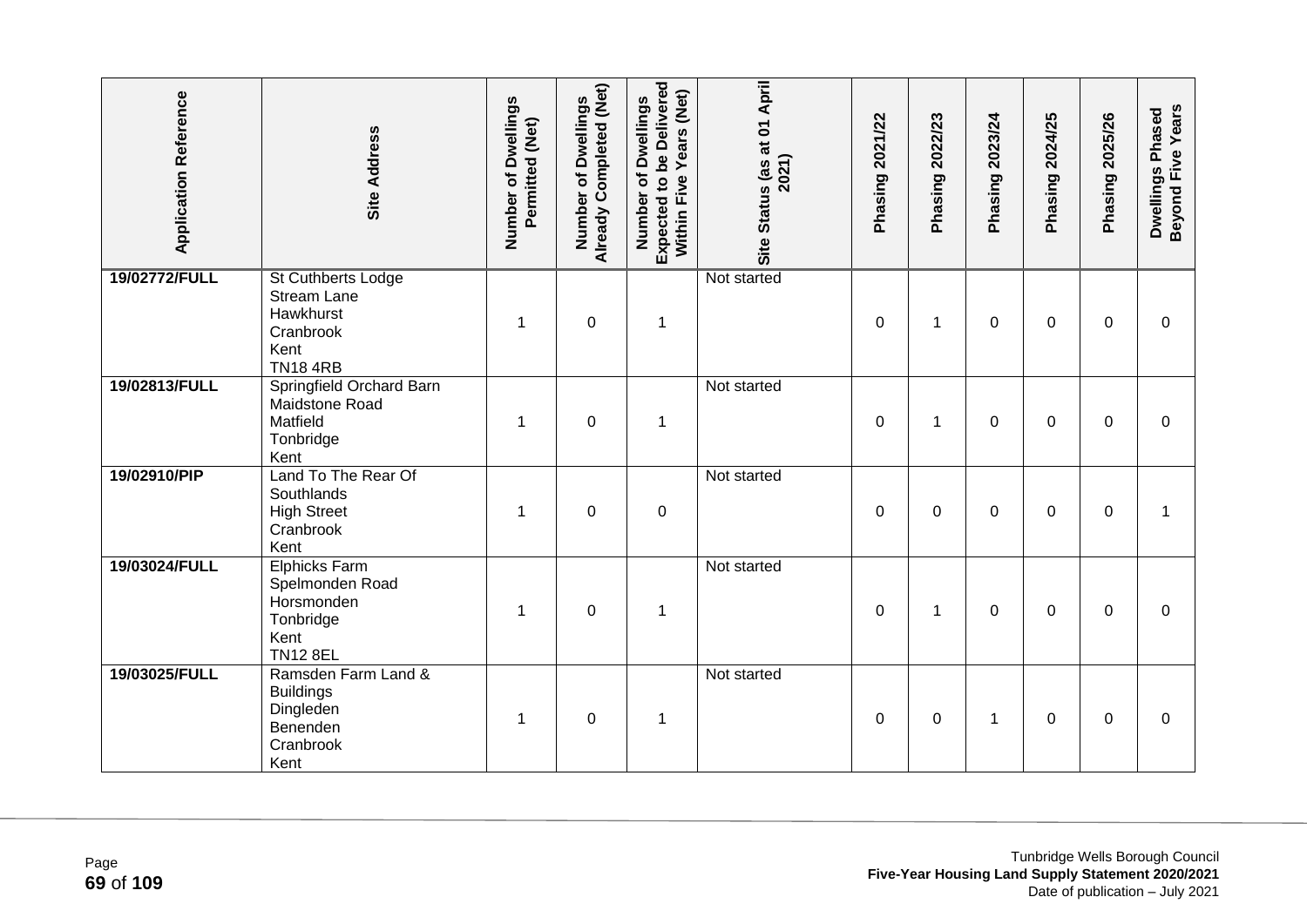| <b>Application Reference</b> | Site Address                                                                                           | Number of Dwellings<br>Permitted (Net) | Already Completed (Net)<br>Number of Dwellings | Expected to be Delivered<br>Years (Net)<br>Number of Dwellings<br>Within Five | Site Status (as at 01 April<br>2021) | Phasing 2021/22 | Phasing 2022/23 | Phasing 2023/24 | Phasing 2024/25 | Phasing 2025/26 | Beyond Five Years<br>Dwellings Phased |
|------------------------------|--------------------------------------------------------------------------------------------------------|----------------------------------------|------------------------------------------------|-------------------------------------------------------------------------------|--------------------------------------|-----------------|-----------------|-----------------|-----------------|-----------------|---------------------------------------|
| 19/03055/FULL                | 101 Clifton Road<br>Royal Tunbridge Wells<br>Kent<br><b>TN2 3AU</b>                                    | $\mathbf{1}$                           | $\boldsymbol{0}$                               | $\mathbf{1}$                                                                  | Not started                          | $\mathbf 0$     | 1               | 0               | 0               | $\Omega$        | $\mathbf 0$                           |
| 19/03205/FULL                | Redwings<br>2 Dower House Crescent<br>Southborough<br><b>Tunbridge Wells</b><br>Kent<br><b>TN4 0TS</b> | $\mathbf 1$                            | $\mathbf 0$                                    | $\mathbf 1$                                                                   | Not started                          | 0               | $\mathbf{1}$    | 0               | 0               | $\mathbf{0}$    | $\Omega$                              |
| 19/03246/FULL                | Land To The Rear Of 4<br>Oaklea Road<br>Paddock Wood<br>Tonbridge<br><b>TN12 6LE</b>                   | 1                                      | $\mathbf 0$                                    | $\mathbf 1$                                                                   | Not started                          | 0               | 1               | 0               | 0               | $\Omega$        | 0                                     |
| 19/03265/FULL                | The Old Nursery<br>The Common<br>Sissinghurst<br>Cranbrook<br><b>TN17 2HT</b>                          | 1                                      | $\boldsymbol{0}$                               | $\mathbf 1$                                                                   | Not started                          | 0               | 1               | 0               | 0               | 0               | 0                                     |
| 19/03448/FULL                | The Barn<br>Invictas<br>Gedges Hill<br>Matfield<br>Tonbridge<br>Kent<br><b>TN127DU</b>                 | 1                                      | $\boldsymbol{0}$                               | 1                                                                             | Not started                          | 0               | 0               | 1               | 0               | 0               | $\Omega$                              |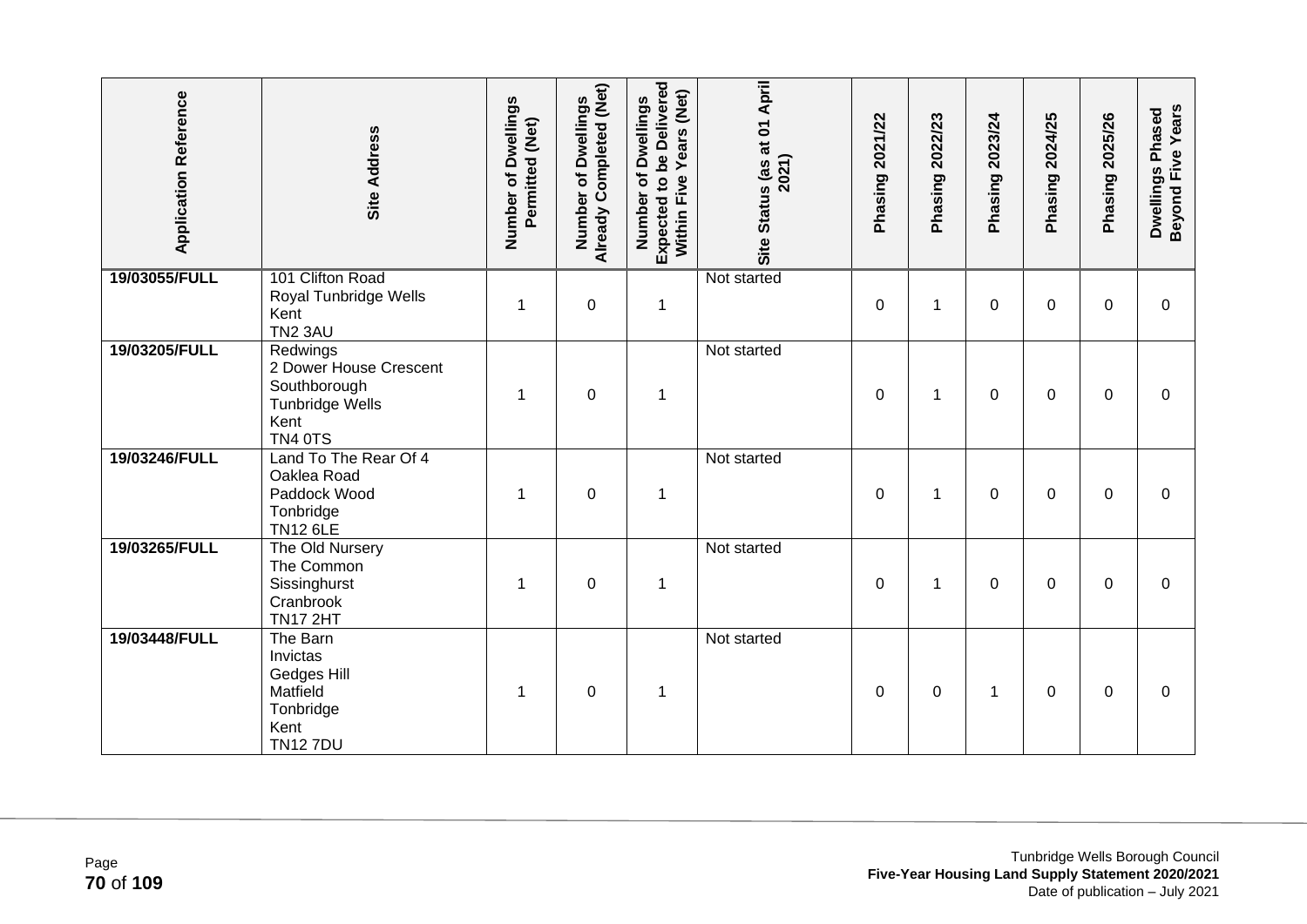| <b>Application Reference</b> | Site Address                                                                                                         | Number of Dwellings<br>Permitted (Net) | Already Completed (Net)<br>of Dwellings<br>Number | Expected to be Delivered<br>Years (Net)<br>Number of Dwellings<br>Within Five | Site Status (as at 01 April<br>2021) | Phasing 2021/22 | Phasing 2022/23 | Phasing 2023/24 | 2024/25<br>Phasing | <b>Phasing 2025/26</b> | Beyond Five Years<br>Dwellings Phased |
|------------------------------|----------------------------------------------------------------------------------------------------------------------|----------------------------------------|---------------------------------------------------|-------------------------------------------------------------------------------|--------------------------------------|-----------------|-----------------|-----------------|--------------------|------------------------|---------------------------------------|
| 19/03542/FULL                | <b>Brewer Street Forge</b><br><b>Brewer Street</b><br>Lamberhurst<br>Royal Tunbridge Wells<br>Kent<br><b>TN3 8DN</b> | 1                                      | $\mathbf 0$                                       | $\mathbf 1$                                                                   | Not started                          | $\Omega$        | $\mathbf 0$     | 1               | $\Omega$           | $\overline{0}$         | $\overline{0}$                        |
| 19/03602/FULL                | <b>Great Bayhall Barn</b><br><b>Chalket Lane</b><br>Pembury<br><b>Tunbridge Wells</b><br>Kent                        | 1                                      | $\mathbf 0$                                       | $\mathbf 1$                                                                   | Not started                          | $\Omega$        | 1               | 0               | $\Omega$           | $\Omega$               | 0                                     |
| 19/03653/FULL                | <b>Oaklands</b><br>Cranbrook Road<br>Frittenden<br>Cranbrook<br>Kent<br><b>TN17 2DB</b>                              | 1                                      | $\pmb{0}$                                         | $\mathbf 1$                                                                   | Not started                          | $\mathbf 0$     | $\mathbf 0$     | 1               | $\Omega$           | $\mathbf 0$            | $\overline{0}$                        |
| 20/00073/FULL                | <b>Tanners</b><br>Pembury Grange<br>Royal Tunbridge Wells<br>Kent<br>TN <sub>2</sub> 4RP                             | 1                                      | $\mathbf 0$                                       | $\mathbf 1$                                                                   | Not started                          | $\Omega$        | $\mathbf 0$     | 1               | 0                  | $\Omega$               | 0                                     |
| 20/00094/FULL                | Gorsebrook<br>Pembury Road<br>Royal Tunbridge Wells<br>Kent<br><b>TN2 3QN</b>                                        | 1                                      | $\mathbf 0$                                       | $\mathbf 1$                                                                   | Not started                          | 0               | 0               | 1               | 0                  | 0                      | 0                                     |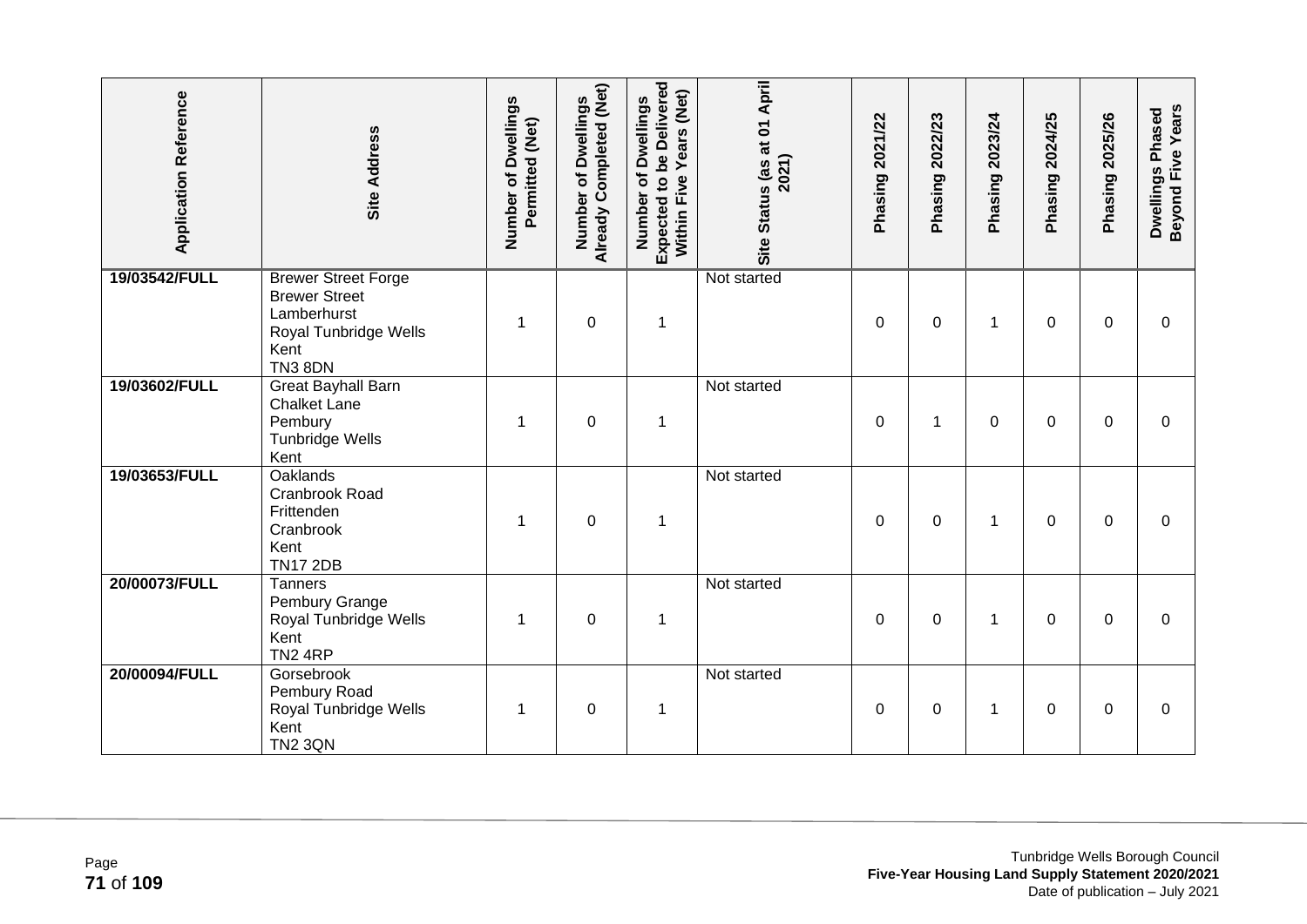| <b>Application Reference</b> | <b>Site Address</b>                                                                      | Number of Dwellings<br>Permitted (Net) | Already Completed (Net)<br><b>Dwellings</b><br>৳<br>Number | <b>Expected to be Delivered</b><br>Years (Net)<br>Number of Dwellings<br>Within Five | Site Status (as at 01 April<br>2021) | 2021/22<br>Phasing | 2022/23<br>Phasing | 2023/24<br>Phasing | 2024/25<br>Phasing | 2025/26<br>Phasing | Beyond Five Years<br>Dwellings Phased |
|------------------------------|------------------------------------------------------------------------------------------|----------------------------------------|------------------------------------------------------------|--------------------------------------------------------------------------------------|--------------------------------------|--------------------|--------------------|--------------------|--------------------|--------------------|---------------------------------------|
| 20/00214/PNM                 | 152 London Road<br>Southborough<br>Tunbridge Wells<br>Kent<br>TN4 0PJ                    | 1                                      | $\mathbf 0$                                                | $\mathbf 1$                                                                          | Not started                          | 0                  | 1                  | 0                  | 0                  | 0                  | 0                                     |
| 20/00228/FULL                | St Johns Launderette<br>113 St Johns Road<br>Royal Tunbridge Wells<br>TN4 9TU            | 1                                      | $\boldsymbol{0}$                                           | $\mathbf 1$                                                                          | Not started                          | 0                  | 1                  | 0                  | 0                  | 0                  | $\mathbf 0$                           |
| 20/00247/FULL                | <b>Burgess Stores</b><br><b>High Street</b><br>Goudhurst<br>Cranbrook<br><b>TN17 1AL</b> |                                        | $\boldsymbol{0}$                                           | 1                                                                                    | Not started                          | 0                  | 1                  | 0                  | 0                  | $\mathbf{0}$       | 0                                     |
| 20/00386/PNQCLA              | <b>Broadlake Farm</b><br>Mill Lane<br>Frittenden<br>Cranbrook<br>Kent<br><b>TN17 2DX</b> | 1                                      | $\mathbf 0$                                                | $\mathbf 1$                                                                          | Not started                          | 0                  | 0                  | 1                  | 0                  | 0                  | 0                                     |
| 20/00515/FULL                | Barn Adjacent To The<br>Oasthouse<br>Hayesden Lane<br>Tonbridge<br>Kent                  |                                        | $\pmb{0}$                                                  | 1                                                                                    | Not started                          | 0                  | 0                  | 1                  | 0                  | 0                  | 0                                     |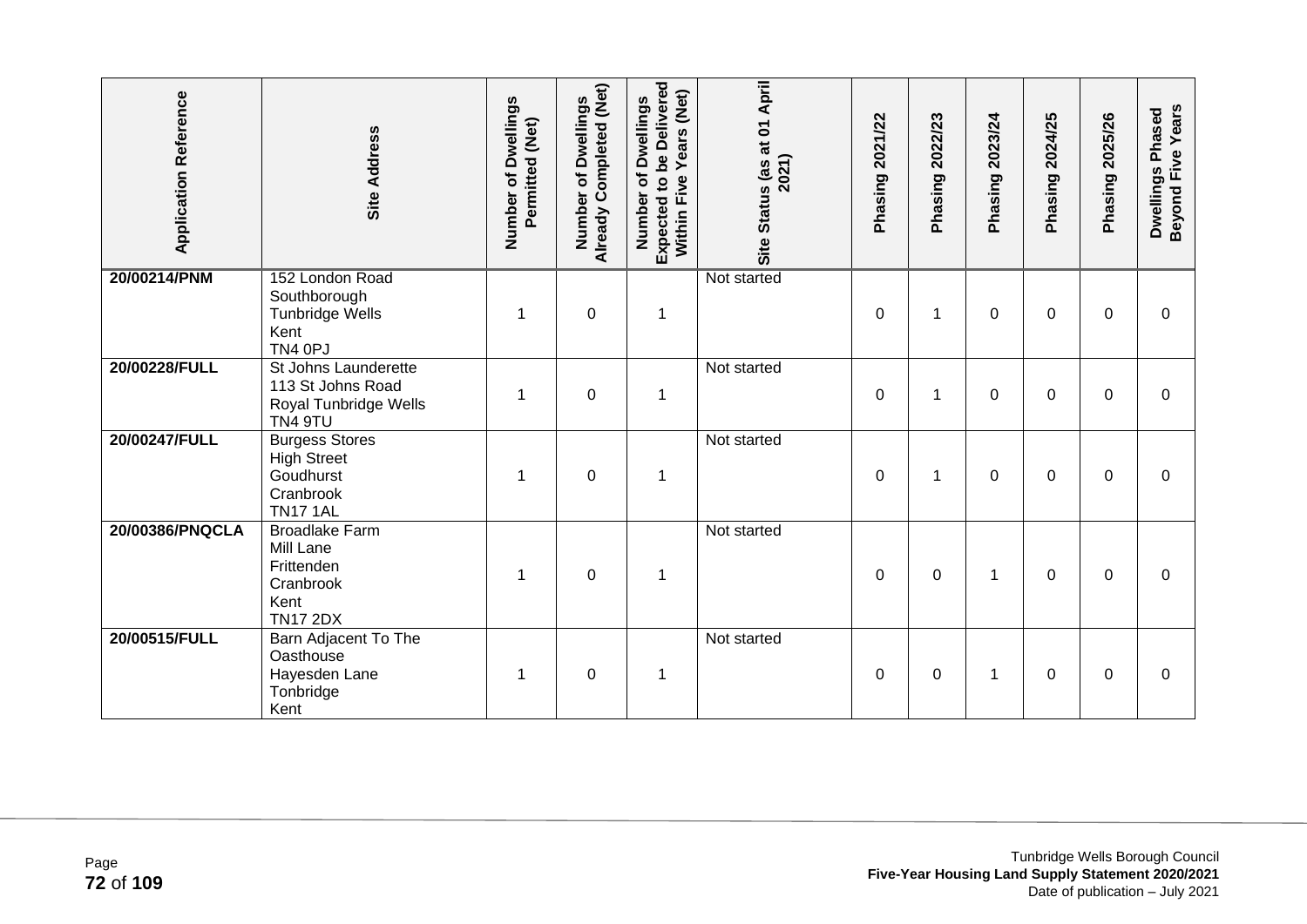| <b>Application Reference</b> | Site Address                                                                                    | Number of Dwellings<br>Permitted (Net) | Already Completed (Net)<br><b>Dwellings</b><br>Number of | Expected to be Delivered<br>Years (Net)<br>Number of Dwellings<br>Five<br>Within I | Site Status (as at 01 April<br>2021) | 2021/22<br>Phasing | 2022/23<br>Phasing | 2023/24<br>Phasing | 2024/25<br>Phasing | 2025/26<br>Phasing | Beyond Five Years<br>Dwellings Phased |
|------------------------------|-------------------------------------------------------------------------------------------------|----------------------------------------|----------------------------------------------------------|------------------------------------------------------------------------------------|--------------------------------------|--------------------|--------------------|--------------------|--------------------|--------------------|---------------------------------------|
| 20/00543/FULL                | 72 Camden Road<br>Royal Tunbridge Wells<br>Kent<br><b>TN1 2QP</b>                               | 1                                      | $\mathbf 0$                                              | $\mathbf 1$                                                                        | Not started                          | $\Omega$           | 0                  | 1                  | $\Omega$           | $\Omega$           | 0                                     |
| 20/00675/FULL                | Land At The Heathers<br><b>Hartley Road</b><br>Cranbrook<br>Kent                                | 1                                      | $\mathbf 0$                                              | $\mathbf 1$                                                                        | Not started                          | 0                  | 0                  | 1                  | 0                  | 0                  | $\mathbf 0$                           |
| 20/00716/FULL                | <b>Butchers Shop</b><br><b>High Street</b><br>Goudhurst<br>Cranbrook<br>Kent<br><b>TN17 1AL</b> | 1                                      | $\pmb{0}$                                                | $\mathbf 1$                                                                        | Not started                          | 0                  | $\pmb{0}$          | 1                  | 0                  | 0                  | 0                                     |
| 20/00721/FULL                | 21 Barden Road<br>Speldhurst<br>Tunbridge Wells<br>Kent<br><b>TN3 0QB</b>                       | 1                                      | $\pmb{0}$                                                | $\mathbf 1$                                                                        | Not started                          | 0                  | $\mathbf 0$        | 1                  | 0                  | 0                  | 0                                     |
| 20/00963/PNQCLA              | Longbrooks Oast<br>Knowle Road<br><b>Brenchley</b><br>Tonbridge<br>Kent<br><b>TN127DJ</b>       | 1                                      | $\mathbf 0$                                              | $\mathbf 1$                                                                        | Not started                          | $\Omega$           | $\Omega$           | 1                  | 0                  | $\Omega$           | $\Omega$                              |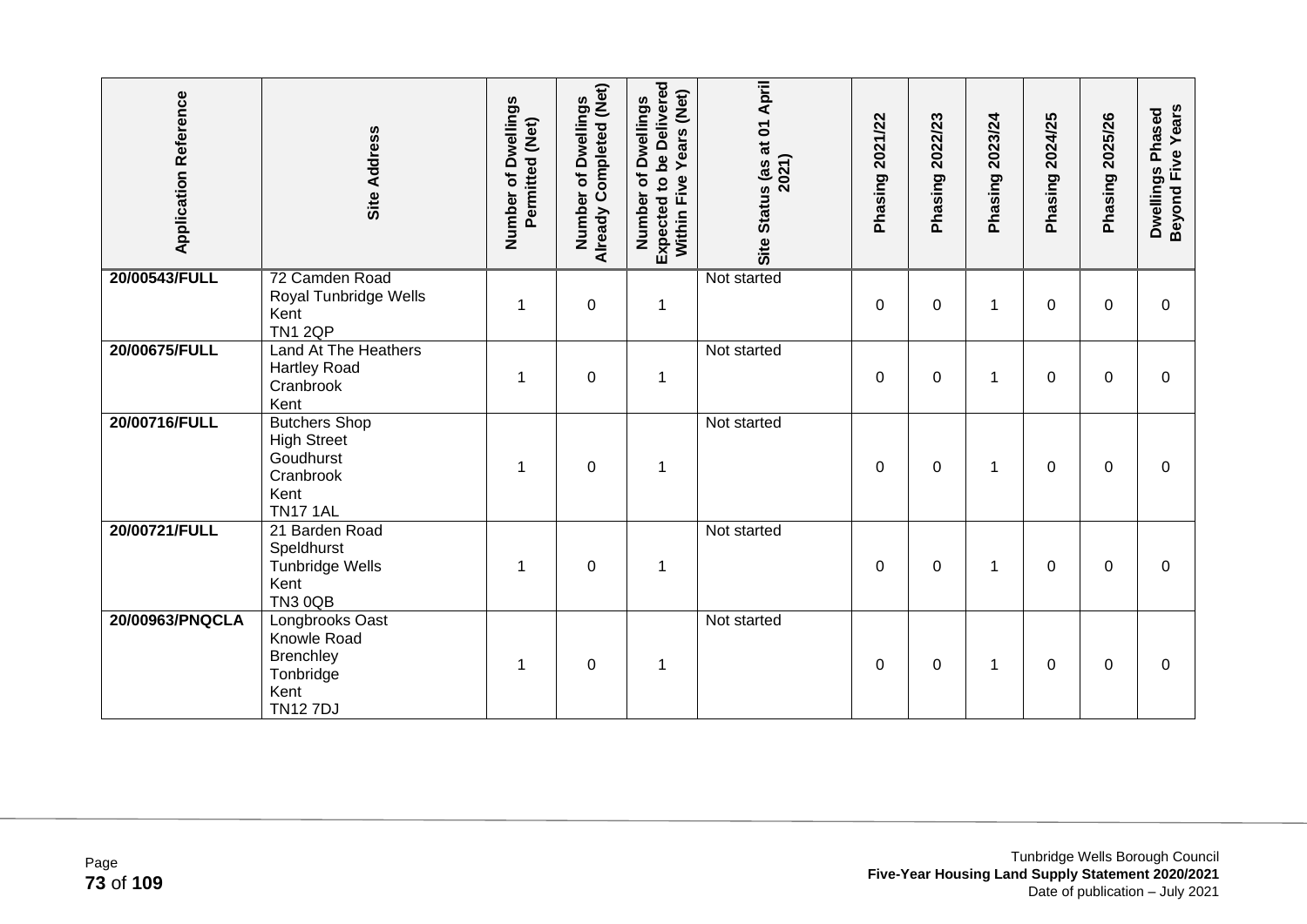| <b>Application Reference</b> | <b>Site Address</b>                                                                                                       | Number of Dwellings<br>Permitted (Net) | Already Completed (Net)<br>of Dwellings<br>Number | <b>Expected to be Delivered</b><br>Years (Net)<br>of Dwellings<br>Within Five<br>Number | Site Status (as at 01 April<br>2021) | Phasing 2021/22 | 2022/23<br>Phasing | 2023/24<br>Phasing | 2024/25<br>Phasing | 2025/26<br>Phasing | Beyond Five Years<br>Dwellings Phased |
|------------------------------|---------------------------------------------------------------------------------------------------------------------------|----------------------------------------|---------------------------------------------------|-----------------------------------------------------------------------------------------|--------------------------------------|-----------------|--------------------|--------------------|--------------------|--------------------|---------------------------------------|
| 20/01126/FULL                | 12 Vale Road<br>Royal Tunbridge Wells<br>Kent<br><b>TN1 1BP</b>                                                           |                                        | $\mathbf 0$                                       | 1                                                                                       | Not started                          | $\Omega$        | 0                  | 1                  | $\Omega$           | $\mathbf{0}$       | 0                                     |
| 20/01182/PNOCLA              | <b>Matrix House</b><br><b>Orchard Business Park</b><br>Furnace Lane<br>Horsmonden<br>Tonbridge<br>Kent<br><b>TN12 8LX</b> |                                        | $\boldsymbol{0}$                                  | 1                                                                                       | Not started                          | 0               | 0                  | 1                  | 0                  | $\Omega$           | $\Omega$                              |
| 20/01215/FULL                | Beacon Mill Cottage<br>Rolvenden Road<br>Benenden<br>Cranbrook<br>Kent<br><b>TN17 4BU</b>                                 | 1                                      | 0                                                 | 1                                                                                       | Not started                          | 0               | 0                  | 1                  | 0                  | 0                  | 0                                     |
| 20/01315/FULL                | Orleigh<br>Copthall Avenue<br>Hawkhurst<br>Cranbrook<br>Kent<br><b>TN18 4LR</b>                                           | 1                                      | 0                                                 | 1                                                                                       | Not started                          | 0               | 0                  | 1                  | 0                  | 0                  | 0                                     |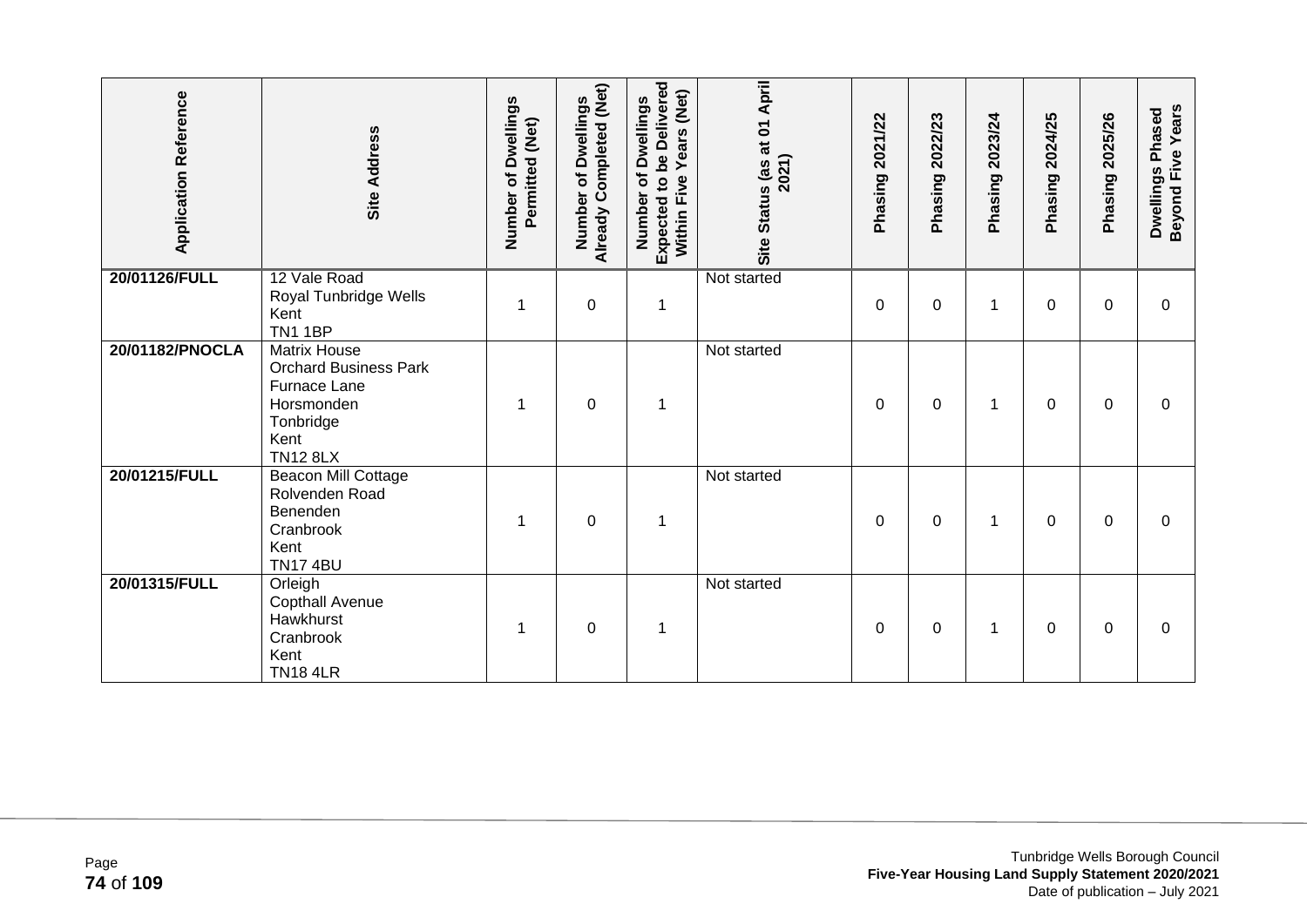| <b>Application Reference</b> | <b>Site Address</b>                                                                                         | Number of Dwellings<br>Permitted (Net) | Already Completed (Net)<br>of Dwellings<br>Number | Expected to be Delivered<br>Years (Net)<br>Number of Dwellings<br>Within Five | Site Status (as at 01 April<br>2021) | 2021/22<br>Phasing | 2022/23<br>Phasing | 2023/24<br>Phasing | 2024/25<br>Phasing | 2025/26<br>Phasing | Beyond Five Years<br>Dwellings Phased |
|------------------------------|-------------------------------------------------------------------------------------------------------------|----------------------------------------|---------------------------------------------------|-------------------------------------------------------------------------------|--------------------------------------|--------------------|--------------------|--------------------|--------------------|--------------------|---------------------------------------|
| 20/01341/FULL                | Forster's Lodge<br><b>Brandfold Farm</b><br>North Road<br>Goudhurst<br>Cranbrook<br>Kent<br><b>TN17 1JJ</b> | 1                                      | $\boldsymbol{0}$                                  | $\mathbf 1$                                                                   | Not started                          | 0                  | 0                  | 1                  | 0                  | 0                  | 0                                     |
| 20/01372/FULL                | Barn<br>Honnington Farm<br>Vauxhall Lane<br>Southborough<br>Tunbridge Wells<br>Kent<br>TN4 0XD              | 1                                      | $\boldsymbol{0}$                                  | 1                                                                             | Not started                          | $\mathbf 0$        | 0                  | 1                  | 0                  | 0                  | 0                                     |
| 20/01499/FULL                | 27 Tedder Road<br>Royal Tunbridge Wells<br>Kent<br><b>TN4 9ES</b>                                           | 1                                      | $\mathbf 0$                                       | $\mathbf 1$                                                                   | Not started                          | 0                  | 1                  | 0                  | 0                  | 0                  | 0                                     |
| 20/01632/FULL                | 2 Clay Cottages<br>Clayhill<br>Goudhurst<br>Cranbrook<br>Kent<br><b>TN17 1BE</b>                            | 1                                      | $\mathbf 0$                                       | 1                                                                             | Not started                          | $\Omega$           | $\Omega$           | 1                  | 0                  | $\Omega$           | $\Omega$                              |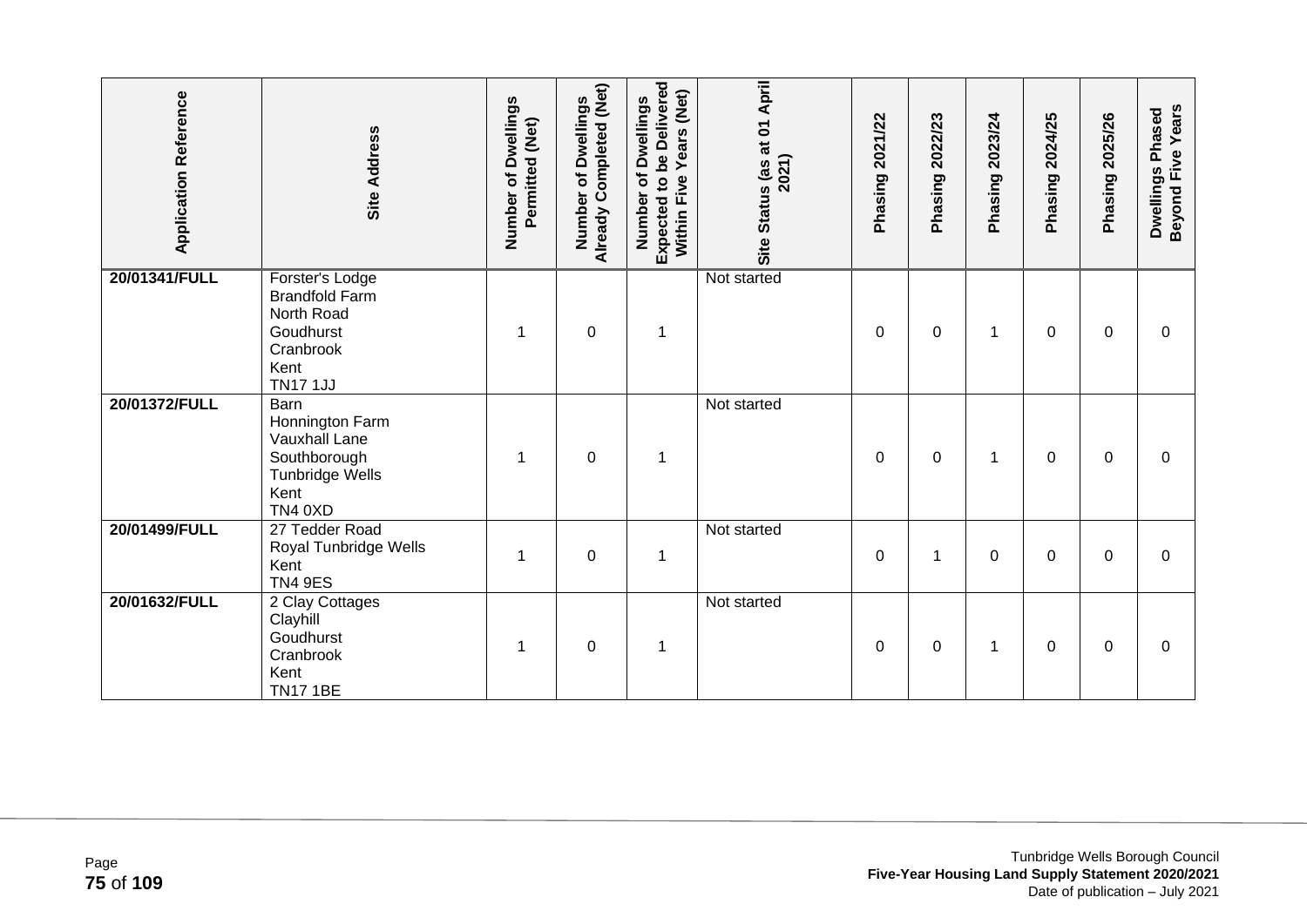| <b>Application Reference</b> | <b>Site Address</b>                                                                                          | Number of Dwellings<br>Permitted (Net) | <b>Already Completed (Net)</b><br>of Dwellings<br>Number | Expected to be Delivered<br>Years (Net)<br>Number of Dwellings<br>Within Five | Site Status (as at 01 April<br>2021) | Phasing 2021/22 | Phasing 2022/23 | Phasing 2023/24 | 2024/25<br>Phasing <sup>2</sup> | Phasing 2025/26 | Beyond Five Years<br>Dwellings Phased |
|------------------------------|--------------------------------------------------------------------------------------------------------------|----------------------------------------|----------------------------------------------------------|-------------------------------------------------------------------------------|--------------------------------------|-----------------|-----------------|-----------------|---------------------------------|-----------------|---------------------------------------|
| 20/01649/PNQCLA              | Stonecastle Farm<br><b>Whetsted Road</b><br>Five Oak Green<br>Tonbridge<br>Kent<br><b>TN12 6SE</b>           | 1                                      | $\mathbf 0$                                              | $\mathbf 1$                                                                   | Not started                          | 0               | 0               | 1               | 0                               | $\mathbf 0$     | $\Omega$                              |
| 20/01776/FULL                | <b>Fountain House</b><br>First Floor Unit<br><b>High Street</b><br>Goudhurst<br>Cranbrook<br><b>TN17 1AL</b> | 1                                      | $\mathbf 0$                                              | $\mathbf 1$                                                                   | Not started                          | 0               | $\mathbf 0$     | 1               | 0                               | 0               | 0                                     |
| 20/01808/FULL                | St Cubys Yard<br><b>Blind Lane</b><br>Goudhurst<br>Cranbrook<br><b>TN17 1EL</b>                              | 1                                      | $\mathbf 0$                                              | $\mathbf 1$                                                                   | Not started                          | 0               | 0               | 1               | 0                               | $\mathbf 0$     | $\boldsymbol{0}$                      |
| 20/01929/FULL                | 1 Manor Road<br>Southborough<br><b>Tunbridge Wells</b><br>Kent<br>TN4 OLD                                    | 1                                      | $\mathbf 0$                                              | $\mathbf 1$                                                                   | Not started                          | 0               | $\pmb{0}$       | 1               | 0                               | 0               | 0                                     |
| 20/01968/FULL                | Alpha House<br>2A Frant Road<br>Royal Tunbridge Wells<br>Kent<br><b>TN2 5SE</b>                              | 1                                      | $\mathbf 0$                                              | $\mathbf{1}$                                                                  | Not started                          | 0               | 0               | 1               | 0                               | 0               | 0                                     |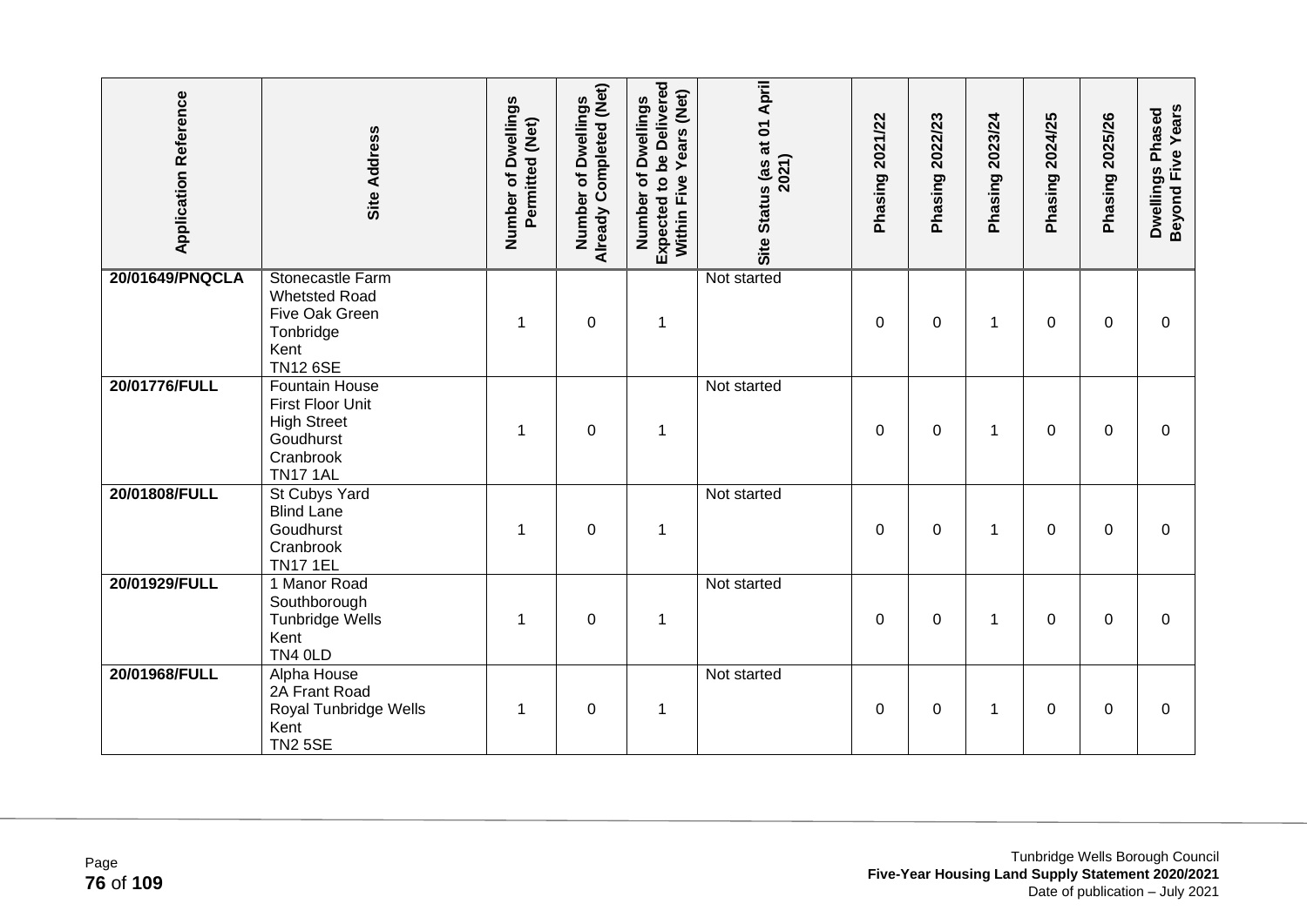| <b>Application Reference</b> | Site Address                                                                                               | Number of Dwellings<br>Permitted (Net) | Already Completed (Net)<br>of Dwellings<br>Number | <b>Expected to be Delivered</b><br>Years (Net)<br>of Dwellings<br>Within Five<br>Number | April<br>Site Status (as at 01<br>2021) | Phasing 2021/22 | 2022/23<br>Phasing | 2023/24<br>Phasing | 2024/25<br>Phasing | 2025/26<br>Phasing | Beyond Five Years<br>Dwellings Phased |
|------------------------------|------------------------------------------------------------------------------------------------------------|----------------------------------------|---------------------------------------------------|-----------------------------------------------------------------------------------------|-----------------------------------------|-----------------|--------------------|--------------------|--------------------|--------------------|---------------------------------------|
| 20/01984/FULL                | <b>Hawkhurst Place Farm</b><br>Rye Road<br>Hawkhurst<br>Cranbrook<br>Kent                                  |                                        | $\mathbf 0$                                       | 1                                                                                       | Not started                             | 1               | 0                  | 0                  | 0                  | $\Omega$           | $\Omega$                              |
| 20/02028/FULL                | Land To The Rear Of 2 Marsh<br>Cottages<br>Mill Lane<br>Frittenden<br>Cranbrook<br>Kent<br><b>TN17 2DR</b> | 1                                      | $\boldsymbol{0}$                                  | $\mathbf 1$                                                                             | Not started                             | 0               | 0                  | 1                  | 0                  | $\mathbf{0}$       | 0                                     |
| 20/02061/FULL                | Barn At Balmoral Cottage<br>The Green<br>Benenden<br>Cranbrook<br>Kent<br><b>TN17 4DL</b>                  |                                        | $\mathbf 0$                                       | 1                                                                                       | Not started                             | 0               | 0                  | 1                  | 0                  | $\mathbf{0}$       | 0                                     |
| 20/02070/FULL                | Land East Of<br>Water Lane<br>Hawkhurst<br>Cranbrook<br>Kent                                               |                                        | $\pmb{0}$                                         | 1                                                                                       | Not started                             | 0               | 0                  | 1                  | 0                  | $\Omega$           | 0                                     |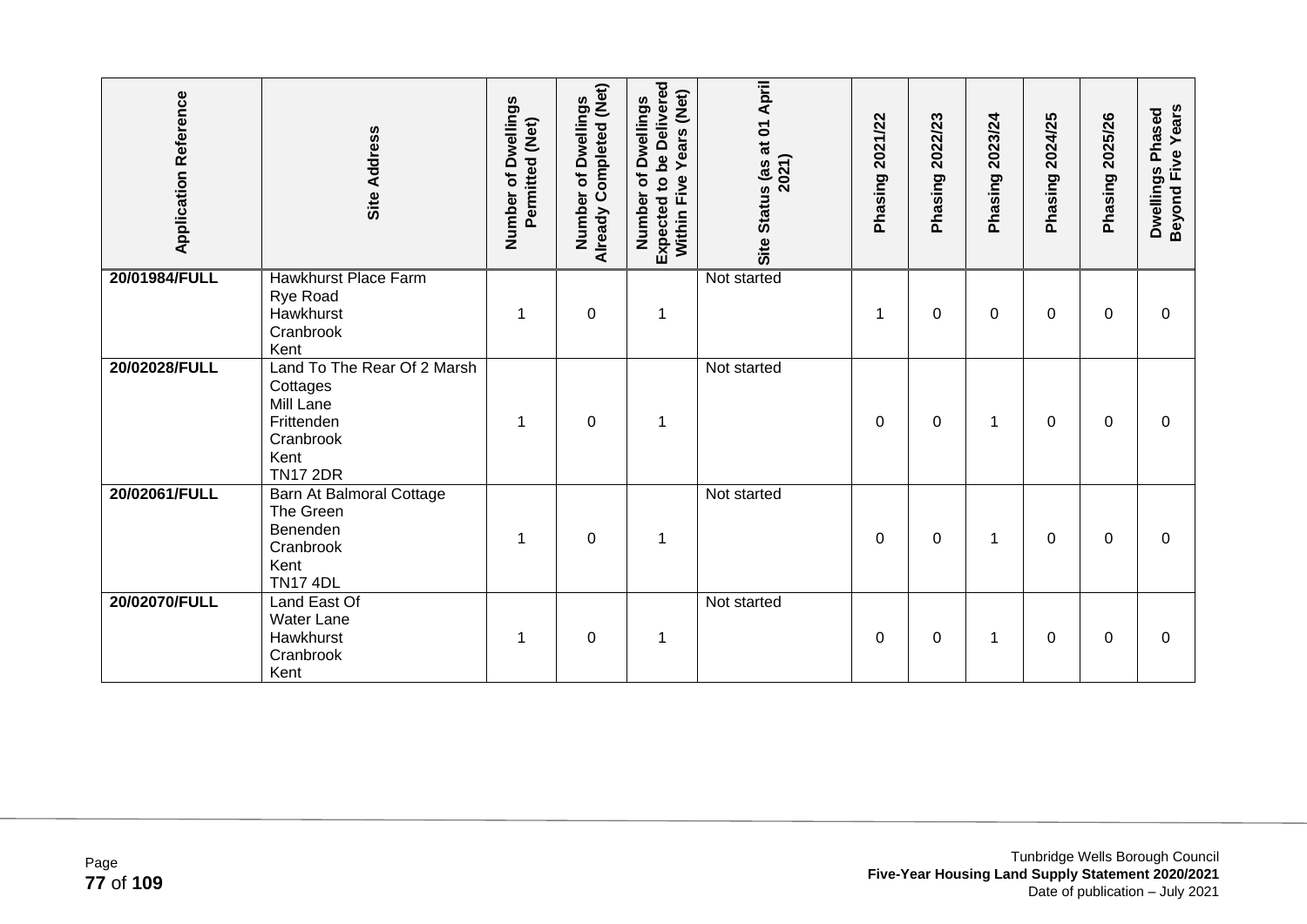| <b>Application Reference</b> | Site Address                                                                                       | Number of Dwellings<br>Permitted (Net) | Already Completed (Net)<br><b>Dwellings</b><br>đ<br>Number | Expected to be Delivered<br>Within Five Years (Net)<br>Number of Dwellings | Site Status (as at 01 April<br>2021) | Phasing 2021/22 | 2022/23<br>Phasing? | Phasing 2023/24 | 2024/25<br>Phasing? | Phasing 2025/26 | Beyond Five Years<br>Dwellings Phased |
|------------------------------|----------------------------------------------------------------------------------------------------|----------------------------------------|------------------------------------------------------------|----------------------------------------------------------------------------|--------------------------------------|-----------------|---------------------|-----------------|---------------------|-----------------|---------------------------------------|
| 20/02168/OUT                 | <b>Hawthorn Cottage</b><br>Ockley Lane<br>Hawkhurst<br>Cranbrook<br>Kent<br><b>TN18 4DW</b>        |                                        | $\pmb{0}$                                                  | 1                                                                          | Not started                          | 0               | 0                   | 1               | 0                   | 0               | $\mathbf 0$                           |
| 20/02182/FULL                | Bentham Hill Farm<br><b>Stockland Green Road</b><br>Speldhurst<br><b>Tunbridge Wells</b><br>Kent   | 1                                      | $\boldsymbol{0}$                                           | $\mathbf 1$                                                                | Not started                          | 0               | 0                   | 1               | 0                   | $\Omega$        | $\Omega$                              |
| 20/02274/FULL                | <b>Gate House Farm</b><br><b>Fairmans Lane</b><br>Brenchley<br>Tonbridge<br>Kent<br><b>TN127AD</b> | 1                                      | $\pmb{0}$                                                  | $\mathbf 1$                                                                | Not started                          | 0               | 1                   | 0               | 0                   | $\Omega$        | $\mathbf 0$                           |
| 20/02290/FULL                | <b>Blackhurst Park</b><br>Halls Hole Road<br>Royal Tunbridge Wells<br>Kent<br><b>TN2 4RG</b>       | 1                                      | $\mathbf 0$                                                | 1                                                                          | Not started                          | $\mathbf{0}$    | $\Omega$            | 1               | $\Omega$            | $\Omega$        | $\Omega$                              |
| 20/02425/FULL                | Collingwood House<br><b>Hastings Road</b><br>Hawkhurst<br>Cranbrook<br>Kent<br><b>TN184RR</b>      | 1                                      | $\boldsymbol{0}$                                           | $\mathbf 1$                                                                | Not started                          | 0               | 0                   | 1               | 0                   | $\Omega$        | $\Omega$                              |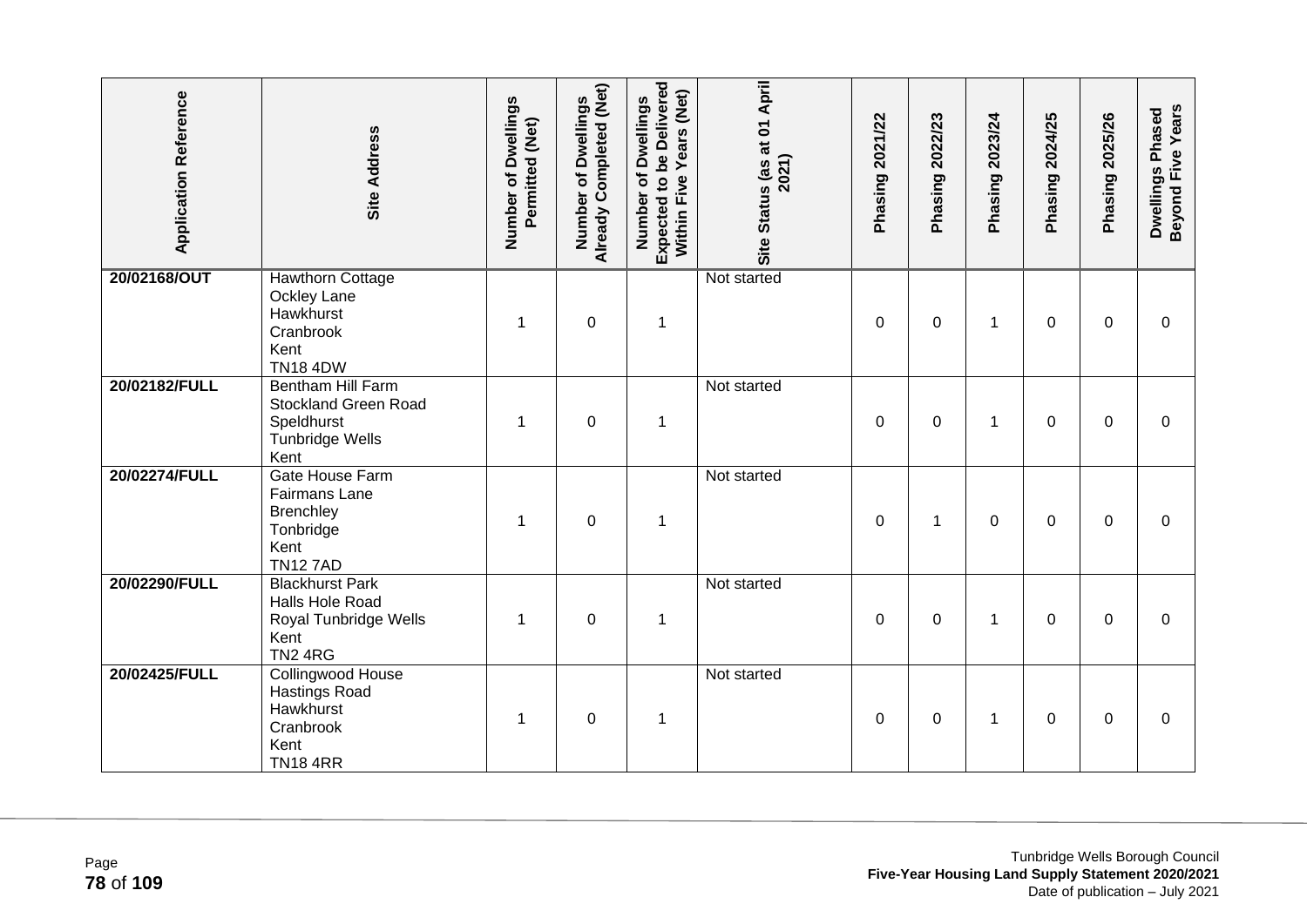| <b>Application Reference</b> | <b>Site Address</b>                                                                              | Number of Dwellings<br>Permitted (Net) | Already Completed (Net)<br>of Dwellings<br>Number | Expected to be Delivered<br>Years (Net)<br>Number of Dwellings<br>Within Five | Site Status (as at 01 April<br>2021) | Phasing 2021/22 | Phasing 2022/23 | Phasing 2023/24 | 2024/25<br>Phasing | Phasing 2025/26 | Beyond Five Years<br>Dwellings Phased |
|------------------------------|--------------------------------------------------------------------------------------------------|----------------------------------------|---------------------------------------------------|-------------------------------------------------------------------------------|--------------------------------------|-----------------|-----------------|-----------------|--------------------|-----------------|---------------------------------------|
| 20/02430/PNQCLA              | <b>Breach Wood Farm</b><br>Goudhurst Road<br>Cranbrook<br>Kent<br><b>TN17 2LJ</b>                | 1                                      | $\mathbf 0$                                       | $\mathbf 1$                                                                   | Not started                          | $\mathbf{0}$    | 0               | 1               | 0                  | $\mathbf 0$     | 0                                     |
| 20/02436/FULL                | <b>Birchett Wood Farm</b><br>Petteridge Lane<br>Matfield<br>Tonbridge<br>Kent<br><b>TN12 7NE</b> | 1                                      | $\mathbf 0$                                       | $\mathbf 1$                                                                   | Not started                          | $\Omega$        | $\Omega$        | 1               | 0                  | $\Omega$        | $\Omega$                              |
| 20/02446/FULL                | <b>Brissenden Farm</b><br>Sand Lane<br>Frittenden<br>Cranbrook<br>Kent                           | 1                                      | $\mathbf 0$                                       | $\mathbf 1$                                                                   | Not started                          | 0               | $\mathbf 0$     | 1               | 0                  | 0               | $\mathbf 0$                           |
| 20/02459/FULL                | <b>Rock Villa</b><br><b>Colts Hill</b><br>Five Oak Green<br>Tonbridge<br>Kent<br><b>TN12 6SW</b> | 1                                      | $\boldsymbol{0}$                                  | $\mathbf 1$                                                                   | Not started                          | 0               | 0               | 1               | 0                  | $\mathbf{0}$    | $\Omega$                              |
| 20/02587/FULL                | 26 Oaklea Road<br>Paddock Wood<br>Tonbridge<br>Kent<br><b>TN12 6LE</b>                           | 1                                      | $\mathbf 0$                                       | $\mathbf 1$                                                                   | Not started                          | 0               | 0               | 1               | 0                  | 0               | 0                                     |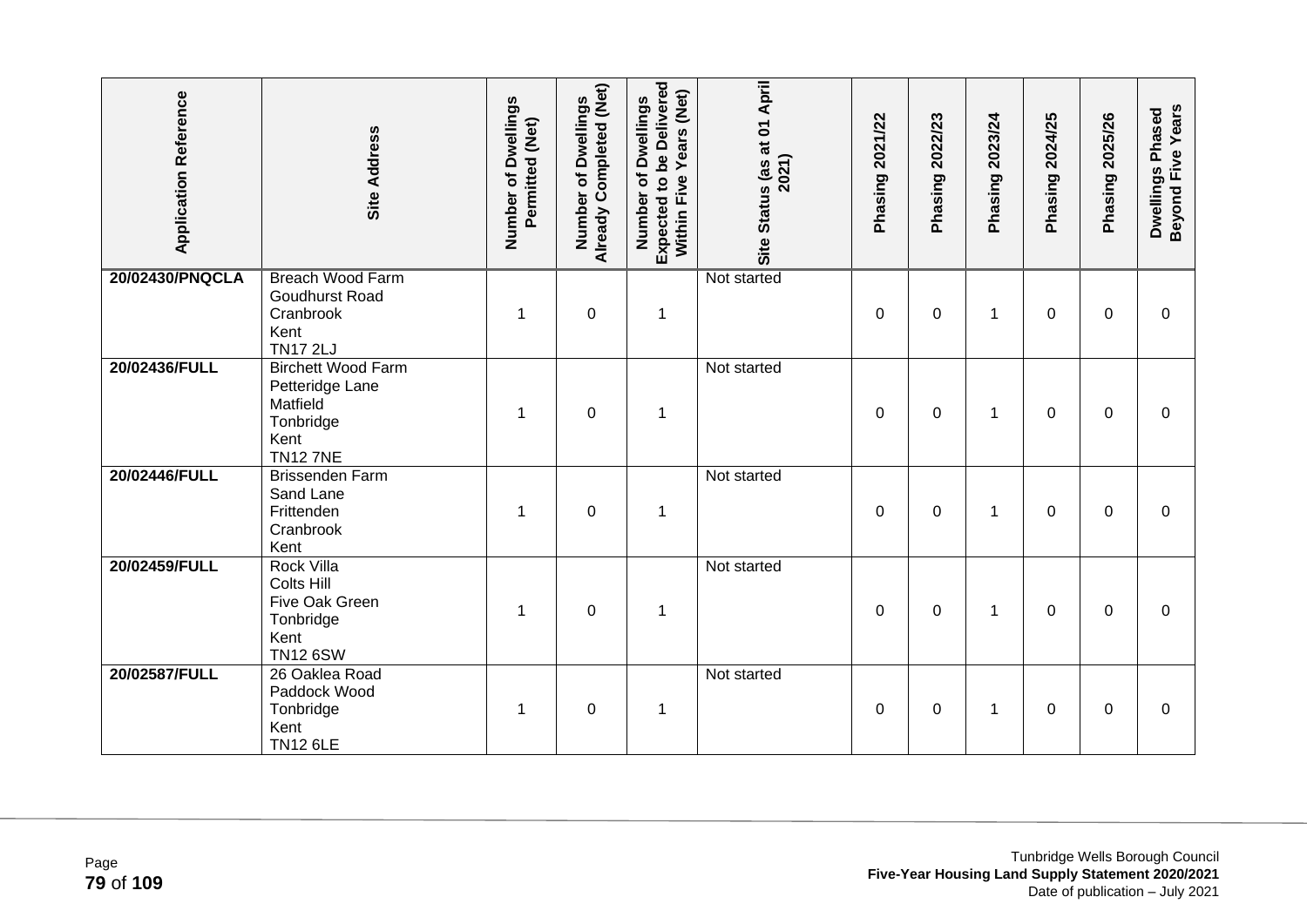| <b>Application Reference</b> | <b>Site Address</b>                                                                      | Number of Dwellings<br>Permitted (Net) | Already Completed (Net)<br>of Dwellings<br>Number | <b>Expected to be Delivered</b><br>Years (Net)<br>Number of Dwellings<br>Within Five | Site Status (as at 01 April<br>2021) | 2021/22<br>Phasing | 2022/23<br>Phasing | 2023/24<br>Phasing | 2024/25<br>Phasing | 2025/26<br>Phasing | Beyond Five Years<br>Dwellings Phased |
|------------------------------|------------------------------------------------------------------------------------------|----------------------------------------|---------------------------------------------------|--------------------------------------------------------------------------------------|--------------------------------------|--------------------|--------------------|--------------------|--------------------|--------------------|---------------------------------------|
| 20/02635/FULL                | Barn<br>Nursery Farm<br>London Road<br>Flimwell<br>Wadhurst<br>Kent                      |                                        | $\pmb{0}$                                         | $\mathbf 1$                                                                          | Not started                          | 0                  | 0                  | 1                  | 0                  | 0                  | 0                                     |
| 20/02753/PNOCLA              | 25 - 27 Mount Ephraim<br>Royal Tunbridge Wells<br>Kent<br>TN4 8AE                        | 1                                      | $\pmb{0}$                                         | $\mathbf 1$                                                                          | Not started                          | 0                  | 0                  | 1                  | 0                  | $\mathbf{0}$       | 0                                     |
| 20/02759/FULL                | <b>Swiss Cottage</b><br><b>Derwent Drive</b><br>Royal Tunbridge Wells<br>Kent<br>TN4 9TB | 1                                      | $\mathbf 0$                                       | $\mathbf 1$                                                                          | Not started                          | 1                  | $\Omega$           | 0                  | 0                  | $\mathbf{0}$       | $\Omega$                              |
| 20/02884/FULL                | 31 High Street<br>Cranbrook<br>Kent<br><b>TN17 3EE</b>                                   | 1                                      | $\mathbf 0$                                       | $\mathbf 1$                                                                          | Not started                          | $\mathbf{0}$       | $\Omega$           | 1                  | $\Omega$           | $\mathbf{0}$       | $\Omega$                              |
| 20/02939/FULL                | Glassocks<br>Rye Road<br>Sandhurst<br>Cranbrook<br>Kent<br><b>TN18 5PH</b>               | 1                                      | $\boldsymbol{0}$                                  | $\mathbf 1$                                                                          | Not started                          | $\mathbf{0}$       | $\Omega$           | 1                  | 0                  | $\mathbf{0}$       | $\Omega$                              |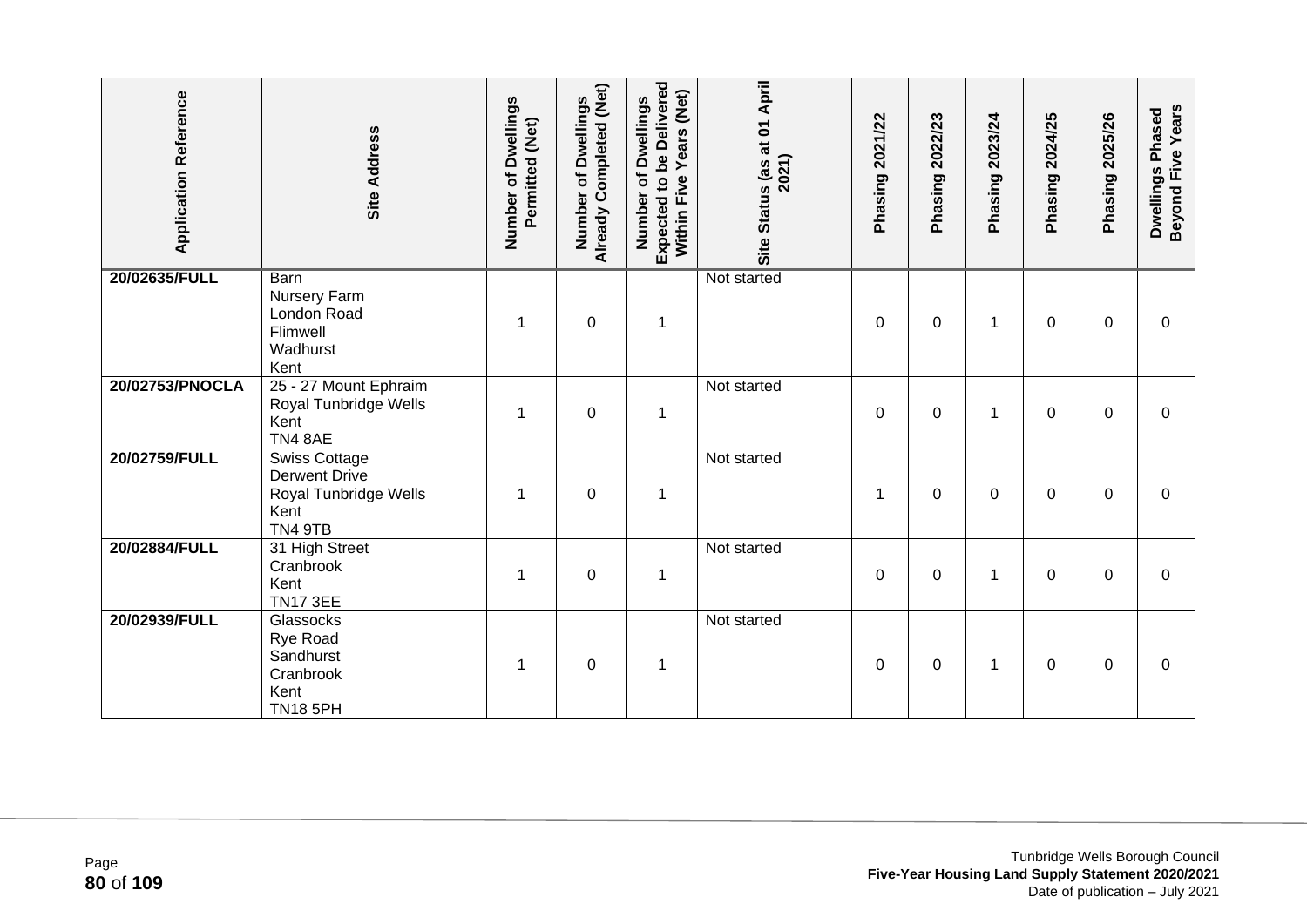| <b>Application Reference</b> | <b>Site Address</b>                                                                                  | Number of Dwellings<br>Permitted (Net) | <b>Already Completed (Net)</b><br>of Dwellings<br>Number | Expected to be Delivered<br>Years (Net)<br>Number of Dwellings<br>Within Five | Site Status (as at 01 April<br>2021) | Phasing 2021/22 | Phasing 2022/23  | Phasing 2023/24 | 2024/25<br>Phasing | Phasing 2025/26 | Beyond Five Years<br>Dwellings Phased |
|------------------------------|------------------------------------------------------------------------------------------------------|----------------------------------------|----------------------------------------------------------|-------------------------------------------------------------------------------|--------------------------------------|-----------------|------------------|-----------------|--------------------|-----------------|---------------------------------------|
| 20/03002/FULL                | <b>Buckhurst Farm</b><br><b>Biddenden Road</b><br>Frittenden<br>Cranbrook<br>Kent<br><b>TN17 2BE</b> | 1                                      | $\mathbf 0$                                              | $\mathbf 1$                                                                   | Not started                          | 0               | 0                | 1               | 0                  | $\mathbf 0$     | 0                                     |
| 20/03007/FULL                | <b>Banfields</b><br>Churn Lane<br>Horsmonden<br>Tonbridge<br>Kent<br><b>TN12 8HL</b>                 | 1                                      | $\mathbf 0$                                              | $\mathbf 1$                                                                   | Not started                          | 0               | 0                | 1               | 0                  | $\mathbf 0$     | 0                                     |
| 20/03057/FULL                | <b>Bakers Barn And Stables</b><br>Ladham Road<br>Goudhurst<br>Cranbrook<br>Kent                      | 1                                      | $\mathbf 0$                                              | $\mathbf 1$                                                                   | Not started                          | 0               | 0                | 1               | 0                  | $\mathbf 0$     | $\boldsymbol{0}$                      |
| 20/03297/FULL                | <b>Tilden Farm</b><br><b>Water Lane</b><br>Hawkhurst<br>Cranbrook<br>Kent                            | 1                                      | $\mathbf 0$                                              | $\mathbf 1$                                                                   | Not started                          | 0               | $\boldsymbol{0}$ | 1               | 0                  | 0               | 0                                     |
| 20/03348/PNM                 | 140 London Road<br>Southborough<br><b>Tunbridge Wells</b><br>Kent<br>TN4 0PJ                         | 1                                      | $\mathbf 0$                                              | $\mathbf{1}$                                                                  | Not started                          | 1               | 0                | 0               | 0                  | 0               | 0                                     |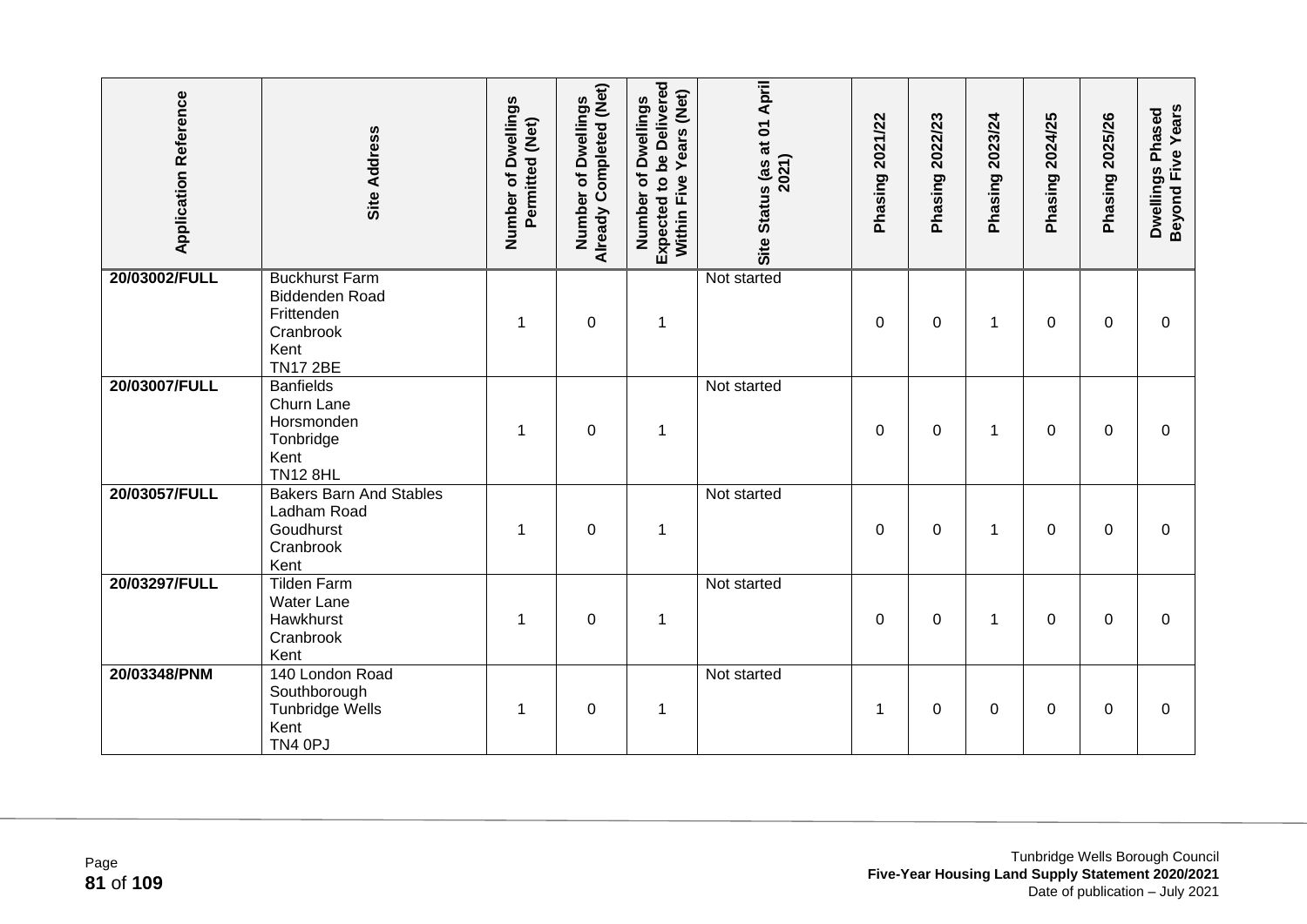| <b>Application Reference</b> | <b>Site Address</b>                                                                              | Number of Dwellings<br>Permitted (Net) | Already Completed (Net)<br>Dwellings<br>đ<br>Number | <b>Expected to be Delivered</b><br>Years (Net)<br>Number of Dwellings<br>Five<br>Within | Site Status (as at 01 April<br>2021) | Phasing 2021/22 | 2022/23<br>Phasing | 2023/24<br>Phasing | 2024/25<br>Phasing | 2025/26<br>Phasing | Beyond Five Years<br>Dwellings Phased |
|------------------------------|--------------------------------------------------------------------------------------------------|----------------------------------------|-----------------------------------------------------|-----------------------------------------------------------------------------------------|--------------------------------------|-----------------|--------------------|--------------------|--------------------|--------------------|---------------------------------------|
| 20/03353/FULL                | 2 Chapel Row<br>Maidstone Road<br>Matfield<br>Tonbridge<br>Kent<br><b>TN127LD</b>                | 1                                      | $\mathbf 0$                                         | 1                                                                                       | Not started                          | 0               | 0                  | 1                  | 0                  | $\mathbf 0$        | 0                                     |
| 20/03356/FULL                | <b>Orchard House</b><br>Broom Lane<br>Langton Green<br><b>Tunbridge Wells</b><br>Kent<br>TN3 ORA | 1                                      | $\boldsymbol{0}$                                    | $\mathbf 1$                                                                             | Not started                          | -1              | 0                  | 0                  | 0                  | 0                  | 0                                     |
| 20/03364/FULL                | <b>Silcocks Farm</b><br>Poundsbridge Lane<br>Fordcombe<br><b>Tunbridge Wells</b><br>TN3 0RJ      |                                        | $\mathbf 0$                                         | 1                                                                                       | Not started                          | 0               | 1                  | 0                  | 0                  | $\Omega$           | $\Omega$                              |
| 20/03374/FULL                | High Woods Barn<br>High Woods Lane<br>Royal Tunbridge Wells<br>Kent<br><b>TN2 4TU</b>            | 1                                      | $\boldsymbol{0}$                                    | $\mathbf 1$                                                                             | Not started                          | 0               | 0                  | 1                  | 0                  | 0                  | $\Omega$                              |
| 20/03522/PNM                 | 145 Camden Road<br>Royal Tunbridge Wells<br>Kent<br>TN1 2RA                                      | 1                                      | $\mathbf 0$                                         | $\mathbf 1$                                                                             | Not started                          | $\Omega$        | $\Omega$           | 1                  | 0                  | $\Omega$           | $\Omega$                              |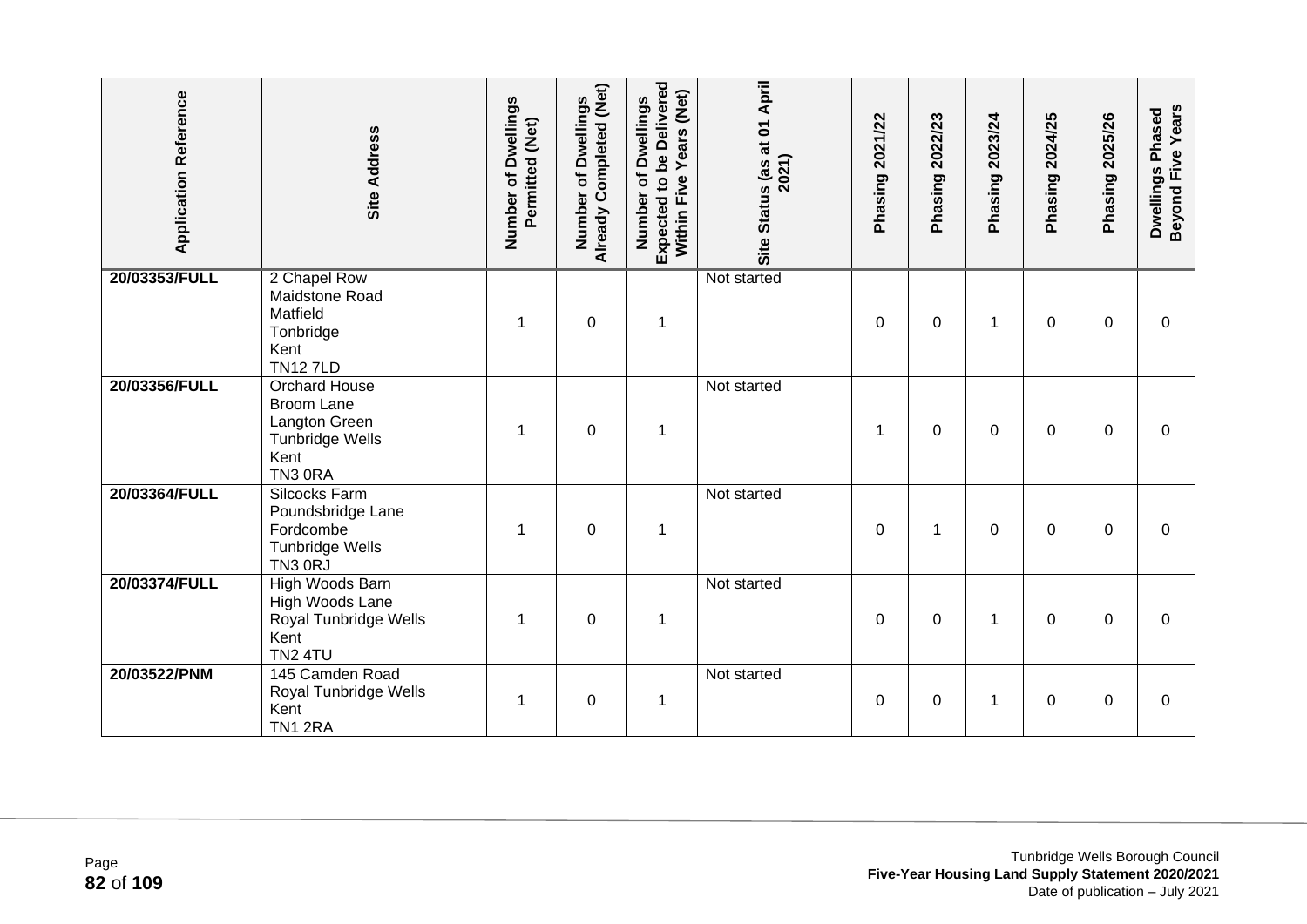| <b>Application Reference</b> | <b>Site Address</b>                                                                        | Number of Dwellings<br>Permitted (Net) | Already Completed (Net)<br>Dwellings<br>৳<br>Number | <b>Expected to be Delivered</b><br>Years (Net)<br>Number of Dwellings<br>Within Five | Site Status (as at 01 April<br>2021) | 2021/22<br>Phasing | 2022/23<br>Phasing | 2023/24<br>Phasing | 2024/25<br>Phasing | 2025/26<br>Phasing | Beyond Five Years<br>Dwellings Phased |
|------------------------------|--------------------------------------------------------------------------------------------|----------------------------------------|-----------------------------------------------------|--------------------------------------------------------------------------------------|--------------------------------------|--------------------|--------------------|--------------------|--------------------|--------------------|---------------------------------------|
| 20/03526/FULL                | 8 Colonnade<br>Rye Road<br>Hawkhurst<br>Cranbrook<br><b>TN184ES</b>                        | 1                                      | $\boldsymbol{0}$                                    | $\mathbf 1$                                                                          | Not started                          | 0                  | 0                  | 1                  | 0                  | 0                  | 0                                     |
| 20/03544/FULL                | <b>Lapwing Farm</b><br>Bedgebury Road<br>Goudhurst<br>Cranbrook<br>Kent<br><b>TN17 2QS</b> | 1                                      | $\mathbf 0$                                         | 1                                                                                    | Not started                          | 0                  | 0                  | 1                  | 0                  | $\Omega$           | $\Omega$                              |
| 20/03554/FULL                | 49 Orchard Way<br>Horsmonden<br>Tonbridge<br>Kent<br><b>TN12 8LA</b>                       | 1                                      | $\mathbf 0$                                         | $\mathbf 1$                                                                          | Not started                          | 0                  | 0                  | 1                  | 0                  | $\Omega$           | $\Omega$                              |
| 20/03556/FULL                | 28 - 30 Rusthall High Street<br>Rusthall<br>Tunbridge Wells<br>Kent<br>TN48RY              | 1                                      | $\mathbf 0$                                         | 1                                                                                    | Not started                          | 0                  | 0                  | 1                  | 0                  | $\Omega$           | $\Omega$                              |
| 20/03574/FULL                | 52 Madeira Park<br>Royal Tunbridge Wells<br>Kent<br><b>TN2 5SY</b>                         |                                        | 0                                                   | 1                                                                                    | Not started                          | 1                  | 0                  | 0                  | 0                  | $\Omega$           | $\Omega$                              |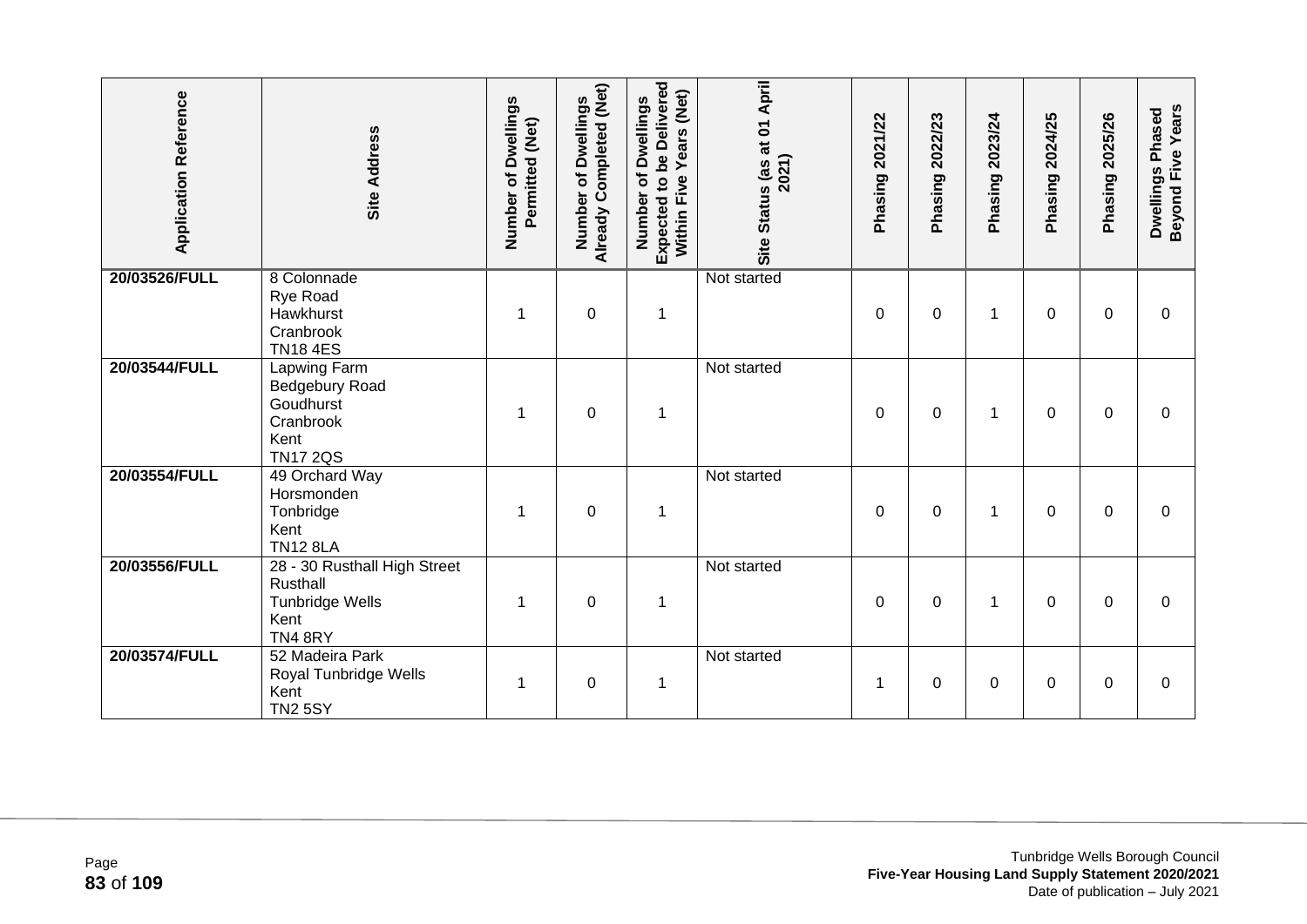| <b>Application Reference</b> | <b>Site Address</b>                                                                              | Number of Dwellings<br>Permitted (Net) | Already Completed (Net)<br>of Dwellings<br>Number | Expected to be Delivered<br>Years (Net)<br>Number of Dwellings<br>Five<br>Within | Site Status (as at 01 April<br>2021) | Phasing 2021/22 | 2022/23<br>Phasing | 2023/24<br>Phasing | 2024/25<br>Phasing | Phasing 2025/26 | Beyond Five Years<br>Dwellings Phased |
|------------------------------|--------------------------------------------------------------------------------------------------|----------------------------------------|---------------------------------------------------|----------------------------------------------------------------------------------|--------------------------------------|-----------------|--------------------|--------------------|--------------------|-----------------|---------------------------------------|
| 20/03585/FULL                | Peel House<br>Queens Road<br>Hawkhurst<br>Cranbrook<br><b>TN18 4HQ</b>                           | 1                                      | $\mathbf 0$                                       | 1                                                                                | Not started                          | $\mathbf 0$     | $\mathbf 0$        | 1                  | $\Omega$           | $\mathbf 0$     | $\overline{0}$                        |
| 20/03713/FULL                | The Green Cross Inn<br><b>Station Road</b><br>Goudhurst<br>Cranbrook<br><b>TN17 1HA</b>          | 1                                      | $\mathbf 0$                                       | $\mathbf 1$                                                                      | Not started                          | $\Omega$        | 0                  | 1                  | $\Omega$           | $\Omega$        | $\overline{0}$                        |
| 20/03771/FULL                | Yew Tree Farm Oast<br>Yew Tree Green Road<br>Horsmonden<br>Tonbridge<br><b>TN12 8HP</b>          | -1                                     | $\mathbf 0$                                       | $\mathbf 1$                                                                      | Not started                          | $\Omega$        | 0                  | 1                  | $\Omega$           | $\Omega$        | $\Omega$                              |
| 20/03820/FULL                | Land Rear Of 149 Hastings<br>Road<br>Pembury<br><b>Tunbridge Wells</b><br>Kent<br><b>TN2 4JU</b> |                                        | $\mathbf 0$                                       | 1                                                                                | Not started                          | $\Omega$        | $\mathbf 0$        | 1                  | $\Omega$           | $\Omega$        | $\Omega$                              |
| 20/03825/FULL                | 28 Holmewood Ridge<br>Langton Green<br>Tunbridge Wells<br>Kent<br>TN3 0ED                        | 1                                      | $\boldsymbol{0}$                                  | $\mathbf 1$                                                                      | Not started                          | 0               | 0                  | 1                  | 0                  | 0               | 0                                     |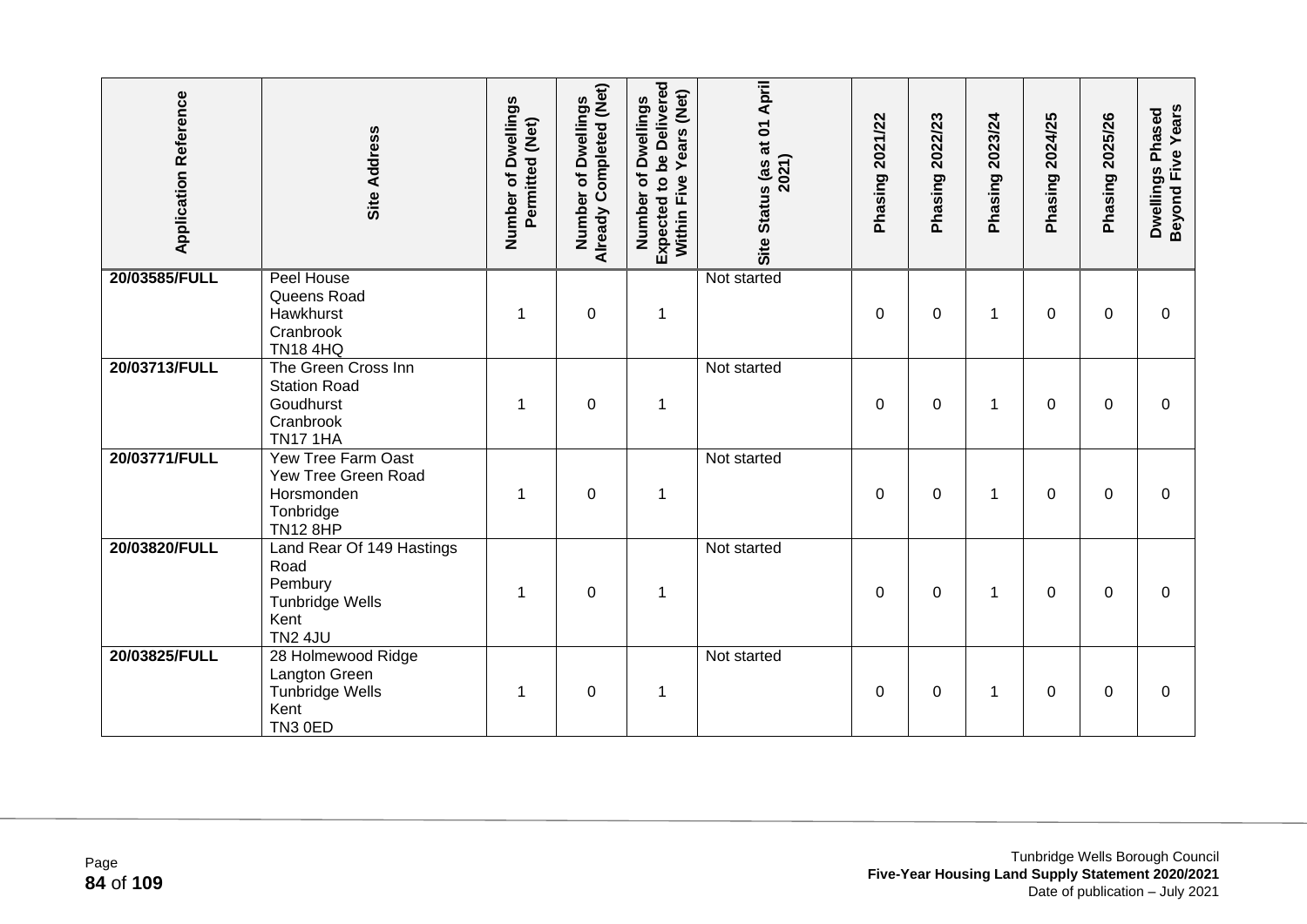| <b>Application Reference</b> | <b>Site Address</b>                                                                               | Number of Dwellings<br>Permitted (Net) | Already Completed (Net)<br><b>Dwellings</b><br>৳<br>Number | <b>Expected to be Delivered</b><br>Years (Net)<br>Number of Dwellings<br>Within Five | Site Status (as at 01 April<br>2021) | 2021/22<br>Phasing | 2022/23<br>Phasing | 2023/24<br>Phasing | 2024/25<br>Phasing | 2025/26<br>Phasing | Beyond Five Years<br>Dwellings Phased |
|------------------------------|---------------------------------------------------------------------------------------------------|----------------------------------------|------------------------------------------------------------|--------------------------------------------------------------------------------------|--------------------------------------|--------------------|--------------------|--------------------|--------------------|--------------------|---------------------------------------|
| 20/03843/FULL                | <b>Goddards Green Barn</b><br>Angley Road<br>Cranbrook<br>Kent<br><b>TN17 3LR</b>                 | 1                                      | $\mathbf 0$                                                | $\mathbf 1$                                                                          | Not started                          | 0                  | 0                  | 1                  | 0                  | 0                  | 0                                     |
| 20/03863/PNQCLA              | Haffenden Farmhouse<br><b>Bubhurst Lane</b><br>Frittenden<br>Cranbrook<br>Kent<br><b>TN17 2BD</b> | 1                                      | $\mathbf 0$                                                | 1                                                                                    | Not started                          | 0                  | 0                  | 1                  | 0                  | 0                  | 0                                     |
| 21/00030/FULL                | 2 Frant Road<br>Royal Tunbridge Wells<br>Kent                                                     | 1                                      | $\boldsymbol{0}$                                           | $\mathbf 1$                                                                          | Not started                          | $\mathbf 0$        | 0                  | 1                  | 0                  | $\Omega$           | $\mathbf 0$                           |
| 21/00231/FULL                | <b>Thistle Dous</b><br>Sandhurst Road<br>Royal Tunbridge Wells<br>Kent<br><b>TN2 3JU</b>          |                                        | $\mathbf 0$                                                | 1                                                                                    | Not started                          | 0                  | 0                  | 1                  | 0                  | $\Omega$           | $\Omega$                              |
| 21/00242/PNQCLA              | Satins Hill Farm<br>Spongs Lane<br>Sissinghurst<br>Cranbrook<br>Kent<br><b>TN17 2AH</b>           |                                        | $\mathbf 0$                                                | 1                                                                                    | Not started                          | 1                  | 0                  | 0                  | 0                  | $\Omega$           | $\Omega$                              |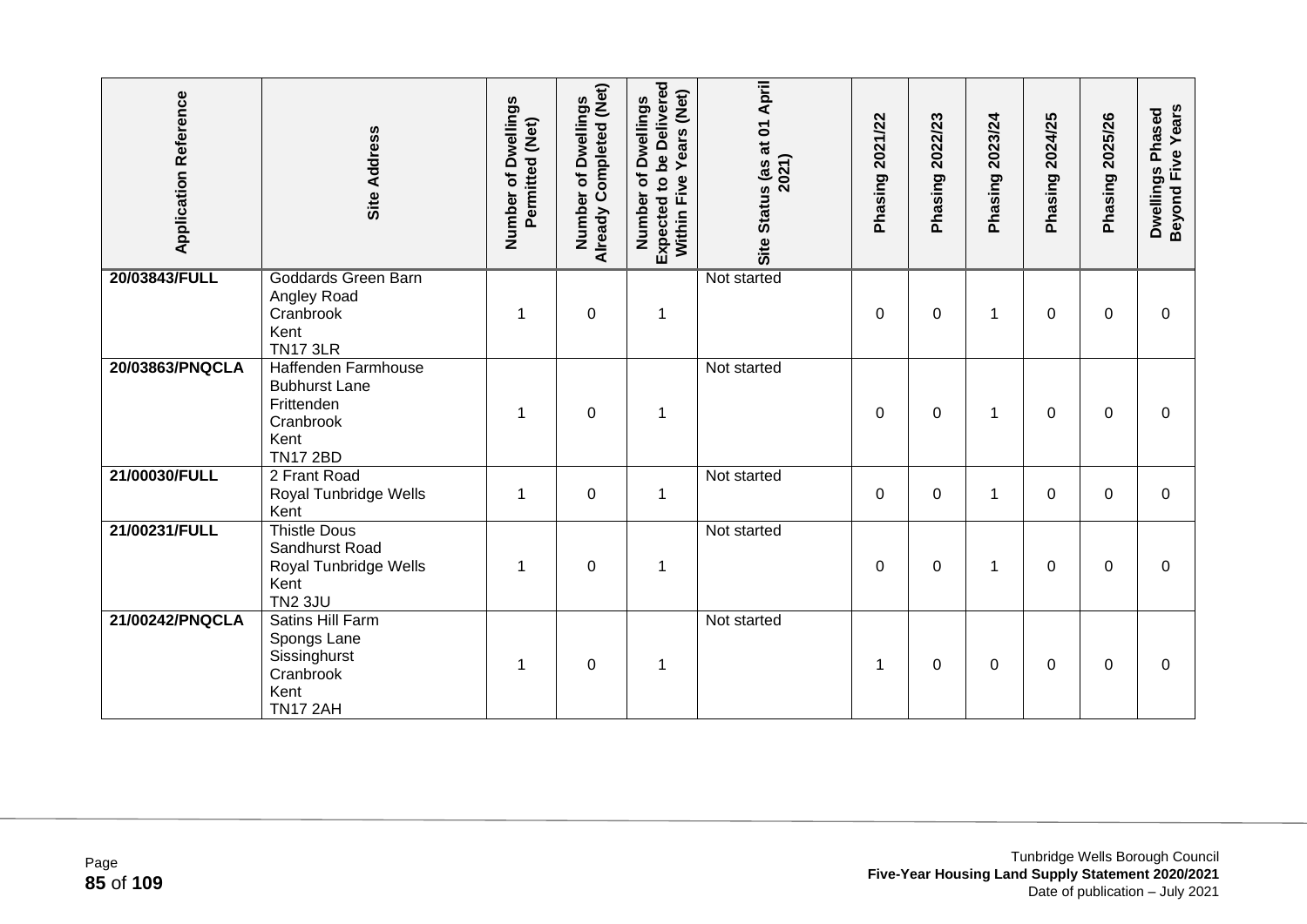| <b>Application Reference</b> | <b>Site Address</b>                                                                                              | Number of Dwellings<br>Permitted (Net) | Already Completed (Net)<br>Number of Dwellings | Expected to be Delivered<br>Within Five Years (Net)<br>Number of Dwellings | Site Status (as at 01 April<br>2021) | Phasing 2021/22 | Phasing 2022/23 | Phasing 2023/24 | 2024/25<br>Phasing | Phasing 2025/26 | Beyond Five Years<br>Dwellings Phased |
|------------------------------|------------------------------------------------------------------------------------------------------------------|----------------------------------------|------------------------------------------------|----------------------------------------------------------------------------|--------------------------------------|-----------------|-----------------|-----------------|--------------------|-----------------|---------------------------------------|
| 21/00245/PNOCLA              | <b>McAuley Miller</b><br>25 - 27 Mount Ephraim<br>Royal Tunbridge Wells<br>Kent<br>TN48AE                        | 1                                      | $\boldsymbol{0}$                               | 1                                                                          | Not started                          | 0               | 0               | 1               | 0                  | 0               | 0                                     |
| 21/00328/FULL                | Stable Block Adjacent To<br>Hensil Farmhouse<br>Hensil Lane<br>Hawkhurst<br>Cranbrook<br>Kent<br><b>TN18 4QH</b> | 1                                      | 0                                              | $\mathbf{1}$                                                               | Not started                          | 0               | 1               | 0               | 0                  | $\Omega$        | $\Omega$                              |
| 21/00353/FULL                | 24 London Road<br>Royal Tunbridge Wells<br>Kent<br><b>TN1 1DA</b>                                                | 1                                      | $\boldsymbol{0}$                               | $\mathbf 1$                                                                | Not started                          | $\mathbf 0$     | $\mathbf 0$     | 1               | 0                  | 0               | $\mathbf 0$                           |
| 21/00421/FULL                | <b>Broadwater House</b><br>6 London Road<br>Royal Tunbridge Wells<br>Kent<br><b>TN1 1DQ</b>                      | 1                                      | $\boldsymbol{0}$                               | $\mathbf 1$                                                                | Not started                          | 0               | 0               | 1               | 0                  | $\Omega$        | 0                                     |
| 18/03758/FULL                | Agricultural Barn At Appleton<br>Farm<br>Green Lane<br>Frittenden<br>Cranbrook<br>Kent<br><b>TN17 2EG</b>        | 1                                      | 0                                              | 1                                                                          | <b>Under Construction</b>            | 1               | 0               | 0               | 0                  | $\Omega$        | 0                                     |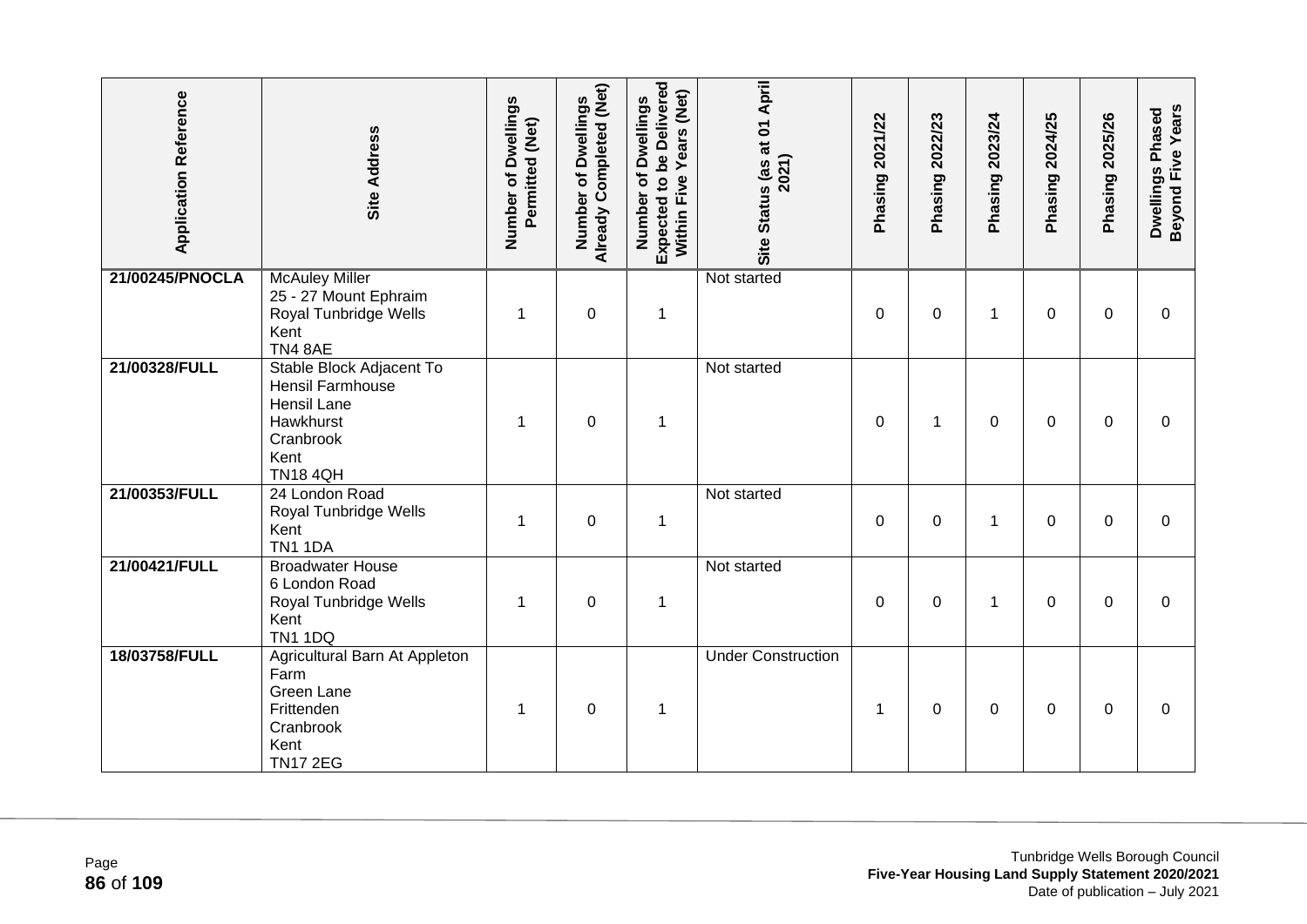| <b>Application Reference</b> | <b>Site Address</b>                                                                              | Number of Dwellings<br>Permitted (Net) | Already Completed (Net)<br>of Dwellings<br>Number | Expected to be Delivered<br>(Net)<br>Number of Dwellings<br>Years<br>Five<br><b>Within</b> | Status (as at 01 April<br>2021)<br>Site | 2021/22<br>Phasing | 2022/23<br>Phasing | 2023/24<br>Phasing | 2024/25<br>Phasing | 2025/26<br>Phasing | Beyond Five Years<br>Dwellings Phased |
|------------------------------|--------------------------------------------------------------------------------------------------|----------------------------------------|---------------------------------------------------|--------------------------------------------------------------------------------------------|-----------------------------------------|--------------------|--------------------|--------------------|--------------------|--------------------|---------------------------------------|
| 14/504048/FULL               | Land Adjacent To 1 Woolley<br>Road<br>Southborough<br>Royal Tunbridge Wells<br>Kent<br>TN4 OLE   |                                        | $\boldsymbol{0}$                                  | 1                                                                                          | <b>Under Construction</b>               | 1                  | 0                  | 0                  | 0                  | 0                  | 0                                     |
| 15/505349/FULL               | 56 Newlands Road<br>Royal Tunbridge Wells<br>Kent                                                | 1                                      | $\mathbf 0$                                       | $\mathbf 1$                                                                                | <b>Under Construction</b>               | 1                  | $\Omega$           | 0                  | 0                  | $\Omega$           | $\Omega$                              |
| 15/507674/FULL               | <b>Starnes SSAS PLC</b><br>1 Lonsdale Gardens<br>Royal Tunbridge Wells<br>Kent<br><b>TN1 1NU</b> | 1                                      | $\mathbf 0$                                       | 1                                                                                          | <b>Under Construction</b>               | 1                  | 0                  | 0                  | 0                  | $\mathbf 0$        | 0                                     |
| 15/508158/FULL               | The Castle Inn<br>Crook Road<br><b>Brenchley</b><br>Tonbridge Kent<br><b>TN127BN</b>             |                                        | $\mathbf 0$                                       | 1                                                                                          | <b>Under Construction</b>               | -1                 | 0                  | 0                  | 0                  | $\Omega$           | $\Omega$                              |
| 16/06612/FULL                | <b>Elphicks Fisheries</b><br><b>Elphicks Farm</b><br>Spelmonden Road<br>Horsmonden<br>Tonbridge  |                                        | $\mathbf 0$                                       | 1                                                                                          | <b>Under Construction</b>               | 1                  | 0                  | 0                  | 0                  | $\Omega$           | 0                                     |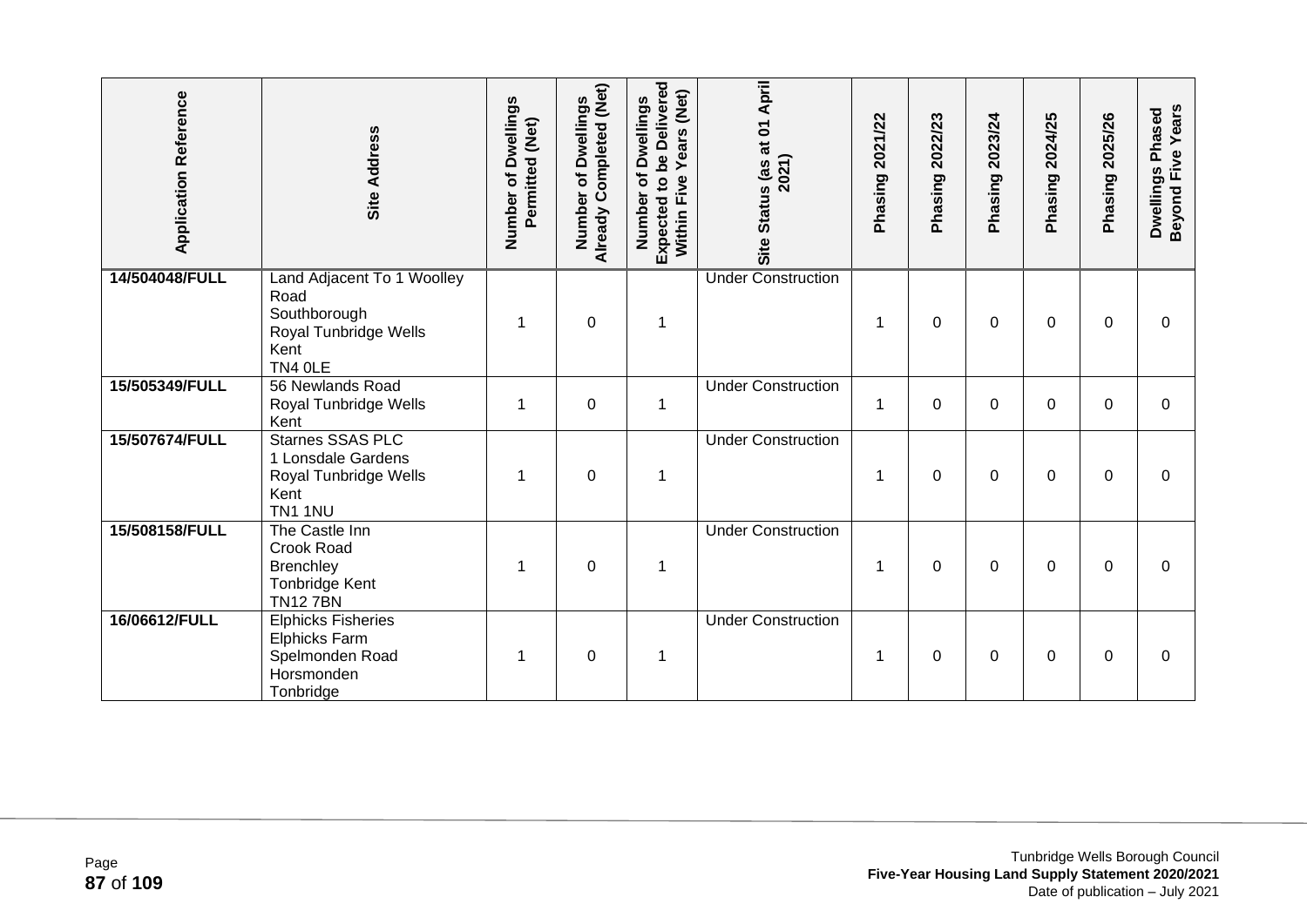| <b>Application Reference</b> | Site Address                                                                                                   | Number of Dwellings<br>Permitted (Net) | Already Completed (Net)<br>of Dwellings<br>Number | Expected to be Delivered<br>(Net)<br>Number of Dwellings<br><b>Years</b><br>Within Five | Site Status (as at 01 April<br>2021) | 2021/22<br>Phasing | 2022/23<br>Phasing | 2023/24<br>Phasing | 2024/25<br>Phasing | 2025/26<br>Phasing | <b>Beyond Five Years</b><br>Dwellings Phased |
|------------------------------|----------------------------------------------------------------------------------------------------------------|----------------------------------------|---------------------------------------------------|-----------------------------------------------------------------------------------------|--------------------------------------|--------------------|--------------------|--------------------|--------------------|--------------------|----------------------------------------------|
| 17/01370/FULL                | <b>Owl House Gardens Tea</b><br>Rooms<br><b>Mount Pleasant</b><br>Lamberhurst<br>Royal Tunbridge Wells<br>Kent |                                        | $\boldsymbol{0}$                                  | 1                                                                                       | <b>Under Construction</b>            | 1                  | 0                  | 0                  | 0                  | $\Omega$           | $\mathbf 0$                                  |
| 17/02364/FULL                | 14 Kentish Gardens<br>Royal Tunbridge Wells<br>Kent                                                            | 1                                      | $\mathbf 0$                                       | $\mathbf{1}$                                                                            | <b>Under Construction</b>            | $\mathbf 0$        | 1                  | 0                  | $\Omega$           | $\Omega$           | $\mathbf 0$                                  |
| 17/03813/FULL                | <b>Wagtail Farm</b><br>Jarvis Lane<br>Goudhurst<br>Cranbrook<br>Kent                                           |                                        | $\mathbf 0$                                       | $\mathbf{1}$                                                                            | <b>Under Construction</b>            | 1                  | 0                  | 0                  | 0                  | 0                  | 0                                            |
| 17/03869/FULL                | 56 The Ridgewaye<br>Southborough<br><b>Tunbridge Wells</b><br>Kent                                             |                                        | $\mathbf 0$                                       | $\mathbf 1$                                                                             | <b>Under Construction</b>            | 1                  | 0                  | 0                  | $\Omega$           | $\Omega$           | $\overline{0}$                               |
| 18/00401/PNP                 | <b>Agricultural Building</b><br>Little Combourne Farm<br>Jarvis Lane<br>Goudhurst<br>Cranbrook<br>Kent         | -1                                     | $\mathbf 0$                                       | 1                                                                                       | <b>Under Construction</b>            | 1                  | $\Omega$           | 0                  | 0                  | $\Omega$           | $\Omega$                                     |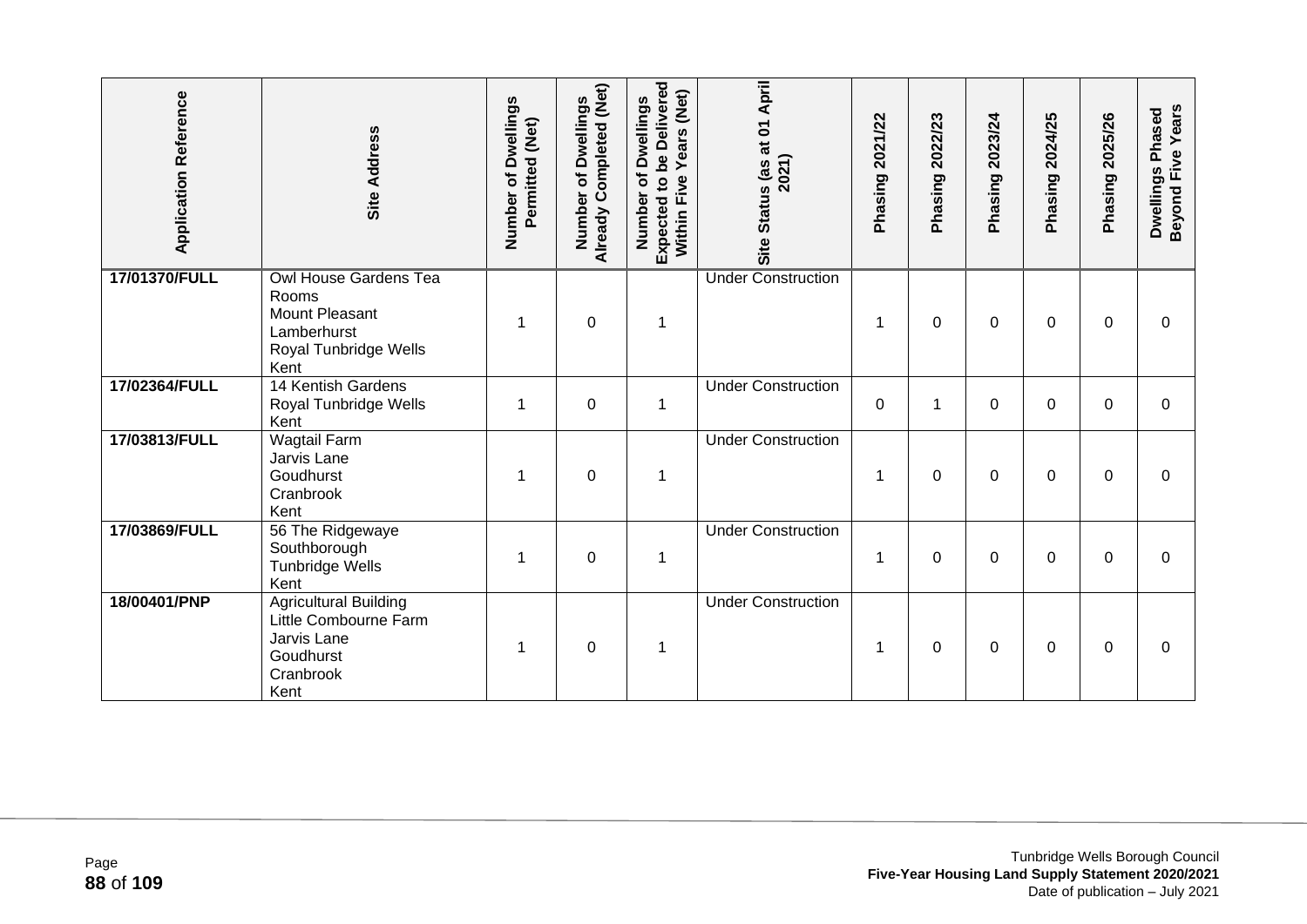| <b>Application Reference</b> | Site Address                                                                                      | Number of Dwellings<br>Permitted (Net) | Already Completed (Net)<br><b>Dwellings</b><br>Ⴆ<br>Number | Expected to be Delivered<br>(Net)<br>Number of Dwellings<br>Years<br>Five<br>Within | Site Status (as at 01 April<br>2021) | 2021/22<br>Phasing | 2022/23<br>Phasing | 2023/24<br>Phasing | 2024/25<br>Phasing | 2025/26<br>Phasing | Beyond Five Years<br>Dwellings Phased |
|------------------------------|---------------------------------------------------------------------------------------------------|----------------------------------------|------------------------------------------------------------|-------------------------------------------------------------------------------------|--------------------------------------|--------------------|--------------------|--------------------|--------------------|--------------------|---------------------------------------|
| 18/00508/FULL                | <b>Agricultural Building</b><br>Twyssenden Farm<br>Priors Heath<br>Goudhurst<br>Cranbrook<br>Kent |                                        | $\mathbf 0$                                                | 1                                                                                   | <b>Under Construction</b>            | 1                  | $\Omega$           | 0                  | 0                  | 0                  | 0                                     |
| 18/00609/FULL                | <b>Rosemary Place</b><br>Maidstone Road<br>Paddock Wood<br>Tonbridge<br>Kent                      | 1                                      | $\overline{0}$                                             | $\mathbf 1$                                                                         | <b>Under Construction</b>            | 1                  | $\Omega$           | 0                  | 0                  | $\Omega$           | $\Omega$                              |
| 18/00708/PNQCLA              | Cattle Shed At Jasons Farm<br>Old Hay<br><b>Brenchley</b><br>Tonbridge<br>Kent<br><b>TN127DG</b>  | 1                                      | $\mathbf 0$                                                | $\mathbf 1$                                                                         | <b>Under Construction</b>            | 1                  | 0                  | 0                  | 0                  | 0                  | 0                                     |
| 18/01476/FULL                | 28 Molyneux Park Road<br>Royal Tunbridge Wells<br>Kent<br>TN4 8DY                                 | 1                                      | $\mathbf 0$                                                | $\mathbf 1$                                                                         | <b>Under Construction</b>            | 1                  | $\Omega$           | 0                  | 0                  | 0                  | $\Omega$                              |
| 18/02185/FULL                | 142 Camden Road<br>Royal Tunbridge Wells<br>Kent<br><b>TN1 2QZ</b>                                |                                        | 0                                                          | 1                                                                                   | <b>Under Construction</b>            | 1                  | $\Omega$           | 0                  | $\Omega$           | $\Omega$           | 0                                     |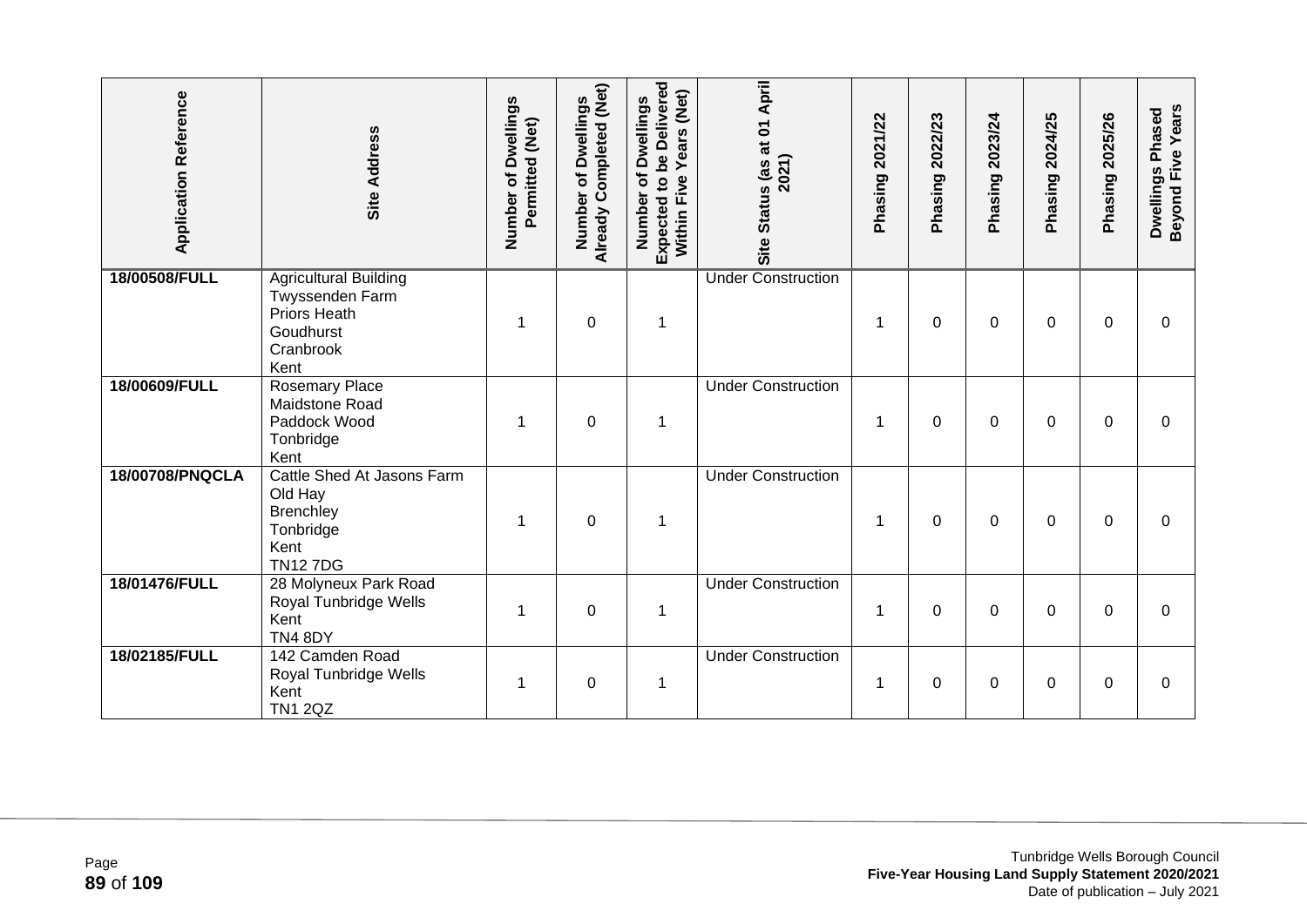| <b>Application Reference</b> | Site Address                                                                                           | Number of Dwellings<br>Permitted (Net) | Already Completed (Net)<br><b>Dwellings</b><br>Number of | Expected to be Delivered<br>(Net)<br>Number of Dwellings<br>Years<br>Five<br>Within I | Site Status (as at 01 April<br>2021) | 2021/22<br>Phasing | 2022/23<br>Phasing | 2023/24<br>Phasing | 2024/25<br>Phasing | 2025/26<br>Phasing | Beyond Five Years<br>Dwellings Phased |
|------------------------------|--------------------------------------------------------------------------------------------------------|----------------------------------------|----------------------------------------------------------|---------------------------------------------------------------------------------------|--------------------------------------|--------------------|--------------------|--------------------|--------------------|--------------------|---------------------------------------|
| 18/02330/PNQCLA              | <b>Sweet Meadow Lodge</b><br>Curtisden Green Lane<br>Goudhurst<br>Cranbrook<br>Kent<br><b>TN17 1LJ</b> |                                        | $\mathbf 0$                                              | $\mathbf 1$                                                                           | <b>Under Construction</b>            | 1                  | $\Omega$           | 0                  | 0                  | $\Omega$           | $\Omega$                              |
| 18/02699/FULL                | Doves Farm Barn<br>Swattenden Lane<br>Cranbrook<br><b>TN17 3PN</b>                                     | 1                                      | $\mathbf 0$                                              | $\mathbf 1$                                                                           | <b>Under Construction</b>            | 1                  | $\Omega$           | 0                  | 0                  | 0                  | $\Omega$                              |
| 18/02742/FULL                | 31 London Road<br>Southborough<br>Royal Tunbridge Wells<br>Kent<br>TN4 0PB                             | 1                                      | $\pmb{0}$                                                | $\mathbf 1$                                                                           | <b>Under Construction</b>            | 1                  | 0                  | 0                  | $\Omega$           | $\mathbf 0$        | $\mathbf 0$                           |
| 18/03020/FULL                | The Bungalow<br><b>Bayhall Road</b><br>Royal Tunbridge Wells<br>Kent<br><b>TN2 4UB</b>                 | 1                                      | $-1$                                                     | $\overline{2}$                                                                        | <b>Under Construction</b>            | $\overline{2}$     | 0                  | 0                  | 0                  | $\Omega$           | $\Omega$                              |
| 18/03172/FULL                | Hartley Mount (Land Rear)<br><b>Hartley Road</b><br>Cranbrook<br>Kent<br><b>TN17 3QX</b>               |                                        | $\mathbf 0$                                              | $\mathbf 1$                                                                           | <b>Under Construction</b>            | 1                  | 0                  | 0                  | 0                  | 0                  | 0                                     |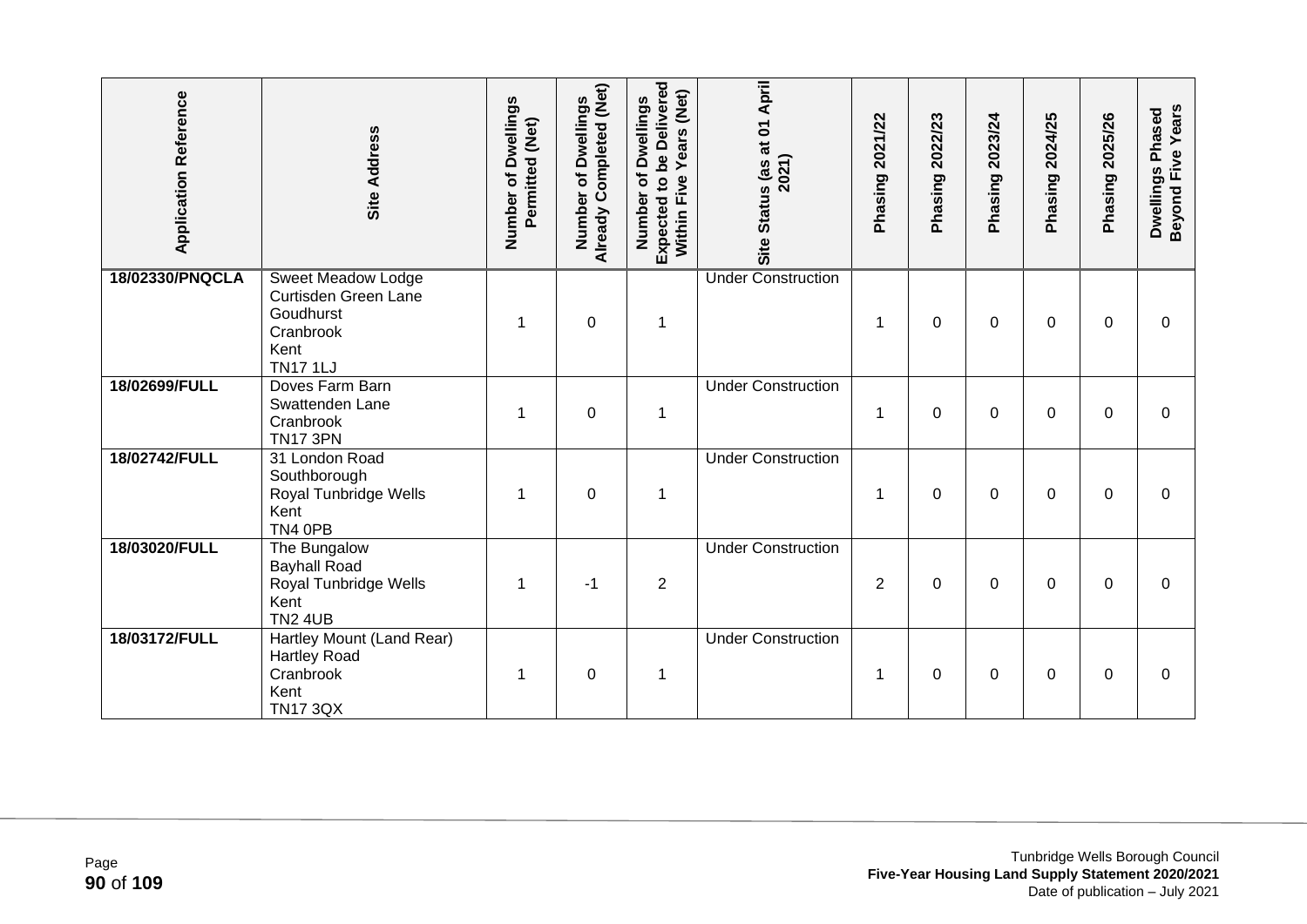| <b>Application Reference</b> | <b>Site Address</b>                                                                            | Number of Dwellings<br>Permitted (Net) | <b>Already Completed (Net)</b><br>of Dwellings<br>Number | Expected to be Delivered<br>Years (Net)<br>Number of Dwellings<br>Within Five | Site Status (as at 01 April<br>2021) | Phasing 2021/22 | Phasing 2022/23 | Phasing 2023/24 | Phasing 2024/25 | Phasing 2025/26 | Beyond Five Years<br>Dwellings Phased |
|------------------------------|------------------------------------------------------------------------------------------------|----------------------------------------|----------------------------------------------------------|-------------------------------------------------------------------------------|--------------------------------------|-----------------|-----------------|-----------------|-----------------|-----------------|---------------------------------------|
| 18/03176/FULL                | <b>King Charles Cottage</b><br><b>Mill Street</b><br>Benenden<br>Cranbrook<br><b>TN17 4HH</b>  | 1                                      | $\mathbf 0$                                              | $\mathbf 1$                                                                   | <b>Under Construction</b>            | $\mathbf 1$     | $\mathbf 0$     | 0               | $\Omega$        | $\mathbf 0$     | $\mathbf 0$                           |
| 19/00327/FULL                | Tubslake Oast<br><b>Water Lane</b><br>Hawkhurst<br>Cranbrook<br>Kent                           | 1                                      | 0                                                        | $\mathbf 1$                                                                   | <b>Under Construction</b>            | 1               | $\Omega$        | 0               | 0               | $\Omega$        | $\Omega$                              |
| 19/00429/PNQCLA              | Holmwood Farm<br><b>Badsell Road</b><br>Five Oak Green<br>Tonbridge<br>Kent<br><b>TN12 6QR</b> | 1                                      | $\mathbf 0$                                              | $\mathbf 1$                                                                   | <b>Under Construction</b>            | 1               | $\Omega$        | 0               | 0               | $\Omega$        | $\Omega$                              |
| 19/00698/FULL                | The Hexagon<br>Oakfield<br>Hawkhurst<br>Cranbrook<br>Kent<br><b>TN18 4JR</b>                   | 1                                      | $\mathbf 0$                                              | 1                                                                             | <b>Under Construction</b>            | $\mathbf 1$     | 0               | 0               | 0               | $\Omega$        | $\Omega$                              |
| 19/00926/FULL                | 22 Woodside Road<br>Rusthall<br>Royal Tunbridge Wells<br>Kent<br><b>TN4 8QA</b>                | 1                                      | $\boldsymbol{0}$                                         | $\mathbf 1$                                                                   | <b>Under Construction</b>            | 1               | 0               | 0               | 0               | $\Omega$        | 0                                     |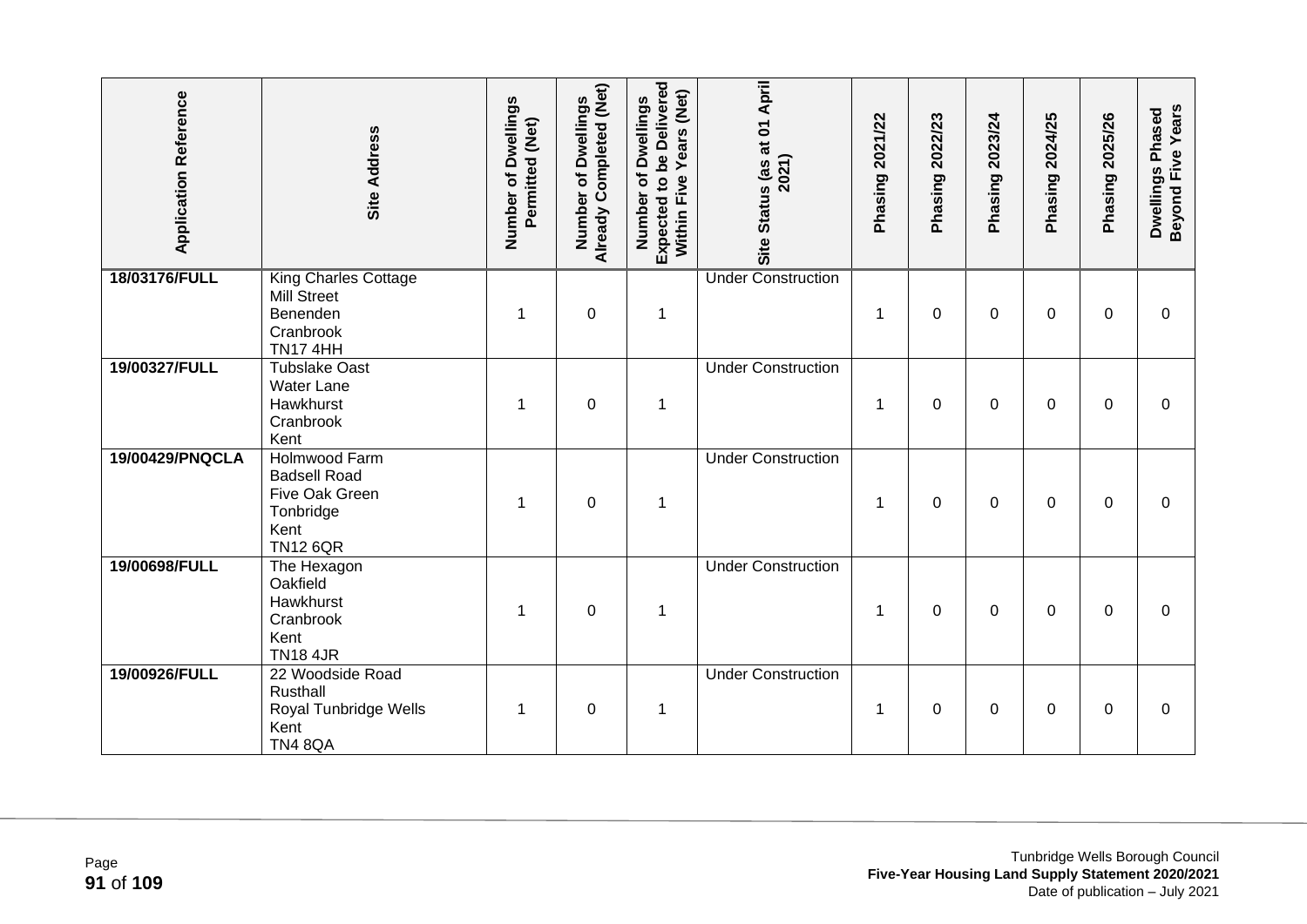| <b>Application Reference</b> | <b>Site Address</b>                                                                                     | Number of Dwellings<br>Permitted (Net) | <b>Already Completed (Net)</b><br>of Dwellings<br>Number | Expected to be Delivered<br>Years (Net)<br>Number of Dwellings<br>Within Five | Site Status (as at 01 April<br>2021) | Phasing 2021/22 | Phasing 2022/23 | Phasing 2023/24 | 2024/25<br>Phasing | <b>Phasing 2025/26</b> | Beyond Five Years<br>Dwellings Phased |
|------------------------------|---------------------------------------------------------------------------------------------------------|----------------------------------------|----------------------------------------------------------|-------------------------------------------------------------------------------|--------------------------------------|-----------------|-----------------|-----------------|--------------------|------------------------|---------------------------------------|
| 19/00966/FULL                | Flat In The Barn Mouse Trap<br>Farm<br>Churn Lane<br>Horsmonden<br>Tonbridge<br>Kent<br><b>TN12 8HW</b> | 1                                      | $\mathbf 0$                                              | $\mathbf 1$                                                                   | <b>Under Construction</b>            | 1               | $\Omega$        | 0               | $\Omega$           | $\Omega$               | $\Omega$                              |
| 19/01117/FULL                | 15 High Street<br>Royal Tunbridge Wells<br>Kent<br><b>TN1 1UT</b>                                       | 1                                      | $\pmb{0}$                                                | $\mathbf 1$                                                                   | <b>Under Construction</b>            | 1               | $\mathbf 0$     | 0               | 0                  | $\Omega$               | $\mathbf 0$                           |
| 19/01273/FULL                | St Bridget<br>Rye Road<br>Hawkhurst<br>Cranbrook<br>Kent<br><b>TN18 5DA</b>                             | 1                                      | $\pmb{0}$                                                | $\mathbf 1$                                                                   | <b>Under Construction</b>            | 1               | 0               | 0               | $\Omega$           | 0                      | $\mathbf 0$                           |
| 19/01406/FULL                | 32 Hillcrest<br>Southborough<br>Royal Tunbridge Wells<br>Kent<br>TN4 0AJ                                | 1                                      | $\mathbf 0$                                              | $\mathbf 1$                                                                   | <b>Under Construction</b>            | 1               | 0               | 0               | 0                  | 0                      | 0                                     |
| 19/01430/PNQCLA              | <b>Stonecourt Farm</b><br><b>Stone Court Lane</b><br>Pembury<br>Royal Tunbridge Wells<br>Kent           | 1                                      | $\mathbf 0$                                              | $\mathbf 1$                                                                   | <b>Under Construction</b>            | 1               | 0               | 0               | 0                  | 0                      | 0                                     |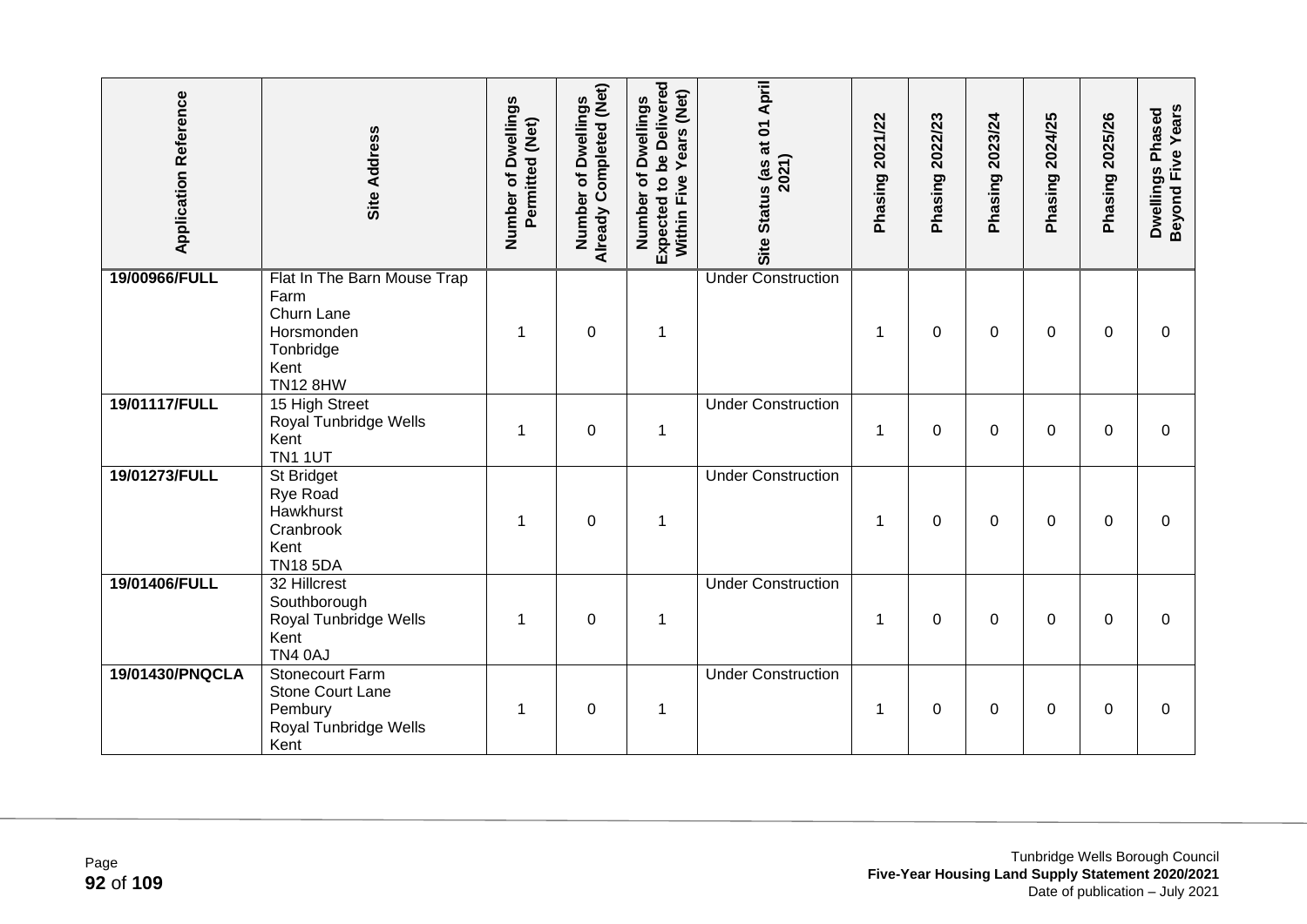| <b>Application Reference</b> | <b>Site Address</b>                                                                            | Number of Dwellings<br>Permitted (Net) | Already Completed (Net)<br>of Dwellings<br>Number | <b>Expected to be Delivered</b><br>Years (Net)<br>of Dwellings<br>Within Five<br>Number | April<br>Site Status (as at 01<br>2021) | Phasing 2021/22 | 2022/23<br>Phasing | 2023/24<br>Phasing | 2024/25<br>Phasing | 2025/26<br>Phasing | Beyond Five Years<br>Dwellings Phased |
|------------------------------|------------------------------------------------------------------------------------------------|----------------------------------------|---------------------------------------------------|-----------------------------------------------------------------------------------------|-----------------------------------------|-----------------|--------------------|--------------------|--------------------|--------------------|---------------------------------------|
| 19/01576/FULL                | <b>Holmbush</b><br><b>Brenchley Road</b><br>Matfield<br>Tonbridge<br>Kent<br><b>TN12 7PP</b>   |                                        | $\boldsymbol{0}$                                  | 1                                                                                       | <b>Under Construction</b>               | 1               | 0                  | 0                  | 0                  | 0                  | 0                                     |
| 19/01635/FULL                | Oaklands Farm<br><b>Bodiam Road</b><br>Sandhurst<br>Cranbrook<br>Kent<br><b>TN18 5LE</b>       | 1                                      | $\mathbf 0$                                       | 1                                                                                       | <b>Under Construction</b>               | 1               | 0                  | 0                  | 0                  | 0                  | 0                                     |
| 19/01638/PNQCLA              | Pook Hill Wood Farm<br>Wilden Park Road<br>Staplehurst<br>Tonbridge<br>Kent<br><b>TN12 0HP</b> |                                        | $\mathbf 0$                                       | 1                                                                                       | <b>Under Construction</b>               | -1              | 0                  | 0                  | 0                  | $\Omega$           | $\Omega$                              |
| 19/01846/FULL                | Glassenbury Forge<br>Glassenbury Road<br>Cranbrook<br>Kent<br><b>TN17 2QE</b>                  |                                        | $\mathbf 0$                                       | 1                                                                                       | <b>Under Construction</b>               | 1               | 0                  | 0                  | 0                  | 0                  | 0                                     |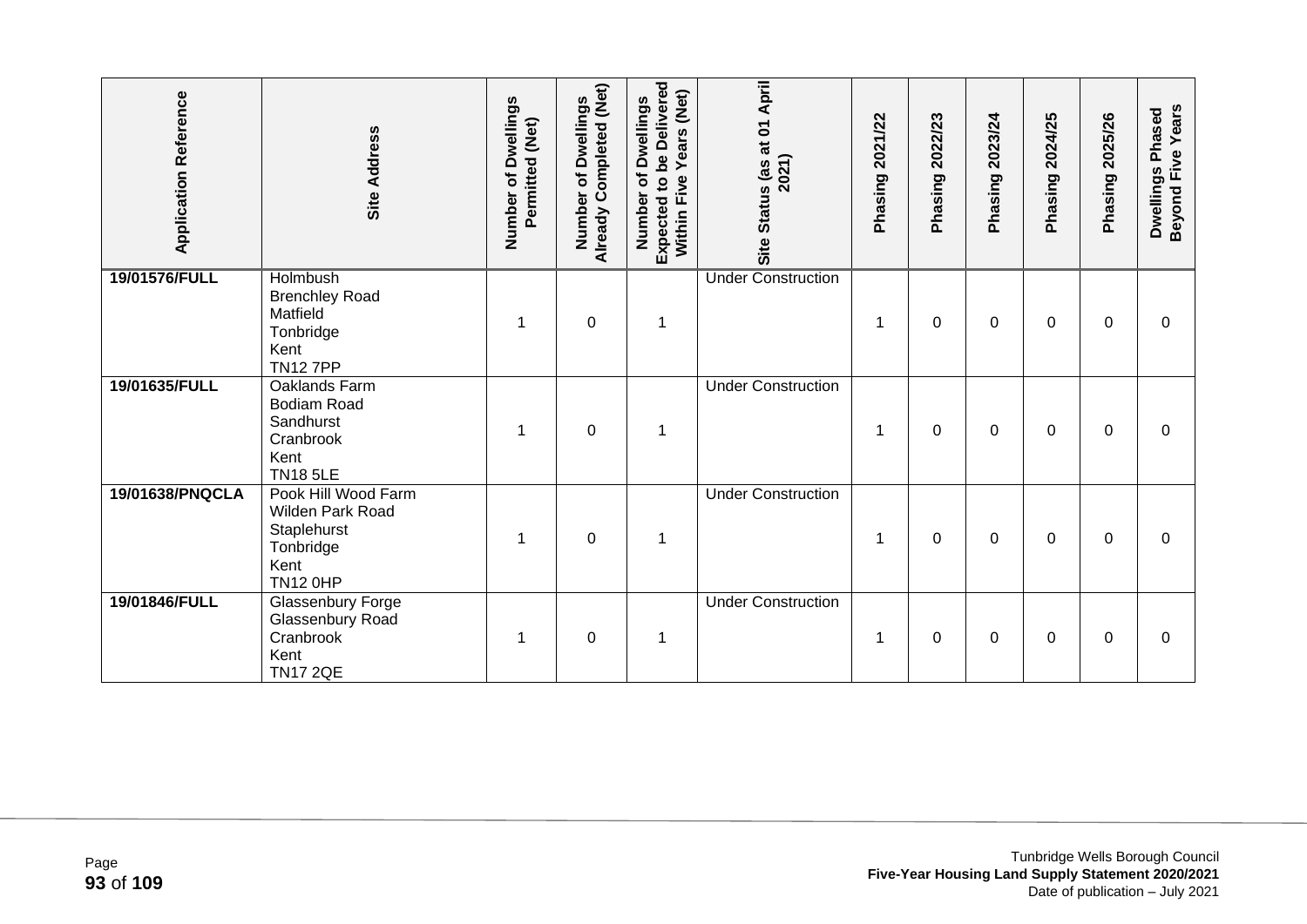| <b>Application Reference</b> | <b>Site Address</b>                                                                                         | Number of Dwellings<br>Permitted (Net) | Already Completed (Net)<br>of Dwellings<br>Number | Expected to be Delivered<br>Years (Net)<br>Number of Dwellings<br>Within Five | Site Status (as at 01 April<br>2021) | Phasing 2021/22 | Phasing 2022/23 | Phasing 2023/24 | Phasing 2024/25 | Phasing 2025/26 | Beyond Five Years<br>Dwellings Phased |
|------------------------------|-------------------------------------------------------------------------------------------------------------|----------------------------------------|---------------------------------------------------|-------------------------------------------------------------------------------|--------------------------------------|-----------------|-----------------|-----------------|-----------------|-----------------|---------------------------------------|
| 19/02205/FULL                | Land Adjacent To Hayselden<br>Cottage<br>The Common<br>Sissinghurst<br>Cranbrook<br>Kent<br><b>TN17 2AF</b> | 1                                      | $\mathbf 0$                                       | $\mathbf 1$                                                                   | <b>Under Construction</b>            | 1               | $\Omega$        | 0               | 0               | $\Omega$        | $\Omega$                              |
| 19/02244/FULL                | 2 Belgrave<br>Woodbury Road<br>Hawkhurst<br>Cranbrook<br>Kent<br><b>TN18 4BZ</b>                            |                                        | $\boldsymbol{0}$                                  | $\mathbf 1$                                                                   | <b>Under Construction</b>            | $\mathbf 1$     | 0               | 0               | $\Omega$        | $\mathbf{0}$    | $\Omega$                              |
| 19/02653/FULL                | East Barn<br>Appleton Farm<br>Green Lane<br>Frittenden<br>Cranbrook<br>Kent<br><b>TN17 2EG</b>              | 1                                      | $\boldsymbol{0}$                                  | $\mathbf{1}$                                                                  | <b>Under Construction</b>            | $\mathbf 1$     | $\mathbf 0$     | $\Omega$        | $\Omega$        | 0               | 0                                     |
| 19/02702/FULL                | 11 Birken Road<br>Royal Tunbridge Wells<br>Kent<br><b>TN2 3TL</b>                                           | 1                                      | $\mathbf 0$                                       | $\mathbf 1$                                                                   | <b>Under Construction</b>            | $\mathbf 1$     | $\Omega$        | 0               | 0               | $\Omega$        | $\overline{0}$                        |
| 19/02801/FULL                | 31 Birling Road Royal<br>Tunbridge Wells Kent TN2<br>5LY                                                    | 1                                      | $\pmb{0}$                                         | $\mathbf 1$                                                                   | <b>Under Construction</b>            | 1               | 0               | 0               | 0               | $\Omega$        | 0                                     |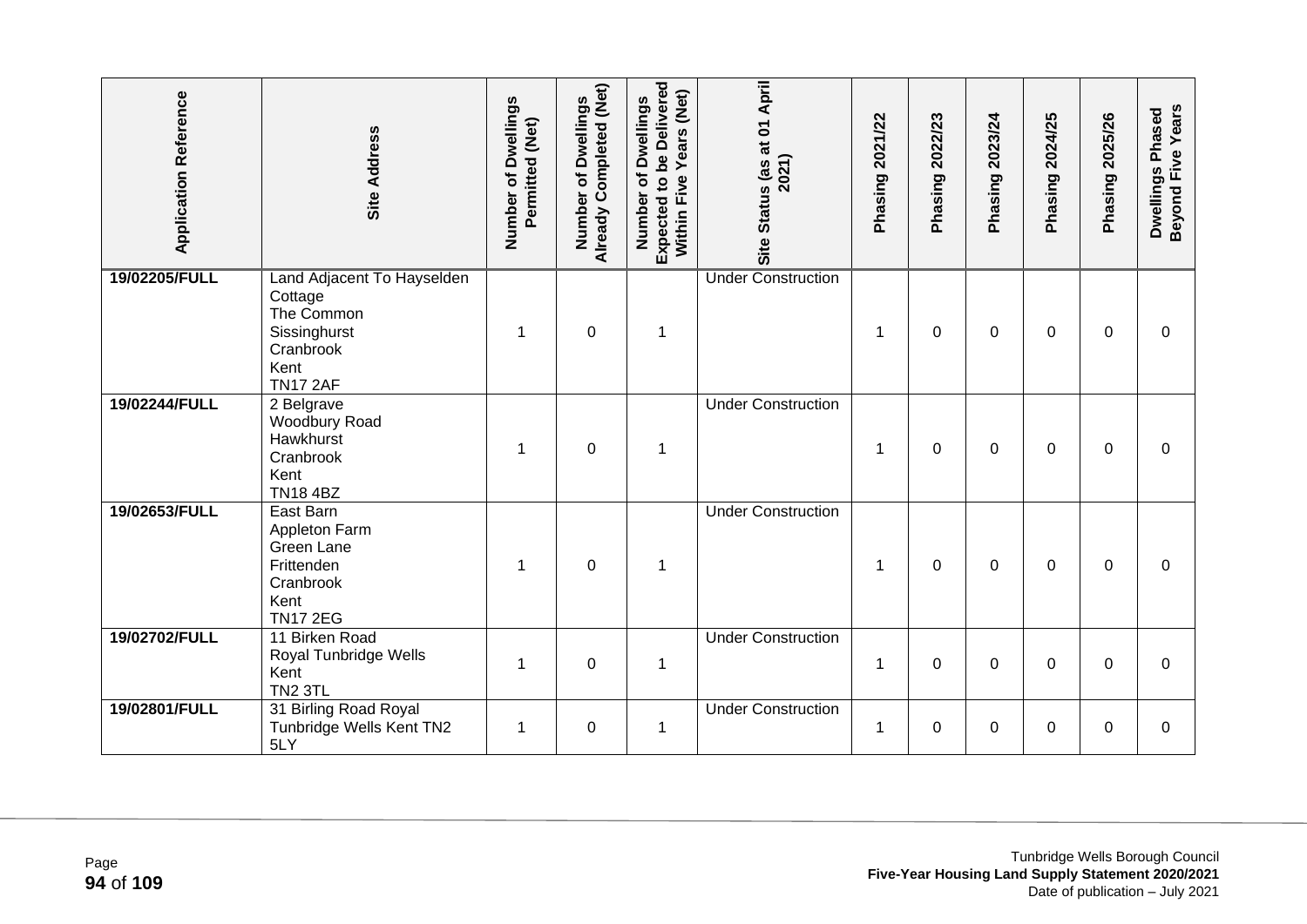| <b>Application Reference</b> | <b>Site Address</b>                                                                                   | Number of Dwellings<br>Permitted (Net) | Already Completed (Net)<br>of Dwellings<br>Number | Expected to be Delivered<br>Years (Net)<br>Number of Dwellings<br>Within Five | Site Status (as at 01 April<br>2021) | Phasing 2021/22 | Phasing 2022/23 | Phasing 2023/24 | Phasing 2024/25 | Phasing 2025/26 | Beyond Five Years<br>Dwellings Phased |
|------------------------------|-------------------------------------------------------------------------------------------------------|----------------------------------------|---------------------------------------------------|-------------------------------------------------------------------------------|--------------------------------------|-----------------|-----------------|-----------------|-----------------|-----------------|---------------------------------------|
| 19/02905/FULL                | <b>Netters Hall</b><br><b>Attwaters Lane</b><br>Hawkhurst<br>Cranbrook<br>Kent<br><b>TN185AS</b>      | 1                                      | $\boldsymbol{0}$                                  | $\mathbf 1$                                                                   | <b>Under Construction</b>            | $\mathbf 1$     | 0               | 0               | $\Omega$        | $\Omega$        | $\Omega$                              |
| 19/03154/FULL                | 1 - 4 Rosebank<br><b>Town Hill</b><br>Lamberhurst<br><b>Tunbridge Wells</b><br>Kent<br><b>TN3 8EP</b> | 1                                      | $\overline{0}$                                    | $\mathbf 1$                                                                   | <b>Under Construction</b>            | 1               | $\Omega$        | 0               | 0               | $\Omega$        | $\Omega$                              |
| 19/03289/FULL                | Barn To The East Of Bikkel<br>Goddards Green Road<br>Benenden<br>Cranbrook<br>Kent<br><b>TN17 4AN</b> | 1                                      | $\mathbf 0$                                       | $\mathbf 1$                                                                   | <b>Under Construction</b>            | 0               | 1               | 0               | $\Omega$        | $\mathbf{0}$    | $\Omega$                              |
| 19/03388/FULL                | 47 Montgomery Road<br>Royal Tunbridge Wells<br>Kent<br>TN4 9EP                                        | 1                                      | $\mathbf 0$                                       | $\mathbf 1$                                                                   | <b>Under Construction</b>            | $\mathbf 1$     | 0               | 0               | 0               | $\mathbf{0}$    | $\mathbf 0$                           |
| 20/00381/FULL                | 49 London Road<br>Southborough<br><b>Tunbridge Wells</b><br>Kent<br>TN4 OPB                           | 1                                      | $\mathbf 0$                                       | $\mathbf 1$                                                                   | <b>Under Construction</b>            | $\mathbf 1$     | 0               | 0               | 0               | $\Omega$        | 0                                     |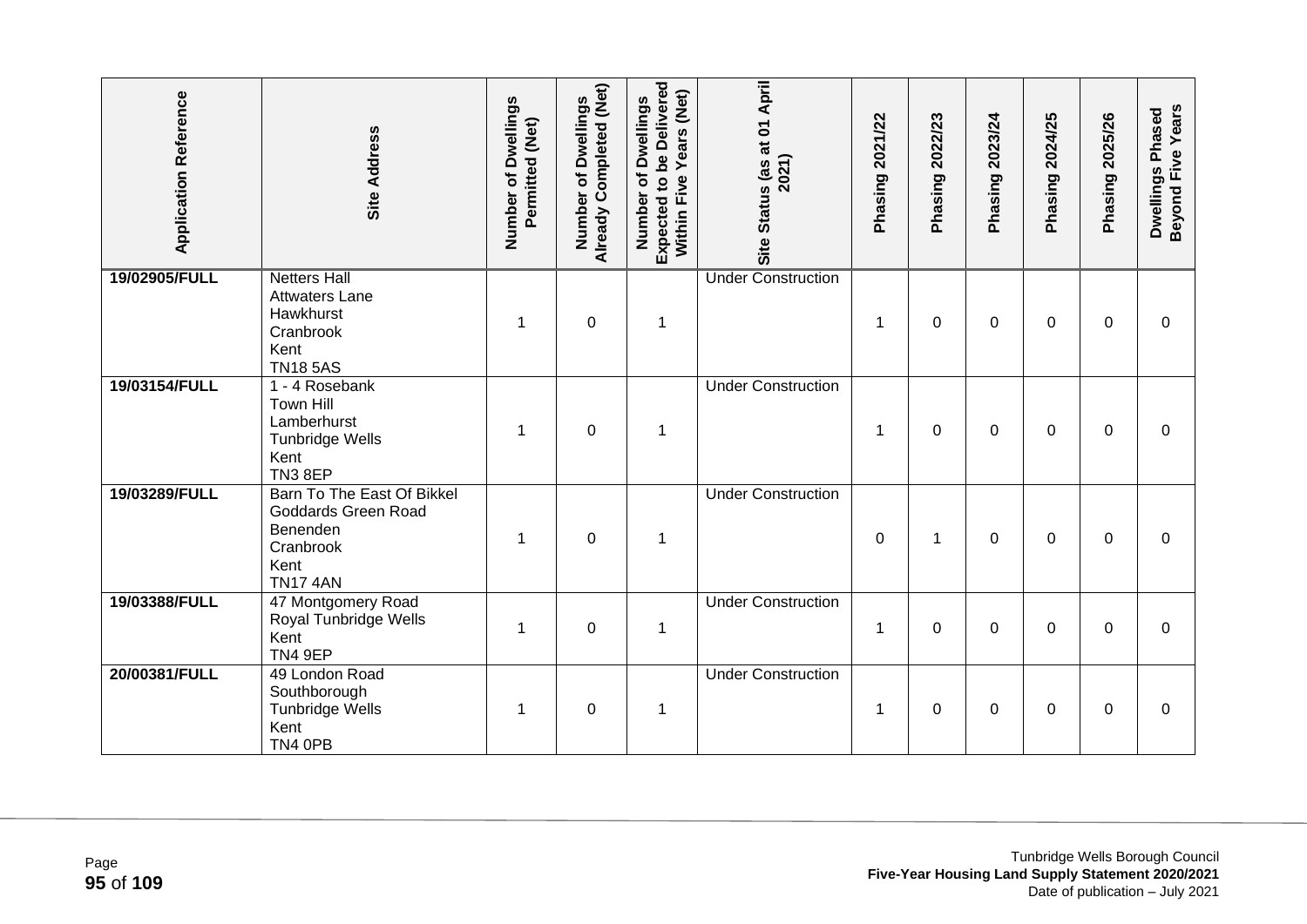| <b>Application Reference</b> | Site Address                                                                                                   | Number of Dwellings<br>Permitted (Net) | Already Completed (Net)<br>of Dwellings<br>Number | Expected to be Delivered<br>Years (Net)<br>of Dwellings<br>Five<br>Number<br>Within | Site Status (as at 01 April<br>2021) | 2021/22<br>Phasing | 2022/23<br>Phasing | 2023/24<br>Phasing | 2024/25<br>Phasing? | <b>Phasing 2025/26</b> | Beyond Five Years<br>Dwellings Phased |
|------------------------------|----------------------------------------------------------------------------------------------------------------|----------------------------------------|---------------------------------------------------|-------------------------------------------------------------------------------------|--------------------------------------|--------------------|--------------------|--------------------|---------------------|------------------------|---------------------------------------|
| 20/00452/FULL                | <b>Trills</b><br>Cranbrook Road<br>Hawkhurst<br>Cranbrook<br><b>TN18 4AT</b>                                   |                                        | $\mathbf 0$                                       | $\mathbf 1$                                                                         | <b>Under Construction</b>            | 1                  | 0                  | 0                  | 0                   | 0                      | 0                                     |
| 20/00831/FULL                | The Forge<br>Rye Road<br>Sandhurst<br>Cranbrook<br>Kent<br><b>TN18 5JG</b>                                     | 1                                      | $\mathbf 0$                                       | $\mathbf 1$                                                                         | <b>Under Construction</b>            | 1                  | 0                  | 0                  | 0                   | $\mathbf{0}$           | $\Omega$                              |
| 20/00993/FULL                | <b>Little Hollow</b><br>Vauxhall Lane<br>Southborough<br><b>Tunbridge Wells</b><br>Kent<br>TN4 0XD             |                                        | $\boldsymbol{0}$                                  | 1                                                                                   | <b>Under Construction</b>            | 0                  | $\mathbf 1$        | 0                  | 0                   | $\mathbf{0}$           | $\Omega$                              |
| 20/01070/FULL                | The Green Barn<br>Swigs Hole Farm<br>Yew Tree Green Road<br>Horsmonden<br>Tonbridge<br>Kent<br><b>TN12 8HR</b> |                                        | $\boldsymbol{0}$                                  | $\mathbf 1$                                                                         | <b>Under Construction</b>            | 1                  | 0                  | 0                  | 0                   | $\mathbf{0}$           | 0                                     |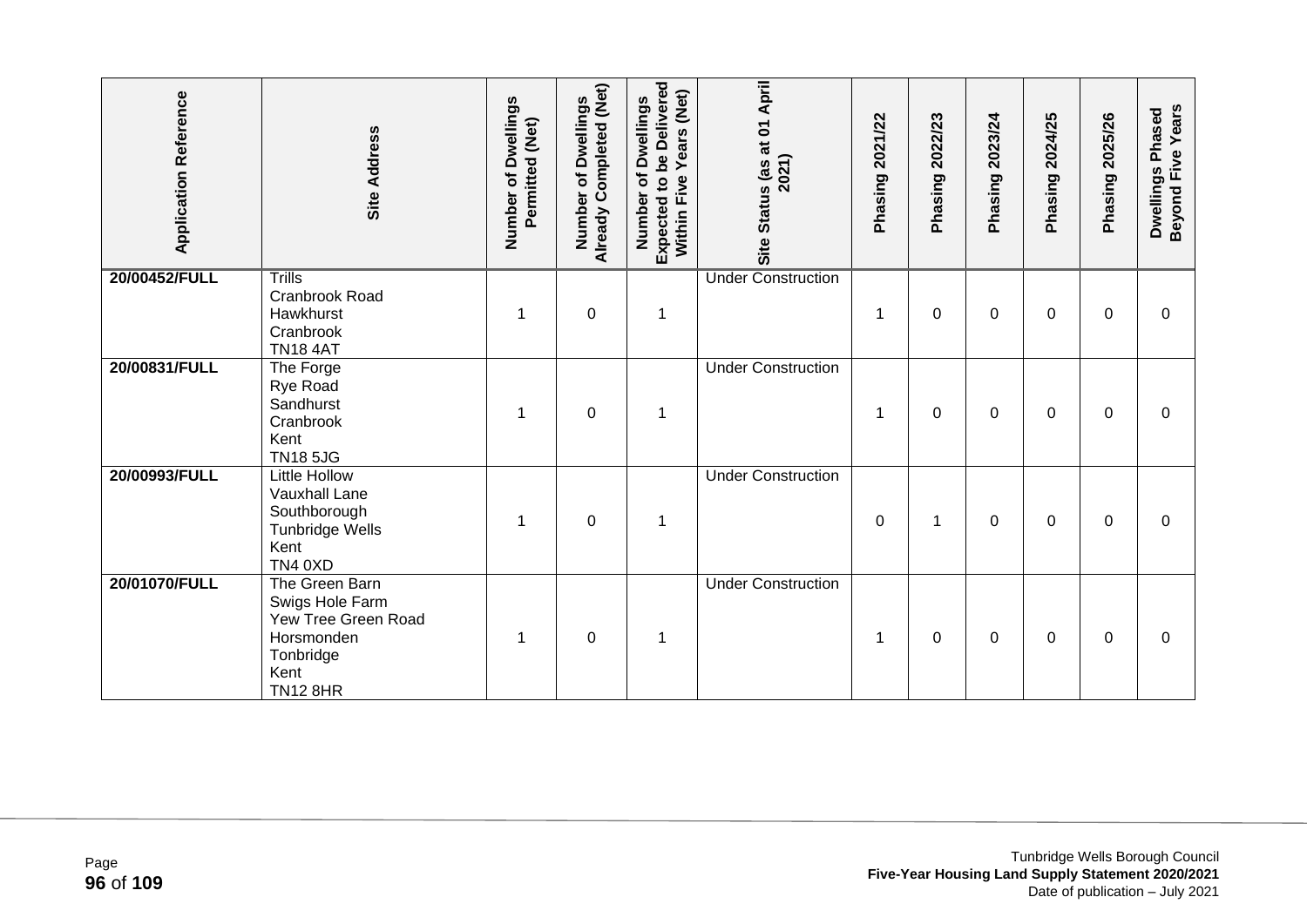| <b>Application Reference</b> | Site Address                                                                                                 | Number of Dwellings<br>Permitted (Net) | Already Completed (Net)<br>of Dwellings<br>Number | Expected to be Delivered<br>(Net)<br>of Dwellings<br>Years<br>Five<br>Number<br>Within | Status (as at 01 April<br>2021)<br>Site | 2021/22<br>Phasing | 2022/23<br>Phasing? | 2023/24<br>Phasing | 2024/25<br>Phasing | 2025/26<br>Phasing | Beyond Five Years<br>Dwellings Phased |
|------------------------------|--------------------------------------------------------------------------------------------------------------|----------------------------------------|---------------------------------------------------|----------------------------------------------------------------------------------------|-----------------------------------------|--------------------|---------------------|--------------------|--------------------|--------------------|---------------------------------------|
| 20/01082/FULL                | <b>Bockingfold Farm</b><br>Ladham Road<br>Goudhurst<br>Cranbrook<br>Kent<br><b>TN17 1LY</b>                  |                                        | $\boldsymbol{0}$                                  | 1                                                                                      | <b>Under Construction</b>               | 1                  | 0                   | 0                  | 0                  | 0                  | 0                                     |
| 20/01147/FULL                | 24 Holmewood Road<br>Royal Tunbridge Wells<br>Kent<br>TN4 9HA                                                |                                        | 0                                                 | 1                                                                                      | <b>Under Construction</b>               | 1                  | $\Omega$            | 0                  | $\Omega$           | $\Omega$           | $\Omega$                              |
| 20/02122/FULL                | <b>High Weald House</b><br><b>Vauxhall Lane</b><br>Southborough<br>Tunbridge Wells<br>Kent<br><b>TN4 0XD</b> |                                        | $\mathbf 0$                                       | 1                                                                                      | <b>Under Construction</b>               | 1                  | 0                   | 0                  | 0                  | $\mathbf{0}$       | $\Omega$                              |
| 20/02595/FULL                | 3 Knowle Close<br>Langton Green<br>Tunbridge Wells<br>TN3 0EP                                                | 1                                      | $\mathbf 0$                                       | $\mathbf 1$                                                                            | <b>Under Construction</b>               | 0                  | 1                   | 0                  | 0                  | $\Omega$           | 0                                     |
| 20/02627/FULL                | Land At 1 Dunstan Grove<br>Royal Tunbridge Wells<br>Kent<br><b>TN4 9ND</b>                                   |                                        | $\boldsymbol{0}$                                  | 1                                                                                      | <b>Under Construction</b>               | 1                  | 0                   | 0                  | 0                  | $\Omega$           | 0                                     |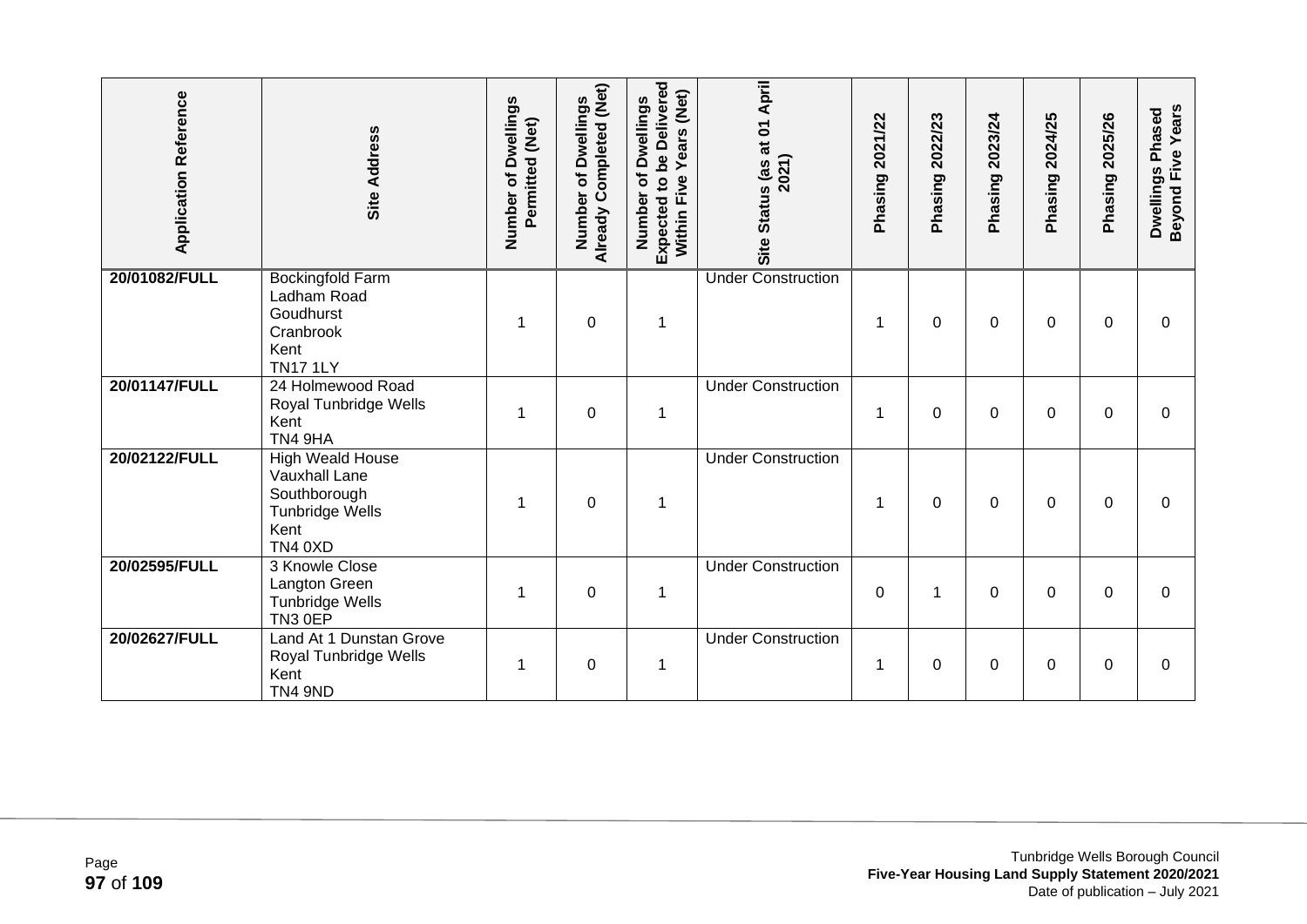| <b>Application Reference</b> | Site Address                                                                                         | Number of Dwellings<br>Permitted (Net) | Already Completed (Net)<br><b>Dwellings</b><br>Number of | Expected to be Delivered<br>Years (Net)<br>Number of Dwellings<br>Five<br>Within | Site Status (as at 01 April<br>2021) | 2021/22<br>Phasing | 2022/23<br>Phasing | 2023/24<br>Phasing | 2024/25<br>Phasing | 2025/26<br>Phasing | Beyond Five Years<br>Dwellings Phased |
|------------------------------|------------------------------------------------------------------------------------------------------|----------------------------------------|----------------------------------------------------------|----------------------------------------------------------------------------------|--------------------------------------|--------------------|--------------------|--------------------|--------------------|--------------------|---------------------------------------|
| 20/02744/FULL                | <b>CL2 Hair And Beauty</b><br>33 Stone Street<br>Cranbrook<br>Kent<br><b>TN17 3HF</b>                | 1                                      | $\mathbf 0$                                              | $\mathbf 1$                                                                      | <b>Under Construction</b>            | 1                  | $\Omega$           | 0                  | 0                  | 0                  | $\Omega$                              |
| 20/03113/FULL                | 54 Grosvenor Road<br>Royal Tunbridge Wells<br>Kent<br><b>TN1 2AS</b>                                 | 1                                      | $\mathbf 0$                                              | $\mathbf 1$                                                                      | <b>Under Construction</b>            | 1                  | 0                  | 0                  | 0                  | $\Omega$           | $\Omega$                              |
| 18/03451/FULL                | Smugley Farm<br>Bedgebury Road<br>Goudhurst<br>Cranbrook<br>Kent<br><b>TN17 2QU</b>                  | 0                                      | $\pmb{0}$                                                | $\boldsymbol{0}$                                                                 | Not started                          | 0                  | $\mathbf 0$        | 0                  | 0                  | 0                  | 0                                     |
| 19/00377/FULL                | Kippings Cross Farm House<br><b>Hastings Road</b><br>Matfield<br>Tonbridge<br>Kent<br><b>TN127HB</b> | 0                                      | $\pmb{0}$                                                | $\boldsymbol{0}$                                                                 | Not started                          | 0                  | $\mathbf 0$        | 0                  | 0                  | 0                  | 0                                     |
| 19/03058/FULL                | 73 Farmcombe Road<br>Royal Tunbridge Wells<br>Kent<br><b>TN2 5DQ</b>                                 | $\Omega$                               | 0                                                        | $\pmb{0}$                                                                        | Not started                          | $\Omega$           | $\Omega$           | 0                  | $\Omega$           | $\mathbf{0}$       | $\Omega$                              |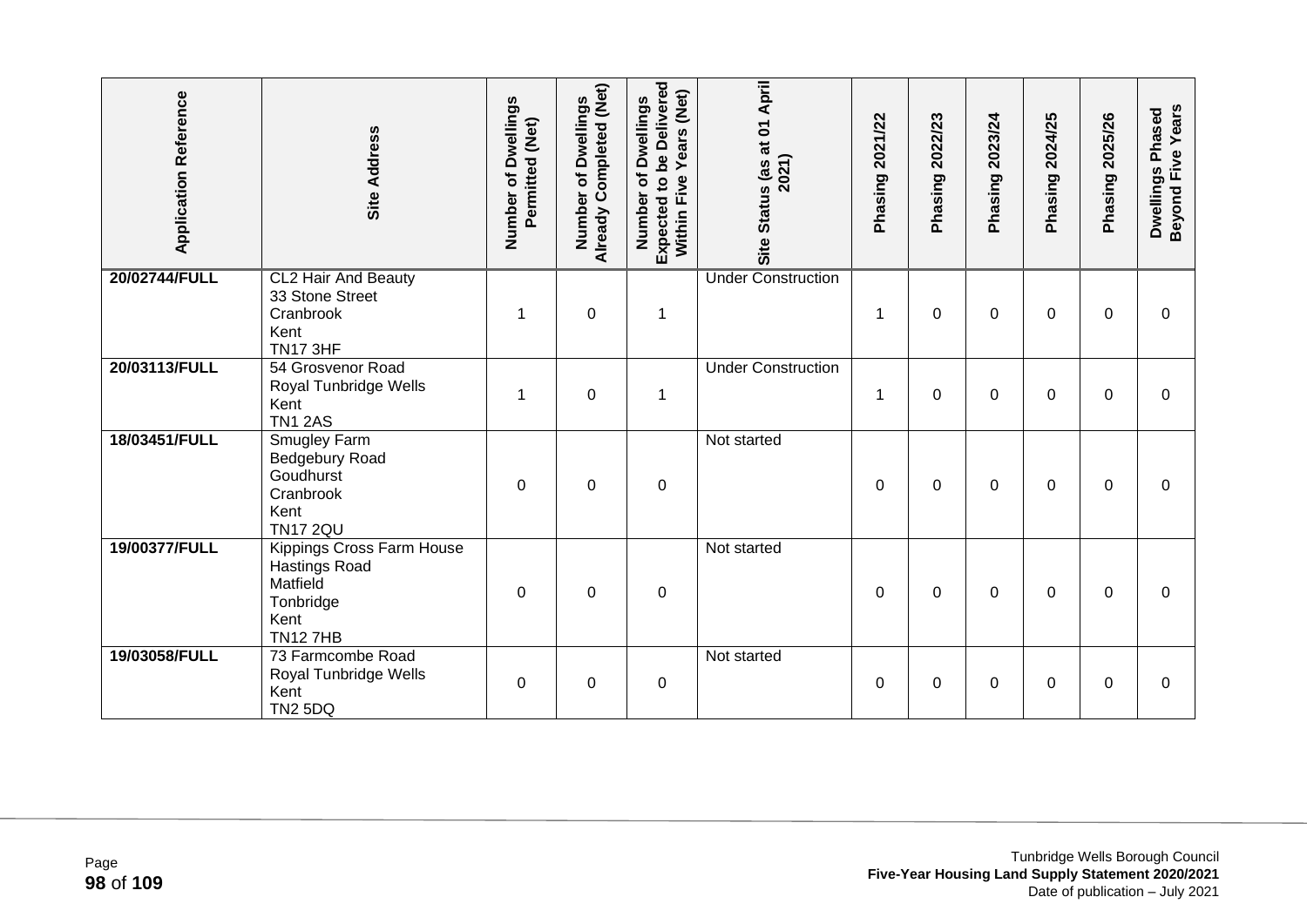| <b>Application Reference</b> | <b>Site Address</b>                                                                                                  | Number of Dwellings<br>Permitted (Net) | Already Completed (Net)<br>of Dwellings<br>Number | <b>Expected to be Delivered</b><br>Within Five Years (Net)<br>Number of Dwellings | Site Status (as at 01 April<br>2021) | Phasing 2021/22 | 2022/23<br>Phasing? | Phasing 2023/24 | 2024/25<br>Phasing? | Phasing 2025/26 | Beyond Five Years<br>Dwellings Phased |
|------------------------------|----------------------------------------------------------------------------------------------------------------------|----------------------------------------|---------------------------------------------------|-----------------------------------------------------------------------------------|--------------------------------------|-----------------|---------------------|-----------------|---------------------|-----------------|---------------------------------------|
| 19/03540/FULL                | <b>Wagtail Farm</b><br>Jarvis Lane<br>Goudhurst<br>Cranbrook<br>Kent<br><b>TN17 2NP</b>                              | 0                                      | $\boldsymbol{0}$                                  | $\mathbf 0$                                                                       | Not started                          | 0               | 0                   | 0               | 0                   | 0               | $\mathbf 0$                           |
| 20/01042/FULL                | <b>White Hart</b><br>16 Lower Green Road<br>Royal Tunbridge Wells<br>Kent<br><b>TN4 8TE</b>                          | $\Omega$                               | $\boldsymbol{0}$                                  | $\pmb{0}$                                                                         | Not started                          | 0               | 0                   | 0               | 0                   | $\Omega$        | $\Omega$                              |
| 20/01102/FULL                | Little Edgcumbe<br><b>Nevill Park</b><br>Royal Tunbridge Wells<br>Kent<br><b>TN4 8NN</b>                             | 0                                      | $\mathbf 0$                                       | $\pmb{0}$                                                                         | Not started                          | 0               | $\Omega$            | 0               | 0                   | $\Omega$        | $\Omega$                              |
| 20/01206/FULL                | 4 Molyneux Almshouses<br><b>Rusthall High Street</b><br>Rusthall<br><b>Tunbridge Wells</b><br>Kent<br><b>TN4 8SE</b> | $\Omega$                               | $\mathbf 0$                                       | $\mathbf 0$                                                                       | Not started                          | 0               | 0                   | $\Omega$        | $\Omega$            | $\Omega$        | $\mathbf 0$                           |
| 20/01286/OUT                 | <b>Beech Tree Cottage</b><br><b>Grovehurst Lane</b><br>Horsmonden<br>Tonbridge<br>Kent<br><b>TN12 8BG</b>            | $\Omega$                               | $\boldsymbol{0}$                                  | $\pmb{0}$                                                                         | Not started                          | $\Omega$        | $\Omega$            | 0               | $\Omega$            | $\Omega$        | $\overline{0}$                        |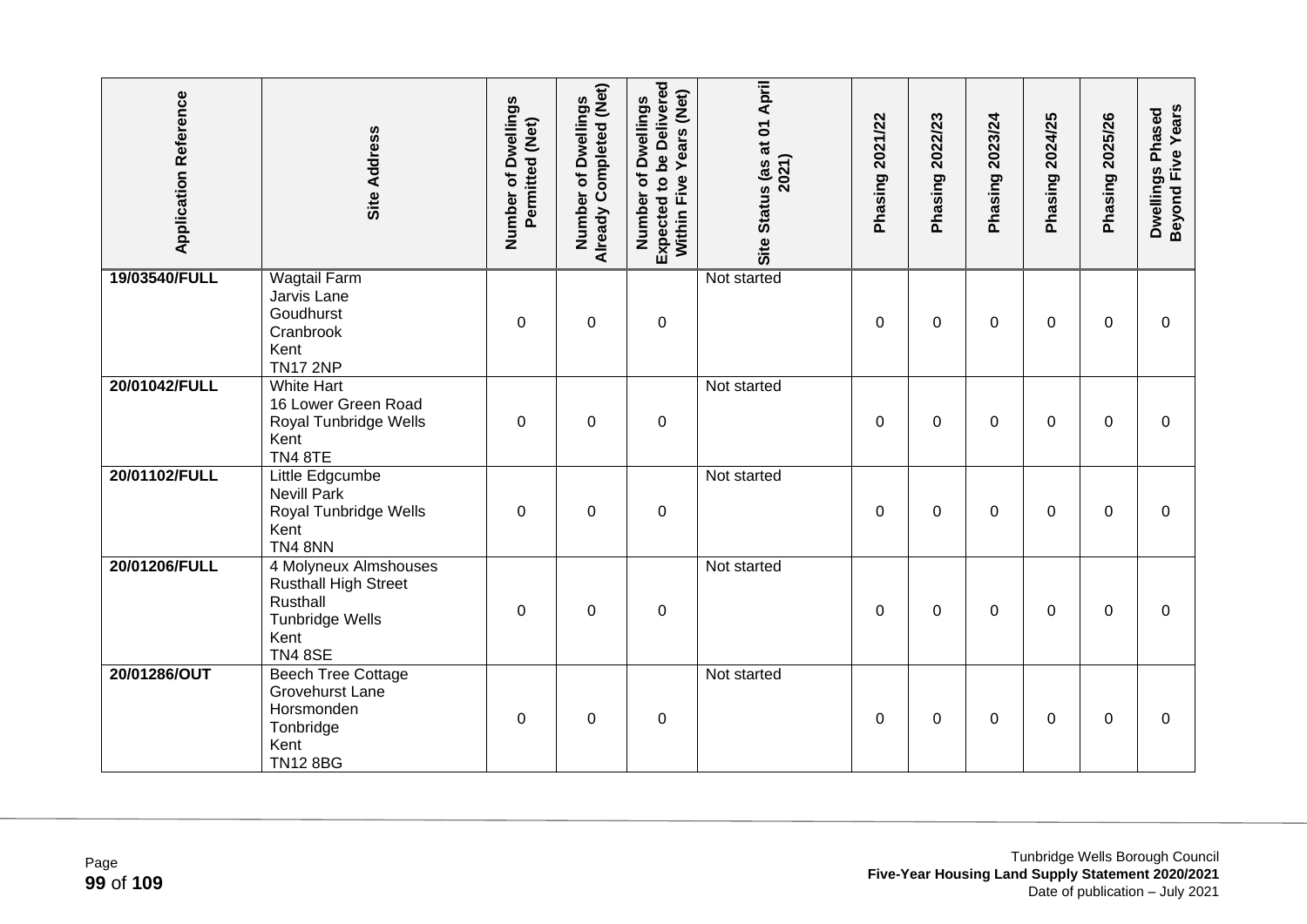| <b>Application Reference</b> | <b>Site Address</b>                                                                               | Number of Dwellings<br>Permitted (Net) | Already Completed (Net)<br>of Dwellings<br>Number | <b>Expected to be Delivered</b><br>Years (Net)<br>of Dwellings<br>Within Five<br>Number | Site Status (as at 01 April<br>2021) | 2021/22<br>Phasing | 2022/23<br>Phasing | 2023/24<br>Phasing | 2024/25<br>Phasing | 2025/26<br>Phasing | Beyond Five Years<br>Dwellings Phased |
|------------------------------|---------------------------------------------------------------------------------------------------|----------------------------------------|---------------------------------------------------|-----------------------------------------------------------------------------------------|--------------------------------------|--------------------|--------------------|--------------------|--------------------|--------------------|---------------------------------------|
| 20/01298/FULL                | <b>Little Cacketts Farm</b><br>Haymans Hill<br>Horsmonden<br>Tonbridge<br>Kent<br><b>TN12 8BX</b> | $\Omega$                               | $\boldsymbol{0}$                                  | $\pmb{0}$                                                                               | Not started                          | 0                  | 0                  | 0                  | 0                  | 0                  | 0                                     |
| 20/01340/FULL                | Fieldacre<br><b>Culverden Down</b><br>Royal Tunbridge Wells<br>Kent<br><b>TN4 9SL</b>             | 0                                      | $\boldsymbol{0}$                                  | $\pmb{0}$                                                                               | Not started                          | 0                  | 0                  | 0                  | 0                  | $\mathbf{0}$       | 0                                     |
| 20/01356/FULL                | Ryde House<br><b>Short Lane</b><br>Brenchley<br>Tonbridge<br>Kent<br><b>TN127BA</b>               | $\Omega$                               | $\mathbf 0$                                       | $\boldsymbol{0}$                                                                        | Not started                          | 0                  | 0                  | 0                  | 0                  | 0                  | 0                                     |
| 20/01475/FULL                | <b>Bythorn</b><br><b>Brenchley Road</b><br>Matfield<br>Tonbridge<br>Kent<br><b>TN127PJ</b>        | $\Omega$                               | $\mathbf 0$                                       | $\boldsymbol{0}$                                                                        | Not started                          | $\Omega$           | $\Omega$           | 0                  | 0                  | $\Omega$           | 0                                     |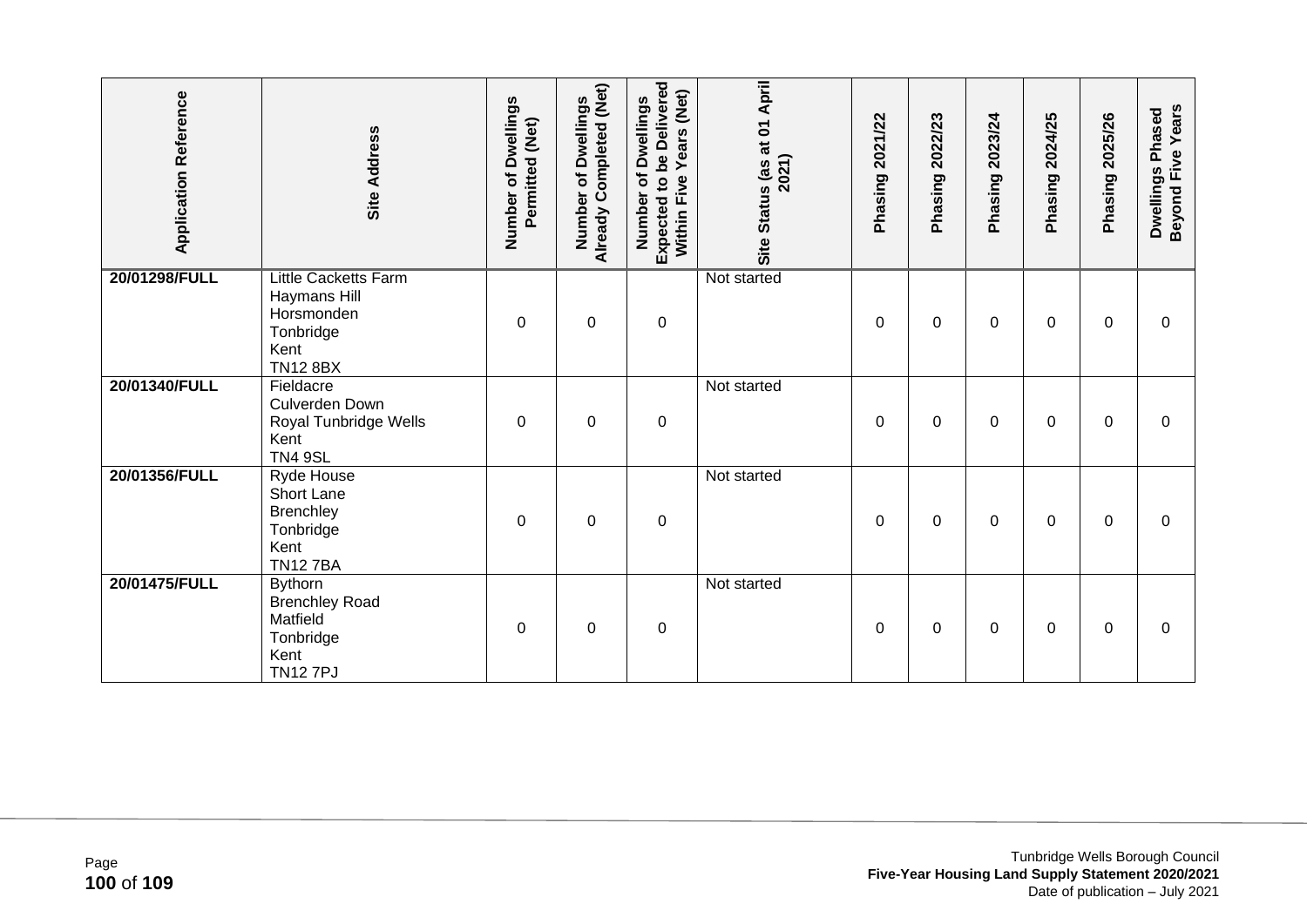| <b>Application Reference</b> | Site Address                                                                             | Number of Dwellings<br>Permitted (Net) | Already Completed (Net)<br>Dwellings<br>đ<br>Number | Expected to be Delivered<br>Years (Net)<br>Number of Dwellings<br>Five<br>Within | Site Status (as at 01 April<br>2021) | Phasing 2021/22 | 2022/23<br>Phasing | 2023/24<br>Phasing | 2024/25<br>Phasing | 2025/26<br>Phasing | Beyond Five Years<br>Dwellings Phased |
|------------------------------|------------------------------------------------------------------------------------------|----------------------------------------|-----------------------------------------------------|----------------------------------------------------------------------------------|--------------------------------------|-----------------|--------------------|--------------------|--------------------|--------------------|---------------------------------------|
| 20/01726/FULL                | Carfields<br>Lewes Heath<br>Horsmonden<br>Tonbridge<br>Kent<br><b>TN12 8AF</b>           | 0                                      | $\boldsymbol{0}$                                    | $\boldsymbol{0}$                                                                 | Not started                          | 0               | 0                  | 0                  | 0                  | 0                  | 0                                     |
| 20/01775/FULL                | 5 Homewood Road<br>Langton Green<br>Royal Tunbridge Wells<br>TN3 0HH                     | $\Omega$                               | $\mathbf 0$                                         | $\boldsymbol{0}$                                                                 | Not started                          | 0               | 0                  | 0                  | 0                  | 0                  | 0                                     |
| 20/01993/FULL                | Taitimu<br>The Slade<br>Lamberhurst<br><b>Tunbridge Wells</b><br>Kent<br><b>TN3 8HN</b>  | $\Omega$                               | $\mathbf 0$                                         | $\pmb{0}$                                                                        | Not started                          | $\Omega$        | $\Omega$           | 0                  | 0                  | $\Omega$           | $\Omega$                              |
| 20/02178/FULL                | 2 Oak Tree Close<br>Royal Tunbridge Wells<br>Kent<br><b>TN2 5SS</b>                      | $\Omega$                               | $\mathbf 0$                                         | $\pmb{0}$                                                                        | Not started                          | $\Omega$        | 0                  | 0                  | $\Omega$           | $\Omega$           | 0                                     |
| 20/02391/FULL                | Coppins<br>4 Romford Road<br>Pembury<br><b>Tunbridge Wells</b><br>Kent<br><b>TN2 4HU</b> | 0                                      | $\boldsymbol{0}$                                    | $\boldsymbol{0}$                                                                 | Not started                          | 0               | 0                  | 0                  | 0                  | $\Omega$           | 0                                     |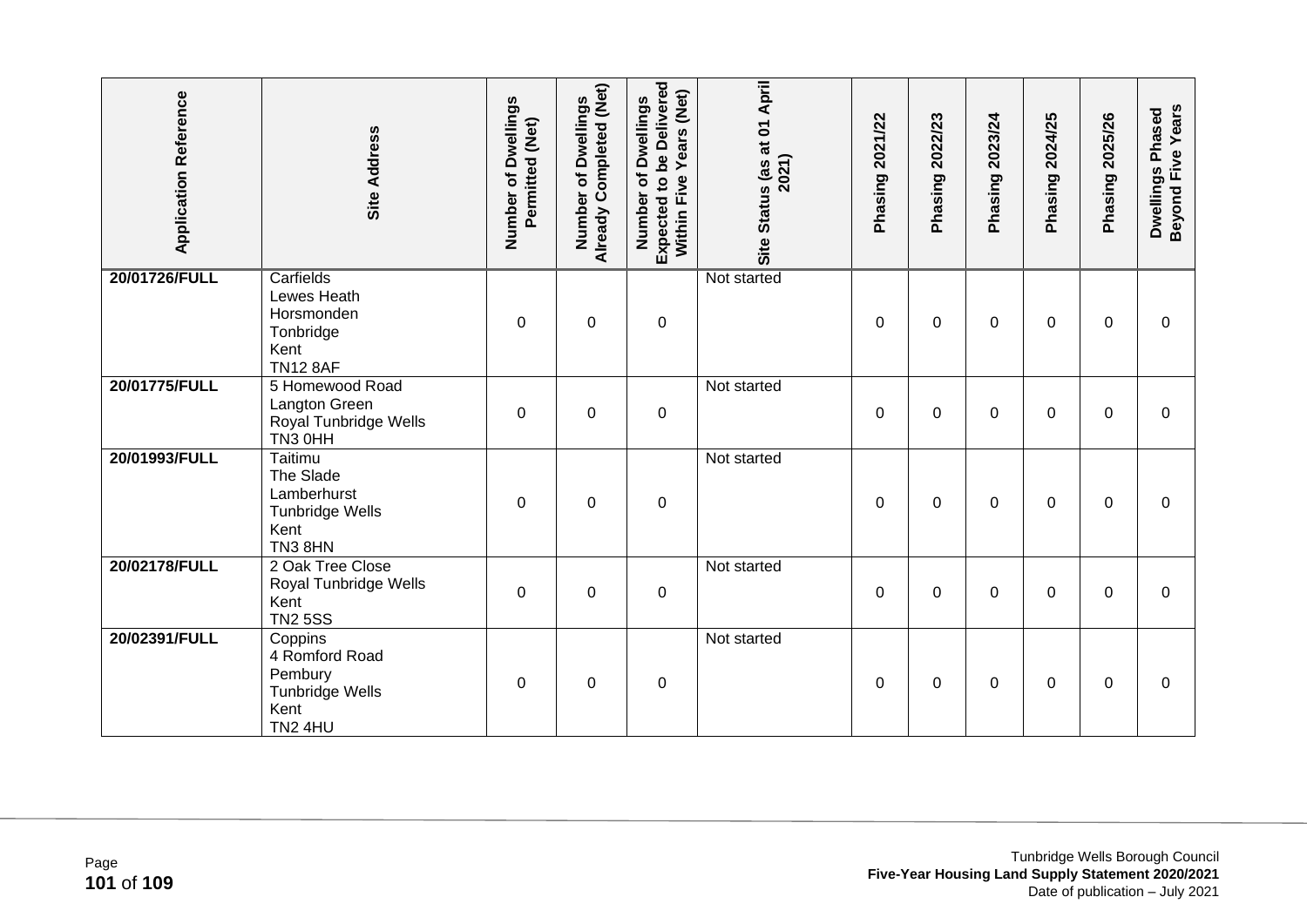| <b>Application Reference</b> | Site Address                                                                          | Number of Dwellings<br>Permitted (Net) | Already Completed (Net)<br>of Dwellings<br>Number | <b>Expected to be Delivered</b><br>(Net)<br>of Dwellings<br>Years<br>Within Five<br>Number | Site Status (as at 01 April<br>2021) | 2021/22<br>Phasing | 2022/23<br>Phasing | 2023/24<br>Phasing | 2024/25<br>Phasing | 2025/26<br>Phasing | Beyond Five Years<br>Dwellings Phased |
|------------------------------|---------------------------------------------------------------------------------------|----------------------------------------|---------------------------------------------------|--------------------------------------------------------------------------------------------|--------------------------------------|--------------------|--------------------|--------------------|--------------------|--------------------|---------------------------------------|
| 20/02661/FULL                | <b>Shepherds Hey</b><br>Dingleden<br>Benenden<br>Cranbrook<br>Kent<br><b>TN17 4JU</b> | 0                                      | $\mathbf 0$                                       | 0                                                                                          | Not started                          | $\Omega$           | 0                  | 0                  | $\Omega$           | $\Omega$           | $\Omega$                              |
| 20/03054/FULL                | 7 Sandrock Road<br>Royal Tunbridge Wells<br>Kent<br>TN2 3PX                           | $\Omega$                               | 0                                                 | 0                                                                                          | Not started                          | $\Omega$           | $\Omega$           | 0                  | $\Omega$           | $\Omega$           | $\Omega$                              |
| 20/03683/FULL                | 2 Connaught Way<br>Royal Tunbridge Wells<br>Kent<br><b>TN4 9QJ</b>                    | $\Omega$                               | $\mathbf 0$                                       | $\pmb{0}$                                                                                  | Not started                          | $\mathbf 0$        | $\mathbf 0$        | 0                  | 0                  | $\Omega$           | $\overline{0}$                        |
| 20/03852/FULL                | Oast Meadow<br>Horsmonden Road<br>Brenchley<br>Tonbridge<br>Kent<br><b>TN127AT</b>    | $\Omega$                               | $\mathbf 0$                                       | 0                                                                                          | Not started                          | 0                  | 0                  | 0                  | $\Omega$           | $\Omega$           | $\Omega$                              |
| 18/00294/FULL                | 44 Connaught Way<br>Royal Tunbridge Wells<br>Kent<br><b>TN4 9QL</b>                   | 0                                      | $-1$                                              | 1                                                                                          | <b>Under Construction</b>            | 1                  | $\Omega$           | 0                  | 0                  | $\Omega$           | $\Omega$                              |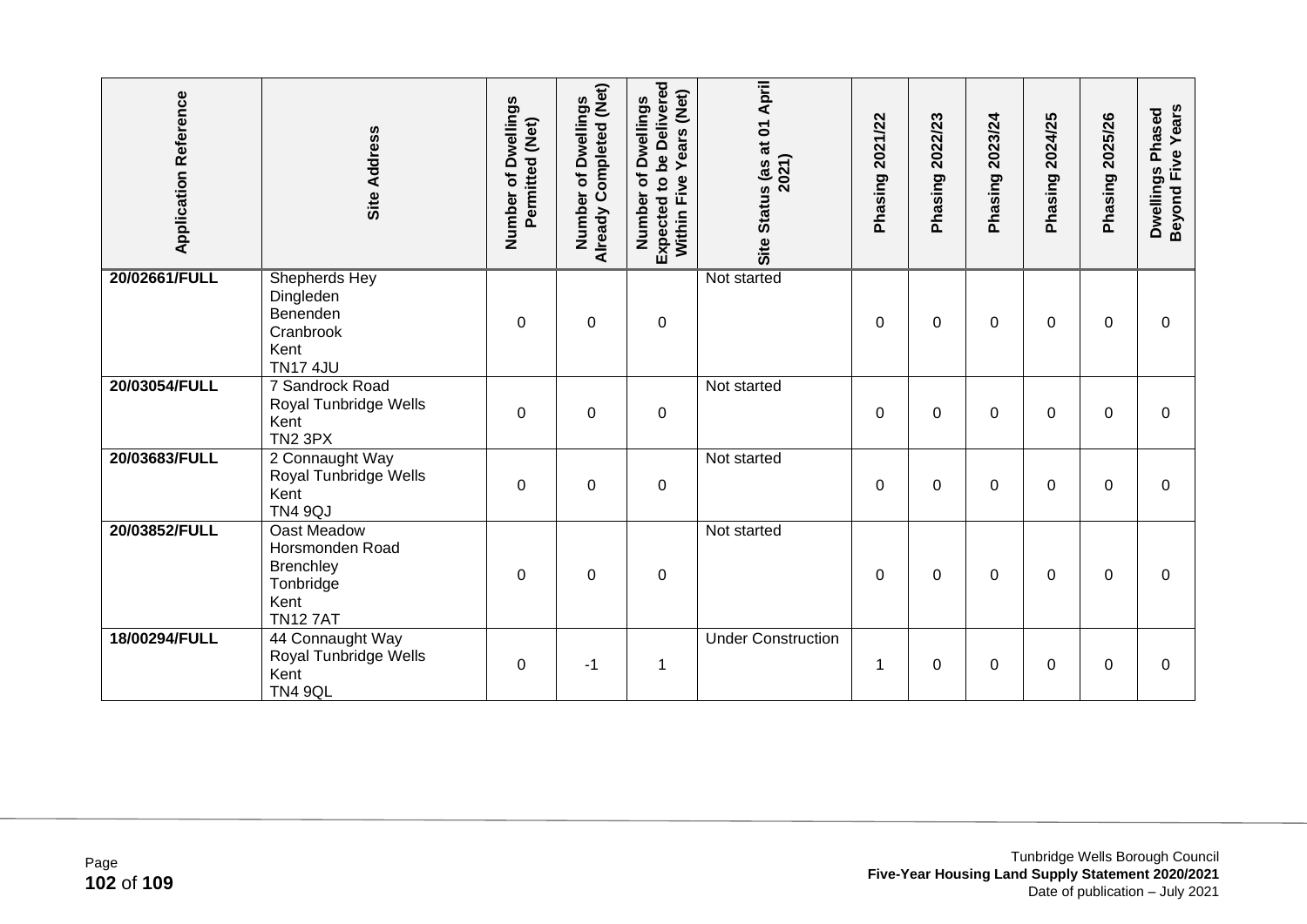| <b>Application Reference</b> | <b>Site Address</b>                                                                                      | Number of Dwellings<br>Permitted (Net) | Already Completed (Net)<br>Number of Dwellings | Expected to be Delivered<br>Within Five Years (Net)<br>Number of Dwellings | Site Status (as at 01 April<br>2021) | Phasing 2021/22 | Phasing 2022/23 | Phasing 2023/24 | Phasing 2024/25 | Phasing 2025/26 | Beyond Five Years<br>Dwellings Phased |
|------------------------------|----------------------------------------------------------------------------------------------------------|----------------------------------------|------------------------------------------------|----------------------------------------------------------------------------|--------------------------------------|-----------------|-----------------|-----------------|-----------------|-----------------|---------------------------------------|
| 18/03846/FULL                | Le Jardin Restaurant<br>Waterloo Road<br>Cranbrook<br>Kent<br><b>TN17 2ET</b>                            | $\Omega$                               | $\boldsymbol{0}$                               | $\boldsymbol{0}$                                                           | <b>Under Construction</b>            | $\mathbf 0$     | 0               | 0               | $\Omega$        | 0               | $\mathbf 0$                           |
| 19/03566/FULL                | Little Cowden Farm<br>Horns Road<br>Hawkhurst<br>Cranbrook<br>Kent<br><b>TN184QS</b>                     | $\Omega$                               | $\mathbf 0$                                    | $\boldsymbol{0}$                                                           | <b>Under Construction</b>            | $\Omega$        | $\Omega$        | 0               | $\Omega$        | $\Omega$        | $\Omega$                              |
| 20/01842/FULL                | Pear Tree House<br>Crook Road<br><b>Brenchley</b><br>Tonbridge<br>Kent<br><b>TN127BS</b>                 | 0                                      | $\pmb{0}$                                      | $\pmb{0}$                                                                  | <b>Under Construction</b>            | 0               | 0               | 0               | 0               | 0               | 0                                     |
| 20/02058/FULL                | Albury<br><b>Nevill Court</b><br>Royal Tunbridge Wells<br>Kent<br><b>TN4 8NL</b>                         | $\Omega$                               | $\mathbf 0$                                    | $\boldsymbol{0}$                                                           | <b>Under Construction</b>            | $\Omega$        | $\Omega$        | 0               | $\Omega$        | $\Omega$        | $\Omega$                              |
| 20/02572/FULL                | <b>Broad Oaks</b><br><b>Town Hill</b><br>Lamberhurst<br><b>Tunbridge Wells</b><br>Kent<br><b>TN3 8EP</b> | 0                                      | $\mathbf 0$                                    | $\boldsymbol{0}$                                                           | <b>Under Construction</b>            | $\Omega$        | 0               | 0               | 0               | $\Omega$        | $\Omega$                              |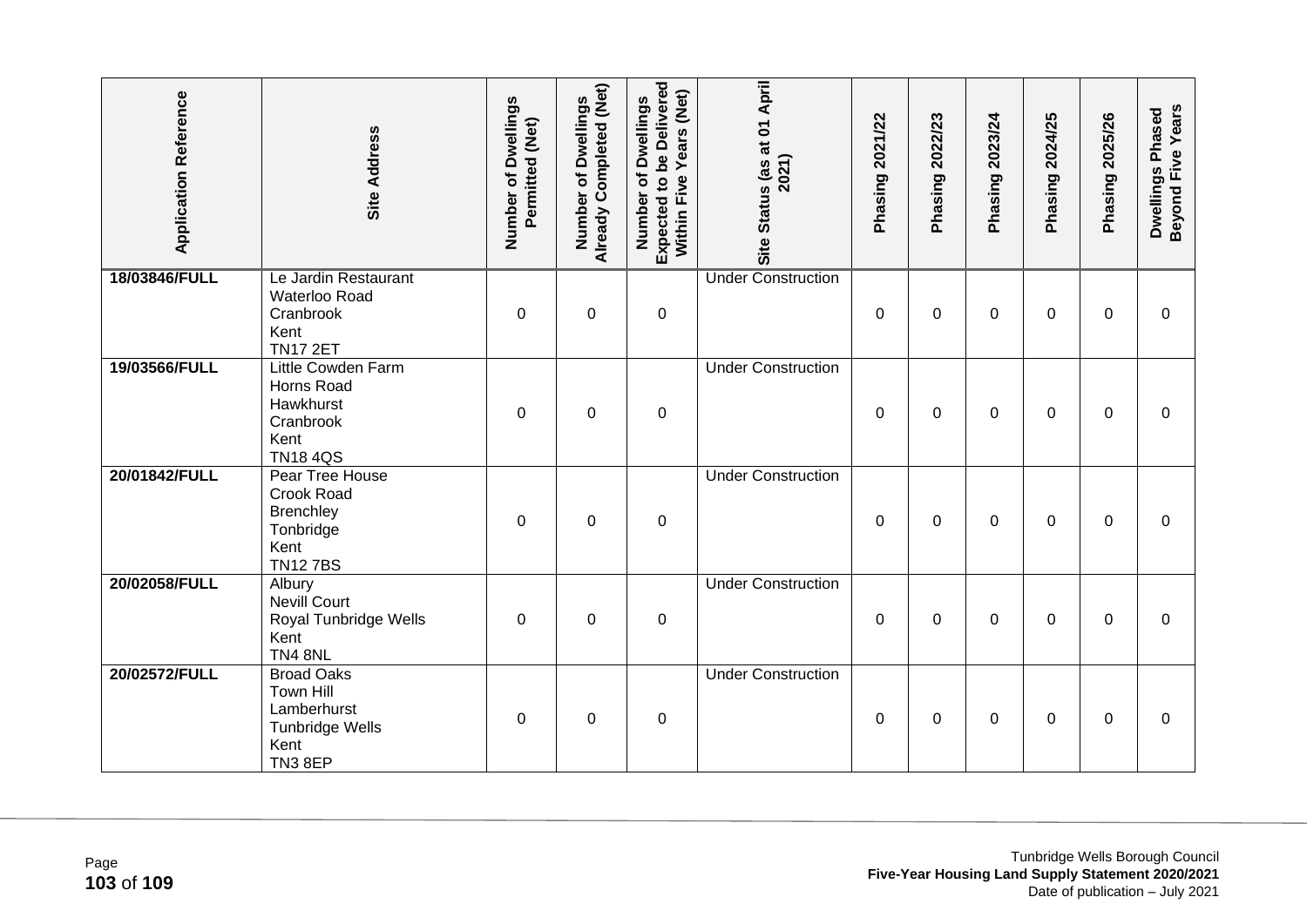| <b>Application Reference</b> | <b>Site Address</b>                                                                              | Number of Dwellings<br>Permitted (Net) | Already Completed (Net)<br><b>Dwellings</b><br>৳<br>Number | <b>Expected to be Delivered</b><br>Years (Net)<br>Number of Dwellings<br>Within Five | Site Status (as at 01 April<br>2021) | 2021/22<br>Phasing | 2022/23<br>Phasing | 2023/24<br>Phasing | 2024/25<br>Phasing | 2025/26<br>Phasing | Beyond Five Years<br>Dwellings Phased |
|------------------------------|--------------------------------------------------------------------------------------------------|----------------------------------------|------------------------------------------------------------|--------------------------------------------------------------------------------------|--------------------------------------|--------------------|--------------------|--------------------|--------------------|--------------------|---------------------------------------|
| 20/02710/FULL                | <b>Meadow Croft</b><br>Furnace Lane<br>Brenchley<br>Tonbridge<br>Kent<br><b>TN127BX</b>          | 0                                      | $\mathbf 0$                                                | $\boldsymbol{0}$                                                                     | <b>Under Construction</b>            | 0                  | 0                  | 0                  | 0                  | 0                  | $\Omega$                              |
| 20/03158/FULL                | 7 Dorset Road<br>Royal Tunbridge Wells<br><b>TN2 5AP</b>                                         | 0                                      | $\mathbf 0$                                                | $\boldsymbol{0}$                                                                     | <b>Under Construction</b>            | 0                  | $\Omega$           | 0                  | 0                  | $\Omega$           | 0                                     |
| 20/03572/FULL                | <b>Windmill House</b><br><b>Hastings Road</b><br>Matfield<br>Tonbridge<br>Kent<br><b>TN127HF</b> | $\Omega$                               | $\pmb{0}$                                                  | $\pmb{0}$                                                                            | <b>Under Construction</b>            | 0                  | 0                  | 0                  | 0                  | 0                  | 0                                     |
| 20/00315/FULL                | 23 High Street<br>Pembury<br><b>Tunbridge Wells</b><br>Kent<br>TN2 4PH                           | $-1$                                   | $\boldsymbol{0}$                                           | -1                                                                                   | Not started                          | 0                  | 0                  | -1                 | 0                  | $\mathbf{0}$       | $\Omega$                              |
| 20/01554/FULL                | 1 Hawkridge Farmhouse<br>The Common<br>Sissinghurst<br>Cranbrook<br><b>TN17 2AD</b>              | -1                                     | $\pmb{0}$                                                  | $-1$                                                                                 | Not started                          | 0                  | 0                  | -1                 | 0                  | 0                  | 0                                     |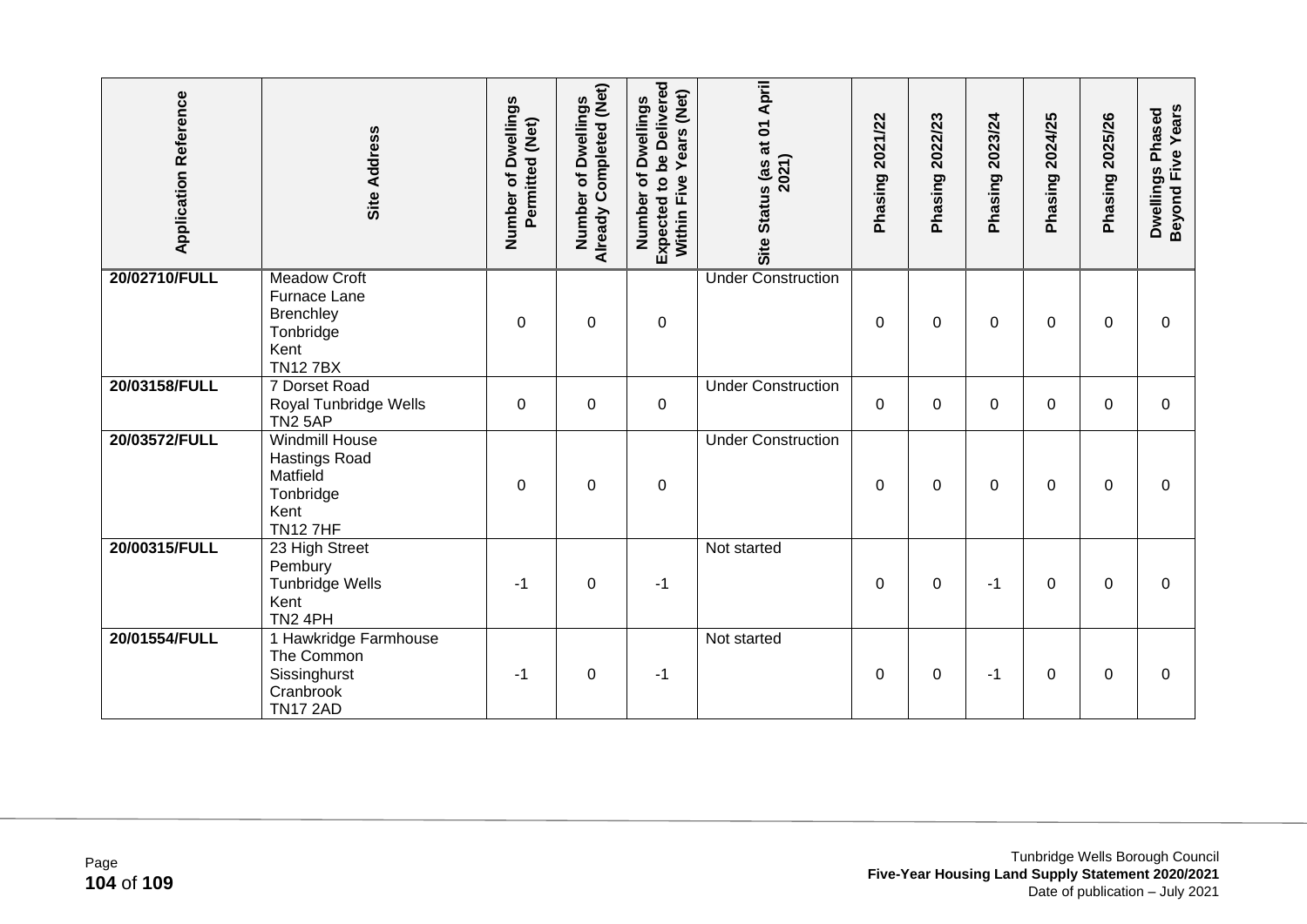| <b>Application Reference</b> | <b>Site Address</b>                                                                                | Number of Dwellings<br>Permitted (Net) | Already Completed (Net)<br><b>Dwellings</b><br>৳<br>Number | <b>Expected to be Delivered</b><br>Years (Net)<br>Number of Dwellings<br>Five<br>Within I | Site Status (as at 01 April<br>2021) | 2021/22<br>Phasing | 2022/23<br>Phasing | 2023/24<br>Phasing | 2024/25<br>Phasing | 2025/26<br>Phasing | Beyond Five Years<br>Dwellings Phased |
|------------------------------|----------------------------------------------------------------------------------------------------|----------------------------------------|------------------------------------------------------------|-------------------------------------------------------------------------------------------|--------------------------------------|--------------------|--------------------|--------------------|--------------------|--------------------|---------------------------------------|
| 20/02081/FULL                | <b>Conghurst Cottages</b><br>Conghurst Lane<br>Hawkhurst<br>Cranbrook<br><b>TN18 4RJ</b>           | $-1$                                   | $\pmb{0}$                                                  | $-1$                                                                                      | Not started                          | $-1$               | 0                  | 0                  | 0                  | 0                  | 0                                     |
| 20/02419/FULL                | Garden Cottage<br>Home Farm<br>Bedgebury Road<br>Goudhurst<br>Cranbrook<br>Kent<br><b>TN17 2SJ</b> | $-1$                                   | 0                                                          | -1                                                                                        | Not started                          | $\mathbf{0}$       | $\Omega$           | $-1$               | 0                  | $\mathbf{0}$       | $\Omega$                              |
| 20/03564/FULL                | 2 - 4 Castle Street<br>Royal Tunbridge Wells<br>Kent<br><b>TN1 1XJ</b>                             | $-1$                                   | $\mathbf 0$                                                | $-1$                                                                                      | Not started                          | 0                  | 0                  | -1                 | 0                  | $\Omega$           | 0                                     |
| 20/03679/LAWPRO              | 14 Lansdowne Road<br>Royal Tunbridge Wells<br>Kent                                                 | $-1$                                   | $\mathbf 0$                                                | $-1$                                                                                      | Not started                          | 0                  | 0                  | -1                 | 0                  | $\Omega$           | $\mathbf 0$                           |
| 18/03023/FULL                | <b>Tile Barn House</b><br>Ayleswade Lane<br>Biddenden<br>Ashford<br>Kent<br><b>TN27 9JG</b>        | -1                                     | $\mathbf 0$                                                | -1                                                                                        | <b>Under Construction</b>            | -1                 | $\Omega$           | 0                  | 0                  | $\mathbf{0}$       | $\Omega$                              |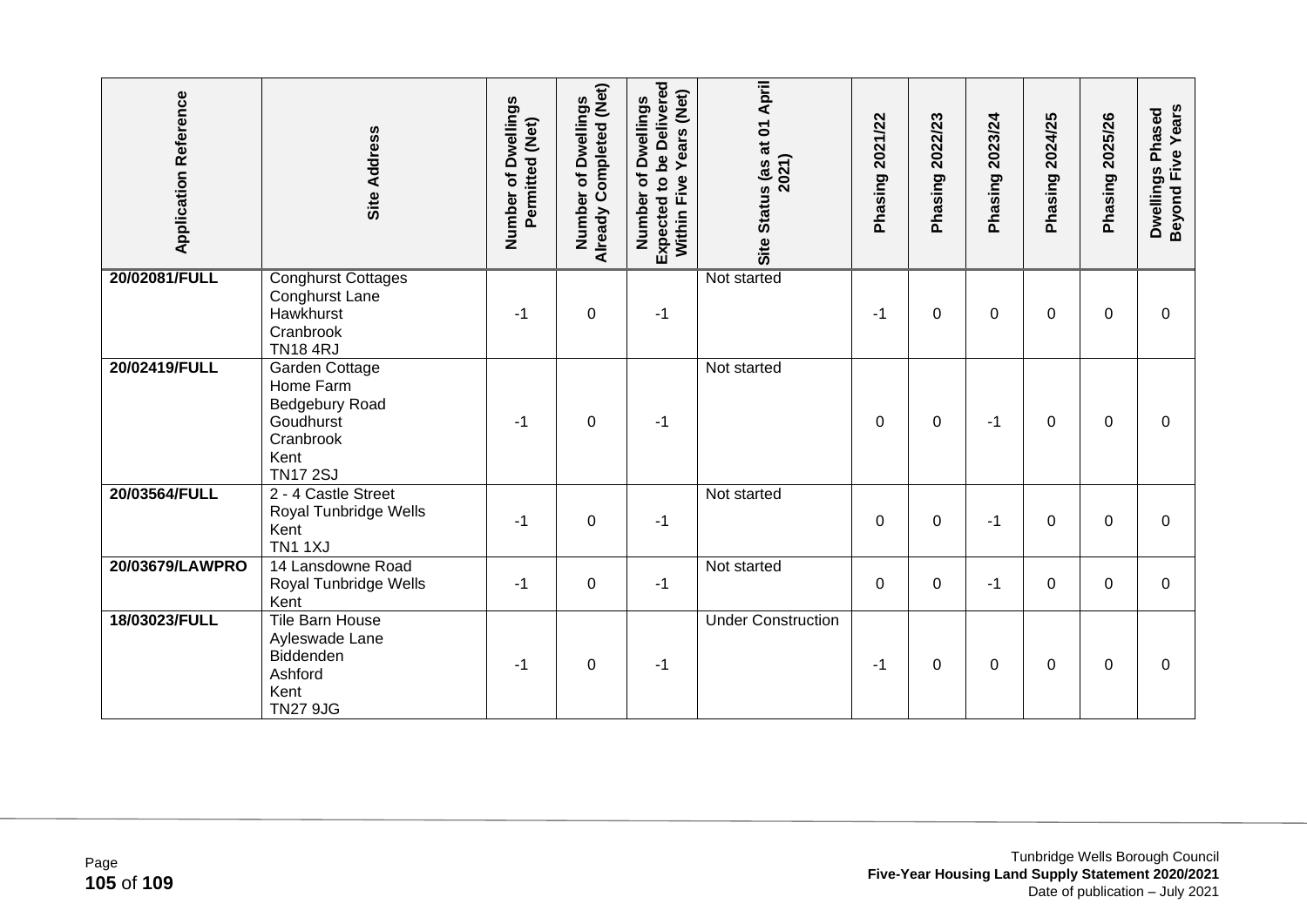| $\omega$<br>Rei<br>Appl | S<br>ಕ<br>ᇹ<br>Site                                                        | 9S<br>fig<br>ellir<br>Ž<br>$\Box$<br>ᇃ<br>đ<br>≑<br>ー<br>٤<br>Φ<br>έ<br>ω<br>Ž | Φ<br>ِفِع<br>n<br>ත<br>Φ<br>$\Omega$<br>ہ<br>৳<br>ω<br>ο<br>><br>ಕ<br>۴<br>a | ਠ<br>E)<br>ere<br><b>ვე</b><br>⋍<br>ω<br>-<br>$\mathbf{Q}$<br>ത<br>ω<br>စ္ထ<br>≏<br>ō<br>ω<br>$\mathbf{S}$<br>ه<br>ш<br>ਠ<br>≏<br>ω<br>Ξ<br>$\overline{\phantom{0}}$<br>ပ<br>ω<br>Ξ<br>Exp<br>z | ₹<br>ᅮ<br>Ò<br>π<br>∽<br>as<br>$\overline{ }$<br>$\sim$<br>$\circ$<br>$\check{ }$<br>N<br>9<br>ທັ<br>Site | N<br><u>й</u><br>$\sim$<br>$\overline{a}$<br>ත<br>--<br><b>S</b><br>ಸ<br>ᇎ | ∾<br>Ñ<br>ิ<br>N<br>ຊິ<br>ත<br>.=<br><b>S</b><br>œ<br>ڲٙ | ₩<br>Ñ<br>ო<br>$\mathbf{\tilde{N}}$<br>ସି<br>ත<br>≘.<br>U.<br>π<br>ڲ | ທ<br>4/2<br>$\mathbf{\tilde{N}}$<br>ସି<br>ರಾ<br>요.<br>U)<br><b>Pha</b> | /26<br>ທ<br>202<br>ත<br>≘.<br>ဖာ<br>Pha | ars<br>ರ<br>Φ<br>as<br>Φ<br>ᇟ<br>ω<br><b>ვ</b><br>讧<br>wellin<br>ठ<br>ō<br>Bey<br>۵ |
|-------------------------|----------------------------------------------------------------------------|--------------------------------------------------------------------------------|------------------------------------------------------------------------------|-------------------------------------------------------------------------------------------------------------------------------------------------------------------------------------------------|-----------------------------------------------------------------------------------------------------------|----------------------------------------------------------------------------|----------------------------------------------------------|----------------------------------------------------------------------|------------------------------------------------------------------------|-----------------------------------------|-------------------------------------------------------------------------------------|
| 20/03530/FULL           | 32 Upper Grosvenor Road<br>Royal Tunbridge Wells<br>Kent<br><b>TN1 2EP</b> | $-2$                                                                           | 0                                                                            | $-2$                                                                                                                                                                                            | Not started                                                                                               | 0                                                                          | 0                                                        | $-2$                                                                 |                                                                        |                                         | 0                                                                                   |
|                         |                                                                            |                                                                                | <b>Total</b>                                                                 | 3,029                                                                                                                                                                                           |                                                                                                           | 744                                                                        | 933                                                      | 825                                                                  | 335                                                                    | 192                                     | 232                                                                                 |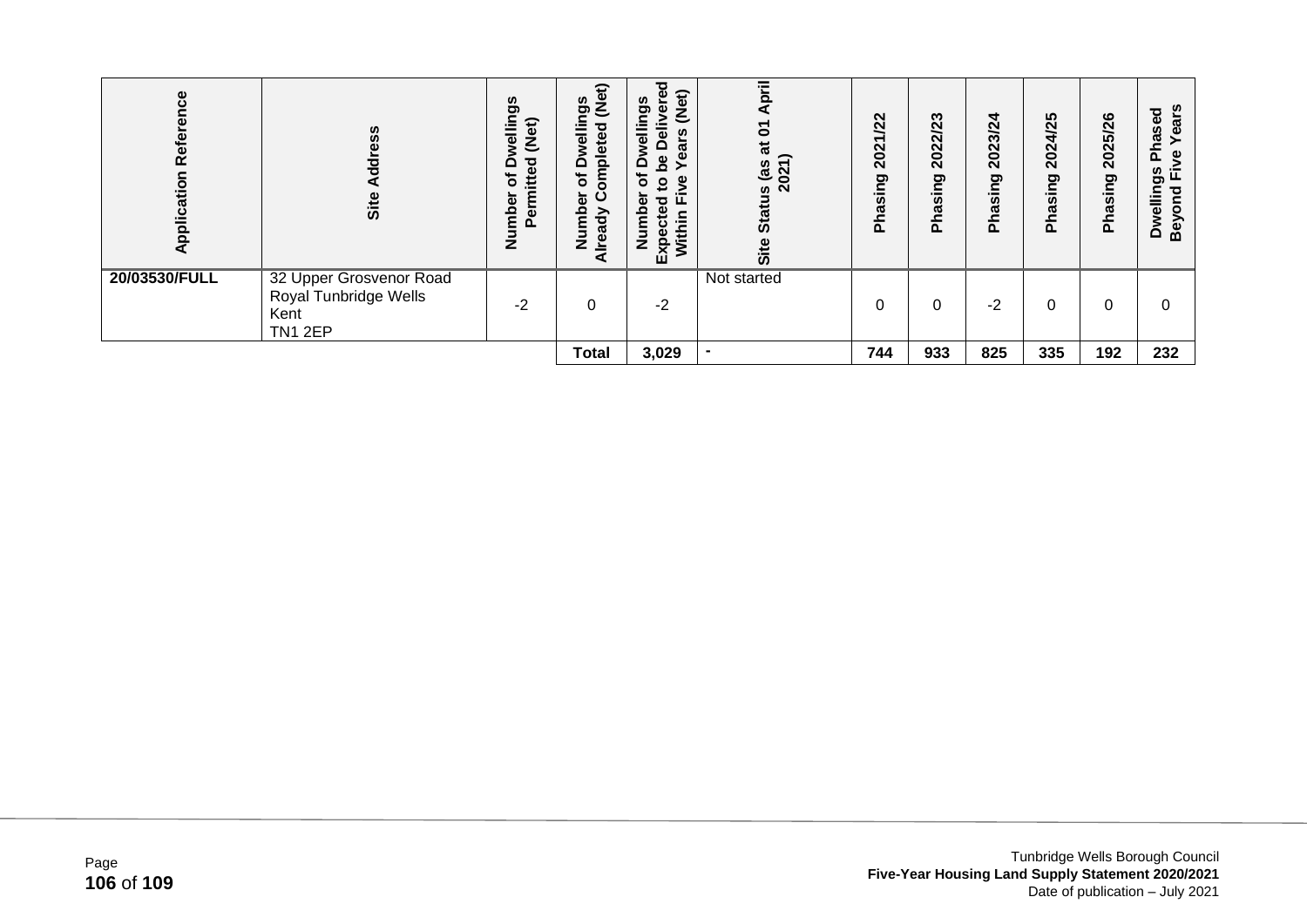## **Appendix 2: Identified (non-Permitted) Site Allocations Local Plan (SALP; 2016) Sites Allocated in the Emerging Local Plan**

**Table 4** lists all non-consented identified sites (as allocated in the Site Allocations Local Plan (2016) and carried forward into the PSLP based on further assessment) that are considered to remain deliverable. It should be noted that not all sites considered to remain deliverable are thought to be deliverable within the five-year housing land supply.

If you are a planning applicant, developer or site promoter and would like to provide an update on your site to the Planning Policy team then please email us at [planning.policy@tunbridgewells.gov.uk](mailto:planning.policy@tunbridgewells.gov.uk) with the subject heading 'Five-Year Housing Land Supply Site Update'.

| ation<br>ierence<br>≗<br><b>Rei</b><br><b>SALP</b> | န<br>cati<br>rence<br>с<br>ڡ<br>قع<br>௨<br>თ<br>ჩ | SS<br>Site                                        | (Net)<br>icity<br><u>ვ</u><br>Site | 73<br><b>JeN</b><br>acity<br>ᢎ<br>Site | ъ<br>ere<br>ဌိ<br>۵<br>n,<br>ត្<br>ω<br>စ္တ<br>≏<br>ъ<br>φ<br>Ω.<br>ठ<br><u>۾</u><br>≌<br>.=<br>Jithi<br>Ξ<br>Expe<br>Ž | <u>/22</u><br>2021<br>gui<br>w<br><b>Pha</b> | 2022/23<br>Phasing | 2023/24<br><b>Phasing</b> | 2024/25<br>Phasing | 2025/26<br><b>Phasing</b> | ທ<br>ೲ<br>Ø<br>ω<br>ିକ<br>ଘ<br>≏ |
|----------------------------------------------------|---------------------------------------------------|---------------------------------------------------|------------------------------------|----------------------------------------|-------------------------------------------------------------------------------------------------------------------------|----------------------------------------------|--------------------|---------------------------|--------------------|---------------------------|----------------------------------|
| <b>AL/RTW2B</b>                                    | <b>AL/RTW1</b>                                    | Former Cinema Site, Mount<br><b>Pleasant Road</b> | 100                                | 100                                    | $\Omega$                                                                                                                |                                              |                    |                           |                    |                           | -8                               |
| AL/RTW24                                           | <b>AL/RTW2</b>                                    | Land at the Auction House, Linden<br>Park Road    | $\Omega$                           | 0                                      | $\Omega$                                                                                                                |                                              |                    |                           |                    |                           |                                  |

## **Table 4 – Phasing of Identified (non-Permitted) SALP Sites Allocated in the Emerging Local Plan**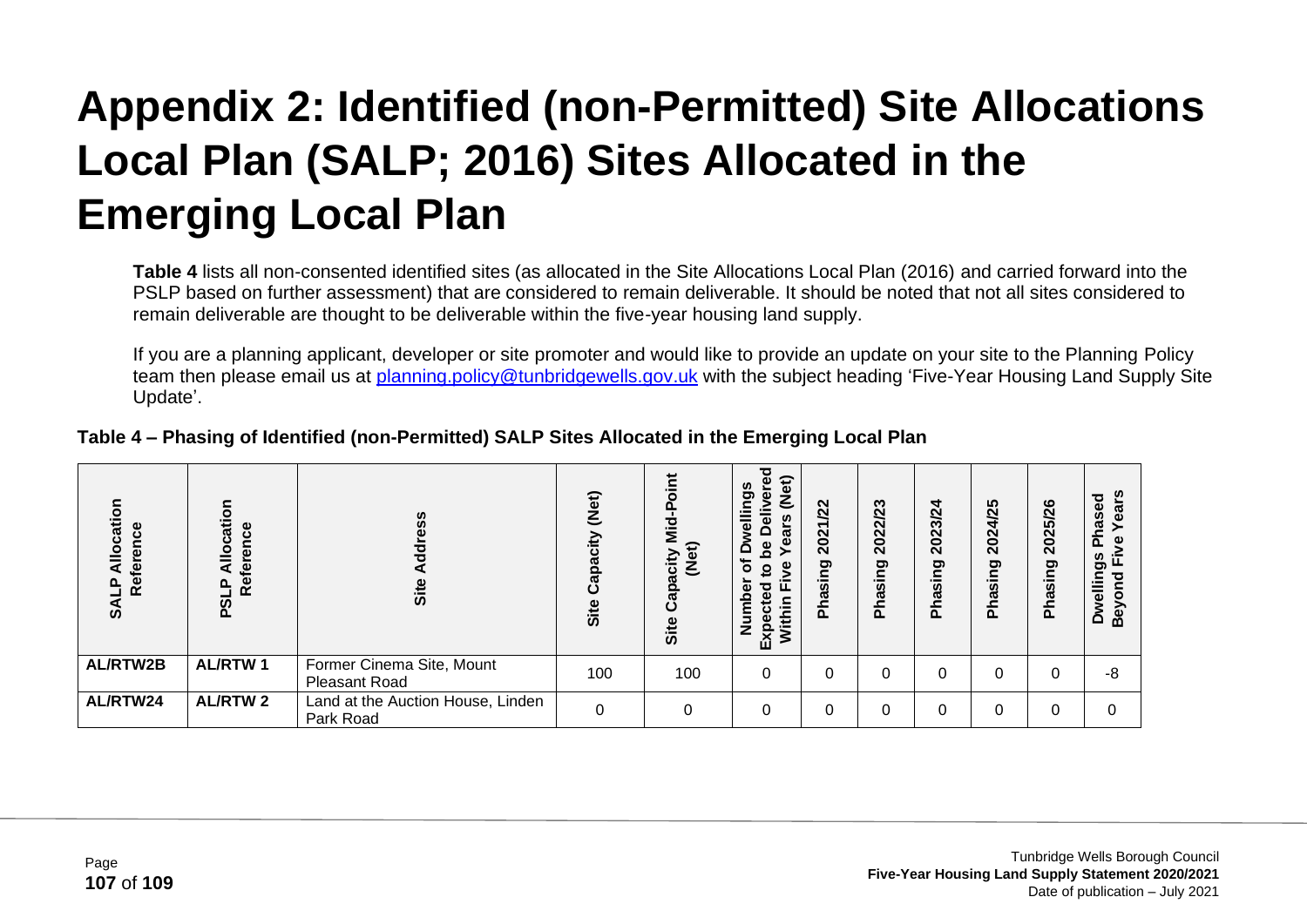| <b>SALP Allocation</b><br>Reference       | PSLP Allocation<br>Reference | Site Address                                                                       | Site Capacity (Net) | Site Capacity Mid-Point<br>(Net) | Expected to be Delivered<br>Within Five Years (Net)<br>of Dwellings<br>Number | Phasing 2021/22 | Phasing 2022/23 | Phasing 2023/24 | Phasing 2024/25 | Phasing 2025/26 | <b>Beyond Five Years</b><br>Dwellings Phased |
|-------------------------------------------|------------------------------|------------------------------------------------------------------------------------|---------------------|----------------------------------|-------------------------------------------------------------------------------|-----------------|-----------------|-----------------|-----------------|-----------------|----------------------------------------------|
| AL/RTW22                                  | <b>AL/RTW3</b>               | Land at Lifestyle Ford, Mount<br>Ephraim/Culverden Street/Rock<br>Villa Road       | 100                 | 100                              | $\mathbf 0$                                                                   | $\Omega$        | $\mathbf 0$     | 0               | 0               | $\mathbf 0$     | 100                                          |
| AL/RTW10                                  | <b>AL/RTW7</b>               | Land at former Gas Works,<br>Sandhurst Road                                        | 170-200             | 185                              | 70                                                                            | 0               | $\mathbf 0$     | $\mathbf 0$     | $\mathbf 0$     | 70              | 115                                          |
| <b>AL/RTW4B</b>                           | AL/RTW 10                    | <b>Montacute Gardens</b>                                                           | 30                  | 30                               | $\mathbf 0$                                                                   | 0               | $\mathbf 0$     | 0               | 0               | 0               | 21                                           |
| AL/RTW6                                   | <b>AL/RTW11</b>              | Former Plant & Tool Hire, Eridge<br>Road                                           | 45                  | 45                               | 45                                                                            | 0               | 0               | 0               | 45              | 0               | $\mathbf 0$                                  |
| AL/RTW13                                  | <b>AL/RTW12</b>              | Land at Tunbridge Wells<br>Telephone Engineering Centre,<br><b>Broadwater Down</b> | 50                  | 50                               | $\mathbf 0$                                                                   | $\overline{0}$  | $\mathbf 0$     | $\mathbf 0$     | $\mathbf 0$     | $\mathbf 0$     | 50                                           |
| AL/RTW13                                  | AL/RTW 13                    | Turners Pie Factory, Broadwater<br>Lane                                            | 100                 | 100                              | 100                                                                           | 0               | $\mathbf 0$     | $\Omega$        | 70              | 30              | $\overline{0}$                               |
| AL/PW1                                    | STR/SS <sub>2</sub>          | The Strategy for Paddock Wood<br><b>Town Centre</b>                                | 30                  | 30                               | 16                                                                            | $\overline{0}$  | $\mathbf 0$     | 0               | 16              | 0               | 14                                           |
| AL/CR4                                    | <b>AL/CRS 2</b>              | Land south of Corn Hall, Crane<br>Valley, Cranbrook                                | 35-45               | 40                               | 0                                                                             | $\Omega$        | $\Omega$        | $\Omega$        | 0               | 0               | 40                                           |
| <b>AL/VRA2</b>                            | AL/PE <sub>6</sub>           | <b>Woodsgate Corner</b>                                                            | 80-120              | 100                              | $\boldsymbol{0}$                                                              | $\overline{0}$  | 0               | $\mathbf 0$     | 0               | 0               | 100                                          |
| AL/VRA2<br>(C <sub>2</sub> )<br>discount) | AL/PE <sub>6</sub>           | <b>Woodsgate Corner</b>                                                            | $(-18 - -40)$       | $-29$                            | $\mathbf 0$                                                                   | 0               | $\mathbf 0$     | $\mathbf 0$     | 0               | 0               | $-29$                                        |
| AL/RTW9                                   | AL/RU1                       | Lifestyle Motor Europe, Langton<br>Road                                            | 15                  | 15                               | $\mathbf 0$                                                                   | 0               | $\mathbf 0$     | 0               | 0               | 0               | 15                                           |
|                                           |                              |                                                                                    | <b>Total</b>        | 766                              | 231                                                                           | 0               | $\mathbf 0$     | $\mathbf 0$     | 131             | 100             | 418                                          |